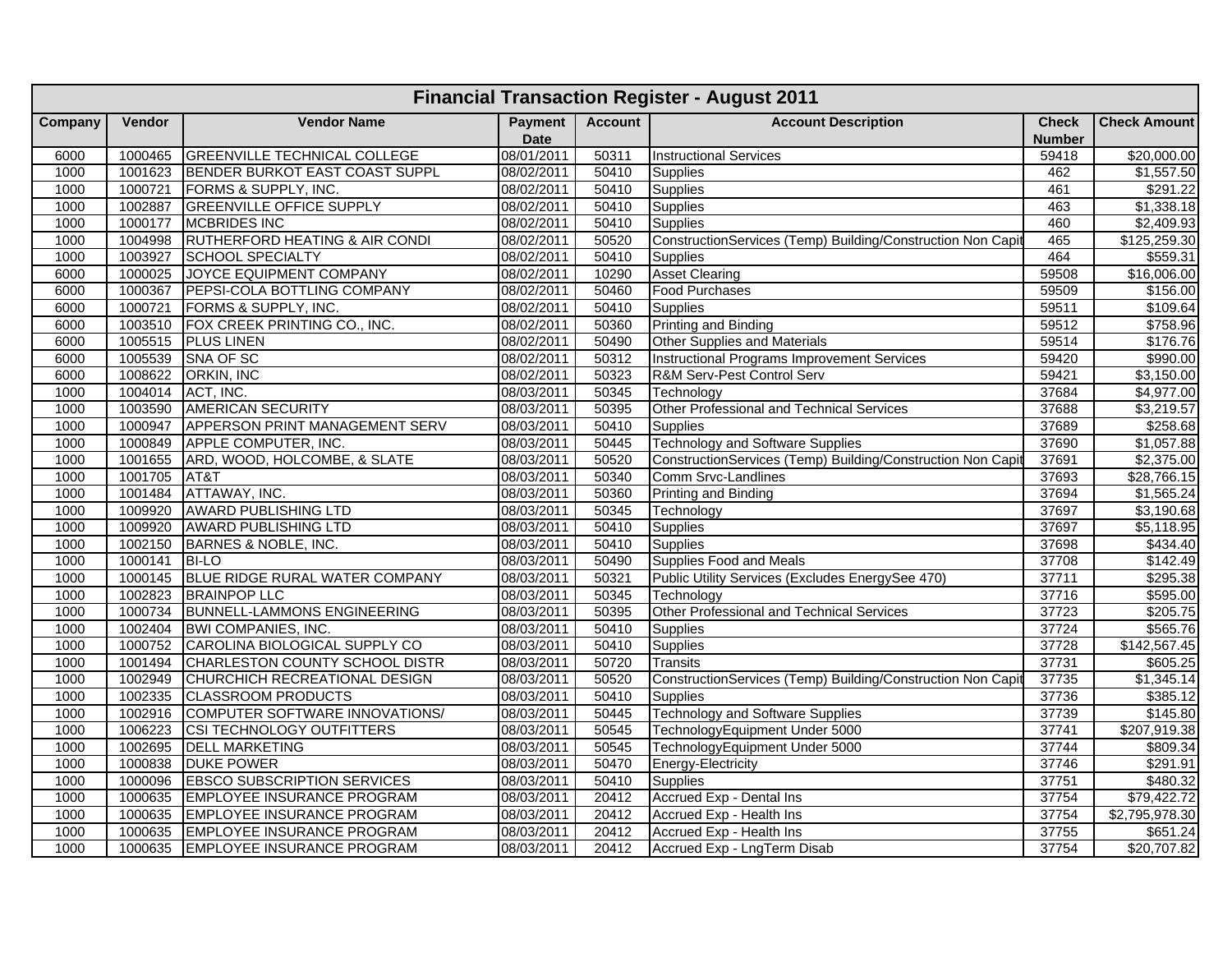| 1000 |         | 1000635 EMPLOYEE INSURANCE PROGRAM    | 08/03/2011 | 20412 | Accrued Exp - State Life Ins                                | 37754 | \$2,186.54     |
|------|---------|---------------------------------------|------------|-------|-------------------------------------------------------------|-------|----------------|
| 1000 | 1000635 | <b>EMPLOYEE INSURANCE PROGRAM</b>     | 08/03/2011 | 20412 | Dental Insurance                                            | 37754 | \$139,043.70   |
| 1000 | 1000635 | <b>EMPLOYEE INSURANCE PROGRAM</b>     | 08/03/2011 | 20412 | Long Term Disability                                        | 37754 | \$14,477.80    |
| 1000 | 1000635 | <b>EMPLOYEE INSURANCE PROGRAM</b>     | 08/03/2011 | 20412 | State Health Insurance BCBS                                 | 37754 | \$1,184,723.28 |
| 1000 | 1000635 | <b>EMPLOYEE INSURANCE PROGRAM</b>     | 08/03/2011 | 20412 | <b>State Term Life Ins</b>                                  | 37754 | \$56,672.22    |
| 1000 | 1002417 | <b>FRINGE BENEFITS MANGEMENT COMP</b> | 08/03/2011 | 20412 | Health Savings - Deductible                                 | 37764 | \$253.34       |
| 1000 | 1002417 | <b>FRINGE BENEFITS MANGEMENT COMP</b> | 08/03/2011 | 20412 | Out of Pocket Medical                                       | 37762 | \$120.00       |
| 1000 | 1002417 | <b>FRINGE BENEFITS MANGEMENT COMP</b> | 08/03/2011 | 20412 | Out of Pocket Medical                                       | 37764 | \$305.01       |
| 1000 | 1001285 | <b>FURMAN UNIVERSITY GRAD.STUDIE</b>  | 08/03/2011 | 50312 | <b>Instructional Programs Improvement Services</b>          | 37765 | \$1,125.00     |
| 1000 | 1000461 | <b>GREENVILLE NEWS</b>                | 08/03/2011 | 50350 | Advertising                                                 | 37774 | \$448.18       |
| 1000 | 1007524 | <b>GREENVILLE ROOFING CO. INC.</b>    | 08/03/2011 | 50323 | Repairs and Maintenance Services                            | 37775 | \$8,600.00     |
| 1000 | 1001497 | <b>GREENVILLE WATER SYSTEM</b>        | 08/03/2011 | 50321 | Public Utility Services (Excludes EnergySee 470)            | 37777 | \$9,000.72     |
| 1000 | 1001604 | <b>GREENWOOD PUBLISHING</b>           | 08/03/2011 | 50312 | <b>Instructional Programs Improvement Services</b>          | 37786 | \$5,000.00     |
| 1000 | 1002718 | HARLAND TECHNOLOGY SERVICES           | 08/03/2011 | 50399 | Miscellaneous Purchased Services                            | 37784 | \$930.68       |
| 1000 | 1000534 | <b>HIGHWATER CLAYS INC</b>            | 08/03/2011 | 10160 | Inventory - Warehouse                                       | 37791 | \$283.00       |
| 1000 | 1000534 | <b>HIGHWATER CLAYS INC</b>            | 08/03/2011 | 20410 | Inventory Recd not Vouchered                                | 37791 | \$2,747.52     |
| 1000 | 1002422 | <b>HP PUBLIC SECTOR</b>               | 08/03/2011 | 50445 | <b>Technology and Software Supplies</b>                     | 37790 | \$296.80       |
| 1000 | 1007453 | JA PIPER ROOFING CO                   | 08/03/2011 | 50323 | Repairs and Maintenance Services                            | 37799 | \$2,610.00     |
| 1000 | 1000462 | <b>JANPAK</b>                         | 08/03/2011 | 20410 | Inventory Recd not Vouchered                                | 37801 | \$19,776.35    |
| 1000 | 1000462 | <b>JANPAK</b>                         | 08/03/2011 | 50410 | Supplies-Custodial                                          | 37801 | \$952.48       |
| 1000 | 1000671 | JONES SCHOOL SUPPLY CO.               | 08/03/2011 | 50410 | <b>Supplies</b>                                             | 37802 | \$767.23       |
| 1000 | 1001912 | JONSCOT GENERAL CONTRACTORS           | 08/03/2011 | 50520 | ConstructionServices (Temp) Building/Construction Non Capit | 37803 | \$6,940.00     |
| 1000 | 1004254 | <b>KIDS DISCOVER</b>                  | 08/03/2011 | 50410 | <b>Supplies</b>                                             | 37805 | \$629.74       |
| 1000 | 1001755 | LIFE SAFETY & COMMUNICATIONS S        | 08/03/2011 | 50545 | TechnologyEquipment Under 5000                              | 37810 | \$53,701.18    |
| 1000 | 1002078 | LOFTIS CORP.                          | 08/03/2011 | 50520 | <b>ConstructionServices Buildings Capitalize</b>            | 37814 | \$33,254.16    |
| 1000 | 1003404 | <b>MANAGEMENT DECISIONS</b>           | 08/03/2011 | 50395 | Other Professional and Technical Services                   | 37815 | \$1,242.50     |
| 1000 | 1005675 | MARIANNA INDUSTRIES, INC              | 08/03/2011 | 50410 | Supplies                                                    | 37816 | \$1,924.20     |
| 1000 | 1002083 | <b>MOORE MEDICAL</b>                  | 08/03/2011 | 20410 | Inventory Recd not Vouchered                                | 37824 | \$17,269.01    |
| 1000 | 1002083 | <b>MOORE MEDICAL</b>                  | 08/03/2011 | 50410 | Item Cost Var Suspense                                      | 37824 | \$619.64       |
| 1000 | 1000205 | NASCO INC                             | 08/03/2011 | 50410 | <b>Supplies</b>                                             | 37827 | \$1,098.13     |
| 1000 | 1000205 | <b>NASCO INC</b>                      | 08/03/2011 | 50540 | Equipment Under 5000                                        | 37827 | \$3,734.73     |
| 1000 | 1009853 | NC SCHOOL BOARDS ASSOC, INC           | 08/03/2011 | 50332 | Emp Tvl-Conference Registration                             | 37828 | \$385.00       |
| 1000 | 1002566 | NETSUPPORT INC.                       | 08/03/2011 | 50345 | Technology                                                  | 37830 | \$163.80       |
| 1000 | 1009899 | OSBORN CONTRACT SERVICES, INC         | 08/03/2011 | 50520 | ConstructionServices (Temp) Building/Construction Non Capit | 37836 | \$9,945.00     |
| 1000 | 1009354 | PAWLOSKI, TAMMY H                     | 08/03/2011 | 50312 | Instructional Programs Improvement Services                 | 37839 | \$1,272.50     |
| 1000 | 1000243 | PEARSON EDUCATION, INC.               | 08/03/2011 | 50410 | Supplies-Testing                                            | 37829 | \$2,164.50     |
| 1000 | 1003285 | PET EDGE DIRECT MARKETING             | 08/03/2011 | 50410 | Supplies                                                    | 37842 | \$723.46       |
| 1000 | 1003614 | <b>PIEDMONT NATURAL GAS</b>           | 08/03/2011 | 50470 | Energy-Gas                                                  | 37843 | \$10,908.21    |
| 1000 | 1000391 | <b>PIP PRINTING #3</b>                | 08/03/2011 | 50360 | Printing and Binding                                        | 37844 | \$1,057.09     |
| 1000 | 1004976 | QUICK COPY PRINT CENTER               | 08/03/2011 | 50360 | <b>Printing and Binding</b>                                 | 37849 | \$880.61       |
| 1000 | 1000901 | <b>QUILL CORPORATION</b>              | 08/03/2011 | 50410 | Supplies                                                    | 37850 | \$1,333.48     |
| 1000 | 1001573 | <b>REALLY GOOD STUFF</b>              | 08/03/2011 | 50410 | Supplies                                                    | 37852 | \$350.73       |
| 1000 | 1002283 | REGIONAL MECHANICAL SERVICES          | 08/03/2011 | 50520 | ConstructionServices (Temp) Building/Construction Non Capit | 37853 | \$20,412.00    |
| 1000 | 1001846 | RENAISSANCE LEARNING, INC.            | 08/03/2011 | 50345 | Technology                                                  | 37854 | \$3,521.71     |
| 1000 | 1000737 | RICHLAND SCHOOL DISTRICT ONE          | 08/03/2011 | 50720 | Transits                                                    | 37855 | \$1,474.12     |
| 1000 | 1002408 | ROBBINS TIRE SERVICE, INC.            | 08/03/2011 | 50323 | R&M Serv-Vehicle Serv                                       | 37858 | \$1,948.44     |
|      |         |                                       |            |       |                                                             |       |                |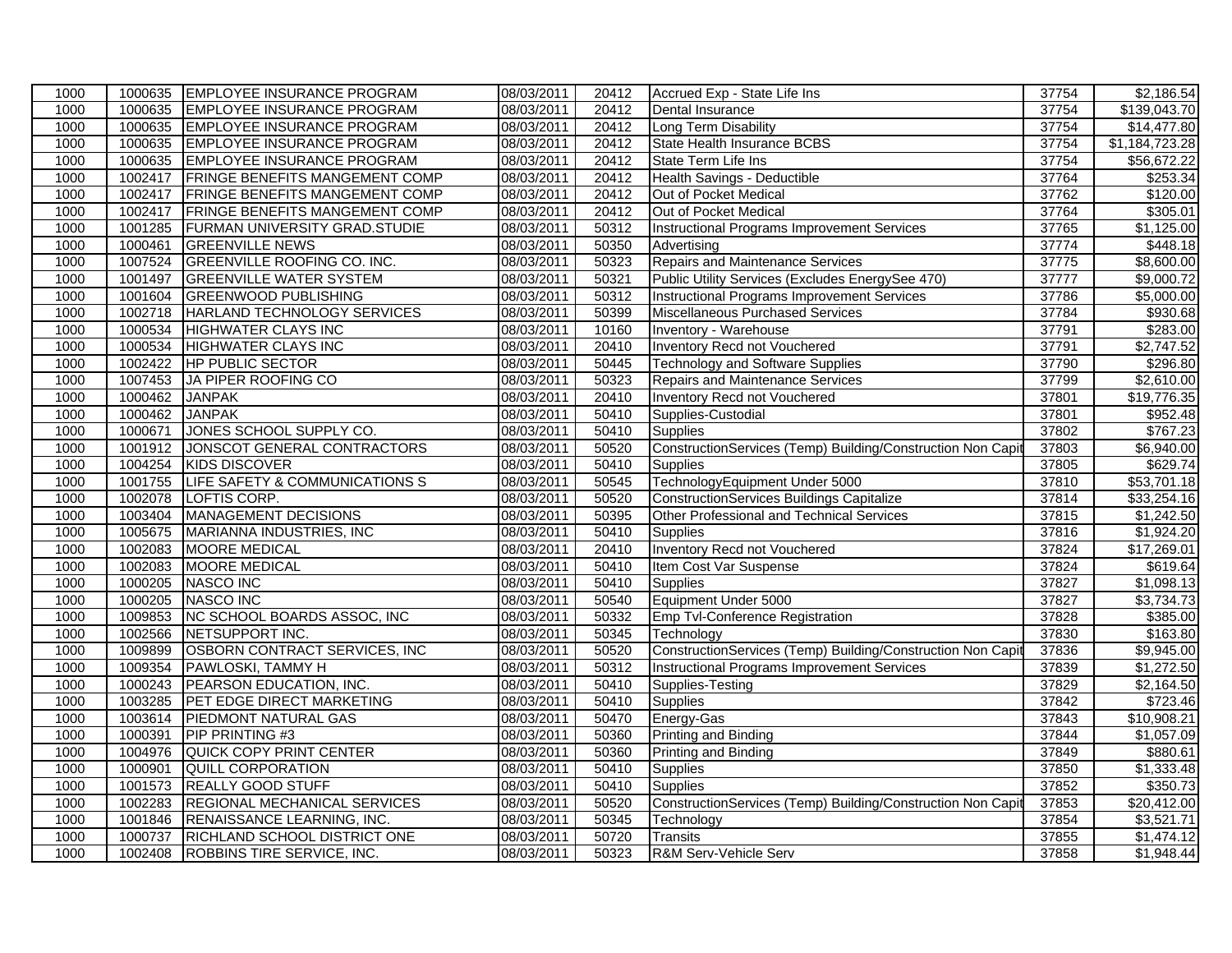| 1000 |         | 1002289 ROCHESTER 100 INC.                | 08/03/2011 | 50410 | Supplies                                                    | 37860 | \$931.12               |
|------|---------|-------------------------------------------|------------|-------|-------------------------------------------------------------|-------|------------------------|
| 1000 | 1000911 | <b>ROSS MS KATHERINE</b>                  | 08/03/2011 | 50325 | Rentals                                                     | 37864 | $\overline{$4,805.81}$ |
| 1000 | 1000758 | <b>SC EMPLOYMENT SECURITY COMMISS</b>     | 08/03/2011 | 50260 | <b>Unemployment Compensation Tax</b>                        | 37872 | \$144,602.78           |
| 1000 | 1001268 | <b>SCHOLASTIC INC</b>                     | 08/03/2011 | 50410 | Supplies                                                    | 37873 | \$237.25               |
| 1000 | 1002762 | SCHOLASTIC, INC.                          | 08/03/2011 | 50410 | <b>Supplies</b>                                             | 37873 | \$149.75               |
| 1000 | 1003927 | <b>SCHOOL SPECIALTY</b>                   | 08/03/2011 | 50410 | Supplies                                                    | 37847 | \$3,330.40             |
| 1000 | 1003106 | SFI ELECTRONICS, INC                      | 08/03/2011 | 50520 | ConstructionServices (Temp) Building/Construction Non Capit | 37875 | \$3,297.39             |
| 1000 | 1004788 | SHARP BUSINESS SYSTEMS                    | 08/03/2011 | 50345 | <b>Tech Srvc-Copier Contract</b>                            | 37876 | \$1,343.88             |
| 1000 | 1008539 | SHELCO, INC                               | 08/03/2011 | 50520 | <b>ConstructionServices Buildings Capitalize</b>            | 37877 | \$538,874.87           |
| 1000 | 1001800 | SIMPLEX GRINNELL                          | 08/03/2011 | 50329 | Other - Property Serv                                       | 37878 | \$2,407.11             |
| 1000 | 1002045 | SOUTHERN PAINT.& MAINT.SPECIAL            | 08/03/2011 | 50323 | <b>R&amp;M Serv-Painting Serv</b>                           | 37883 | \$24,750.00            |
| 1000 | 1001222 | <b>STAPLES ADVANTAGE</b>                  | 08/03/2011 | 50410 | <b>Supplies</b>                                             | 37896 | \$303.50               |
| 1000 | 1005110 | <b>STAPLES ADVANTAGE</b>                  | 08/03/2011 | 50410 | Supplies                                                    | 37885 | \$1,016.58             |
| 1000 | 1005110 | <b>STAPLES ADVANTAGE</b>                  | 08/03/2011 | 50445 | <b>Technology and Software Supplies</b>                     | 37885 | \$2,841.55             |
| 1000 | 1000377 | STATE DEPARTMENT OF EDUCATION             | 08/03/2011 | 50660 | <b>Pupil Activity</b>                                       | 37886 | \$6,043.07             |
| 1000 | 1004996 | <b>TOP USA CORP</b>                       | 08/03/2011 | 50410 | Supplies                                                    | 37905 | \$752.98               |
| 1000 | 1000632 | <b>TPM</b>                                | 08/03/2011 | 50323 | Repairs and Maintenance Services                            | 37906 | \$1,650.00             |
| 1000 | 1001712 | <b>U.S. POSTMASTER</b>                    | 08/03/2011 | 50410 | <b>Supplies</b>                                             | 37908 | \$660.00               |
| 1000 | 1000494 | UNITED CHEMICAL AND SUPPLY INC            | 08/03/2011 | 50410 | Supplies-Custodial                                          | 37909 | \$1,855.10             |
| 1000 | 1003515 | UPSTATE WRITING PROJECT CLEM              | 08/03/2011 | 50312 | <b>Instructional Programs Improvement Services</b>          | 37737 | \$3,800.00             |
| 1000 | 1003515 | UPSTATE WRITING PROJECT CLEM              | 08/03/2011 | 50410 | <b>Supplies</b>                                             | 37737 | \$2,000.00             |
| 1000 | 1002075 | US POST OFFICE BEREA BRANCH               | 08/03/2011 | 50410 | <b>Supplies</b>                                             | 37911 | \$528.00               |
| 1000 | 1005113 | <b>VIRTUCOM INC.</b>                      | 08/03/2011 | 50345 | <b>Tech Srvc-Copier Contract</b>                            | 37913 | \$165.78               |
| 1000 | 1006819 | W W WILLIAMS                              | 08/03/2011 | 50410 | Supplies-Vehicle Supplies                                   | 37914 | \$1,696.00             |
| 1000 | 1005638 | <b>WEBER ASSOCIATES, INC.</b>             | 08/03/2011 | 50410 | Supplies                                                    | 37918 | \$118.82               |
| 1000 | 1000859 | WORTHINGTON DIRECT, INC.                  | 08/03/2011 | 50410 | <b>Supplies</b>                                             | 37927 | \$778.35               |
| 1000 | 1000686 | YORK SCHOOL DISTRICT ONE                  | 08/03/2011 | 50720 | Transits                                                    | 37929 | \$872.91               |
| 6000 | 1000025 | JOYCE EQUIPMENT COMPANY                   | 08/04/2011 | 50323 | <b>Repairs and Maintenance Services</b>                     | 59516 | \$4,539.00             |
| 6000 | 1001140 | <b>PAPA JOHN'S INTERNATIONAL</b>          | 08/09/2011 | 50460 | <b>Food Purchases</b>                                       | 59522 | \$5,521.07             |
| 6000 | 1002038 | <b>PET DAIRY</b>                          | 08/09/2011 | 50460 | <b>Food Purchases</b>                                       | 59523 | \$7,074.82             |
| 1000 | 1003590 | <b>AMERICAN SECURITY</b>                  | 08/10/2011 | 50395 | Other Professional and Technical Services                   | 37934 | \$3,298.01             |
| 1000 | 1000849 | APPLE COMPUTER, INC.                      | 08/10/2011 | 50445 | <b>Technology and Software Supplies</b>                     | 37935 | \$1,267.76             |
| 1000 | 1003256 | BIGSTOCKPHOTO, INC.                       | 08/10/2011 | 50345 | Technology                                                  | 37938 | \$495.00               |
| 1000 | 1006377 | <b>BI-LO</b>                              | 08/10/2011 | 50490 | Supplies Food and Meals                                     | 37937 | \$115.13               |
| 1000 | 1001105 | <b>BINSWANGER</b>                         | 08/10/2011 | 50329 | Oth Prop Srv-Waste Management                               | 37939 | \$907.26               |
| 1000 | 1000145 | BLUE RIDGE RURAL WATER COMPANY            | 08/10/2011 | 50321 | Public Utility Services (Excludes EnergySee 470)            | 37940 | \$3,171.74             |
| 1000 | 1000152 | <b>BRAME SCHOOL PRODUCTS</b>              | 08/10/2011 | 20410 | <b>Inventory Recd not Vouchered</b>                         | 37941 | \$6,053.92             |
| 1000 | 1000152 | <b>BRAME SCHOOL PRODUCTS</b>              | 08/10/2011 | 50410 | Item Cost Var Suspense                                      | 37941 | \$164.04               |
| 1000 | 1003233 | <b>BRASHIER MIDDLE COLLEGE CHARTE</b>     | 08/10/2011 | 50720 | <b>Transits</b>                                             | 37942 | \$12,708.00            |
| 1000 | 1000159 | <b>BUREAU OF EDUCATION &amp; RESEARCH</b> | 08/10/2011 | 50312 | <b>Instructional Programs Improvement Services</b>          | 37943 | \$9,767.00             |
| 1000 | 1000164 | <b>CAMCOR</b>                             | 08/10/2011 | 50445 | <b>Technology and Software Supplies</b>                     | 37946 | \$1,683.27             |
| 1000 | 1000164 | <b>CAMCOR</b>                             | 08/10/2011 | 50545 | TechnologyEquipment Under 5000                              | 37946 | \$727.13               |
| 1000 | 1000237 | <b>CLEMSON UNIVERSITY</b>                 | 08/10/2011 | 50373 | <b>Tuition to other Entity</b>                              | 37951 | \$20,000.00            |
| 1000 | 1002676 | <b>COCHLEAR AMERICAS</b>                  | 08/10/2011 | 50445 | <b>Technology and Software Supplies</b>                     | 37952 | \$402.80               |
| 1000 | 1002112 | <b>COLLEGE BOARD</b>                      | 08/10/2011 | 50345 | Technology                                                  | 37953 | \$33,250.27            |
| 1000 |         | 1002340 COOK & BOARDMAN, INC. OF SOUTH    | 08/10/2011 | 50520 | ConstructionServices (Temp) Building/Construction Non Capit | 37954 | $\overline{$1,649.36}$ |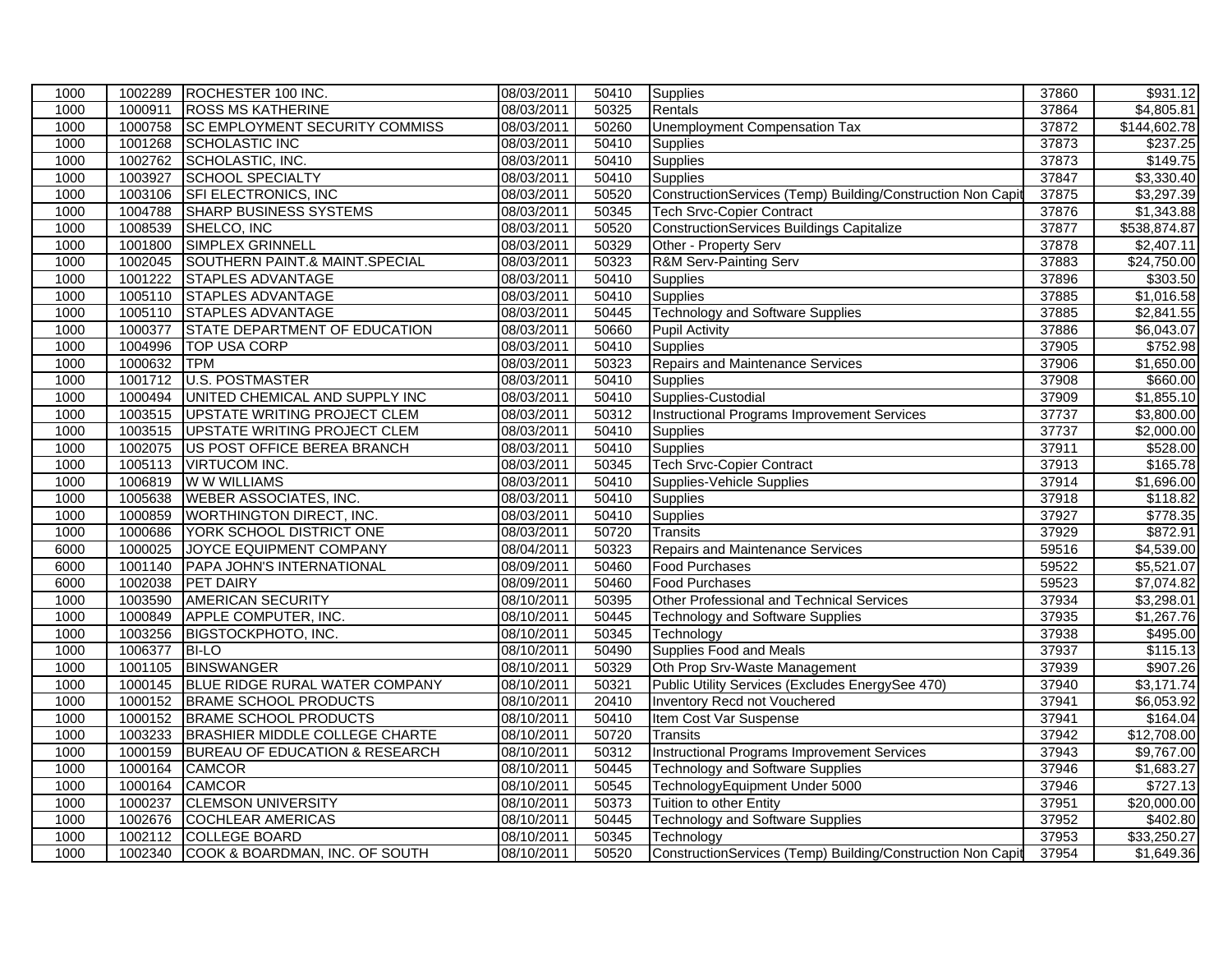| 1000<br>1002695<br><b>DELL MARKETING</b><br>08/10/2011<br>50545<br>37955<br>TechnologyEquipment Under 5000<br>1000063<br>08/10/2011<br>1000<br>DODGE LEARNING RESOURCES<br>50410<br>37978<br><b>Supplies</b><br>1006600<br>08/10/2011<br><b>Instructional Programs Improvement Services</b><br>37957<br>1000<br>EICKHOLT, LISA A<br>50312<br><b>EXCENT CORPORATION</b><br>1003607<br>08/10/2011<br>Other Professional and Technical Services<br>37958<br>1000<br>50395<br>1000082<br>FOX CREEK PRINTING (DYE & SON<br>08/10/2011<br>50360<br>37961<br>1000<br>Printing and Binding<br>08/10/2011<br>37962<br>1000<br>1008286<br><b>FRONTIER COMMUNICATIONS</b><br>50340<br>Comm Srvc-Landlines<br>1001387<br><b>GREENE FINNEY &amp; HORTON LLP</b><br>08/10/2011<br>37967<br>1000<br>50318<br><b>Audit Services</b><br><b>Instructional Programs Improvement Services</b><br>1002039<br><b>GREENVILLE CHAMBER OF COMMERCE</b><br>08/10/2011<br>50312<br>37968<br>1000<br><b>GREENVILLE NEWS</b><br>38050<br>1000<br>1000461<br>08/10/2011<br>50350<br>Advertising<br>50720<br>1000<br>1002688<br><b>GREENVILLE TECH CHARTER HIGH S</b><br>08/10/2011<br>37971<br><b>Transits</b><br>1000<br>1001497<br><b>GREENVILLE WATER SYSTEM</b><br>08/10/2011<br>50321<br>Public Utility Services (Excludes EnergySee 470)<br>37972<br>37973<br>\$1,573.65<br>1000<br>1000685<br><b>GREENWOOD SCHOOL DISTRICT #50</b><br>08/10/2011<br>50720<br><b>Transits</b><br>08/10/2011<br>50720<br>37974<br>1000<br>1004436<br><b>GREER MIDDLE COLLEGE CHARTER S</b><br>Transits<br>37976<br>1000<br>1002666<br>08/10/2011<br>50395<br>HANNON, GAYLE H.<br>Other Professional and Technical Services<br>1000<br>1010014<br>HORRY CO SCHOOLS<br>08/10/2011<br>50720<br>37979<br>Transits<br>1000539<br><b>HOUGHTON MIFFLIN HARCOURT</b><br>08/10/2011<br>50445<br><b>Technology and Software Supplies</b><br>37980<br>1000<br>1000731<br>08/10/2011<br>50345<br>37981<br>1000<br><b>IBM CORPORATION</b><br>Technology<br>1001087<br>08/10/2011<br>50360<br>Printing and Binding<br>37983<br>1000<br><b>INDEXX. INC.</b><br>L & L JANITORIAL SERVICE<br>1000<br>1000823<br>08/10/2011<br>50410<br>Supplies-Custodial<br>37988<br>1002929<br>LANGSTON CHARTER MIDDLE SCHOOL<br>37990<br>1000<br>08/10/2011<br>50720<br><b>Transits</b><br>1004462<br>LAWSON SOFTWARE AMERICAS-USD<br>50316<br><b>Data Processing Services</b><br>37991<br>1000<br>08/10/2011<br>50720<br>37992<br>1000<br>232012<br>LEAD ACADEMY CHARTER SCHOOL<br>08/10/2011<br><b>Transits</b><br>1002934<br>1000<br>LEGACY CHARTER SCHOOL<br>08/10/2011<br>50720<br>37994<br><b>Transits</b><br>1007557<br>LITTLE CAFE W/ DESERTS TO ENJO<br>08/10/2011<br>50490<br><b>Supplies Food and Meals</b><br>37995<br>1000<br>1000<br>1001523<br><b>LRP PUBLICATIONS</b><br>08/10/2011<br>50410<br>37997<br>Supplies<br>1003404<br><b>MANAGEMENT DECISIONS</b><br>08/10/2011<br>50395<br>Other Professional and Technical Services<br>37998<br>1000<br>1000<br>1002766<br>MEDCO SUPPLY LOCKBOX<br>08/10/2011<br>50410<br>38001<br><b>Supplies</b><br>1000<br>1001281<br><b>MEYER CENTER</b><br>08/10/2011<br>50720<br>38002<br><b>Transits</b><br>1000841<br>MOTOROLA INC<br>08/10/2011<br>50323<br>Repairs and Maintenance Services<br>38004<br>1000<br>1000<br>1000841<br>08/10/2011<br>50323<br>Repairs and Maintenance Services<br>38005<br>MOTOROLA INC<br>1000<br>1001763<br>NETWORK CONTROLS & ELECTRIC<br>08/10/2011<br>50520<br>ConstructionServices (Temp) Building/Construction Non Capit<br>38009<br>1009968<br><b>NTEC SYSTEMS LLC</b><br>08/10/2011<br>50323<br>1000<br>Repairs and Maintenance Services<br>38011<br>1000<br>1009857<br>ORTON, MAGGIE<br>08/10/2011<br>Other Professional and Technical Services<br>38013<br>50395<br><b>OSBORN CONTRACT SERVICES, INC</b><br>50520<br>1000<br>1009899<br>08/10/2011<br>ConstructionServices (Temp) Building/Construction Non Capit<br>38014<br>08/10/2011<br>1000<br>1001317<br><b>PCI EDUCATIONAL</b><br>50410<br>38018<br><b>Supplies</b><br>PIEDMONT NATURAL GAS<br>08/10/2011<br>Energy-Gas<br>1000<br>1003614<br>50470<br>38019<br>1001021<br><b>PINE GROVE</b><br>08/10/2011<br><b>Student Services</b><br>38020<br>1000<br>50313<br>1000<br>1002201<br><b>PITSCO</b><br>08/10/2011<br>50410<br>38021<br><b>Supplies</b><br>1000<br>1002201<br><b>PITSCO</b><br>08/10/2011<br>50540<br>Equipment Over 5000<br>38021<br>1000394<br><b>PLUS INC</b><br>08/10/2011<br>50323<br>Repairs and Maintenance Services<br>38023<br>1000<br>ConstructionServices (Temp) Building/Construction Non Capit<br>1000284<br><b>PROFESSIONAL ENGINEERING ASSOC</b><br>38025<br>1000<br>08/10/2011<br>50520<br>1004976<br><b>QUICK COPY PRINT CENTER</b><br>50360<br>1000<br>08/10/2011<br><b>Printing and Binding</b><br>38026<br>Other Professional and Technical Services<br>1000<br>1008445<br><b>RAYMOND ENGINEERING SC</b><br>08/10/2011<br>50395<br>38027<br>1000<br>1003499<br><b>RELOCATION GUIDE</b><br>08/10/2011<br>50350<br>38028<br>Advertising<br>1000<br>1001966 RISO, INC.<br>50345<br><b>Tech Srvc-Copier Contract</b><br>38029<br>08/10/2011 | 1000 | 1002695 | <b>DELL MARKETING</b> | 08/10/2011 | 50445 | <b>Technology and Software Supplies</b> | 37955 | \$524.28              |
|---------------------------------------------------------------------------------------------------------------------------------------------------------------------------------------------------------------------------------------------------------------------------------------------------------------------------------------------------------------------------------------------------------------------------------------------------------------------------------------------------------------------------------------------------------------------------------------------------------------------------------------------------------------------------------------------------------------------------------------------------------------------------------------------------------------------------------------------------------------------------------------------------------------------------------------------------------------------------------------------------------------------------------------------------------------------------------------------------------------------------------------------------------------------------------------------------------------------------------------------------------------------------------------------------------------------------------------------------------------------------------------------------------------------------------------------------------------------------------------------------------------------------------------------------------------------------------------------------------------------------------------------------------------------------------------------------------------------------------------------------------------------------------------------------------------------------------------------------------------------------------------------------------------------------------------------------------------------------------------------------------------------------------------------------------------------------------------------------------------------------------------------------------------------------------------------------------------------------------------------------------------------------------------------------------------------------------------------------------------------------------------------------------------------------------------------------------------------------------------------------------------------------------------------------------------------------------------------------------------------------------------------------------------------------------------------------------------------------------------------------------------------------------------------------------------------------------------------------------------------------------------------------------------------------------------------------------------------------------------------------------------------------------------------------------------------------------------------------------------------------------------------------------------------------------------------------------------------------------------------------------------------------------------------------------------------------------------------------------------------------------------------------------------------------------------------------------------------------------------------------------------------------------------------------------------------------------------------------------------------------------------------------------------------------------------------------------------------------------------------------------------------------------------------------------------------------------------------------------------------------------------------------------------------------------------------------------------------------------------------------------------------------------------------------------------------------------------------------------------------------------------------------------------------------------------------------------------------------------------------------------------------------------------------------------------------------------------------------------------------------------------------------------------------------------------------------------------------------------------------------------------------------------------------------------------------------------------------------------------------------------------------------------------------------------------------------------------------------------------------------------------------------------------------------------------------------------------------------------------------------------------------------------------------------------------------------------------------------------------------------------------------------------------------------------------------------------------------------------------------------------------------------------|------|---------|-----------------------|------------|-------|-----------------------------------------|-------|-----------------------|
|                                                                                                                                                                                                                                                                                                                                                                                                                                                                                                                                                                                                                                                                                                                                                                                                                                                                                                                                                                                                                                                                                                                                                                                                                                                                                                                                                                                                                                                                                                                                                                                                                                                                                                                                                                                                                                                                                                                                                                                                                                                                                                                                                                                                                                                                                                                                                                                                                                                                                                                                                                                                                                                                                                                                                                                                                                                                                                                                                                                                                                                                                                                                                                                                                                                                                                                                                                                                                                                                                                                                                                                                                                                                                                                                                                                                                                                                                                                                                                                                                                                                                                                                                                                                                                                                                                                                                                                                                                                                                                                                                                                                                                                                                                                                                                                                                                                                                                                                                                                                                                                                                                                                                         |      |         |                       |            |       |                                         |       | $\overline{5,194.48}$ |
|                                                                                                                                                                                                                                                                                                                                                                                                                                                                                                                                                                                                                                                                                                                                                                                                                                                                                                                                                                                                                                                                                                                                                                                                                                                                                                                                                                                                                                                                                                                                                                                                                                                                                                                                                                                                                                                                                                                                                                                                                                                                                                                                                                                                                                                                                                                                                                                                                                                                                                                                                                                                                                                                                                                                                                                                                                                                                                                                                                                                                                                                                                                                                                                                                                                                                                                                                                                                                                                                                                                                                                                                                                                                                                                                                                                                                                                                                                                                                                                                                                                                                                                                                                                                                                                                                                                                                                                                                                                                                                                                                                                                                                                                                                                                                                                                                                                                                                                                                                                                                                                                                                                                                         |      |         |                       |            |       |                                         |       | \$163.35              |
|                                                                                                                                                                                                                                                                                                                                                                                                                                                                                                                                                                                                                                                                                                                                                                                                                                                                                                                                                                                                                                                                                                                                                                                                                                                                                                                                                                                                                                                                                                                                                                                                                                                                                                                                                                                                                                                                                                                                                                                                                                                                                                                                                                                                                                                                                                                                                                                                                                                                                                                                                                                                                                                                                                                                                                                                                                                                                                                                                                                                                                                                                                                                                                                                                                                                                                                                                                                                                                                                                                                                                                                                                                                                                                                                                                                                                                                                                                                                                                                                                                                                                                                                                                                                                                                                                                                                                                                                                                                                                                                                                                                                                                                                                                                                                                                                                                                                                                                                                                                                                                                                                                                                                         |      |         |                       |            |       |                                         |       | \$1,000.00            |
|                                                                                                                                                                                                                                                                                                                                                                                                                                                                                                                                                                                                                                                                                                                                                                                                                                                                                                                                                                                                                                                                                                                                                                                                                                                                                                                                                                                                                                                                                                                                                                                                                                                                                                                                                                                                                                                                                                                                                                                                                                                                                                                                                                                                                                                                                                                                                                                                                                                                                                                                                                                                                                                                                                                                                                                                                                                                                                                                                                                                                                                                                                                                                                                                                                                                                                                                                                                                                                                                                                                                                                                                                                                                                                                                                                                                                                                                                                                                                                                                                                                                                                                                                                                                                                                                                                                                                                                                                                                                                                                                                                                                                                                                                                                                                                                                                                                                                                                                                                                                                                                                                                                                                         |      |         |                       |            |       |                                         |       | \$38,151.90           |
|                                                                                                                                                                                                                                                                                                                                                                                                                                                                                                                                                                                                                                                                                                                                                                                                                                                                                                                                                                                                                                                                                                                                                                                                                                                                                                                                                                                                                                                                                                                                                                                                                                                                                                                                                                                                                                                                                                                                                                                                                                                                                                                                                                                                                                                                                                                                                                                                                                                                                                                                                                                                                                                                                                                                                                                                                                                                                                                                                                                                                                                                                                                                                                                                                                                                                                                                                                                                                                                                                                                                                                                                                                                                                                                                                                                                                                                                                                                                                                                                                                                                                                                                                                                                                                                                                                                                                                                                                                                                                                                                                                                                                                                                                                                                                                                                                                                                                                                                                                                                                                                                                                                                                         |      |         |                       |            |       |                                         |       | \$527.03              |
|                                                                                                                                                                                                                                                                                                                                                                                                                                                                                                                                                                                                                                                                                                                                                                                                                                                                                                                                                                                                                                                                                                                                                                                                                                                                                                                                                                                                                                                                                                                                                                                                                                                                                                                                                                                                                                                                                                                                                                                                                                                                                                                                                                                                                                                                                                                                                                                                                                                                                                                                                                                                                                                                                                                                                                                                                                                                                                                                                                                                                                                                                                                                                                                                                                                                                                                                                                                                                                                                                                                                                                                                                                                                                                                                                                                                                                                                                                                                                                                                                                                                                                                                                                                                                                                                                                                                                                                                                                                                                                                                                                                                                                                                                                                                                                                                                                                                                                                                                                                                                                                                                                                                                         |      |         |                       |            |       |                                         |       | \$6,753.09            |
|                                                                                                                                                                                                                                                                                                                                                                                                                                                                                                                                                                                                                                                                                                                                                                                                                                                                                                                                                                                                                                                                                                                                                                                                                                                                                                                                                                                                                                                                                                                                                                                                                                                                                                                                                                                                                                                                                                                                                                                                                                                                                                                                                                                                                                                                                                                                                                                                                                                                                                                                                                                                                                                                                                                                                                                                                                                                                                                                                                                                                                                                                                                                                                                                                                                                                                                                                                                                                                                                                                                                                                                                                                                                                                                                                                                                                                                                                                                                                                                                                                                                                                                                                                                                                                                                                                                                                                                                                                                                                                                                                                                                                                                                                                                                                                                                                                                                                                                                                                                                                                                                                                                                                         |      |         |                       |            |       |                                         |       | \$12,500.00           |
|                                                                                                                                                                                                                                                                                                                                                                                                                                                                                                                                                                                                                                                                                                                                                                                                                                                                                                                                                                                                                                                                                                                                                                                                                                                                                                                                                                                                                                                                                                                                                                                                                                                                                                                                                                                                                                                                                                                                                                                                                                                                                                                                                                                                                                                                                                                                                                                                                                                                                                                                                                                                                                                                                                                                                                                                                                                                                                                                                                                                                                                                                                                                                                                                                                                                                                                                                                                                                                                                                                                                                                                                                                                                                                                                                                                                                                                                                                                                                                                                                                                                                                                                                                                                                                                                                                                                                                                                                                                                                                                                                                                                                                                                                                                                                                                                                                                                                                                                                                                                                                                                                                                                                         |      |         |                       |            |       |                                         |       | \$2,000.00            |
|                                                                                                                                                                                                                                                                                                                                                                                                                                                                                                                                                                                                                                                                                                                                                                                                                                                                                                                                                                                                                                                                                                                                                                                                                                                                                                                                                                                                                                                                                                                                                                                                                                                                                                                                                                                                                                                                                                                                                                                                                                                                                                                                                                                                                                                                                                                                                                                                                                                                                                                                                                                                                                                                                                                                                                                                                                                                                                                                                                                                                                                                                                                                                                                                                                                                                                                                                                                                                                                                                                                                                                                                                                                                                                                                                                                                                                                                                                                                                                                                                                                                                                                                                                                                                                                                                                                                                                                                                                                                                                                                                                                                                                                                                                                                                                                                                                                                                                                                                                                                                                                                                                                                                         |      |         |                       |            |       |                                         |       | \$809.45              |
|                                                                                                                                                                                                                                                                                                                                                                                                                                                                                                                                                                                                                                                                                                                                                                                                                                                                                                                                                                                                                                                                                                                                                                                                                                                                                                                                                                                                                                                                                                                                                                                                                                                                                                                                                                                                                                                                                                                                                                                                                                                                                                                                                                                                                                                                                                                                                                                                                                                                                                                                                                                                                                                                                                                                                                                                                                                                                                                                                                                                                                                                                                                                                                                                                                                                                                                                                                                                                                                                                                                                                                                                                                                                                                                                                                                                                                                                                                                                                                                                                                                                                                                                                                                                                                                                                                                                                                                                                                                                                                                                                                                                                                                                                                                                                                                                                                                                                                                                                                                                                                                                                                                                                         |      |         |                       |            |       |                                         |       | \$25,324.56           |
|                                                                                                                                                                                                                                                                                                                                                                                                                                                                                                                                                                                                                                                                                                                                                                                                                                                                                                                                                                                                                                                                                                                                                                                                                                                                                                                                                                                                                                                                                                                                                                                                                                                                                                                                                                                                                                                                                                                                                                                                                                                                                                                                                                                                                                                                                                                                                                                                                                                                                                                                                                                                                                                                                                                                                                                                                                                                                                                                                                                                                                                                                                                                                                                                                                                                                                                                                                                                                                                                                                                                                                                                                                                                                                                                                                                                                                                                                                                                                                                                                                                                                                                                                                                                                                                                                                                                                                                                                                                                                                                                                                                                                                                                                                                                                                                                                                                                                                                                                                                                                                                                                                                                                         |      |         |                       |            |       |                                         |       | \$19,731.13           |
|                                                                                                                                                                                                                                                                                                                                                                                                                                                                                                                                                                                                                                                                                                                                                                                                                                                                                                                                                                                                                                                                                                                                                                                                                                                                                                                                                                                                                                                                                                                                                                                                                                                                                                                                                                                                                                                                                                                                                                                                                                                                                                                                                                                                                                                                                                                                                                                                                                                                                                                                                                                                                                                                                                                                                                                                                                                                                                                                                                                                                                                                                                                                                                                                                                                                                                                                                                                                                                                                                                                                                                                                                                                                                                                                                                                                                                                                                                                                                                                                                                                                                                                                                                                                                                                                                                                                                                                                                                                                                                                                                                                                                                                                                                                                                                                                                                                                                                                                                                                                                                                                                                                                                         |      |         |                       |            |       |                                         |       |                       |
|                                                                                                                                                                                                                                                                                                                                                                                                                                                                                                                                                                                                                                                                                                                                                                                                                                                                                                                                                                                                                                                                                                                                                                                                                                                                                                                                                                                                                                                                                                                                                                                                                                                                                                                                                                                                                                                                                                                                                                                                                                                                                                                                                                                                                                                                                                                                                                                                                                                                                                                                                                                                                                                                                                                                                                                                                                                                                                                                                                                                                                                                                                                                                                                                                                                                                                                                                                                                                                                                                                                                                                                                                                                                                                                                                                                                                                                                                                                                                                                                                                                                                                                                                                                                                                                                                                                                                                                                                                                                                                                                                                                                                                                                                                                                                                                                                                                                                                                                                                                                                                                                                                                                                         |      |         |                       |            |       |                                         |       | \$24,575.31           |
|                                                                                                                                                                                                                                                                                                                                                                                                                                                                                                                                                                                                                                                                                                                                                                                                                                                                                                                                                                                                                                                                                                                                                                                                                                                                                                                                                                                                                                                                                                                                                                                                                                                                                                                                                                                                                                                                                                                                                                                                                                                                                                                                                                                                                                                                                                                                                                                                                                                                                                                                                                                                                                                                                                                                                                                                                                                                                                                                                                                                                                                                                                                                                                                                                                                                                                                                                                                                                                                                                                                                                                                                                                                                                                                                                                                                                                                                                                                                                                                                                                                                                                                                                                                                                                                                                                                                                                                                                                                                                                                                                                                                                                                                                                                                                                                                                                                                                                                                                                                                                                                                                                                                                         |      |         |                       |            |       |                                         |       | \$364.00              |
|                                                                                                                                                                                                                                                                                                                                                                                                                                                                                                                                                                                                                                                                                                                                                                                                                                                                                                                                                                                                                                                                                                                                                                                                                                                                                                                                                                                                                                                                                                                                                                                                                                                                                                                                                                                                                                                                                                                                                                                                                                                                                                                                                                                                                                                                                                                                                                                                                                                                                                                                                                                                                                                                                                                                                                                                                                                                                                                                                                                                                                                                                                                                                                                                                                                                                                                                                                                                                                                                                                                                                                                                                                                                                                                                                                                                                                                                                                                                                                                                                                                                                                                                                                                                                                                                                                                                                                                                                                                                                                                                                                                                                                                                                                                                                                                                                                                                                                                                                                                                                                                                                                                                                         |      |         |                       |            |       |                                         |       | \$312.98              |
|                                                                                                                                                                                                                                                                                                                                                                                                                                                                                                                                                                                                                                                                                                                                                                                                                                                                                                                                                                                                                                                                                                                                                                                                                                                                                                                                                                                                                                                                                                                                                                                                                                                                                                                                                                                                                                                                                                                                                                                                                                                                                                                                                                                                                                                                                                                                                                                                                                                                                                                                                                                                                                                                                                                                                                                                                                                                                                                                                                                                                                                                                                                                                                                                                                                                                                                                                                                                                                                                                                                                                                                                                                                                                                                                                                                                                                                                                                                                                                                                                                                                                                                                                                                                                                                                                                                                                                                                                                                                                                                                                                                                                                                                                                                                                                                                                                                                                                                                                                                                                                                                                                                                                         |      |         |                       |            |       |                                         |       | \$265.93              |
|                                                                                                                                                                                                                                                                                                                                                                                                                                                                                                                                                                                                                                                                                                                                                                                                                                                                                                                                                                                                                                                                                                                                                                                                                                                                                                                                                                                                                                                                                                                                                                                                                                                                                                                                                                                                                                                                                                                                                                                                                                                                                                                                                                                                                                                                                                                                                                                                                                                                                                                                                                                                                                                                                                                                                                                                                                                                                                                                                                                                                                                                                                                                                                                                                                                                                                                                                                                                                                                                                                                                                                                                                                                                                                                                                                                                                                                                                                                                                                                                                                                                                                                                                                                                                                                                                                                                                                                                                                                                                                                                                                                                                                                                                                                                                                                                                                                                                                                                                                                                                                                                                                                                                         |      |         |                       |            |       |                                         |       | \$3,052.80            |
|                                                                                                                                                                                                                                                                                                                                                                                                                                                                                                                                                                                                                                                                                                                                                                                                                                                                                                                                                                                                                                                                                                                                                                                                                                                                                                                                                                                                                                                                                                                                                                                                                                                                                                                                                                                                                                                                                                                                                                                                                                                                                                                                                                                                                                                                                                                                                                                                                                                                                                                                                                                                                                                                                                                                                                                                                                                                                                                                                                                                                                                                                                                                                                                                                                                                                                                                                                                                                                                                                                                                                                                                                                                                                                                                                                                                                                                                                                                                                                                                                                                                                                                                                                                                                                                                                                                                                                                                                                                                                                                                                                                                                                                                                                                                                                                                                                                                                                                                                                                                                                                                                                                                                         |      |         |                       |            |       |                                         |       | \$659.13              |
|                                                                                                                                                                                                                                                                                                                                                                                                                                                                                                                                                                                                                                                                                                                                                                                                                                                                                                                                                                                                                                                                                                                                                                                                                                                                                                                                                                                                                                                                                                                                                                                                                                                                                                                                                                                                                                                                                                                                                                                                                                                                                                                                                                                                                                                                                                                                                                                                                                                                                                                                                                                                                                                                                                                                                                                                                                                                                                                                                                                                                                                                                                                                                                                                                                                                                                                                                                                                                                                                                                                                                                                                                                                                                                                                                                                                                                                                                                                                                                                                                                                                                                                                                                                                                                                                                                                                                                                                                                                                                                                                                                                                                                                                                                                                                                                                                                                                                                                                                                                                                                                                                                                                                         |      |         |                       |            |       |                                         |       | \$3,485.00            |
|                                                                                                                                                                                                                                                                                                                                                                                                                                                                                                                                                                                                                                                                                                                                                                                                                                                                                                                                                                                                                                                                                                                                                                                                                                                                                                                                                                                                                                                                                                                                                                                                                                                                                                                                                                                                                                                                                                                                                                                                                                                                                                                                                                                                                                                                                                                                                                                                                                                                                                                                                                                                                                                                                                                                                                                                                                                                                                                                                                                                                                                                                                                                                                                                                                                                                                                                                                                                                                                                                                                                                                                                                                                                                                                                                                                                                                                                                                                                                                                                                                                                                                                                                                                                                                                                                                                                                                                                                                                                                                                                                                                                                                                                                                                                                                                                                                                                                                                                                                                                                                                                                                                                                         |      |         |                       |            |       |                                         |       | \$7,935.28            |
|                                                                                                                                                                                                                                                                                                                                                                                                                                                                                                                                                                                                                                                                                                                                                                                                                                                                                                                                                                                                                                                                                                                                                                                                                                                                                                                                                                                                                                                                                                                                                                                                                                                                                                                                                                                                                                                                                                                                                                                                                                                                                                                                                                                                                                                                                                                                                                                                                                                                                                                                                                                                                                                                                                                                                                                                                                                                                                                                                                                                                                                                                                                                                                                                                                                                                                                                                                                                                                                                                                                                                                                                                                                                                                                                                                                                                                                                                                                                                                                                                                                                                                                                                                                                                                                                                                                                                                                                                                                                                                                                                                                                                                                                                                                                                                                                                                                                                                                                                                                                                                                                                                                                                         |      |         |                       |            |       |                                         |       | \$25,072.36           |
|                                                                                                                                                                                                                                                                                                                                                                                                                                                                                                                                                                                                                                                                                                                                                                                                                                                                                                                                                                                                                                                                                                                                                                                                                                                                                                                                                                                                                                                                                                                                                                                                                                                                                                                                                                                                                                                                                                                                                                                                                                                                                                                                                                                                                                                                                                                                                                                                                                                                                                                                                                                                                                                                                                                                                                                                                                                                                                                                                                                                                                                                                                                                                                                                                                                                                                                                                                                                                                                                                                                                                                                                                                                                                                                                                                                                                                                                                                                                                                                                                                                                                                                                                                                                                                                                                                                                                                                                                                                                                                                                                                                                                                                                                                                                                                                                                                                                                                                                                                                                                                                                                                                                                         |      |         |                       |            |       |                                         |       | \$11,405.92           |
|                                                                                                                                                                                                                                                                                                                                                                                                                                                                                                                                                                                                                                                                                                                                                                                                                                                                                                                                                                                                                                                                                                                                                                                                                                                                                                                                                                                                                                                                                                                                                                                                                                                                                                                                                                                                                                                                                                                                                                                                                                                                                                                                                                                                                                                                                                                                                                                                                                                                                                                                                                                                                                                                                                                                                                                                                                                                                                                                                                                                                                                                                                                                                                                                                                                                                                                                                                                                                                                                                                                                                                                                                                                                                                                                                                                                                                                                                                                                                                                                                                                                                                                                                                                                                                                                                                                                                                                                                                                                                                                                                                                                                                                                                                                                                                                                                                                                                                                                                                                                                                                                                                                                                         |      |         |                       |            |       |                                         |       | \$26,795.26           |
|                                                                                                                                                                                                                                                                                                                                                                                                                                                                                                                                                                                                                                                                                                                                                                                                                                                                                                                                                                                                                                                                                                                                                                                                                                                                                                                                                                                                                                                                                                                                                                                                                                                                                                                                                                                                                                                                                                                                                                                                                                                                                                                                                                                                                                                                                                                                                                                                                                                                                                                                                                                                                                                                                                                                                                                                                                                                                                                                                                                                                                                                                                                                                                                                                                                                                                                                                                                                                                                                                                                                                                                                                                                                                                                                                                                                                                                                                                                                                                                                                                                                                                                                                                                                                                                                                                                                                                                                                                                                                                                                                                                                                                                                                                                                                                                                                                                                                                                                                                                                                                                                                                                                                         |      |         |                       |            |       |                                         |       | \$641.30              |
|                                                                                                                                                                                                                                                                                                                                                                                                                                                                                                                                                                                                                                                                                                                                                                                                                                                                                                                                                                                                                                                                                                                                                                                                                                                                                                                                                                                                                                                                                                                                                                                                                                                                                                                                                                                                                                                                                                                                                                                                                                                                                                                                                                                                                                                                                                                                                                                                                                                                                                                                                                                                                                                                                                                                                                                                                                                                                                                                                                                                                                                                                                                                                                                                                                                                                                                                                                                                                                                                                                                                                                                                                                                                                                                                                                                                                                                                                                                                                                                                                                                                                                                                                                                                                                                                                                                                                                                                                                                                                                                                                                                                                                                                                                                                                                                                                                                                                                                                                                                                                                                                                                                                                         |      |         |                       |            |       |                                         |       | \$197.00              |
|                                                                                                                                                                                                                                                                                                                                                                                                                                                                                                                                                                                                                                                                                                                                                                                                                                                                                                                                                                                                                                                                                                                                                                                                                                                                                                                                                                                                                                                                                                                                                                                                                                                                                                                                                                                                                                                                                                                                                                                                                                                                                                                                                                                                                                                                                                                                                                                                                                                                                                                                                                                                                                                                                                                                                                                                                                                                                                                                                                                                                                                                                                                                                                                                                                                                                                                                                                                                                                                                                                                                                                                                                                                                                                                                                                                                                                                                                                                                                                                                                                                                                                                                                                                                                                                                                                                                                                                                                                                                                                                                                                                                                                                                                                                                                                                                                                                                                                                                                                                                                                                                                                                                                         |      |         |                       |            |       |                                         |       | \$10,275.00           |
|                                                                                                                                                                                                                                                                                                                                                                                                                                                                                                                                                                                                                                                                                                                                                                                                                                                                                                                                                                                                                                                                                                                                                                                                                                                                                                                                                                                                                                                                                                                                                                                                                                                                                                                                                                                                                                                                                                                                                                                                                                                                                                                                                                                                                                                                                                                                                                                                                                                                                                                                                                                                                                                                                                                                                                                                                                                                                                                                                                                                                                                                                                                                                                                                                                                                                                                                                                                                                                                                                                                                                                                                                                                                                                                                                                                                                                                                                                                                                                                                                                                                                                                                                                                                                                                                                                                                                                                                                                                                                                                                                                                                                                                                                                                                                                                                                                                                                                                                                                                                                                                                                                                                                         |      |         |                       |            |       |                                         |       | \$1,619.53            |
|                                                                                                                                                                                                                                                                                                                                                                                                                                                                                                                                                                                                                                                                                                                                                                                                                                                                                                                                                                                                                                                                                                                                                                                                                                                                                                                                                                                                                                                                                                                                                                                                                                                                                                                                                                                                                                                                                                                                                                                                                                                                                                                                                                                                                                                                                                                                                                                                                                                                                                                                                                                                                                                                                                                                                                                                                                                                                                                                                                                                                                                                                                                                                                                                                                                                                                                                                                                                                                                                                                                                                                                                                                                                                                                                                                                                                                                                                                                                                                                                                                                                                                                                                                                                                                                                                                                                                                                                                                                                                                                                                                                                                                                                                                                                                                                                                                                                                                                                                                                                                                                                                                                                                         |      |         |                       |            |       |                                         |       | \$14,679.07           |
|                                                                                                                                                                                                                                                                                                                                                                                                                                                                                                                                                                                                                                                                                                                                                                                                                                                                                                                                                                                                                                                                                                                                                                                                                                                                                                                                                                                                                                                                                                                                                                                                                                                                                                                                                                                                                                                                                                                                                                                                                                                                                                                                                                                                                                                                                                                                                                                                                                                                                                                                                                                                                                                                                                                                                                                                                                                                                                                                                                                                                                                                                                                                                                                                                                                                                                                                                                                                                                                                                                                                                                                                                                                                                                                                                                                                                                                                                                                                                                                                                                                                                                                                                                                                                                                                                                                                                                                                                                                                                                                                                                                                                                                                                                                                                                                                                                                                                                                                                                                                                                                                                                                                                         |      |         |                       |            |       |                                         |       | \$1,144.75            |
|                                                                                                                                                                                                                                                                                                                                                                                                                                                                                                                                                                                                                                                                                                                                                                                                                                                                                                                                                                                                                                                                                                                                                                                                                                                                                                                                                                                                                                                                                                                                                                                                                                                                                                                                                                                                                                                                                                                                                                                                                                                                                                                                                                                                                                                                                                                                                                                                                                                                                                                                                                                                                                                                                                                                                                                                                                                                                                                                                                                                                                                                                                                                                                                                                                                                                                                                                                                                                                                                                                                                                                                                                                                                                                                                                                                                                                                                                                                                                                                                                                                                                                                                                                                                                                                                                                                                                                                                                                                                                                                                                                                                                                                                                                                                                                                                                                                                                                                                                                                                                                                                                                                                                         |      |         |                       |            |       |                                         |       | \$1,144.75            |
|                                                                                                                                                                                                                                                                                                                                                                                                                                                                                                                                                                                                                                                                                                                                                                                                                                                                                                                                                                                                                                                                                                                                                                                                                                                                                                                                                                                                                                                                                                                                                                                                                                                                                                                                                                                                                                                                                                                                                                                                                                                                                                                                                                                                                                                                                                                                                                                                                                                                                                                                                                                                                                                                                                                                                                                                                                                                                                                                                                                                                                                                                                                                                                                                                                                                                                                                                                                                                                                                                                                                                                                                                                                                                                                                                                                                                                                                                                                                                                                                                                                                                                                                                                                                                                                                                                                                                                                                                                                                                                                                                                                                                                                                                                                                                                                                                                                                                                                                                                                                                                                                                                                                                         |      |         |                       |            |       |                                         |       | \$5,002.45            |
|                                                                                                                                                                                                                                                                                                                                                                                                                                                                                                                                                                                                                                                                                                                                                                                                                                                                                                                                                                                                                                                                                                                                                                                                                                                                                                                                                                                                                                                                                                                                                                                                                                                                                                                                                                                                                                                                                                                                                                                                                                                                                                                                                                                                                                                                                                                                                                                                                                                                                                                                                                                                                                                                                                                                                                                                                                                                                                                                                                                                                                                                                                                                                                                                                                                                                                                                                                                                                                                                                                                                                                                                                                                                                                                                                                                                                                                                                                                                                                                                                                                                                                                                                                                                                                                                                                                                                                                                                                                                                                                                                                                                                                                                                                                                                                                                                                                                                                                                                                                                                                                                                                                                                         |      |         |                       |            |       |                                         |       | \$6,800.00            |
|                                                                                                                                                                                                                                                                                                                                                                                                                                                                                                                                                                                                                                                                                                                                                                                                                                                                                                                                                                                                                                                                                                                                                                                                                                                                                                                                                                                                                                                                                                                                                                                                                                                                                                                                                                                                                                                                                                                                                                                                                                                                                                                                                                                                                                                                                                                                                                                                                                                                                                                                                                                                                                                                                                                                                                                                                                                                                                                                                                                                                                                                                                                                                                                                                                                                                                                                                                                                                                                                                                                                                                                                                                                                                                                                                                                                                                                                                                                                                                                                                                                                                                                                                                                                                                                                                                                                                                                                                                                                                                                                                                                                                                                                                                                                                                                                                                                                                                                                                                                                                                                                                                                                                         |      |         |                       |            |       |                                         |       | \$2,240.00            |
|                                                                                                                                                                                                                                                                                                                                                                                                                                                                                                                                                                                                                                                                                                                                                                                                                                                                                                                                                                                                                                                                                                                                                                                                                                                                                                                                                                                                                                                                                                                                                                                                                                                                                                                                                                                                                                                                                                                                                                                                                                                                                                                                                                                                                                                                                                                                                                                                                                                                                                                                                                                                                                                                                                                                                                                                                                                                                                                                                                                                                                                                                                                                                                                                                                                                                                                                                                                                                                                                                                                                                                                                                                                                                                                                                                                                                                                                                                                                                                                                                                                                                                                                                                                                                                                                                                                                                                                                                                                                                                                                                                                                                                                                                                                                                                                                                                                                                                                                                                                                                                                                                                                                                         |      |         |                       |            |       |                                         |       | \$2,960.00            |
|                                                                                                                                                                                                                                                                                                                                                                                                                                                                                                                                                                                                                                                                                                                                                                                                                                                                                                                                                                                                                                                                                                                                                                                                                                                                                                                                                                                                                                                                                                                                                                                                                                                                                                                                                                                                                                                                                                                                                                                                                                                                                                                                                                                                                                                                                                                                                                                                                                                                                                                                                                                                                                                                                                                                                                                                                                                                                                                                                                                                                                                                                                                                                                                                                                                                                                                                                                                                                                                                                                                                                                                                                                                                                                                                                                                                                                                                                                                                                                                                                                                                                                                                                                                                                                                                                                                                                                                                                                                                                                                                                                                                                                                                                                                                                                                                                                                                                                                                                                                                                                                                                                                                                         |      |         |                       |            |       |                                         |       | \$760.55              |
|                                                                                                                                                                                                                                                                                                                                                                                                                                                                                                                                                                                                                                                                                                                                                                                                                                                                                                                                                                                                                                                                                                                                                                                                                                                                                                                                                                                                                                                                                                                                                                                                                                                                                                                                                                                                                                                                                                                                                                                                                                                                                                                                                                                                                                                                                                                                                                                                                                                                                                                                                                                                                                                                                                                                                                                                                                                                                                                                                                                                                                                                                                                                                                                                                                                                                                                                                                                                                                                                                                                                                                                                                                                                                                                                                                                                                                                                                                                                                                                                                                                                                                                                                                                                                                                                                                                                                                                                                                                                                                                                                                                                                                                                                                                                                                                                                                                                                                                                                                                                                                                                                                                                                         |      |         |                       |            |       |                                         |       | \$639.75              |
|                                                                                                                                                                                                                                                                                                                                                                                                                                                                                                                                                                                                                                                                                                                                                                                                                                                                                                                                                                                                                                                                                                                                                                                                                                                                                                                                                                                                                                                                                                                                                                                                                                                                                                                                                                                                                                                                                                                                                                                                                                                                                                                                                                                                                                                                                                                                                                                                                                                                                                                                                                                                                                                                                                                                                                                                                                                                                                                                                                                                                                                                                                                                                                                                                                                                                                                                                                                                                                                                                                                                                                                                                                                                                                                                                                                                                                                                                                                                                                                                                                                                                                                                                                                                                                                                                                                                                                                                                                                                                                                                                                                                                                                                                                                                                                                                                                                                                                                                                                                                                                                                                                                                                         |      |         |                       |            |       |                                         |       | \$1,526.72            |
|                                                                                                                                                                                                                                                                                                                                                                                                                                                                                                                                                                                                                                                                                                                                                                                                                                                                                                                                                                                                                                                                                                                                                                                                                                                                                                                                                                                                                                                                                                                                                                                                                                                                                                                                                                                                                                                                                                                                                                                                                                                                                                                                                                                                                                                                                                                                                                                                                                                                                                                                                                                                                                                                                                                                                                                                                                                                                                                                                                                                                                                                                                                                                                                                                                                                                                                                                                                                                                                                                                                                                                                                                                                                                                                                                                                                                                                                                                                                                                                                                                                                                                                                                                                                                                                                                                                                                                                                                                                                                                                                                                                                                                                                                                                                                                                                                                                                                                                                                                                                                                                                                                                                                         |      |         |                       |            |       |                                         |       | \$636.00              |
|                                                                                                                                                                                                                                                                                                                                                                                                                                                                                                                                                                                                                                                                                                                                                                                                                                                                                                                                                                                                                                                                                                                                                                                                                                                                                                                                                                                                                                                                                                                                                                                                                                                                                                                                                                                                                                                                                                                                                                                                                                                                                                                                                                                                                                                                                                                                                                                                                                                                                                                                                                                                                                                                                                                                                                                                                                                                                                                                                                                                                                                                                                                                                                                                                                                                                                                                                                                                                                                                                                                                                                                                                                                                                                                                                                                                                                                                                                                                                                                                                                                                                                                                                                                                                                                                                                                                                                                                                                                                                                                                                                                                                                                                                                                                                                                                                                                                                                                                                                                                                                                                                                                                                         |      |         |                       |            |       |                                         |       | \$1,588.94            |
|                                                                                                                                                                                                                                                                                                                                                                                                                                                                                                                                                                                                                                                                                                                                                                                                                                                                                                                                                                                                                                                                                                                                                                                                                                                                                                                                                                                                                                                                                                                                                                                                                                                                                                                                                                                                                                                                                                                                                                                                                                                                                                                                                                                                                                                                                                                                                                                                                                                                                                                                                                                                                                                                                                                                                                                                                                                                                                                                                                                                                                                                                                                                                                                                                                                                                                                                                                                                                                                                                                                                                                                                                                                                                                                                                                                                                                                                                                                                                                                                                                                                                                                                                                                                                                                                                                                                                                                                                                                                                                                                                                                                                                                                                                                                                                                                                                                                                                                                                                                                                                                                                                                                                         |      |         |                       |            |       |                                         |       | \$118.72              |
|                                                                                                                                                                                                                                                                                                                                                                                                                                                                                                                                                                                                                                                                                                                                                                                                                                                                                                                                                                                                                                                                                                                                                                                                                                                                                                                                                                                                                                                                                                                                                                                                                                                                                                                                                                                                                                                                                                                                                                                                                                                                                                                                                                                                                                                                                                                                                                                                                                                                                                                                                                                                                                                                                                                                                                                                                                                                                                                                                                                                                                                                                                                                                                                                                                                                                                                                                                                                                                                                                                                                                                                                                                                                                                                                                                                                                                                                                                                                                                                                                                                                                                                                                                                                                                                                                                                                                                                                                                                                                                                                                                                                                                                                                                                                                                                                                                                                                                                                                                                                                                                                                                                                                         |      |         |                       |            |       |                                         |       | \$1,208.40            |
|                                                                                                                                                                                                                                                                                                                                                                                                                                                                                                                                                                                                                                                                                                                                                                                                                                                                                                                                                                                                                                                                                                                                                                                                                                                                                                                                                                                                                                                                                                                                                                                                                                                                                                                                                                                                                                                                                                                                                                                                                                                                                                                                                                                                                                                                                                                                                                                                                                                                                                                                                                                                                                                                                                                                                                                                                                                                                                                                                                                                                                                                                                                                                                                                                                                                                                                                                                                                                                                                                                                                                                                                                                                                                                                                                                                                                                                                                                                                                                                                                                                                                                                                                                                                                                                                                                                                                                                                                                                                                                                                                                                                                                                                                                                                                                                                                                                                                                                                                                                                                                                                                                                                                         |      |         |                       |            |       |                                         |       | \$3,009.72            |
|                                                                                                                                                                                                                                                                                                                                                                                                                                                                                                                                                                                                                                                                                                                                                                                                                                                                                                                                                                                                                                                                                                                                                                                                                                                                                                                                                                                                                                                                                                                                                                                                                                                                                                                                                                                                                                                                                                                                                                                                                                                                                                                                                                                                                                                                                                                                                                                                                                                                                                                                                                                                                                                                                                                                                                                                                                                                                                                                                                                                                                                                                                                                                                                                                                                                                                                                                                                                                                                                                                                                                                                                                                                                                                                                                                                                                                                                                                                                                                                                                                                                                                                                                                                                                                                                                                                                                                                                                                                                                                                                                                                                                                                                                                                                                                                                                                                                                                                                                                                                                                                                                                                                                         |      |         |                       |            |       |                                         |       | \$4,950.00            |
|                                                                                                                                                                                                                                                                                                                                                                                                                                                                                                                                                                                                                                                                                                                                                                                                                                                                                                                                                                                                                                                                                                                                                                                                                                                                                                                                                                                                                                                                                                                                                                                                                                                                                                                                                                                                                                                                                                                                                                                                                                                                                                                                                                                                                                                                                                                                                                                                                                                                                                                                                                                                                                                                                                                                                                                                                                                                                                                                                                                                                                                                                                                                                                                                                                                                                                                                                                                                                                                                                                                                                                                                                                                                                                                                                                                                                                                                                                                                                                                                                                                                                                                                                                                                                                                                                                                                                                                                                                                                                                                                                                                                                                                                                                                                                                                                                                                                                                                                                                                                                                                                                                                                                         |      |         |                       |            |       |                                         |       | \$1,200.00            |
|                                                                                                                                                                                                                                                                                                                                                                                                                                                                                                                                                                                                                                                                                                                                                                                                                                                                                                                                                                                                                                                                                                                                                                                                                                                                                                                                                                                                                                                                                                                                                                                                                                                                                                                                                                                                                                                                                                                                                                                                                                                                                                                                                                                                                                                                                                                                                                                                                                                                                                                                                                                                                                                                                                                                                                                                                                                                                                                                                                                                                                                                                                                                                                                                                                                                                                                                                                                                                                                                                                                                                                                                                                                                                                                                                                                                                                                                                                                                                                                                                                                                                                                                                                                                                                                                                                                                                                                                                                                                                                                                                                                                                                                                                                                                                                                                                                                                                                                                                                                                                                                                                                                                                         |      |         |                       |            |       |                                         |       | \$607.13              |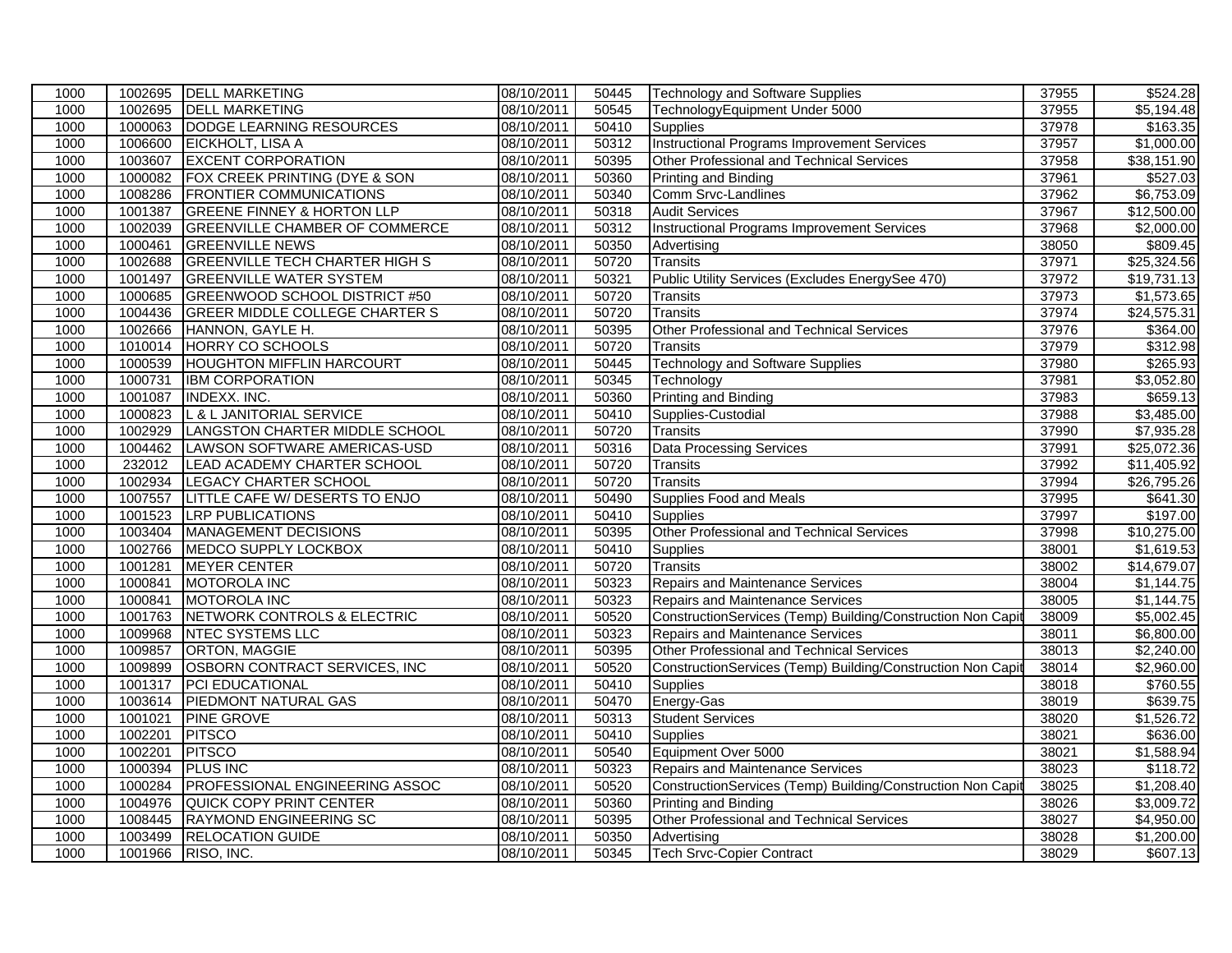| 1000 | 1000056 | SAUNDERS OFFICE SUPPLY                    | 08/10/2011 | 50410 | <b>Supplies</b>                                             | 38034 | \$940.72              |
|------|---------|-------------------------------------------|------------|-------|-------------------------------------------------------------|-------|-----------------------|
| 1000 | 1000032 | <b>SC DEPT OF LABOR LICENSING</b>         | 08/10/2011 | 50329 | Other - Property Serv                                       | 38035 | \$425.00              |
| 1000 | 1004788 | <b>SHARP BUSINESS SYSTEMS</b>             | 08/10/2011 | 50345 | <b>Tech Srvc-Copier Contract</b>                            | 38037 | \$1,995.89            |
| 1000 | 1004788 | <b>SHARP BUSINESS SYSTEMS</b>             | 08/10/2011 | 50545 | TechnologyEquipment Under 5000                              | 38037 | \$714.44              |
| 1000 | 1005706 | SHOPLET.COM                               | 08/10/2011 | 50410 | Supplies                                                    | 38039 | \$116.49              |
| 1000 | 1005110 | <b>STAPLES ADVANTAGE</b>                  | 08/10/2011 | 50410 | Supplies                                                    | 38044 | \$1,077.40            |
| 1000 | 1005110 | STAPLES ADVANTAGE                         | 08/10/2011 | 50445 | <b>Technology and Software Supplies</b>                     | 38044 | \$612.77              |
| 1000 | 1001091 | <b>STARKEY LABORATORIES</b>               | 08/10/2011 | 50445 | <b>Technology and Software Supplies</b>                     | 38045 | \$321.72              |
| 1000 | 1000377 | STATE DEPARTMENT OF EDUCATION             | 08/10/2011 | 50660 | <b>Pupil Activity</b>                                       | 38046 | \$1,442.61            |
| 1000 | 1004430 | <b>SURRY INSURANCE</b>                    | 08/10/2011 | 50324 | <b>Property Insurance</b>                                   | 38048 | $\sqrt{4,472.00}$     |
| 1000 | 1005661 | TIMELINK INT'L CORP.                      | 08/10/2011 | 50316 | <b>Data Processing Services</b>                             | 38051 | \$20,125.00           |
| 1000 | 1005661 | TIMELINK INT'L CORP.                      | 08/10/2011 | 50323 | Repairs and Maintenance Services                            | 38051 | \$777.78              |
| 1000 | 1003224 | TROTTER, MARGIE T.                        | 08/10/2011 | 50395 | Other Professional and Technical Services                   | 38053 | \$1,260.00            |
| 1000 | 1003382 | <b>TRUCOLOR</b>                           | 08/10/2011 | 50360 | Printing and Binding                                        | 38054 | \$912.54              |
| 1000 | 1000494 | UNITED CHEMICAL AND SUPPLY INC            | 08/10/2011 | 50410 | Supplies-Custodial                                          | 38056 | \$259.87              |
| 1000 | 1000995 | WASTE MANAGEMENT OF SOUTH CARO            | 08/10/2011 | 50323 | R&M Serv-Plant Serv                                         | 38059 | \$3,060.55            |
| 1000 | 1003294 | <b>WOODRUFF, NANCY</b>                    | 08/10/2011 | 50395 | Other Professional and Technical Services                   | 38063 | \$1,280.00            |
| 1000 | 1003251 | <b>WRIGHT EXPRESS FINANCIAL SERVI</b>     | 08/10/2011 | 50410 | Supplies-Vehicle fuel                                       | 38064 | \$513.89              |
| 1000 | 1008127 | WRIGHT, DENISE H.                         | 08/10/2011 | 50312 | Instructional Programs Improvement Services                 | 38065 | \$450.00              |
| 1000 | 1007539 | <b>ZAHOUREK SYSTEMS, INC.</b>             | 08/10/2011 | 50410 | <b>Supplies</b>                                             | 38066 | \$283.89              |
| 1000 | 1002499 | <b>ZOOMERANG</b>                          | 08/10/2011 | 50345 | Technology                                                  | 38067 | \$630.00              |
| 1000 | 1002450 | HOLLAND, JEFFREY L.                       | 08/11/2011 | 50312 | <b>Instructional Programs Improvement Services</b>          | 38115 | \$350.00              |
| 6000 | 1000399 | <b>POSITIVE PROMOTIONS</b>                | 08/11/2011 | 50490 | <b>Other Supplies and Materials</b>                         | 59527 | \$1,425.45            |
| 6000 | 1002695 | <b>DELL MARKETING</b>                     | 08/11/2011 | 50545 | TechnologyEquipment Under 5000                              | 59529 | \$6,203.23            |
| 6000 | 1005503 | <b>PALMER HAMILTON</b>                    | 08/11/2011 | 10290 | <b>Asset Clearing</b>                                       | 59531 | \$112,950.42          |
| 6000 | 1006322 | <b>IMAGE MARKETING USA, LLC</b>           | 08/11/2011 | 50690 | Other Objects                                               | 59532 | \$6,996.36            |
| 1000 | 1004014 | ACT, INC.                                 | 08/12/2011 | 50345 | Technology                                                  | 38116 | \$1,660.50            |
| 1000 | 1003344 | <b>AJ CHEMICAL</b>                        | 08/12/2011 | 50323 | R&M Serv-HVAC Serv                                          | 478   | \$4,457.08            |
| 1000 | 1001623 | BENDER BURKOT EAST COAST SUPPL            | 08/12/2011 | 50410 | <b>Supplies</b>                                             | 475   | \$1,396.87            |
| 1000 | 1000264 | COMMUNICATION SERVICE CENTER I            | 08/12/2011 | 50395 | <b>Other Security Services</b>                              | 468   | \$916.94              |
| 1000 | 1000264 | COMMUNICATION SERVICE CENTER I            | 08/12/2011 | 50410 | Supplies                                                    | 468   | $\overline{1,142.68}$ |
| 1000 | 1006223 | <b>CSI TECHNOLOGY OUTFITTERS</b>          | 08/12/2011 | 50545 | TechnologyEquipment Under 5000                              | 38117 | \$10,148.06           |
| 1000 | 1000567 | <b>FOLLETT LIBRARY RESOURCES</b>          | 08/12/2011 | 50410 | Supplies                                                    | 470   | \$2,117.45            |
| 1000 | 1001225 | <b>FOLLETT SOFTWARE COMPANY</b>           | 08/12/2011 | 50345 | Technology                                                  | 473   | \$231,000.00          |
| 1000 | 1000721 | FORMS & SUPPLY, INC.                      | 08/12/2011 | 50410 | <b>Supplies</b>                                             | 471   | \$5,903.63            |
| 1000 | 1000721 | FORMS & SUPPLY, INC.                      | 08/12/2011 | 50445 | <b>Technology and Software Supplies</b>                     | 471   | \$883.47              |
| 1000 | 1001499 | G & K SERVICES                            | 08/12/2011 | 50329 | Oth Prop Srv-Uniform Services                               | 474   | \$1,750.74            |
| 1000 | 1002887 | <b>GREENVILLE OFFICE SUPPLY</b>           | 08/12/2011 | 50410 | Supplies                                                    | 477   | \$195.53              |
| 1000 | 1000066 | LAKESHORE LEARNING MATERIALS              | 08/12/2011 | 50410 | Supplies                                                    | 466   | \$1,508.09            |
| 1000 | 1000113 | LOWE'S OF GREENVILLE                      | 08/12/2011 | 50520 | ConstructionServices (Temp) Building/Construction Non Capit | 38118 | \$2,022.50            |
| 1000 | 1000177 | <b>MCBRIDES INC</b>                       | 08/12/2011 | 50410 | <b>Supplies</b>                                             | 467   | \$827.25              |
| 1000 | 1000177 | <b>MCBRIDES INC</b>                       | 08/12/2011 | 50445 | <b>Technology and Software Supplies</b>                     | 467   | \$466.08              |
| 1000 | 1000733 | MCMILLAN PAZDAN SMITH ARCHITEC            | 08/12/2011 | 50520 | <b>ConstructionServices Arch Fees Capitalize</b>            | 38119 | \$6,971.25            |
| 1000 | 1000733 | MCMILLAN PAZDAN SMITH ARCHITEC            | 08/12/2011 | 50520 | ConstructionServices Arch Fees Reimb Capitalize             | 38119 | 3,934.47              |
| 1000 | 1007146 | <b>PARAGON ENGINEERING &amp; GEOSCIEN</b> | 08/12/2011 | 50395 | <b>Other Professional and Technical Services</b>            | 38120 | \$1,725.00            |
| 1000 |         | 1000313 R L BRYAN COMPANY/CENTRAL TEXT    | 08/12/2011 | 50420 | <b>Textbooks</b>                                            | 469   | \$2,540.64            |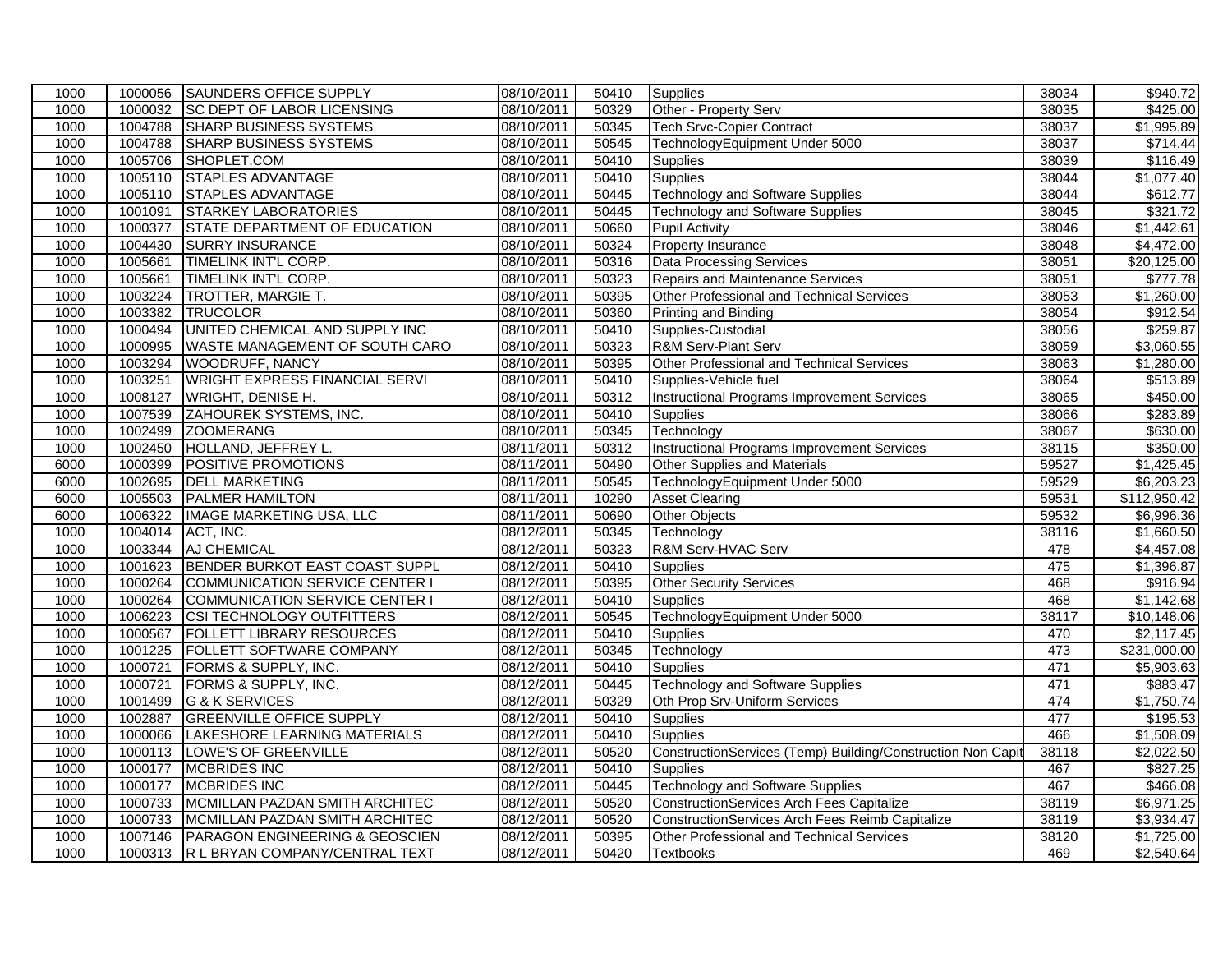| 1000 | 1003927 | <b>SCHOOL SPECIALTY</b>             | 08/12/2011 | 50410 | <b>Supplies</b>                                      | 479   | \$838.13               |
|------|---------|-------------------------------------|------------|-------|------------------------------------------------------|-------|------------------------|
| 1000 | 1002041 | <b>THYSSENKRUPP ELEVATOR</b>        | 08/12/2011 | 50323 | <b>R&amp;M Serv-Plant Serv</b>                       | 476   | $\overline{4,679.35}$  |
| 1000 | 1000846 | VIRCO INC.                          | 08/12/2011 | 50410 | <b>Supplies</b>                                      | 472   | \$2,183.77             |
| 1000 | 1001499 | G & K SERVICES                      | 08/13/2011 | 50329 | Oth Prop Srv-Uniform Services                        | 480   | \$904.81               |
| 6000 | 1000017 | <b>AAA SUPPLY</b>                   | 08/15/2011 | 50323 | <b>Repairs and Maintenance Services</b>              | 59533 | \$588.72               |
| 6000 | 1000025 | JOYCE EQUIPMENT COMPANY             | 08/15/2011 | 10290 | <b>Asset Clearing</b>                                | 59534 | \$26,961.30            |
| 6000 | 1000025 | JOYCE EQUIPMENT COMPANY             | 08/15/2011 | 50323 | <b>Repairs and Maintenance Services</b>              | 59534 | $\overline{84,884.48}$ |
| 6000 | 1000831 | <b>BAKER DISTRIBUTING</b>           | 08/15/2011 | 50323 | Repairs and Maintenance Services                     | 59539 | \$1,684.13             |
| 6000 | 1001483 | <b>CC DICKSON</b>                   | 08/15/2011 | 50323 | <b>Repairs and Maintenance Services</b>              | 59540 | \$701.68               |
| 6000 | 1001534 | <b>PEARSON EDUCATION</b>            | 08/15/2011 | 50490 | Other Supplies and Materials                         | 59541 | \$4,991.25             |
| 6000 | 1001534 | <b>PEARSON EDUCATION</b>            | 08/15/2011 | 50690 | Other Objects                                        | 59541 | \$399.30               |
| 6000 | 1004788 | <b>SHARP BUSINESS SYSTEMS</b>       | 08/15/2011 | 10160 | <b>Inventory - Food</b>                              | 59542 | \$10,558.77            |
| 6000 | 1005403 | <b>EARTHFARE MARKET &amp; CAFE</b>  | 08/15/2011 | 50460 | <b>Food Purchases</b>                                | 59543 | \$950.00               |
| 6000 | 1005515 | <b>PLUS LINEN</b>                   | 08/15/2011 | 50490 | Other Supplies and Materials                         | 59544 | \$309.26               |
| 6000 | 1005564 | <b>WHALEY FOOD SERVICE REPAIRS</b>  | 08/15/2011 | 50323 | <b>Repairs and Maintenance Services</b>              | 59545 | \$114.32               |
| 6000 | 1006322 | <b>IMAGE MARKETING USA, LLC</b>     | 08/15/2011 | 50490 | <b>Other Supplies and Materials</b>                  | 59546 | \$30,853.25            |
| 6000 | 1007660 | <b>BRAZEAL CONSULTING, LLC</b>      | 08/15/2011 | 50490 | <b>Other Supplies and Materials</b>                  | 59547 | \$223.60               |
| 1000 | 1000009 | A PRESS                             | 08/17/2011 | 50360 | Printing and Binding                                 | 38121 | \$249.10               |
| 1000 |         | 1004014 ACT, INC.                   | 08/17/2011 | 50345 | Technology                                           | 38123 | \$2,310.00             |
| 1000 | 1003590 | <b>AMERICAN SECURITY</b>            | 08/17/2011 | 50329 | Other - Property Serv                                | 38124 | \$13,646.85            |
| 1000 | 1001090 | <b>ANDERSON BROTHERS</b>            | 08/17/2011 | 50323 | R&M Serv-Vehicle Serv                                | 38125 | \$3,384.35             |
| 1000 | 1001484 | ATTAWAY, INC.                       | 08/17/2011 | 50360 | <b>Printing and Binding</b>                          | 38127 | \$848.00               |
| 1000 | 1002150 | BARNES & NOBLE, INC.                | 08/17/2011 | 50410 | <b>Supplies</b>                                      | 38129 | \$733.00               |
| 1000 | 1000674 | BAUDVILLE                           | 08/17/2011 | 50410 | Supplies                                             | 38130 | \$816.38               |
| 1000 | 1000141 | <b>BI-LO</b>                        | 08/17/2011 | 50490 | Supplies Food and Meals                              | 38134 | \$176.83               |
| 1000 | 1001105 | <b>BINSWANGER</b>                   | 08/17/2011 | 50323 | <b>R&amp;M Serv-Plant Serv</b>                       | 38135 | \$1,195.44             |
| 1000 | 1008621 | <b>BISCO</b>                        | 08/17/2011 | 50323 | Repairs and Maintenance Services                     | 38136 | \$630.00               |
| 1000 | 1000142 | BLACK ELECTRICAL SUPPLY INC         | 08/17/2011 | 50410 | <b>Supplies</b>                                      | 38137 | \$1,494.49             |
| 1000 | 1000145 | BLUE RIDGE RURAL WATER COMPANY      | 08/17/2011 | 50321 | Public Utility Services (Excludes EnergySee 470)     | 38138 | \$2,736.72             |
| 1000 | 1008329 | BORENSON AND ASSOC, INC             | 08/17/2011 | 50410 | <b>Supplies</b>                                      | 38139 | \$328.55               |
| 1000 | 1003237 | <b>BOWERS, CLAUDIA GAIL</b>         | 08/17/2011 | 50395 | Other Professional and Technical Services            | 38140 | \$880.00               |
| 1000 | 1000156 | <b>BROOKS OFFICE SUPPLY COMPANY</b> | 08/17/2011 | 50410 | <b>Supplies</b>                                      | 38143 | \$1,240.20             |
| 1000 | 1007840 | <b>BRUCE AIR FILTER CO</b>          | 08/17/2011 | 50410 | Supplies-Filters                                     | 38146 | \$3,532.09             |
| 1000 | 1000163 | CALLOWAY HOUSE INC                  | 08/17/2011 | 50410 | <b>Supplies</b>                                      | 38149 | \$196.87               |
| 1000 | 1000164 | <b>CAMCOR</b>                       | 08/17/2011 | 50410 | <b>Supplies</b>                                      | 38150 | \$860.40               |
| 1000 | 1000164 | <b>CAMCOR</b>                       | 08/17/2011 | 50445 | <b>Technology and Software Supplies</b>              | 38150 | \$1,191.17             |
| 1000 | 1000752 | CAROLINA BIOLOGICAL SUPPLY CO       | 08/17/2011 | 50410 | Supplies                                             | 38152 | \$343.41               |
| 1000 | 1000173 | CAROLINA LAWN & TRACTOR INC         | 08/17/2011 | 50540 | Equipment Over 5000                                  | 38153 | \$5,707.04             |
| 1000 | 1000173 | CAROLINA LAWN & TRACTOR INC         | 08/17/2011 | 50540 | Equipment Under 5000                                 | 38153 | \$4,907.31             |
| 1000 | 1000944 | <b>CHAMBER OF COMMERCE</b>          | 08/17/2011 | 50640 | Organization Membership Dues and Fees (Professional) | 38154 | \$400.00               |
| 1000 | 1001780 | <b>CHILDS &amp; HALLIGAN</b>        | 08/17/2011 | 50319 | <b>Legal Services</b>                                | 38156 | \$817.41               |
| 1000 | 1004246 | <b>CINTAS</b>                       | 08/17/2011 | 50395 | Other Professional and Technical Services            | 38158 | \$3,303.84             |
| 1000 | 1001829 | CITY OF GREENVILLE POLICE DEPT      | 08/17/2011 | 50395 | Prof Tech Srvc-SRO Contracts                         | 38159 | \$20,666.64            |
| 1000 | 1005616 | <b>CITY OF MAULDIN</b>              | 08/17/2011 | 50395 | Prof Tech Srvc-SRO Contracts                         | 38160 | \$8,333.33             |
| 1000 | 1000213 | <b>COMMISSION OF PUBLIC WORKS</b>   | 08/17/2011 | 50321 | Public Utility Services (Excludes EnergySee 470)     | 38161 | \$911.62               |
| 1000 |         | 1000213 COMMISSION OF PUBLIC WORKS  | 08/17/2011 | 50470 | <b>Energy-Electricity</b>                            | 38161 | \$39,484.68            |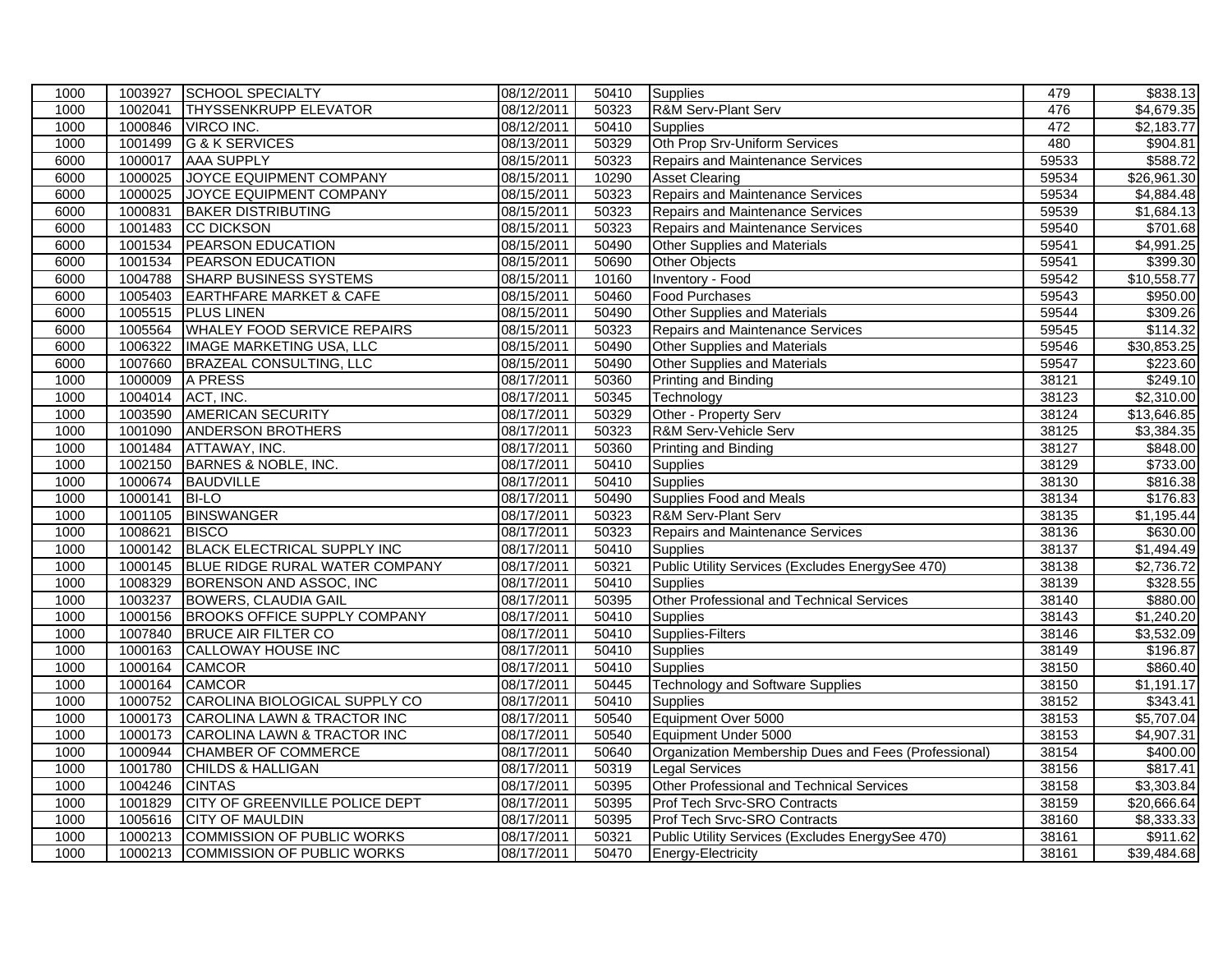| 1000 |         | 1000213 COMMISSION OF PUBLIC WORKS  | 08/17/2011 | 50470             | Energy-Gas                                         | 38161 | \$1,517.31             |
|------|---------|-------------------------------------|------------|-------------------|----------------------------------------------------|-------|------------------------|
| 1000 | 1002506 | COMMISSION OF PUBLIC WORKS-GRE      | 08/17/2011 | 50321             | Public Utility Services (Excludes EnergySee 470)   | 38162 | \$375.61               |
| 1000 | 1002506 | COMMISSION OF PUBLIC WORKS-GRE      | 08/17/2011 | 50470             | Energy-Electricity                                 | 38162 | \$10,117.97            |
| 1000 | 1002506 | COMMISSION OF PUBLIC WORKS-GRE      | 08/17/2011 | 50470             | Energy-Gas                                         | 38162 | \$293.55               |
| 1000 | 1000760 | <b>COMMUNITY PLAYTHINGS</b>         | 08/17/2011 | $\frac{1}{50410}$ | <b>Supplies</b>                                    | 38163 | \$1,444.65             |
| 1000 | 1002916 | COMPUTER SOFTWARE INNOVATIONS/      | 08/17/2011 | 50445             | <b>Technology and Software Supplies</b>            | 38164 | \$144.16               |
| 1000 | 1002963 | COUNTER ACT, INC.                   | 08/17/2011 | 50410             | Supplies-Routine Maintenance                       | 38168 | \$868.70               |
| 1000 | 1000317 | <b>COWART AWARDS</b>                | 08/17/2011 | 50410             | <b>Supplies</b>                                    | 38169 | \$849.06               |
| 1000 | 1006223 | <b>CSI TECHNOLOGY OUTFITTERS</b>    | 08/17/2011 | 50545             | TechnologyEquipment Under 5000                     | 38170 | \$60,728.08            |
| 1000 | 1002496 | DATAWORKS EDUCATIONAL RESEARCH      | 08/17/2011 | 50312             | <b>Instructional Programs Improvement Services</b> | 38172 | \$3,000.00             |
| 1000 | 1002224 | <b>DECKER EQUIPMENT</b>             | 08/17/2011 | 50410             | <b>Supplies</b>                                    | 38173 | \$654.14               |
| 1000 | 1002695 | <b>DELL MARKETING</b>               | 08/17/2011 | 50545             | TechnologyEquipment Under 5000                     | 38174 | \$1,409.58             |
| 1000 | 1000020 | <b>DEMCO</b>                        | 08/17/2011 | 50410             | Supplies                                           | 38175 | $\overline{$2,902.05}$ |
| 1000 | 1000755 | <b>DICK BLICK COMPANY</b>           | 08/17/2011 | 50410             | <b>Supplies</b>                                    | 38176 | \$1,288.12             |
| 1000 | 1009995 | DOUGLAS CO BOARD OF COMMISSION      | 08/17/2011 | 50332             | Emp Tvl-Conference Registration                    | 38177 | \$200.00               |
| 1000 | 1000096 | <b>EBSCO SUBSCRIPTION SERVICES</b>  | 08/17/2011 | 50440             | Periodicals                                        | 38183 | \$223.38               |
| 1000 | 1000096 | <b>EBSCO SUBSCRIPTION SERVICES</b>  | 08/17/2011 | 50445             | <b>Technology and Software Supplies</b>            | 38183 | \$108.61               |
| 1000 | 1000104 | <b>EDUCATION LAW ASSOCIATION</b>    | 08/17/2011 | 50410             | <b>Supplies</b>                                    | 38184 | \$754.45               |
| 1000 | 1003757 | <b>EEYE DIGITAL SECURITY</b>        | 08/17/2011 | 50345             | Technology                                         | 38186 | \$7,000.00             |
| 1000 | 1000669 | <b>ELECTRONIX EXPRESS</b>           | 08/17/2011 | 50410             | <b>Supplies</b>                                    | 38187 | \$278.61               |
| 1000 | 1000247 | EPS/SCHOOL SPECIALTY INVERVENT      | 08/17/2011 | 50410             | <b>Supplies</b>                                    | 38189 | \$218.90               |
| 1000 | 1000274 | <b>ETA</b>                          | 08/17/2011 | 50410             | <b>Supplies</b>                                    | 38190 | \$148.48               |
| 1000 | 1000566 | <b>FISHER SCIENTIFIC</b>            | 08/17/2011 | 50410             | <b>Supplies</b>                                    | 38192 | \$1,510.31             |
| 1000 | 1005856 | <b>FLEX A CHART</b>                 | 08/17/2011 | 50410             | Supplies                                           | 38193 | \$356.73               |
| 1000 | 1002662 | FOUNTAIN INN NATURAL GAS SYSTE      | 08/17/2011 | 50470             | Energy-Gas                                         | 38197 | \$811.32               |
| 1000 | 1002662 | FOUNTAIN INN NATURAL GAS SYSTE      | 08/17/2011 | 50470             | Energy-Gas                                         | 38198 | \$143.21               |
| 1000 | 1000910 | <b>FRANKLIN COVEY</b>               | 08/17/2011 | 50410             | <b>Supplies</b>                                    | 38201 | \$739.76               |
| 1000 | 1000324 | <b>FREEMAN GRAPHICS SYSTEMS</b>     | 08/17/2011 | 50323             | R&M Serv-Equipment Repair Serv                     | 38202 | \$192.50               |
| 1000 | 1008174 | <b>GCI SERVICES, INC</b>            | 08/17/2011 | 50323             | R&M Serv-Painting Serv                             | 38203 | \$10,949.05            |
| 1000 | 1000450 | <b>GLOBAL INDUSTRIAL EQUIP.</b>     | 08/17/2011 | 50410             | <b>Supplies</b>                                    | 38205 | \$785.13               |
| 1000 | 1008178 | <b>GLYN C BABB PAINT CONTRACTOR</b> | 08/17/2011 | 50323             | R&M Serv-Painting Serv                             | 38206 | \$64,733.00            |
| 1000 | 1000461 | <b>GREENVILLE NEWS</b>              | 08/17/2011 | 50350             | Advertising                                        | 38329 | \$492.04               |
| 1000 | 1007524 | <b>GREENVILLE ROOFING CO. INC.</b>  | 08/17/2011 | 50323             | <b>Repairs and Maintenance Services</b>            | 38211 | \$5,723.00             |
| 1000 | 1001497 | <b>GREENVILLE WATER SYSTEM</b>      | 08/17/2011 | 50321             | Public Utility Services (Excludes EnergySee 470)   | 38212 | \$24,992.00            |
| 1000 | 1001602 | <b>GUNNELLS PUBLISHING</b>          | 08/17/2011 | 50445             | <b>Technology and Software Supplies</b>            | 38217 | \$460.41               |
| 1000 | 1002703 | <b>HEINEMANN PUBLISHING</b>         | 08/17/2011 | 50312             | <b>Instructional Programs Improvement Services</b> | 38220 | \$6,825.00             |
| 1000 | 1005678 | <b>HEWITT COLEMAN</b>               | 08/17/2011 | 50270             | <b>Worker's Compensation Tax</b>                   | 38222 | \$135,389.00           |
| 1000 | 1000539 | <b>HOUGHTON MIFFLIN HARCOURT</b>    | 08/17/2011 | 50410             | <b>Supplies</b>                                    | 38224 | \$1,568.11             |
| 1000 | 1004531 | <b>ITES, LLC</b>                    | 08/17/2011 | 50311             | <b>Instructional Services</b>                      | 38227 | \$7,250.00             |
| 1000 | 1007453 | JA PIPER ROOFING CO                 | 08/17/2011 | 50323             | Repairs and Maintenance Services                   | 38229 | \$1,025.00             |
| 1000 | 1006948 | JASON'S DELI                        | 08/17/2011 | 50490             | Supplies Food and Meals                            | 38230 | \$421.20               |
| 1000 | 1001208 | JASPER ENGINES, INC.                | 08/17/2011 | 50410             | <b>Supplies-Vehicle Supplies</b>                   | 38231 | \$8,756.88             |
| 1000 | 1001790 | JOHNSTONE SUPPLY                    | 08/17/2011 | 50410             | Supplies-HVAC supplies                             | 38232 | \$1,880.86             |
| 1000 | 1001529 | <b>JUNIOR LIBRARY GUILD</b>         | 08/17/2011 | 50430             | <b>Library Books and Materials</b>                 | 38233 | \$2,648.40             |
| 1000 | 1003636 | <b>KELLY SERVICES</b>               | 08/17/2011 | 50395             | Other Professional and Technical Services          | 38234 | \$4,849.68             |
| 1000 |         | 1002655 KLG JONES                   | 08/17/2011 | 50395             | Other Professional and Technical Services          | 38235 | \$1,650.00             |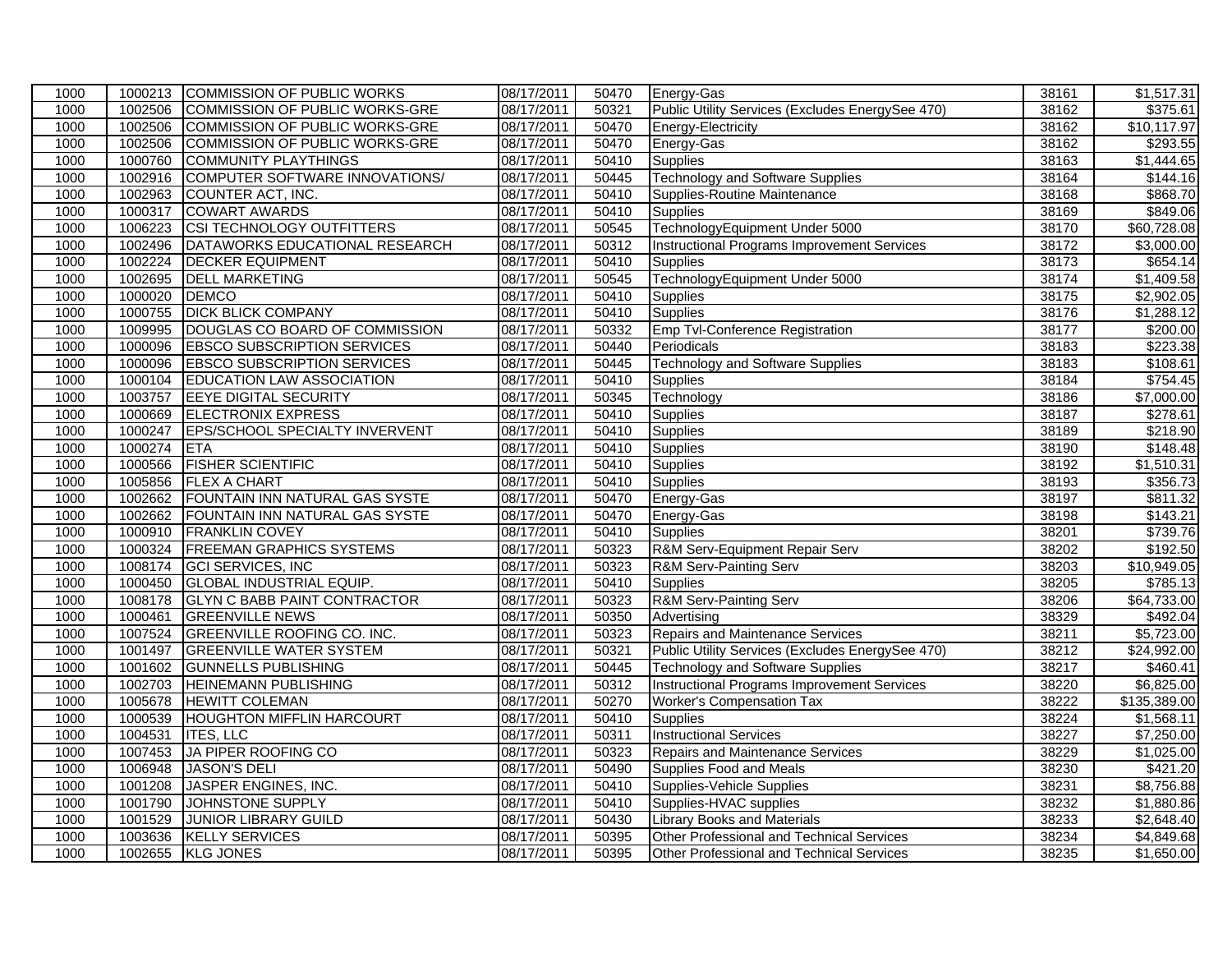| 1000 | 1000823 | L & L JANITORIAL SERVICE              | 08/17/2011 | 50410 | Supplies-Custodial                                          | 38237 | \$790.00                |
|------|---------|---------------------------------------|------------|-------|-------------------------------------------------------------|-------|-------------------------|
| 1000 | 1000210 | LAURENS ELECTRIC COOPERATIVE          | 08/17/2011 | 50470 | Energy-Electricity                                          | 38238 | \$13,869.39             |
| 1000 | 1000095 | <b>LIBERTY PRESS INC</b>              | 08/17/2011 | 50410 | Supplies                                                    | 38241 | \$571.98                |
| 1000 | 1002212 | LOWE'S COMPANIES, INC.                | 08/17/2011 | 50410 | Supplies-Custodial                                          | 38242 | \$379.01                |
| 1000 | 1000113 | LOWE'S OF GREENVILLE                  | 08/17/2011 | 50520 | ConstructionServices (Temp) Building/Construction Non Capit | 38243 | \$9,106.34              |
| 1000 | 1001452 | LOWE'S OF SIMPSONVILLE                | 08/17/2011 | 50580 | Mobile Classrooms Construction Non Capitalize               | 38244 | \$2,081.52              |
| 1000 | 1003404 | MANAGEMENT DECISIONS                  | 08/17/2011 | 50395 | Other Professional and Technical Services                   | 38245 | \$1,312.50              |
| 1000 | 1002037 | MCGRAW-HILL COMPANIES                 | 08/17/2011 | 50410 | <b>Supplies</b>                                             | 38248 | \$1,582.15              |
| 1000 | 1000733 | MCMILLAN PAZDAN SMITH ARCHITEC        | 08/17/2011 | 50520 | ConstructionServices Arch Fees Reimb Capitalize             | 38249 | \$603.75                |
| 1000 | 1004854 | MEADOWS MEDICAL, LLC                  | 08/17/2011 | 50410 | <b>Supplies</b>                                             | 38250 | \$365.51                |
| 1000 | 1000189 | <b>MINUTEMAN PRESS</b>                | 08/17/2011 | 50360 | <b>Printing and Binding</b>                                 | 38255 | \$163.44                |
| 1000 | 1000841 | MOTOROLA INC                          | 08/17/2011 | 50323 | <b>Repairs and Maintenance Services</b>                     | 38256 | \$1,144.75              |
| 1000 | 1000205 | NASCO INC                             | 08/17/2011 | 50410 | Supplies                                                    | 38260 | \$234.51                |
| 1000 | 1001763 | NETWORK CONTROLS & ELECTRIC           | 08/17/2011 | 50329 | Other - Property Serv                                       | 38261 | \$13,767.82             |
| 1000 | 1003244 | <b>OFFICE DEPOT</b>                   | 08/17/2011 | 50410 | <b>Supplies</b>                                             | 38266 | \$353.52                |
| 1000 | 1003614 | <b>PIEDMONT NATURAL GAS</b>           | 08/17/2011 | 50470 | Energy-Gas                                                  | 38271 | \$24,187.91             |
| 1000 | 1002201 | <b>PITSCO</b>                         | 08/17/2011 | 50410 | <b>Supplies</b>                                             | 38272 | \$1,037.68              |
| 1000 | 1003238 | PMA MANAGEMENT CORP.                  | 08/17/2011 | 50270 | <b>Worker's Compensation Tax</b>                            | 38274 | \$17,439.00             |
| 1000 | 1009112 | POCKET NURSE ENTERPRISES, INC         | 08/17/2011 | 50445 | <b>Technology and Software Supplies</b>                     | 38275 | \$1,979.00              |
| 1000 | 1009985 | PORTER FLOORSANDING, INC              | 08/17/2011 | 50323 | <b>R&amp;M Serv-Plant Serv</b>                              | 38276 | \$900.00                |
| 1000 | 1001079 | <b>PRESENTATION SYSTEMS SOUTH, IN</b> | 08/17/2011 | 50410 | <b>Supplies</b>                                             | 38277 | \$1,319.14              |
| 1000 | 1001079 | <b>PRESENTATION SYSTEMS SOUTH, IN</b> | 08/17/2011 | 50445 | <b>Technology and Software Supplies</b>                     | 38277 | \$461.93                |
| 1000 | 1000245 | <b>PRESORT PLUS INC</b>               | 08/17/2011 | 50360 | <b>Printing and Binding</b>                                 | 38278 | \$5,953.70              |
| 1000 | 1002240 | <b>PROJECT LEAD THE WAY, INC.</b>     | 08/17/2011 | 50410 | Supplies                                                    | 38279 | \$645.48                |
| 1000 | 1000305 | <b>QUILL CORPORATION</b>              | 08/17/2011 | 50410 | <b>Supplies</b>                                             | 38281 | \$335.41                |
| 1000 | 1000901 | <b>QUILL CORPORATION</b>              | 08/17/2011 | 50410 | Supplies                                                    | 38281 | \$102.97                |
| 1000 | 1003615 | <b>QUILL CORPORATION</b>              | 08/17/2011 | 50410 | Supplies                                                    | 38281 | \$1,092.59              |
| 1000 | 1001221 | QUILL CORPORATION CORP OFFICE         | 08/17/2011 | 50410 | <b>Supplies</b>                                             | 38282 | \$540.32                |
| 1000 | 1000327 | <b>READING SOURCE</b>                 | 08/17/2011 | 50410 | Supplies                                                    | 38283 | \$209.50                |
| 1000 | 1001069 | <b>RISK CONSULTANTS, INC.</b>         | 08/17/2011 | 50315 | <b>Management Services</b>                                  | 38285 | \$4,500.00              |
| 1000 | 1002408 | ROBBINS TIRE SERVICE, INC.            | 08/17/2011 | 50323 | R&M Serv-Equipment Repair Serv                              | 38287 | $\overline{\$1,810.85}$ |
| 1000 | 1002408 | ROBBINS TIRE SERVICE, INC.            | 08/17/2011 | 50323 | R&M Serv-Vehicle Serv                                       | 38287 | \$662.53                |
| 1000 | 1002001 | S&ME                                  | 08/17/2011 | 50520 | ConstructionServices (Temp) Building/Construction Non Capit | 38292 | $\overline{$9,601.60}$  |
| 1000 | 1004404 | <b>SAFE SCHOOLS, LLC</b>              | 08/17/2011 | 50395 | Other Professional and Technical Services                   | 38293 | \$22,400.00             |
| 1000 | 1000032 | <b>SC DEPT OF LABOR LICENSING</b>     | 08/17/2011 | 50329 | Other - Property Serv                                       | 38297 | \$1,975.00              |
| 1000 | 1001268 | <b>SCHOLASTIC INC</b>                 | 08/17/2011 | 50399 | Miscellaneous Purchased Services                            | 38298 | \$1,874.00              |
| 1000 | 1001240 | <b>SCHOOL HEALTH CORPORATION</b>      | 08/17/2011 | 50410 | Supplies                                                    | 38299 | \$749.56                |
| 1000 | 1009964 | <b>SECURITY DETECTION, INC.</b>       | 08/17/2011 | 50410 | Supplies                                                    | 38300 | \$2,610.44              |
| 1000 | 1004788 | <b>SHARP BUSINESS SYSTEMS</b>         | 08/17/2011 | 50345 | <b>Tech Srvc-Copier Contract</b>                            | 38303 | \$128.78                |
| 1000 | 1002999 | <b>SILMAR ELECTRONICS</b>             | 08/17/2011 | 50520 | ConstructionServices (Temp) Building/Construction Non Capit | 38305 | \$121.90                |
| 1000 | 1002936 | SILMAR ELECTRONICS, INC.              | 08/17/2011 | 50540 | Equipment Under 5000                                        | 38304 | \$2,957.40              |
| 1000 | 1002957 | SMITH METAL FAB, INC.                 | 08/17/2011 | 50410 | Supplies-Routine Maintenance                                | 38308 | \$132.50                |
| 1000 | 1001731 | <b>SOUTH CAROLINA RETIREMENT SYST</b> | 08/17/2011 | 20412 | <b>Employer Retirement Payable</b>                          | 38311 | \$248.47                |
| 1000 | 1001731 | SOUTH CAROLINA RETIREMENT SYST        | 08/17/2011 | 20412 | <b>Retirement Deduction</b>                                 | 38311 | \$589.37                |
| 1000 | 1002322 | <b>SPIRIT TELECOM</b>                 | 08/17/2011 | 50340 | <b>Comm Srvc-Landlines</b>                                  | 38314 | \$726.43                |
| 1000 | 1001722 | <b>ST. CLAIR SIGNS</b>                | 08/17/2011 | 50410 | Supplies                                                    | 38315 | \$156.01                |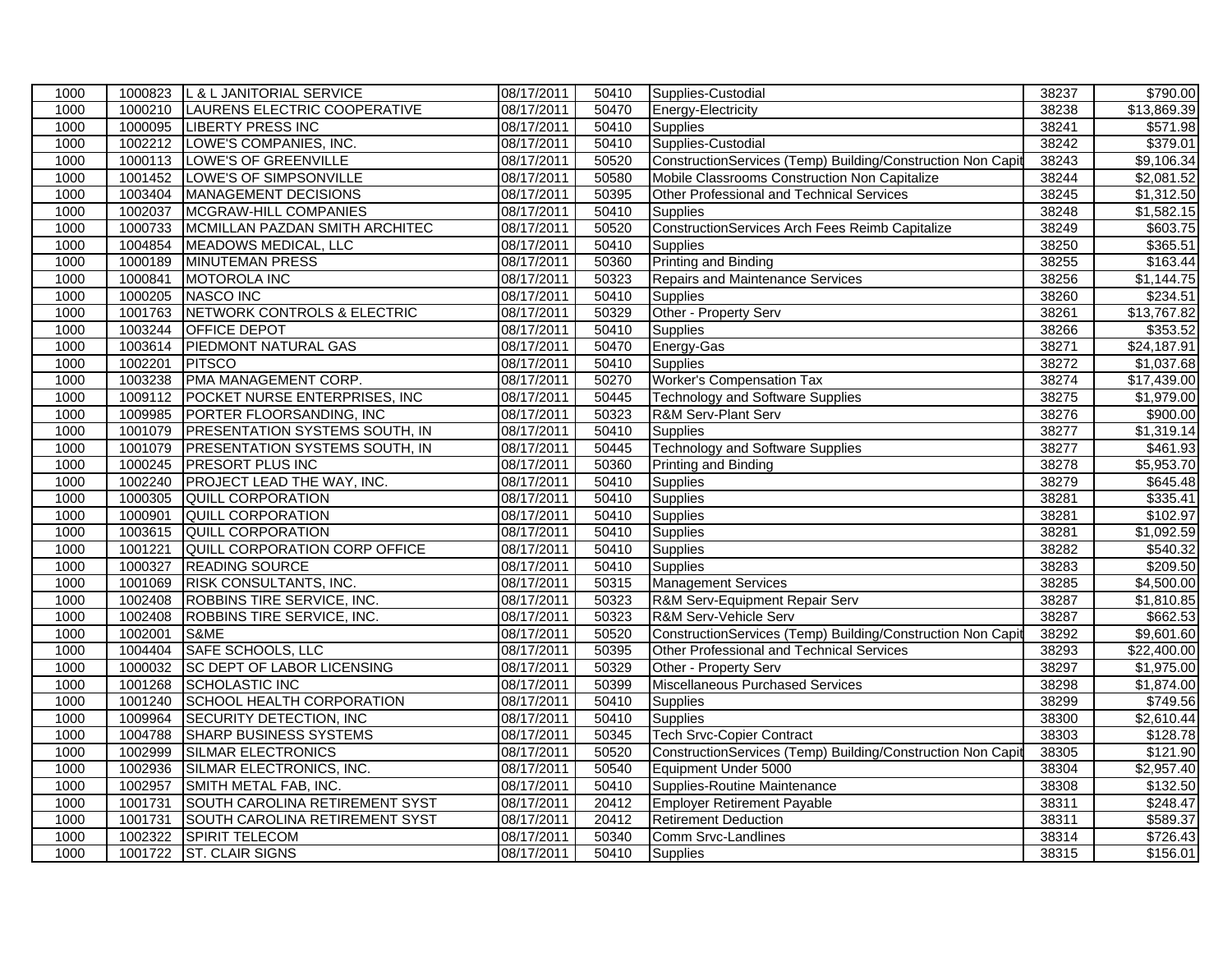| 1000 |         | 1001222 STAPLES ADVANTAGE            | 08/17/2011 | 50410 | Supplies                                                    | 38324 | \$869.74              |
|------|---------|--------------------------------------|------------|-------|-------------------------------------------------------------|-------|-----------------------|
| 1000 |         | 1005110 STAPLES ADVANTAGE            | 08/17/2011 | 50410 | <b>Supplies</b>                                             | 38316 | $\overline{1,168.65}$ |
| 1000 |         | 1005110 STAPLES ADVANTAGE            | 08/17/2011 | 50410 | Supplies                                                    | 38324 | \$537.18              |
| 1000 | 1000377 | STATE DEPARTMENT OF EDUCATION        | 08/17/2011 | 50660 | <b>Pupil Activity</b>                                       | 38317 | \$5,534.58            |
| 1000 | 1004430 | <b>SURRY INSURANCE</b>               | 08/17/2011 | 50324 | Prop Ins-Vehicle Fleet                                      | 38321 | \$141,434.00          |
| 1000 | 1004430 | <b>SURRY INSURANCE</b>               | 08/17/2011 | 50324 | Property Insurance                                          | 38321 | \$682,779.00          |
| 1000 | 1004430 | <b>SURRY INSURANCE</b>               | 08/17/2011 | 50650 | Liability/Tort Insurance                                    | 38321 | \$608,163.14          |
| 1000 | 1001692 | <b>SWEETWATER MUSIC TECHNOLOGY</b>   | 08/17/2011 | 50445 | Technology and Software Supplies                            | 38323 | \$163.95              |
| 1000 | 1003229 | <b>TEACHER DIRECT</b>                | 08/17/2011 | 50410 | <b>Supplies</b>                                             | 38327 | \$463.88              |
| 1000 | 1007452 | <b>TECTA AMERICA</b>                 | 08/17/2011 | 50323 | Repairs and Maintenance Services                            | 38328 | \$5,600.00            |
| 1000 | 1002312 | TRANE COMFORT SOLUTIONS              | 08/17/2011 | 50410 | Supplies-HVAC supplies                                      | 38331 | \$3,318.19            |
| 1000 | 1002312 | <b>TRANE COMFORT SOLUTIONS</b>       | 08/17/2011 | 50520 | ConstructionServices (Temp) Building/Construction Non Capit | 38331 | \$505.00              |
| 1000 | 1003382 | TRUCOLOR                             | 08/17/2011 | 50360 | <b>Printing and Binding</b>                                 | 38335 | \$460.76              |
| 1000 | 1003382 | TRUCOLOR                             | 08/17/2011 | 50410 | Supplies                                                    | 38335 | \$112.36              |
| 1000 | 1003739 | UNITED UTILITY CO                    | 08/17/2011 | 50321 | Public Utility Services (Excludes EnergySee 470)            | 38336 | \$2,663.28            |
| 1000 | 1007000 | <b>VICK SR., DONALD S.</b>           | 08/17/2011 | 50130 | <b>Overtime Salaries</b>                                    | 38338 | \$115.00              |
| 1000 | 1007000 | <b>VICK SR., DONALD S.</b>           | 08/17/2011 | 50311 | <b>Instructional Services</b>                               | 38338 | \$661.00              |
| 1000 | 1002074 | <b>VIF PROGRAM</b>                   | 08/17/2011 | 10141 | A/R - VIF Teachers                                          | 38339 | \$2,000.00            |
| 1000 | 1005113 | <b>VIRTUCOM INC.</b>                 | 08/17/2011 | 50345 | <b>Tech Srvc-Copier Contract</b>                            | 38340 | \$2,493.28            |
| 1000 | 1000479 | <b>WEST MUSIC COMPANY INC</b>        | 08/17/2011 | 50410 | Supplies                                                    | 38344 | \$723.78              |
| 1000 | 1009139 | <b>WISEMARK DISTRIBUTIONS</b>        | 08/17/2011 | 50410 | Supplies                                                    | 38346 | \$4,909.62            |
| 1000 | 1000859 | <b>WORTHINGTON DIRECT, INC.</b>      | 08/17/2011 | 50410 | Supplies                                                    | 38351 | \$1,495.35            |
| 1000 | 1003406 | <b>WT COX SUBSCRIPTIONS</b>          | 08/17/2011 | 50440 | Periodicals                                                 | 38340 | \$700.67              |
| 6000 | 1000025 | JOYCE EQUIPMENT COMPANY              | 08/17/2011 | 10290 | <b>Asset Clearing</b>                                       | 59550 | \$49,031.30           |
| 6000 | 1000025 | JOYCE EQUIPMENT COMPANY              | 08/17/2011 | 50323 | Repairs and Maintenance Services                            | 59550 | \$14,909.18           |
| 6000 | 1000025 | JOYCE EQUIPMENT COMPANY              | 08/17/2011 | 50540 | Equipment Under 5000                                        | 59550 | \$941.84              |
| 6000 | 1000047 | <b>SAM'S CLUB</b>                    | 08/17/2011 | 50460 | <b>Food Purchases</b>                                       | 59551 | \$1,795.01            |
| 6000 | 1000047 | <b>SAM'S CLUB</b>                    | 08/17/2011 | 50490 | Other Supplies and Materials                                | 59551 | \$2,357.20            |
| 6000 | 1000047 | <b>SAM'S CLUB</b>                    | 08/17/2011 | 50540 | Equipment Under 5000                                        | 59551 | \$280.74              |
| 6000 | 1000133 | BATTERY SPECIALISTS INC              | 08/17/2011 | 50323 | Repairs and Maintenance Services                            | 59552 | \$169.06              |
| 6000 | 1000831 | <b>BAKER DISTRIBUTING</b>            | 08/17/2011 | 50323 | Repairs and Maintenance Services                            | 59553 | \$198.98              |
| 6000 | 1001483 | CC DICKSON                           | 08/17/2011 | 50323 | Repairs and Maintenance Services                            | 59554 | \$730.77              |
| 6000 | 1003510 | FOX CREEK PRINTING CO., INC.         | 08/17/2011 | 50360 | Printing and Binding                                        | 59555 | \$1,278.36            |
| 6000 | 1005790 | TMS SOUTH INC                        | 08/17/2011 | 50323 | Repairs and Maintenance Services                            | 59556 | \$150.86              |
| 1000 | 1000850 | <b>AIRGAS NATIONAL WELDERS</b>       | 08/18/2011 | 50410 | Supplies-Operational supplies                               | 487   | \$375.24              |
| 1000 | 1001623 | BENDER BURKOT EAST COAST SUPPL       | 08/18/2011 | 50410 | Supplies                                                    | 489   | \$960.14              |
| 1000 | 1000682 | <b>CAROLINA FIRST</b>                | 08/18/2011 | 50399 | Misc-Bank Service Charges                                   | 38355 | \$5,000.00            |
| 1000 | 1003917 | <b>CLASSROOM DIRECT</b>              | 08/18/2011 | 50410 | <b>Supplies</b>                                             | 494   | \$464.59              |
| 1000 | 1000818 | COMMUNICATIONS SERVICE CTR-INV       | 08/18/2011 | 50323 | R&M Serv-Equipment Repair Serv                              | 485   | \$124.02              |
| 1000 | 1000818 | COMMUNICATIONS SERVICE CTR-INV       | 08/18/2011 | 50323 | R&M Serv-Plant Serv                                         | 485   | \$8,018.34            |
| 1000 | 1002916 | COMPUTER SOFTWARE INNOVATIONS/       | 08/18/2011 | 50445 | Technology and Software Supplies                            | 38356 | \$360.40              |
| 1000 | 1006223 | <b>CSI TECHNOLOGY OUTFITTERS</b>     | 08/18/2011 | 50445 | <b>Technology and Software Supplies</b>                     | 38354 | \$656.67              |
| 1000 | 1006223 | <b>CSI TECHNOLOGY OUTFITTERS</b>     | 08/18/2011 | 50545 | TechnologyEquipment Under 5000                              | 38354 | \$614.19              |
| 1000 | 1002726 | ECHOLS OIL CO.                       | 08/18/2011 | 50410 | Supplies-Vehicle fuel                                       | 491   | \$29,977.95           |
| 1000 | 1003021 | <b>FIRE PROTECTION SPECIALIST OF</b> | 08/18/2011 | 50323 | R&M Serv-Plant Serv                                         | 493   | \$105.62              |
| 1000 | 1003021 | <b>FIRE PROTECTION SPECIALIST OF</b> | 08/18/2011 | 50329 | Other - Property Serv                                       | 493   | \$12,900.00           |
|      |         |                                      |            |       |                                                             |       |                       |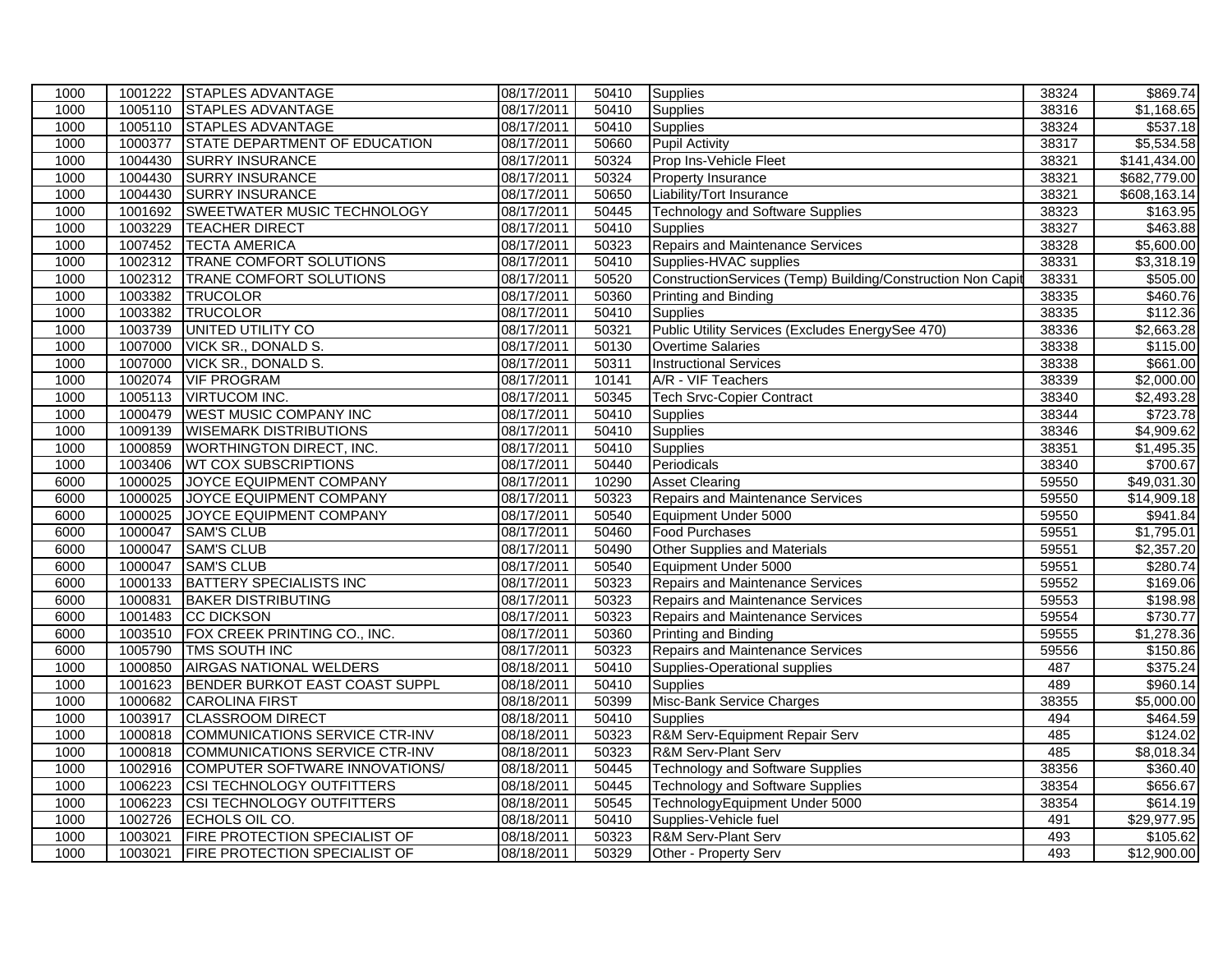| 1000 | 1000721 | <b>FORMS &amp; SUPPLY, INC.</b>   | 08/18/2011 | 50410 | Supplies                                | 484   | \$1,949.80             |
|------|---------|-----------------------------------|------------|-------|-----------------------------------------|-------|------------------------|
| 1000 | 1000721 | FORMS & SUPPLY, INC.              | 08/18/2011 | 50445 | <b>Technology and Software Supplies</b> | 484   | \$276.34               |
| 1000 | 1001499 | G & K SERVICES                    | 08/18/2011 | 50329 | Oth Prop Srv-Uniform Services           | 488   | \$11,671.06            |
| 1000 | 1002887 | <b>GREENVILLE OFFICE SUPPLY</b>   | 08/18/2011 | 50410 | <b>Supplies</b>                         | 492   | \$3,597.99             |
| 1000 | 1002887 | <b>GREENVILLE OFFICE SUPPLY</b>   | 08/18/2011 | 50445 | <b>Technology and Software Supplies</b> | 492   | \$103.87               |
| 1000 | 1001753 | JASON'S DELI                      | 08/18/2011 | 50490 | Supplies Food and Meals                 | 38357 | \$159.10               |
| 1000 | 1000066 | LAKESHORE LEARNING MATERIALS      | 08/18/2011 | 50410 | <b>Supplies</b>                         | 481   | \$288.09               |
| 1000 | 1000177 | <b>MCBRIDES INC</b>               | 08/18/2011 | 50410 | <b>Supplies</b>                         | 482   | $\overline{$7,562.85}$ |
| 1000 | 1000313 | R L BRYAN COMPANY/CENTRAL TEXT    | 08/18/2011 | 50420 | <b>Textbooks</b>                        | 483   | \$938.13               |
| 1000 | 1003920 | <b>SCHOOL SPECIALTY</b>           | 08/18/2011 | 50410 | <b>Supplies</b>                         | 494   | \$284.41               |
| 1000 | 1002041 | <b>THYSSENKRUPP ELEVATOR</b>      | 08/18/2011 | 50323 | R&M Serv-Elevator Serv                  | 490   | \$10,094.39            |
| 1000 | 1000846 | <b>VIRCO INC.</b>                 | 08/18/2011 | 50410 | <b>Supplies</b>                         | 486   | \$5,952.96             |
| 1000 | 1002049 | <b>DUKE ENERGY CORP.</b>          | 08/19/2011 | 50470 | Energy-Electricity                      | 80811 | \$353,405.32           |
| 6000 | 1000017 | <b>AAA SUPPLY</b>                 | 08/19/2011 | 50323 | Repairs and Maintenance Services        | 59560 | \$230.96               |
| 6000 | 1000025 | JOYCE EQUIPMENT COMPANY           | 08/19/2011 | 50323 | Repairs and Maintenance Services        | 59561 | \$239.93               |
| 6000 | 1000025 | JOYCE EQUIPMENT COMPANY           | 08/19/2011 | 50540 | Equipment Under 5000                    | 59561 | \$4,749.79             |
| 6000 | 1000340 | <b>CRESCENT SUPPLY CO INC</b>     | 08/19/2011 | 50323 | <b>Repairs and Maintenance Services</b> | 59562 | \$330.58               |
| 6000 | 1000367 | PEPSI-COLA BOTTLING COMPANY       | 08/19/2011 | 50460 | <b>Food Purchases</b>                   | 59579 | \$5,844.93             |
| 6000 | 1000399 | POSITIVE PROMOTIONS               | 08/19/2011 | 50690 | <b>Other Objects</b>                    | 59580 | \$1,326.00             |
| 6000 | 1000831 | <b>BAKER DISTRIBUTING</b>         | 08/19/2011 | 50323 | Repairs and Maintenance Services        | 59581 | \$2,249.12             |
| 6000 | 1001483 | <b>CC DICKSON</b>                 | 08/19/2011 | 50323 | <b>Repairs and Maintenance Services</b> | 59582 | \$4,377.16             |
| 6000 | 1002695 | <b>DELL MARKETING</b>             | 08/19/2011 | 50545 | TechnologyEquipment Under 5000          | 59583 | \$3,895.55             |
| 6000 | 1003510 | FOX CREEK PRINTING CO., INC.      | 08/19/2011 | 50360 | <b>Printing and Binding</b>             | 59566 | \$699.60               |
| 6000 |         | 1004748 MARVIN'S PRODUCE          | 08/19/2011 | 50460 | <b>Food Purchases</b>                   | 59567 | \$8,055.90             |
| 6000 | 1005345 | <b>BLUE BELL CREAMERIES</b>       | 08/19/2011 | 50460 | <b>Food Purchases</b>                   | 59568 | \$466.56               |
| 6000 | 1005363 | CARGILL INC.                      | 08/19/2011 | 10160 | <b>Inventory - Food</b>                 | 59584 | \$8,393.25             |
| 6000 | 1005417 | <b>FUNACHO</b>                    | 08/19/2011 | 50460 | <b>Food Purchases</b>                   | 59585 | \$704.37               |
| 6000 |         | 1005453  INTEGRATED FOOD SERVICES | 08/19/2011 | 10160 | Inventory - Food                        | 59586 | \$21,080.93            |
| 6000 |         | 1005458 JTM PROVISIONS CO         | 08/19/2011 | 10160 | <b>Inventory - Food</b>                 | 59587 | \$11,055.00            |
| 6000 | 1005459 | KINGS DELIGHT, LTD.               | 08/19/2011 | 10160 | Inventory - Food                        | 59588 | \$82,919.00            |
| 6000 | 1005462 | LAND O' LAKES, INC.               | 08/19/2011 | 10160 | Inventory - Food                        | 59589 | \$31,456.52            |
| 6000 | 1005464 | LING'S                            | 08/19/2011 | 10160 | Inventory - Food                        | 59590 | \$23,048.85            |
| 6000 | 1005486 | NARDONE BROS. BAKING CO., INC     | 08/19/2011 | 10160 | Inventory - Food                        | 59591 | \$15,070.00            |
| 6000 | 1005552 | <b>TABATCHNICK FOODS</b>          | 08/19/2011 | 10160 | Inventory - Food                        | 59592 | \$5,157.66             |
| 6000 | 1005558 | TYSON FOODS COMMODITY PROCESSI    | 08/19/2011 | 10160 | Inventory - Warehouse                   | 59593 | \$10,781.25            |
| 6000 | 1006209 | <b>SC DEPARTMENT OF REVENUE</b>   | 08/19/2011 | 50670 | Sales Tax on Adult Meals                | 59569 | \$180.65               |
| 6000 | 1008237 | PIEDMONT DISTRIBUTION SERVICES    | 08/19/2011 | 10160 | <b>Inventory - Food</b>                 | 59595 | \$553.02               |
| 1000 | 1007213 | <b>BANK OF AMERICA</b>            | 08/23/2011 | 50314 | <b>Staff Services</b>                   | 82311 | \$5,968.00             |
| 1000 | 1007213 | <b>BANK OF AMERICA</b>            | 08/23/2011 | 50323 | R&M Serv-Equipment Repair Serv          | 82311 | \$2,851.43             |
| 1000 |         | 1007213 BANK OF AMERICA           | 08/23/2011 | 50323 | R&M Serv-Plant Serv                     | 82311 | \$365.00               |
| 1000 | 1007213 | <b>BANK OF AMERICA</b>            | 08/23/2011 | 50323 | R&M Serv-Vehicle Serv                   | 82311 | \$2,429.02             |
| 1000 | 1007213 | <b>BANK OF AMERICA</b>            | 08/23/2011 | 50323 | Repairs and Maintenance Services        | 82311 | \$146.94               |
| 1000 | 1007213 | <b>BANK OF AMERICA</b>            | 08/23/2011 | 50325 | Rentals                                 | 82311 | \$1,080.07             |
| 1000 | 1007213 | <b>BANK OF AMERICA</b>            | 08/23/2011 | 50329 | Other - Property Serv                   | 82311 | \$101.00               |
| 1000 | 1007213 | <b>BANK OF AMERICA</b>            | 08/23/2011 | 50340 | Comm Srvc-Cellular                      | 82311 | \$53,247.10            |
| 1000 |         | 1007213 BANK OF AMERICA           | 08/23/2011 | 50345 | Technology                              | 82311 | \$5,563.73             |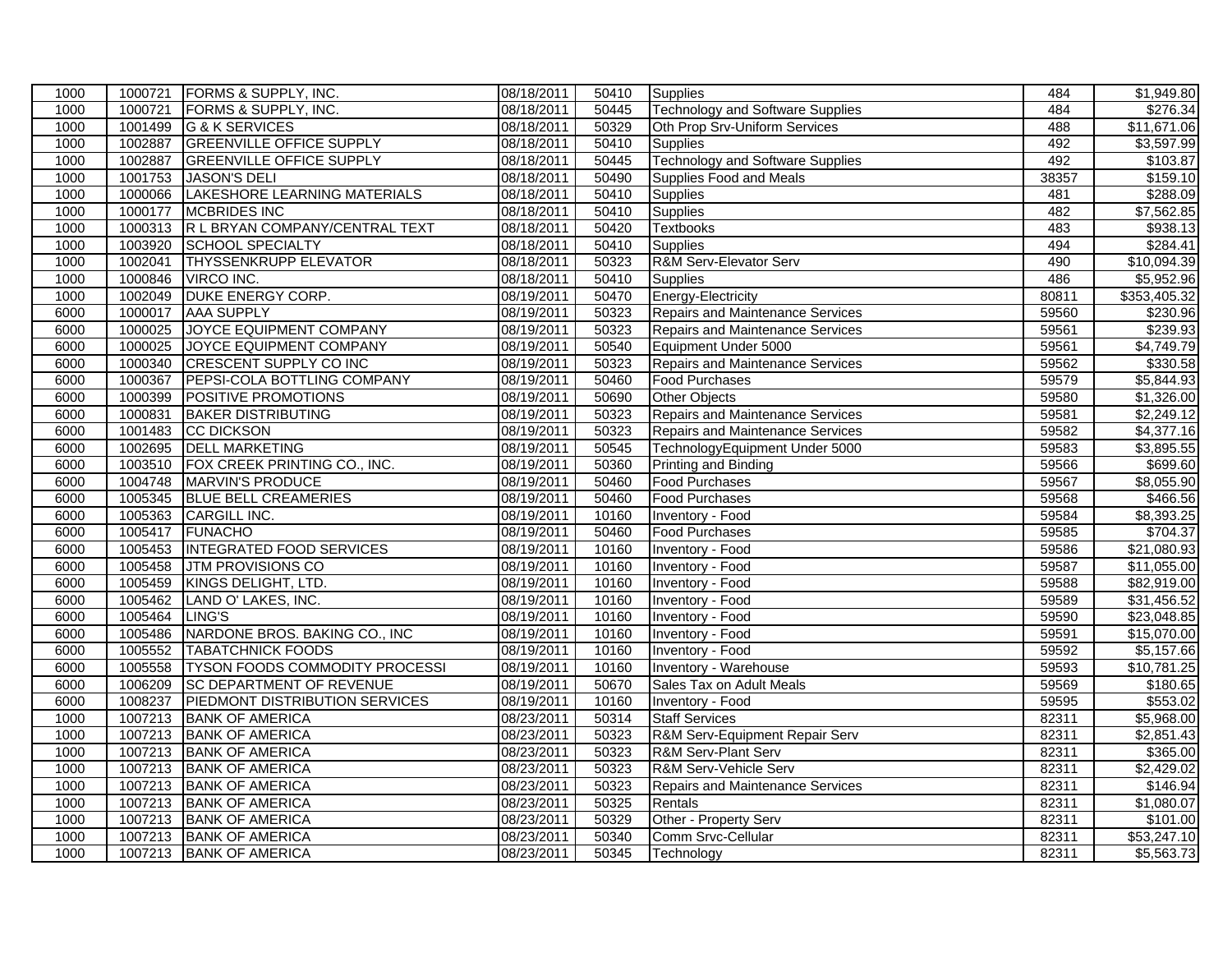| 1000<br>1007213 BANK OF AMERICA<br>08/23/2011<br>50410<br><b>Supplies</b><br>1007213 BANK OF AMERICA<br>Supplies-Custodial<br>1000<br>08/23/2011<br>50410<br>1007213 BANK OF AMERICA<br>08/23/2011<br>Supplies-Filters<br>1000<br>50410<br>1000<br>1007213 BANK OF AMERICA<br>08/23/2011<br>Supplies-Generator PM<br>50410<br>1007213 BANK OF AMERICA<br>1000<br>08/23/2011<br>50410<br>Supplies-Grounds<br>1000<br>1007213 BANK OF AMERICA<br>08/23/2011<br>50410<br>Supplies-HVAC supplies<br>1007213 BANK OF AMERICA<br>08/23/2011<br>1000<br>50410<br>Supplies-Preventative Maint<br>1007213 BANK OF AMERICA<br>08/23/2011<br>50410<br>Supplies-Routine Maintenance<br>1000<br>1000<br>1007213<br><b>BANK OF AMERICA</b><br>08/23/2011<br>50410<br>Supplies-Security<br>1000<br>1007213 BANK OF AMERICA<br>08/23/2011<br>50410<br>Supplies-Vehicle Supplies<br>1007213 BANK OF AMERICA<br>08/23/2011<br>1000<br>50445<br><b>Technology and Software Supplies</b><br>1007213 BANK OF AMERICA<br>08/23/2011<br>Technology Equipment Over 5000<br>1000<br>50545<br>1000<br>1007213 BANK OF AMERICA<br>08/23/2011<br>50545<br>TechnologyEquipment Under 5000<br>1000<br>1007213 BANK OF AMERICA<br>08/23/2011<br>50660<br><b>Pupil Activity</b><br>1007213<br><b>Fund Modifications</b><br>1000<br><b>BANK OF AMERICA</b><br>08/23/2011<br>50710<br>1002525<br>4IMPRINT, INC.<br>08/24/2011<br>50410<br>1000<br><b>Supplies</b><br>1000<br>1007952<br><b>ADVANCE EDUCATION INC</b><br>08/24/2011<br>50640<br>Organization Membership Dues and Fees (Professional)<br>1000<br>1007952<br>ADVANCE EDUCATION INC<br>08/24/2011<br>50640<br>Organization Membership Dues and Fees (Professional)<br>1000<br>1000052<br>AIMS EDUCATION FOUNDATION<br>08/24/2011<br>50410<br><b>Supplies</b><br>Supplies-Operational supplies<br>1000850<br>08/24/2011<br>50410<br>1000<br><b>AIRGAS NATIONAL WELDERS</b><br>1000<br>1000065<br>AMERICAN BOOK COMPANY<br>08/24/2011<br>50410<br><b>Supplies</b><br>1000<br>08/24/2011<br>50420<br><b>Textbooks</b><br>1000065<br>AMERICAN BOOK COMPANY<br>1000<br>1003590<br><b>AMERICAN SECURITY</b><br>08/24/2011<br>50395<br>Other Professional and Technical Services<br>1000663<br><b>ANN'S CAKES &amp; CATERING</b><br>08/24/2011<br>50490<br>1000<br>Supplies Food and Meals<br>1000<br><b>ANTHONY ALLEN'S TREE SERVICE</b><br>08/24/2011<br>50323<br>1001489<br>R&M Grounds<br>1000<br>1003249<br>08/24/2011<br>50410<br><b>ARROWHEAD DESIGNS</b><br><b>Supplies</b><br>1000715<br>08/24/2011<br>1000<br><b>ASCD</b><br>50410<br>Supplies<br>1002257<br>ATLANTA BREAD CO./CHERRYDALE P<br>08/24/2011<br>50490<br>Supplies Food and Meals<br>1000 | 82311<br>82311<br>82311<br>82311<br>82311<br>82311<br>82311<br>82311<br>82311<br>82311<br>82311<br>82311<br>82311<br>82311<br>82311<br>38359<br>38360<br>38361 | \$114.46<br>\$137.11<br>\$1,147.91<br>\$610.93<br>\$4,964.95<br>\$34,335.08<br>\$4,983.47<br>\$58,557.32<br>\$3,191.54<br>\$35,463.91<br>\$3,978.42<br>\$162,372.64<br>\$133,799.81<br>\$17,225.24<br>\$153.00<br>\$351.57<br>\$550.00 |
|------------------------------------------------------------------------------------------------------------------------------------------------------------------------------------------------------------------------------------------------------------------------------------------------------------------------------------------------------------------------------------------------------------------------------------------------------------------------------------------------------------------------------------------------------------------------------------------------------------------------------------------------------------------------------------------------------------------------------------------------------------------------------------------------------------------------------------------------------------------------------------------------------------------------------------------------------------------------------------------------------------------------------------------------------------------------------------------------------------------------------------------------------------------------------------------------------------------------------------------------------------------------------------------------------------------------------------------------------------------------------------------------------------------------------------------------------------------------------------------------------------------------------------------------------------------------------------------------------------------------------------------------------------------------------------------------------------------------------------------------------------------------------------------------------------------------------------------------------------------------------------------------------------------------------------------------------------------------------------------------------------------------------------------------------------------------------------------------------------------------------------------------------------------------------------------------------------------------------------------------------------------------------------------------------------------------------------------------------------------------------------------------------------------------------------------------------------------------------------------------------------------------------------------------------------------------------------------------------------------------------------------------------------------------------------|----------------------------------------------------------------------------------------------------------------------------------------------------------------|----------------------------------------------------------------------------------------------------------------------------------------------------------------------------------------------------------------------------------------|
|                                                                                                                                                                                                                                                                                                                                                                                                                                                                                                                                                                                                                                                                                                                                                                                                                                                                                                                                                                                                                                                                                                                                                                                                                                                                                                                                                                                                                                                                                                                                                                                                                                                                                                                                                                                                                                                                                                                                                                                                                                                                                                                                                                                                                                                                                                                                                                                                                                                                                                                                                                                                                                                                                    |                                                                                                                                                                |                                                                                                                                                                                                                                        |
|                                                                                                                                                                                                                                                                                                                                                                                                                                                                                                                                                                                                                                                                                                                                                                                                                                                                                                                                                                                                                                                                                                                                                                                                                                                                                                                                                                                                                                                                                                                                                                                                                                                                                                                                                                                                                                                                                                                                                                                                                                                                                                                                                                                                                                                                                                                                                                                                                                                                                                                                                                                                                                                                                    |                                                                                                                                                                |                                                                                                                                                                                                                                        |
|                                                                                                                                                                                                                                                                                                                                                                                                                                                                                                                                                                                                                                                                                                                                                                                                                                                                                                                                                                                                                                                                                                                                                                                                                                                                                                                                                                                                                                                                                                                                                                                                                                                                                                                                                                                                                                                                                                                                                                                                                                                                                                                                                                                                                                                                                                                                                                                                                                                                                                                                                                                                                                                                                    |                                                                                                                                                                |                                                                                                                                                                                                                                        |
|                                                                                                                                                                                                                                                                                                                                                                                                                                                                                                                                                                                                                                                                                                                                                                                                                                                                                                                                                                                                                                                                                                                                                                                                                                                                                                                                                                                                                                                                                                                                                                                                                                                                                                                                                                                                                                                                                                                                                                                                                                                                                                                                                                                                                                                                                                                                                                                                                                                                                                                                                                                                                                                                                    |                                                                                                                                                                |                                                                                                                                                                                                                                        |
|                                                                                                                                                                                                                                                                                                                                                                                                                                                                                                                                                                                                                                                                                                                                                                                                                                                                                                                                                                                                                                                                                                                                                                                                                                                                                                                                                                                                                                                                                                                                                                                                                                                                                                                                                                                                                                                                                                                                                                                                                                                                                                                                                                                                                                                                                                                                                                                                                                                                                                                                                                                                                                                                                    |                                                                                                                                                                |                                                                                                                                                                                                                                        |
|                                                                                                                                                                                                                                                                                                                                                                                                                                                                                                                                                                                                                                                                                                                                                                                                                                                                                                                                                                                                                                                                                                                                                                                                                                                                                                                                                                                                                                                                                                                                                                                                                                                                                                                                                                                                                                                                                                                                                                                                                                                                                                                                                                                                                                                                                                                                                                                                                                                                                                                                                                                                                                                                                    |                                                                                                                                                                |                                                                                                                                                                                                                                        |
|                                                                                                                                                                                                                                                                                                                                                                                                                                                                                                                                                                                                                                                                                                                                                                                                                                                                                                                                                                                                                                                                                                                                                                                                                                                                                                                                                                                                                                                                                                                                                                                                                                                                                                                                                                                                                                                                                                                                                                                                                                                                                                                                                                                                                                                                                                                                                                                                                                                                                                                                                                                                                                                                                    |                                                                                                                                                                |                                                                                                                                                                                                                                        |
|                                                                                                                                                                                                                                                                                                                                                                                                                                                                                                                                                                                                                                                                                                                                                                                                                                                                                                                                                                                                                                                                                                                                                                                                                                                                                                                                                                                                                                                                                                                                                                                                                                                                                                                                                                                                                                                                                                                                                                                                                                                                                                                                                                                                                                                                                                                                                                                                                                                                                                                                                                                                                                                                                    |                                                                                                                                                                |                                                                                                                                                                                                                                        |
|                                                                                                                                                                                                                                                                                                                                                                                                                                                                                                                                                                                                                                                                                                                                                                                                                                                                                                                                                                                                                                                                                                                                                                                                                                                                                                                                                                                                                                                                                                                                                                                                                                                                                                                                                                                                                                                                                                                                                                                                                                                                                                                                                                                                                                                                                                                                                                                                                                                                                                                                                                                                                                                                                    |                                                                                                                                                                |                                                                                                                                                                                                                                        |
|                                                                                                                                                                                                                                                                                                                                                                                                                                                                                                                                                                                                                                                                                                                                                                                                                                                                                                                                                                                                                                                                                                                                                                                                                                                                                                                                                                                                                                                                                                                                                                                                                                                                                                                                                                                                                                                                                                                                                                                                                                                                                                                                                                                                                                                                                                                                                                                                                                                                                                                                                                                                                                                                                    |                                                                                                                                                                |                                                                                                                                                                                                                                        |
|                                                                                                                                                                                                                                                                                                                                                                                                                                                                                                                                                                                                                                                                                                                                                                                                                                                                                                                                                                                                                                                                                                                                                                                                                                                                                                                                                                                                                                                                                                                                                                                                                                                                                                                                                                                                                                                                                                                                                                                                                                                                                                                                                                                                                                                                                                                                                                                                                                                                                                                                                                                                                                                                                    |                                                                                                                                                                |                                                                                                                                                                                                                                        |
|                                                                                                                                                                                                                                                                                                                                                                                                                                                                                                                                                                                                                                                                                                                                                                                                                                                                                                                                                                                                                                                                                                                                                                                                                                                                                                                                                                                                                                                                                                                                                                                                                                                                                                                                                                                                                                                                                                                                                                                                                                                                                                                                                                                                                                                                                                                                                                                                                                                                                                                                                                                                                                                                                    |                                                                                                                                                                |                                                                                                                                                                                                                                        |
|                                                                                                                                                                                                                                                                                                                                                                                                                                                                                                                                                                                                                                                                                                                                                                                                                                                                                                                                                                                                                                                                                                                                                                                                                                                                                                                                                                                                                                                                                                                                                                                                                                                                                                                                                                                                                                                                                                                                                                                                                                                                                                                                                                                                                                                                                                                                                                                                                                                                                                                                                                                                                                                                                    |                                                                                                                                                                |                                                                                                                                                                                                                                        |
|                                                                                                                                                                                                                                                                                                                                                                                                                                                                                                                                                                                                                                                                                                                                                                                                                                                                                                                                                                                                                                                                                                                                                                                                                                                                                                                                                                                                                                                                                                                                                                                                                                                                                                                                                                                                                                                                                                                                                                                                                                                                                                                                                                                                                                                                                                                                                                                                                                                                                                                                                                                                                                                                                    |                                                                                                                                                                |                                                                                                                                                                                                                                        |
|                                                                                                                                                                                                                                                                                                                                                                                                                                                                                                                                                                                                                                                                                                                                                                                                                                                                                                                                                                                                                                                                                                                                                                                                                                                                                                                                                                                                                                                                                                                                                                                                                                                                                                                                                                                                                                                                                                                                                                                                                                                                                                                                                                                                                                                                                                                                                                                                                                                                                                                                                                                                                                                                                    |                                                                                                                                                                |                                                                                                                                                                                                                                        |
|                                                                                                                                                                                                                                                                                                                                                                                                                                                                                                                                                                                                                                                                                                                                                                                                                                                                                                                                                                                                                                                                                                                                                                                                                                                                                                                                                                                                                                                                                                                                                                                                                                                                                                                                                                                                                                                                                                                                                                                                                                                                                                                                                                                                                                                                                                                                                                                                                                                                                                                                                                                                                                                                                    |                                                                                                                                                                |                                                                                                                                                                                                                                        |
|                                                                                                                                                                                                                                                                                                                                                                                                                                                                                                                                                                                                                                                                                                                                                                                                                                                                                                                                                                                                                                                                                                                                                                                                                                                                                                                                                                                                                                                                                                                                                                                                                                                                                                                                                                                                                                                                                                                                                                                                                                                                                                                                                                                                                                                                                                                                                                                                                                                                                                                                                                                                                                                                                    |                                                                                                                                                                |                                                                                                                                                                                                                                        |
|                                                                                                                                                                                                                                                                                                                                                                                                                                                                                                                                                                                                                                                                                                                                                                                                                                                                                                                                                                                                                                                                                                                                                                                                                                                                                                                                                                                                                                                                                                                                                                                                                                                                                                                                                                                                                                                                                                                                                                                                                                                                                                                                                                                                                                                                                                                                                                                                                                                                                                                                                                                                                                                                                    |                                                                                                                                                                | \$50,050.00                                                                                                                                                                                                                            |
|                                                                                                                                                                                                                                                                                                                                                                                                                                                                                                                                                                                                                                                                                                                                                                                                                                                                                                                                                                                                                                                                                                                                                                                                                                                                                                                                                                                                                                                                                                                                                                                                                                                                                                                                                                                                                                                                                                                                                                                                                                                                                                                                                                                                                                                                                                                                                                                                                                                                                                                                                                                                                                                                                    | 38362                                                                                                                                                          | \$577.47                                                                                                                                                                                                                               |
|                                                                                                                                                                                                                                                                                                                                                                                                                                                                                                                                                                                                                                                                                                                                                                                                                                                                                                                                                                                                                                                                                                                                                                                                                                                                                                                                                                                                                                                                                                                                                                                                                                                                                                                                                                                                                                                                                                                                                                                                                                                                                                                                                                                                                                                                                                                                                                                                                                                                                                                                                                                                                                                                                    | 38363                                                                                                                                                          | \$387.75                                                                                                                                                                                                                               |
|                                                                                                                                                                                                                                                                                                                                                                                                                                                                                                                                                                                                                                                                                                                                                                                                                                                                                                                                                                                                                                                                                                                                                                                                                                                                                                                                                                                                                                                                                                                                                                                                                                                                                                                                                                                                                                                                                                                                                                                                                                                                                                                                                                                                                                                                                                                                                                                                                                                                                                                                                                                                                                                                                    | 38364                                                                                                                                                          | \$490.56                                                                                                                                                                                                                               |
|                                                                                                                                                                                                                                                                                                                                                                                                                                                                                                                                                                                                                                                                                                                                                                                                                                                                                                                                                                                                                                                                                                                                                                                                                                                                                                                                                                                                                                                                                                                                                                                                                                                                                                                                                                                                                                                                                                                                                                                                                                                                                                                                                                                                                                                                                                                                                                                                                                                                                                                                                                                                                                                                                    | 38364                                                                                                                                                          | \$738.53                                                                                                                                                                                                                               |
|                                                                                                                                                                                                                                                                                                                                                                                                                                                                                                                                                                                                                                                                                                                                                                                                                                                                                                                                                                                                                                                                                                                                                                                                                                                                                                                                                                                                                                                                                                                                                                                                                                                                                                                                                                                                                                                                                                                                                                                                                                                                                                                                                                                                                                                                                                                                                                                                                                                                                                                                                                                                                                                                                    | 38365                                                                                                                                                          | \$5,815.40                                                                                                                                                                                                                             |
|                                                                                                                                                                                                                                                                                                                                                                                                                                                                                                                                                                                                                                                                                                                                                                                                                                                                                                                                                                                                                                                                                                                                                                                                                                                                                                                                                                                                                                                                                                                                                                                                                                                                                                                                                                                                                                                                                                                                                                                                                                                                                                                                                                                                                                                                                                                                                                                                                                                                                                                                                                                                                                                                                    | 38366                                                                                                                                                          | \$500.00                                                                                                                                                                                                                               |
|                                                                                                                                                                                                                                                                                                                                                                                                                                                                                                                                                                                                                                                                                                                                                                                                                                                                                                                                                                                                                                                                                                                                                                                                                                                                                                                                                                                                                                                                                                                                                                                                                                                                                                                                                                                                                                                                                                                                                                                                                                                                                                                                                                                                                                                                                                                                                                                                                                                                                                                                                                                                                                                                                    | 38367                                                                                                                                                          | \$6,875.00                                                                                                                                                                                                                             |
|                                                                                                                                                                                                                                                                                                                                                                                                                                                                                                                                                                                                                                                                                                                                                                                                                                                                                                                                                                                                                                                                                                                                                                                                                                                                                                                                                                                                                                                                                                                                                                                                                                                                                                                                                                                                                                                                                                                                                                                                                                                                                                                                                                                                                                                                                                                                                                                                                                                                                                                                                                                                                                                                                    | 38368                                                                                                                                                          | \$726.52                                                                                                                                                                                                                               |
|                                                                                                                                                                                                                                                                                                                                                                                                                                                                                                                                                                                                                                                                                                                                                                                                                                                                                                                                                                                                                                                                                                                                                                                                                                                                                                                                                                                                                                                                                                                                                                                                                                                                                                                                                                                                                                                                                                                                                                                                                                                                                                                                                                                                                                                                                                                                                                                                                                                                                                                                                                                                                                                                                    | 38369                                                                                                                                                          | \$490.83                                                                                                                                                                                                                               |
|                                                                                                                                                                                                                                                                                                                                                                                                                                                                                                                                                                                                                                                                                                                                                                                                                                                                                                                                                                                                                                                                                                                                                                                                                                                                                                                                                                                                                                                                                                                                                                                                                                                                                                                                                                                                                                                                                                                                                                                                                                                                                                                                                                                                                                                                                                                                                                                                                                                                                                                                                                                                                                                                                    | 38370                                                                                                                                                          | \$675.08                                                                                                                                                                                                                               |
| 1000<br>1002150<br>BARNES & NOBLE, INC.<br>08/24/2011<br>50430<br><b>Library Books and Materials</b>                                                                                                                                                                                                                                                                                                                                                                                                                                                                                                                                                                                                                                                                                                                                                                                                                                                                                                                                                                                                                                                                                                                                                                                                                                                                                                                                                                                                                                                                                                                                                                                                                                                                                                                                                                                                                                                                                                                                                                                                                                                                                                                                                                                                                                                                                                                                                                                                                                                                                                                                                                               | 38371                                                                                                                                                          | \$848.13                                                                                                                                                                                                                               |
| 1000<br>BLUE RIDGE RURAL WATER COMPANY<br>08/24/2011<br>50321<br>1000145<br>Public Utility Services (Excludes EnergySee 470)                                                                                                                                                                                                                                                                                                                                                                                                                                                                                                                                                                                                                                                                                                                                                                                                                                                                                                                                                                                                                                                                                                                                                                                                                                                                                                                                                                                                                                                                                                                                                                                                                                                                                                                                                                                                                                                                                                                                                                                                                                                                                                                                                                                                                                                                                                                                                                                                                                                                                                                                                       | 38377                                                                                                                                                          | $\overline{$}538.78$                                                                                                                                                                                                                   |
| 08/24/2011<br>1000<br>1002161<br>BOX CARS AND ONE-EYED JACKS<br>50410<br><b>Supplies</b>                                                                                                                                                                                                                                                                                                                                                                                                                                                                                                                                                                                                                                                                                                                                                                                                                                                                                                                                                                                                                                                                                                                                                                                                                                                                                                                                                                                                                                                                                                                                                                                                                                                                                                                                                                                                                                                                                                                                                                                                                                                                                                                                                                                                                                                                                                                                                                                                                                                                                                                                                                                           | 38379                                                                                                                                                          | \$176.74                                                                                                                                                                                                                               |
| 1003233 BRASHIER MIDDLE COLLEGE CHARTE<br>08/24/2011<br>50720<br><b>Transits</b><br>1000                                                                                                                                                                                                                                                                                                                                                                                                                                                                                                                                                                                                                                                                                                                                                                                                                                                                                                                                                                                                                                                                                                                                                                                                                                                                                                                                                                                                                                                                                                                                                                                                                                                                                                                                                                                                                                                                                                                                                                                                                                                                                                                                                                                                                                                                                                                                                                                                                                                                                                                                                                                           | 38380                                                                                                                                                          | \$5,500.00                                                                                                                                                                                                                             |
| 1000<br>1000160<br><b>BURMAX COMPANY INC</b><br>08/24/2011<br>50410<br><b>Supplies</b>                                                                                                                                                                                                                                                                                                                                                                                                                                                                                                                                                                                                                                                                                                                                                                                                                                                                                                                                                                                                                                                                                                                                                                                                                                                                                                                                                                                                                                                                                                                                                                                                                                                                                                                                                                                                                                                                                                                                                                                                                                                                                                                                                                                                                                                                                                                                                                                                                                                                                                                                                                                             | 38385                                                                                                                                                          | \$2,197.53                                                                                                                                                                                                                             |
| <b>BWI COMPANIES, INC.</b><br>08/24/2011<br>Supplies-Custodial<br>1000<br>1002404<br>50410                                                                                                                                                                                                                                                                                                                                                                                                                                                                                                                                                                                                                                                                                                                                                                                                                                                                                                                                                                                                                                                                                                                                                                                                                                                                                                                                                                                                                                                                                                                                                                                                                                                                                                                                                                                                                                                                                                                                                                                                                                                                                                                                                                                                                                                                                                                                                                                                                                                                                                                                                                                         | 38386                                                                                                                                                          | \$122.96                                                                                                                                                                                                                               |
| 1000164<br>08/24/2011<br>1000<br><b>CAMCOR</b><br>50410<br><b>Supplies</b>                                                                                                                                                                                                                                                                                                                                                                                                                                                                                                                                                                                                                                                                                                                                                                                                                                                                                                                                                                                                                                                                                                                                                                                                                                                                                                                                                                                                                                                                                                                                                                                                                                                                                                                                                                                                                                                                                                                                                                                                                                                                                                                                                                                                                                                                                                                                                                                                                                                                                                                                                                                                         | 38388                                                                                                                                                          | \$1,794.86                                                                                                                                                                                                                             |
| 1000<br>1000164<br>08/24/2011<br><b>CAMCOR</b><br>50445<br><b>Technology and Software Supplies</b>                                                                                                                                                                                                                                                                                                                                                                                                                                                                                                                                                                                                                                                                                                                                                                                                                                                                                                                                                                                                                                                                                                                                                                                                                                                                                                                                                                                                                                                                                                                                                                                                                                                                                                                                                                                                                                                                                                                                                                                                                                                                                                                                                                                                                                                                                                                                                                                                                                                                                                                                                                                 | 38388                                                                                                                                                          | \$1,100.72                                                                                                                                                                                                                             |
| <b>CANNON ROOFING</b><br>1000<br>1007450<br>08/24/2011<br>50323<br>Repairs and Maintenance Services                                                                                                                                                                                                                                                                                                                                                                                                                                                                                                                                                                                                                                                                                                                                                                                                                                                                                                                                                                                                                                                                                                                                                                                                                                                                                                                                                                                                                                                                                                                                                                                                                                                                                                                                                                                                                                                                                                                                                                                                                                                                                                                                                                                                                                                                                                                                                                                                                                                                                                                                                                                | 38389                                                                                                                                                          | \$337.00                                                                                                                                                                                                                               |
| 1000<br>1002890<br>CAROLINA COMPUTER TRAINING, IN<br>08/24/2011<br>50332<br>Emp Tvl-Conference Registration                                                                                                                                                                                                                                                                                                                                                                                                                                                                                                                                                                                                                                                                                                                                                                                                                                                                                                                                                                                                                                                                                                                                                                                                                                                                                                                                                                                                                                                                                                                                                                                                                                                                                                                                                                                                                                                                                                                                                                                                                                                                                                                                                                                                                                                                                                                                                                                                                                                                                                                                                                        | 38392                                                                                                                                                          | \$376.32                                                                                                                                                                                                                               |
| 1000<br>1000173<br>08/24/2011<br>20410<br>CAROLINA LAWN & TRACTOR INC<br>Inventory Recd not Vouchered                                                                                                                                                                                                                                                                                                                                                                                                                                                                                                                                                                                                                                                                                                                                                                                                                                                                                                                                                                                                                                                                                                                                                                                                                                                                                                                                                                                                                                                                                                                                                                                                                                                                                                                                                                                                                                                                                                                                                                                                                                                                                                                                                                                                                                                                                                                                                                                                                                                                                                                                                                              | 38394                                                                                                                                                          | \$564.77                                                                                                                                                                                                                               |
| 1002262<br><b>CITY ELECTRIC SUPPLY</b><br>08/24/2011<br>50410<br>1000<br>Supplies-Custodial                                                                                                                                                                                                                                                                                                                                                                                                                                                                                                                                                                                                                                                                                                                                                                                                                                                                                                                                                                                                                                                                                                                                                                                                                                                                                                                                                                                                                                                                                                                                                                                                                                                                                                                                                                                                                                                                                                                                                                                                                                                                                                                                                                                                                                                                                                                                                                                                                                                                                                                                                                                        | 38396                                                                                                                                                          | \$1,764.80                                                                                                                                                                                                                             |
| 1001725<br><b>CITY OF GREER</b><br>08/24/2011<br>Prof Tech Srvc-SRO Contracts<br>1000<br>50395                                                                                                                                                                                                                                                                                                                                                                                                                                                                                                                                                                                                                                                                                                                                                                                                                                                                                                                                                                                                                                                                                                                                                                                                                                                                                                                                                                                                                                                                                                                                                                                                                                                                                                                                                                                                                                                                                                                                                                                                                                                                                                                                                                                                                                                                                                                                                                                                                                                                                                                                                                                     | 38397                                                                                                                                                          | \$37,500.00                                                                                                                                                                                                                            |
| CLARKSON, WALSH, TERRELL& COULTE<br>08/24/2011<br>1000<br>1002173<br>50319<br>Legal Services                                                                                                                                                                                                                                                                                                                                                                                                                                                                                                                                                                                                                                                                                                                                                                                                                                                                                                                                                                                                                                                                                                                                                                                                                                                                                                                                                                                                                                                                                                                                                                                                                                                                                                                                                                                                                                                                                                                                                                                                                                                                                                                                                                                                                                                                                                                                                                                                                                                                                                                                                                                       | 38398                                                                                                                                                          | \$923.50                                                                                                                                                                                                                               |
| 1000<br>1000237<br><b>CLEMSON UNIVERSITY</b><br>08/24/2011<br>50373<br>Tuition to other Entity                                                                                                                                                                                                                                                                                                                                                                                                                                                                                                                                                                                                                                                                                                                                                                                                                                                                                                                                                                                                                                                                                                                                                                                                                                                                                                                                                                                                                                                                                                                                                                                                                                                                                                                                                                                                                                                                                                                                                                                                                                                                                                                                                                                                                                                                                                                                                                                                                                                                                                                                                                                     | 38399                                                                                                                                                          | \$10,000.00                                                                                                                                                                                                                            |
| 1000<br>1000213<br><b>COMMISSION OF PUBLIC WORKS</b><br>08/24/2011<br>50321<br>Public Utility Services (Excludes EnergySee 470)                                                                                                                                                                                                                                                                                                                                                                                                                                                                                                                                                                                                                                                                                                                                                                                                                                                                                                                                                                                                                                                                                                                                                                                                                                                                                                                                                                                                                                                                                                                                                                                                                                                                                                                                                                                                                                                                                                                                                                                                                                                                                                                                                                                                                                                                                                                                                                                                                                                                                                                                                    | 38402                                                                                                                                                          | \$671.56                                                                                                                                                                                                                               |
| 1000<br>1000213 COMMISSION OF PUBLIC WORKS<br>Energy-Electricity<br>08/24/2011<br>50470                                                                                                                                                                                                                                                                                                                                                                                                                                                                                                                                                                                                                                                                                                                                                                                                                                                                                                                                                                                                                                                                                                                                                                                                                                                                                                                                                                                                                                                                                                                                                                                                                                                                                                                                                                                                                                                                                                                                                                                                                                                                                                                                                                                                                                                                                                                                                                                                                                                                                                                                                                                            | 38402                                                                                                                                                          | \$101,465.74                                                                                                                                                                                                                           |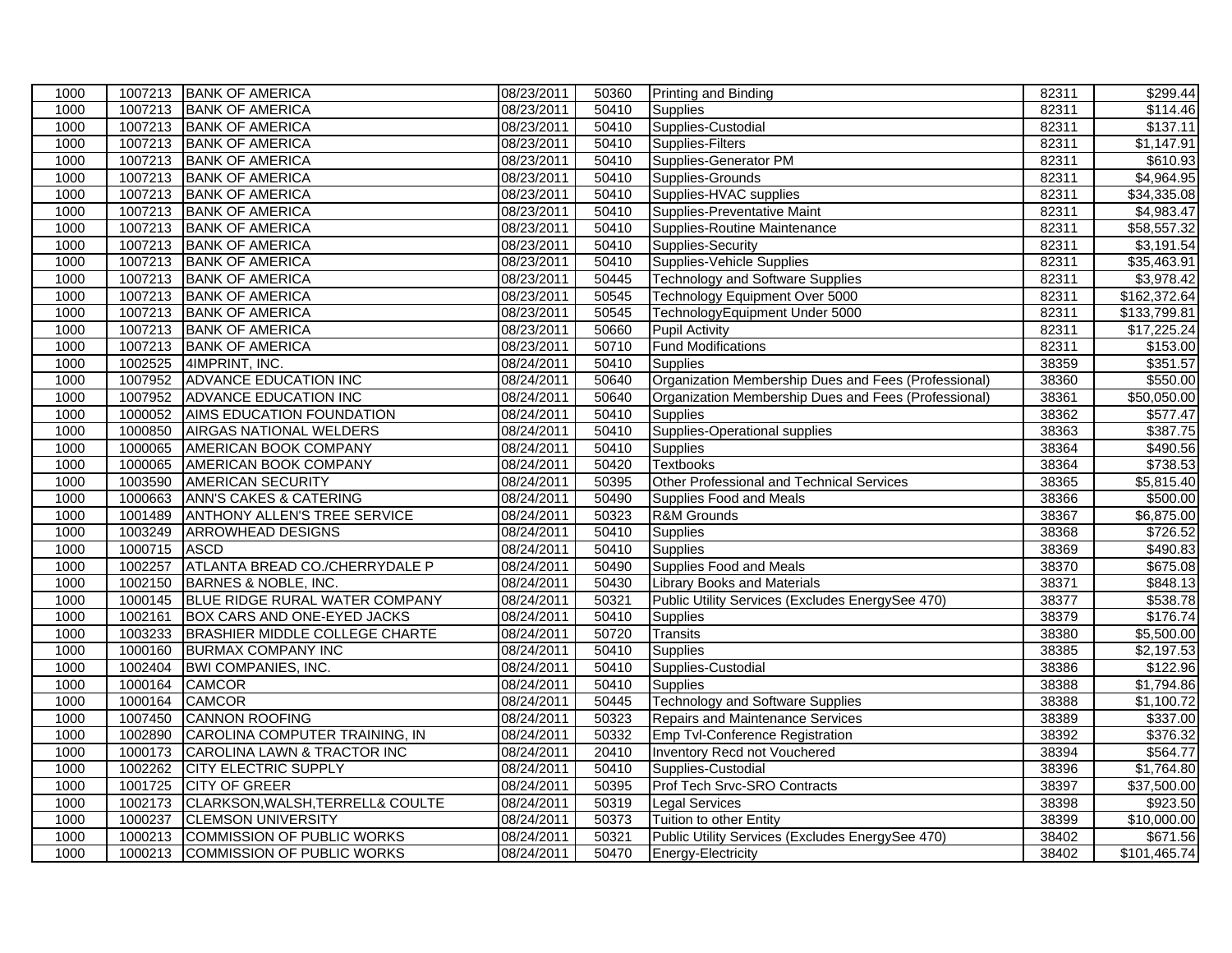| 1000 |         | 1000213 COMMISSION OF PUBLIC WORKS        | 08/24/2011 | 50470 | Energy-Gas                                                  | 38402 | \$5,395.94              |
|------|---------|-------------------------------------------|------------|-------|-------------------------------------------------------------|-------|-------------------------|
| 1000 | 1000262 | COMMONWEALTH LABORATORIES OF S            | 08/24/2011 | 50329 | Other - Property Serv                                       | 38404 | \$355.00                |
| 1000 | 1002916 | COMPUTER SOFTWARE INNOVATIONS/            | 08/24/2011 | 50345 | Technology                                                  | 38405 | \$3,908.00              |
| 1000 | 1002916 | COMPUTER SOFTWARE INNOVATIONS/            | 08/24/2011 | 50540 | Equipment Under 5000                                        | 38405 | \$4,570.50              |
| 1000 | 1009983 | CONSORTIUM FOR SCHOOL NETWORK             | 08/24/2011 | 50640 | Organization Membership Dues and Fees (Professional)        | 38406 | \$1,000.00              |
| 1000 | 1001030 | CONSTRUCTIVE PLAYTHINGS                   | 08/24/2011 | 50410 | <b>Supplies</b>                                             | 38407 | \$1,691.76              |
| 1000 | 1001886 | COPY SPOT, INC.                           | 08/24/2011 | 50395 | Digitalization For As-Built Drawings                        | 38408 | \$757.90                |
| 1000 | 1002963 | COUNTER ACT, INC.                         | 08/24/2011 | 50410 | Supplies-Routine Maintenance                                | 38409 | \$477.00                |
| 1000 | 1003024 | <b>COUNTY OF GREENVILLE</b>               | 08/24/2011 | 50395 | Prof Tech Srvc-SRO Contracts                                | 38410 | $\overline{$55,260.29}$ |
| 1000 | 1001405 | <b>CUSTOM SIGNS AND GRAPHICS</b>          | 08/24/2011 | 50490 | Other Supplies and Materials                                | 38411 | \$2,592.76              |
| 1000 | 1000934 | DE LAGE LANDEN FINANCIAL SERVI            | 08/24/2011 | 50345 | <b>Tech Srvc-Copier Contract</b>                            | 38413 | \$122.90                |
| 1000 | 1003025 | DELTA ENGINEERING, INC.                   | 08/24/2011 | 50520 | ConstructionServices (Temp) Building/Construction Non Capit | 38414 | \$1,000.00              |
| 1000 | 1000827 | DEPOSITIONS AND, INC.                     | 08/24/2011 | 50319 | <b>Legal Services</b>                                       | 38415 | \$600.75                |
| 1000 | 1002171 | <b>DEVELOPMENTAL PEDIATRICS</b>           | 08/24/2011 | 50395 | Other Professional and Technical Services                   | 38416 | $\overline{$1,446.00}$  |
| 1000 | 1000755 | <b>DICK BLICK COMPANY</b>                 | 08/24/2011 | 50410 | Supplies                                                    | 38418 | \$3,133.08              |
| 1000 | 1005827 | <b>DISCOUNT SCHOOL SUPPLY</b>             | 08/24/2011 | 50410 | Supplies                                                    | 38419 | \$257.42                |
| 1000 | 1000058 | <b>DISNEY EDUCATIONAL PRODUCTIONS</b>     | 08/24/2011 | 50445 | <b>Technology and Software Supplies</b>                     | 38420 | \$299.90                |
| 1000 | 1005315 | DIVERSIFIED ELECTRONICS, INC.             | 08/24/2011 | 50410 | Supplies                                                    | 38421 | \$376.30                |
| 1000 | 1000738 | DORCHESTER SCHOOL DISTRICT NO.            | 08/24/2011 | 50720 | <b>Transits</b>                                             | 38422 | \$8,640.00              |
| 1000 | 1002049 | DUKE ENERGY CORP.                         | 08/24/2011 | 50470 | Energy-Electricity                                          | 82411 | \$335,361.22            |
| 1000 | 1005804 | <b>DURACO EXPRESS</b>                     | 08/24/2011 | 50410 | Supplies                                                    | 38425 | \$439.02                |
| 1000 | 1008723 | <b>EAI EDUCATION</b>                      | 08/24/2011 | 50410 | Supplies                                                    | 38426 | \$181.88                |
| 1000 | 1000096 | <b>EBSCO SUBSCRIPTION SERVICES</b>        | 08/24/2011 | 50440 | Periodicals                                                 | 38428 | \$693.02                |
| 1000 | 1000669 | <b>ELECTRONIX EXPRESS</b>                 | 08/24/2011 | 50410 | Supplies                                                    | 38429 | \$212.98                |
| 1000 | 1010010 | <b>EMPOWERING WRITERS</b>                 | 08/24/2011 | 50312 | <b>Instructional Programs Improvement Services</b>          | 38433 | $\overline{$5,775.00}$  |
| 1000 | 1004117 | ENHANCED FINANCIAL SOLUTIONS              | 08/24/2011 | 50690 | Other Objects                                               | 38434 | \$90,950.31             |
| 1000 | 1000274 | <b>ETA</b>                                | 08/24/2011 | 50410 | Supplies                                                    | 38435 | \$418.31                |
| 1000 | 1002477 | <b>FLANAGAN. S. STUART</b>                | 08/24/2011 | 50445 | Technology and Software Supplies                            | 38437 | \$3,262.00              |
| 1000 | 1000910 | <b>FRANKLIN COVEY</b>                     | 08/24/2011 | 50410 | Supplies                                                    | 38438 | \$692.16                |
| 1000 | 1002417 | <b>FRINGE BENEFITS MANGEMENT COMP</b>     | 08/24/2011 | 20412 | Health Savings - Deductible                                 | 38440 | \$253.34                |
| 1000 | 1002417 | <b>FRINGE BENEFITS MANGEMENT COMP</b>     | 08/24/2011 | 20412 | Out of Pocket Medical                                       | 38440 | $\overline{$}173.33$    |
| 1000 | 1008174 | <b>GCI SERVICES, INC</b>                  | 08/24/2011 | 50323 | R&M Serv-Painting Serv                                      | 38442 | \$6,146.00              |
| 1000 | 1002772 | <b>GLOBAL TEACHERS RESEARCH &amp; RES</b> | 08/24/2011 | 50311 | <b>Instructional Services</b>                               | 38443 | \$23,707.51             |
| 1000 | 1009697 | <b>GOPHER PROFORMANCE</b>                 | 08/24/2011 | 50445 | Technology and Software Supplies                            | 38444 | \$153.03                |
| 1000 | 1000452 | <b>GRAPHICS NOW INC</b>                   | 08/24/2011 | 50360 | <b>Printing and Binding</b>                                 | 38446 | \$708.30                |
| 1000 | 1009906 | <b>GREENVILLE AWNING CO</b>               | 08/24/2011 | 50520 | ConstructionServices (Temp) Building/Construction Non Capit | 38448 | \$8,610.00              |
| 1000 | 1002039 | <b>GREENVILLE CHAMBER OF COMMERCE</b>     | 08/24/2011 | 50312 | Instructional Programs Improvement Services                 | 38450 | \$2,000.00              |
| 1000 | 1000461 | <b>GREENVILLE NEWS</b>                    | 08/24/2011 | 50350 | Advertising                                                 | 38596 | \$146.30                |
| 1000 | 1000461 | <b>GREENVILLE NEWS</b>                    | 08/24/2011 | 50410 | <b>Supplies</b>                                             | 38452 | \$221.56                |
| 1000 | 1007524 | <b>GREENVILLE ROOFING CO. INC.</b>        | 08/24/2011 | 50323 | Repairs and Maintenance Services                            | 38453 | \$5,750.00              |
| 1000 | 1002688 | <b>GREENVILLE TECH CHARTER HIGH S</b>     | 08/24/2011 | 50720 | <b>Transits</b>                                             | 38621 | \$6,000.00              |
| 1000 | 1002849 | <b>GREENVILLE TECH-BUCK MICKEL CE</b>     | 08/24/2011 | 50314 | <b>Staff Services</b>                                       | 38457 | \$585.00                |
| 1000 | 1001497 | <b>GREENVILLE WATER SYSTEM</b>            | 08/24/2011 | 50321 | Public Utility Services (Excludes EnergySee 470)            | 38458 | \$8,689.15              |
| 1000 | 1004436 | <b>GREER MIDDLE COLLEGE CHARTER S</b>     | 08/24/2011 | 50720 | <b>Transits</b>                                             | 38460 | \$4,750.00              |
| 1000 | 1003250 | HEALTHMASTER HOLDINGS, LLC                | 08/24/2011 | 50395 | Other Professional and Technical Services                   | 38463 | \$63,969.00             |
| 1000 | 1003588 | HEARTWOOD CONSTRUCTORS, INC.              | 08/24/2011 | 50520 | ConstructionServices (Temp) Building/Construction Non Capit | 38464 | \$6,743.00              |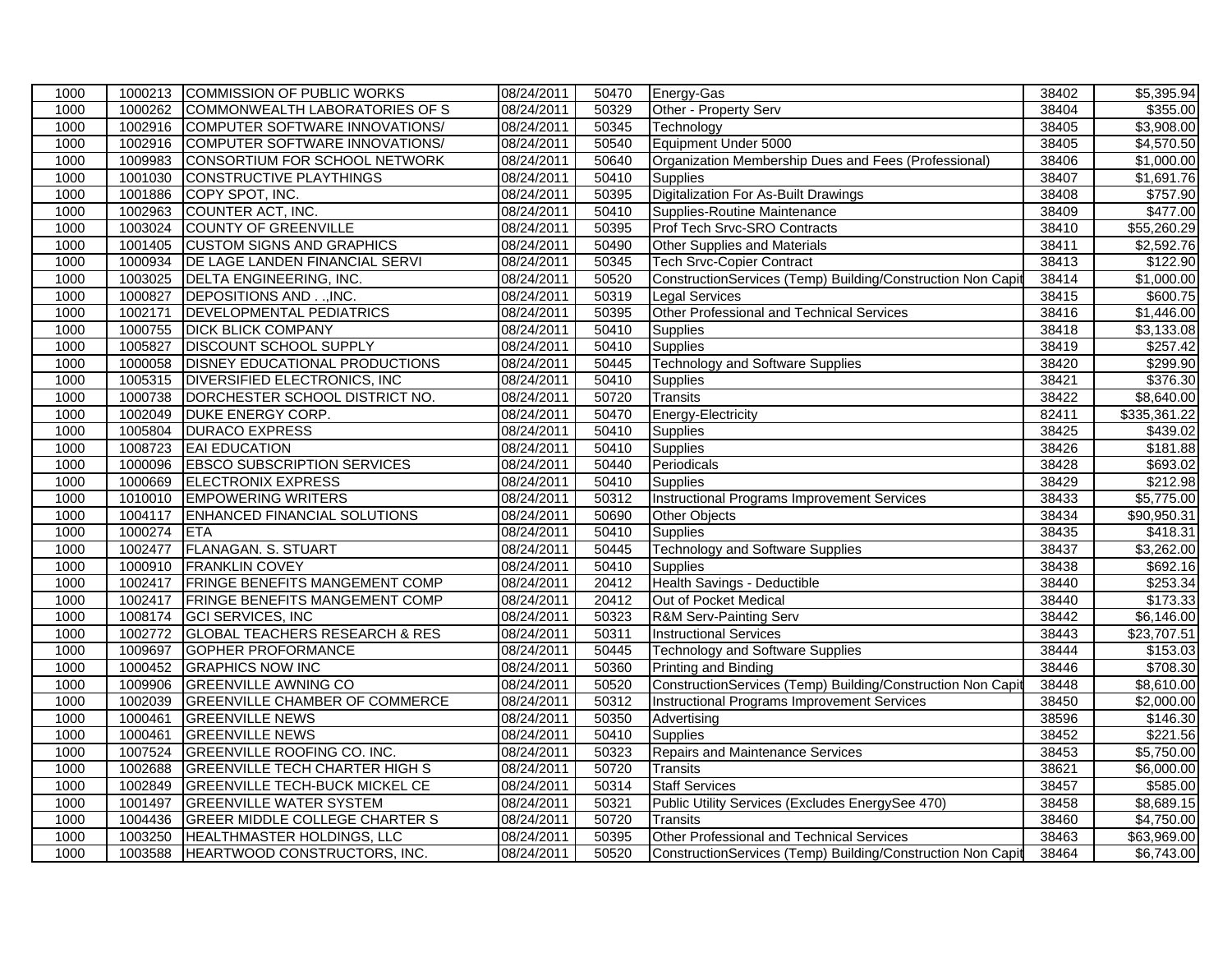| 1000 | 1006113 | <b>HMC DISPLAY</b>               | 08/24/2011 | 50410 | Supplies                                                    | 38468 | \$376.53                |
|------|---------|----------------------------------|------------|-------|-------------------------------------------------------------|-------|-------------------------|
| 1000 | 1008894 | HOLDEN CARPET SERVICE OF COLUM   | 08/24/2011 | 50520 | ConstructionServices (Temp) Building/Construction Non Capit | 38470 | $\overline{$11,389.50}$ |
| 1000 | 1000538 | <b>HOUGHTON MIFFLIN#1</b>        | 08/24/2011 | 50410 | <b>Supplies</b>                                             | 38471 | \$8,593.72              |
| 1000 | 1000539 | <b>HOUGHTON MIFFLIN HARCOURT</b> | 08/24/2011 | 50410 | <b>Supplies</b>                                             | 38472 | \$5,568.66              |
| 1000 | 1000341 | <b>IANCICI/CPI</b>               | 08/24/2011 | 50640 | Organization Membership Dues and Fees (Professional)        | 38473 | \$125.00                |
| 1000 | 1003701 | <b>IB SOURCE, INC.</b>           | 08/24/2011 | 50410 | <b>Supplies</b>                                             | 38474 | \$1,024.75              |
| 1000 | 1008012 | ICE MILLER, LLP                  | 08/24/2011 | 50395 | Other Professional and Technical Services                   | 38475 | \$11,250.00             |
| 1000 | 1003147 | <b>IKON FINANCIAL SERVICES</b>   | 08/24/2011 | 50325 | Rentals                                                     | 38476 | \$1,156.79              |
| 1000 | 1001142 | INTERNATIONAL BACCALAUREATE NA   | 08/24/2011 | 50640 | Organization Membership Dues and Fees (Professional)        | 38477 | \$7,450.00              |
| 1000 | 1000557 | JANITOR'S WHOLESALE SUPPLY       | 08/24/2011 | 20410 | Inventory Recd not Vouchered                                | 38482 | \$615.90                |
| 1000 | 1000557 | JANITOR'S WHOLESALE SUPPLY       | 08/24/2011 | 50410 | Supplies-Custodial                                          | 38482 | \$150.37                |
| 1000 | 1000462 | <b>JANPAK</b>                    | 08/24/2011 | 20410 | Inventory Recd not Vouchered                                | 38483 | \$34,078.37             |
| 1000 | 1000462 | <b>JANPAK</b>                    | 08/24/2011 | 50410 | Item Cost Var Suspense                                      | 38483 | \$958.22                |
| 1000 | 1000462 | <b>JANPAK</b>                    | 08/24/2011 | 50410 | Supplies-Custodial                                          | 38483 | \$6,567.89              |
| 1000 | 1000559 | JEFF LYNCH APPLIANCE & TV CENT   | 08/24/2011 | 50410 | <b>Supplies</b>                                             | 38484 | \$474.63                |
| 1000 | 1000956 | JOHN DEERE COMPANY               | 08/24/2011 | 50540 | Equipment Over 5000                                         | 38485 | \$9,262.03              |
| 1000 | 1001790 | <b>JOHNSTONE SUPPLY</b>          | 08/24/2011 | 50410 | Supplies-HVAC supplies                                      | 38487 | \$2,264.26              |
| 1000 | 1006188 | JONES, SUSAN M(BOYS HOME OF TH   | 08/24/2011 | 50311 | <b>Instructional Services</b>                               | 38488 | \$1,500.00              |
| 1000 | 1001533 | KALEIDOSCOPE CONSTRUCTION & DE   | 08/24/2011 | 50323 | R&M Serv-Field & Park Light Serv                            | 38489 | \$6,178.56              |
| 1000 | 1003636 | <b>KELLY SERVICES</b>            | 08/24/2011 | 50395 | Other Professional and Technical Services                   | 38490 | \$5,669.65              |
| 1000 | 1003092 | <b>KTS AGENDAS, INC</b>          | 08/24/2011 | 50410 | <b>Supplies</b>                                             | 38493 | $\overline{$2,765.00}$  |
| 1000 | 1001435 | <b>LANDSCAPERS SUPPLY II</b>     | 08/24/2011 | 50410 | Supplies-Custodial                                          | 38495 | \$105.97                |
| 1000 | 1002929 | LANGSTON CHARTER MIDDLE SCHOOL   | 08/24/2011 | 50720 | <b>Transits</b>                                             | 38496 | \$5,500.00              |
| 1000 | 1000210 | LAURENS ELECTRIC COOPERATIVE     | 08/24/2011 | 50470 | Energy-Electricity                                          | 38497 | \$28,371.76             |
| 1000 | 232012  | LEAD ACADEMY CHARTER SCHOOL      | 08/24/2011 | 50720 | <b>Transits</b>                                             | 38622 | \$2,000.00              |
| 1000 | 1003798 | <b>LEARNING A-Z</b>              | 08/24/2011 | 50345 | Technology                                                  | 38499 | \$424.75                |
| 1000 | 1002934 | LEGACY CHARTER SCHOOL            | 08/24/2011 | 50720 | <b>Transits</b>                                             | 38501 | \$12,750.00             |
| 1000 | 1000784 | LESLIE SHEET METAL WORKS         | 08/24/2011 | 50410 | Supplies-Routine Maintenance                                | 38502 | \$127.20                |
| 1000 | 1005832 | LEXINGTON CO SCH DIST TWO        | 08/24/2011 | 50720 | <b>Transits</b>                                             | 38503 | \$6,472.80              |
| 1000 | 1001755 | LIFE SAFETY & COMMUNICATIONS S   | 08/24/2011 | 50520 | ConstructionServices (Temp) Building/Construction Non Capit | 38504 | \$23,500.00             |
| 1000 | 1007557 | LITTLE CAFE W/ DESERTS TO ENJO   | 08/24/2011 | 50490 | Supplies Food and Meals                                     | 38505 | \$226.80                |
| 1000 | 1005469 | LOWE'S - CHERRYDALE              | 08/24/2011 | 50410 | Supplies-Custodial                                          | 38506 | \$105.85                |
| 1000 | 1002212 | LOWE'S COMPANIES, INC.           | 08/24/2011 | 50410 | Supplies-Custodial                                          | 38507 | \$495.61                |
| 1000 | 1000113 | LOWE'S OF GREENVILLE             | 08/24/2011 | 50520 | ConstructionServices (Temp) Building/Construction Non Capit | 38508 | \$1,563.96              |
| 1000 | 1000112 | LOWE'S OF GREER                  | 08/24/2011 | 50410 | <b>Supplies</b>                                             | 38507 | \$1,479.47              |
| 1000 | 1000825 | MACHINE & WELDING SUPPLY CO.     | 08/24/2011 | 50410 | Supplies-Operational supplies                               | 38509 | \$185.51                |
| 1000 | 1003404 | MANAGEMENT DECISIONS             | 08/24/2011 | 50395 | Other Professional and Technical Services                   | 38511 | \$6,300.00              |
| 1000 | 1007986 | <b>MBAJ ARCHITECTURE</b>         | 08/24/2011 | 50520 | ConstructionServices Arch Fees Capitalize                   | 38516 | \$2,236.14              |
| 1000 | 1005122 | MCCOY, MELODY JOELL              | 08/24/2011 | 50311 | <b>Instructional Services</b>                               | 38517 | \$1,500.00              |
| 1000 | 1000733 | MCMILLAN PAZDAN SMITH ARCHITEC   | 08/24/2011 | 50520 | ConstructionServices Arch Fees Reimb Capitalize             | 38518 | \$226.15                |
| 1000 | 1002766 | MEDCO SUPPLY LOCKBOX             | 08/24/2011 | 50410 | Supplies                                                    | 38519 | $\overline{$1,005.35}$  |
| 1000 | 1001281 | <b>MEYER CENTER</b>              | 08/24/2011 | 50720 | Transits                                                    | 38521 | \$1,750.00              |
| 1000 | 1000189 | MINUTEMAN PRESS                  | 08/24/2011 | 50360 | Printing and Binding                                        | 38522 | \$252.29                |
| 1000 | 1002203 | NAPA AUTO PARTS                  | 08/24/2011 | 50410 | <b>Supplies</b>                                             | 38525 | \$1,336.01              |
| 1000 | 1000205 | <b>NASCO INC</b>                 | 08/24/2011 | 50410 | Supplies                                                    | 38526 | \$450.44                |
| 1000 | 1001763 | NETWORK CONTROLS & ELECTRIC      | 08/24/2011 | 50520 | ConstructionServices (Temp) Building/Construction Non Capit | 38529 | \$3,339.97              |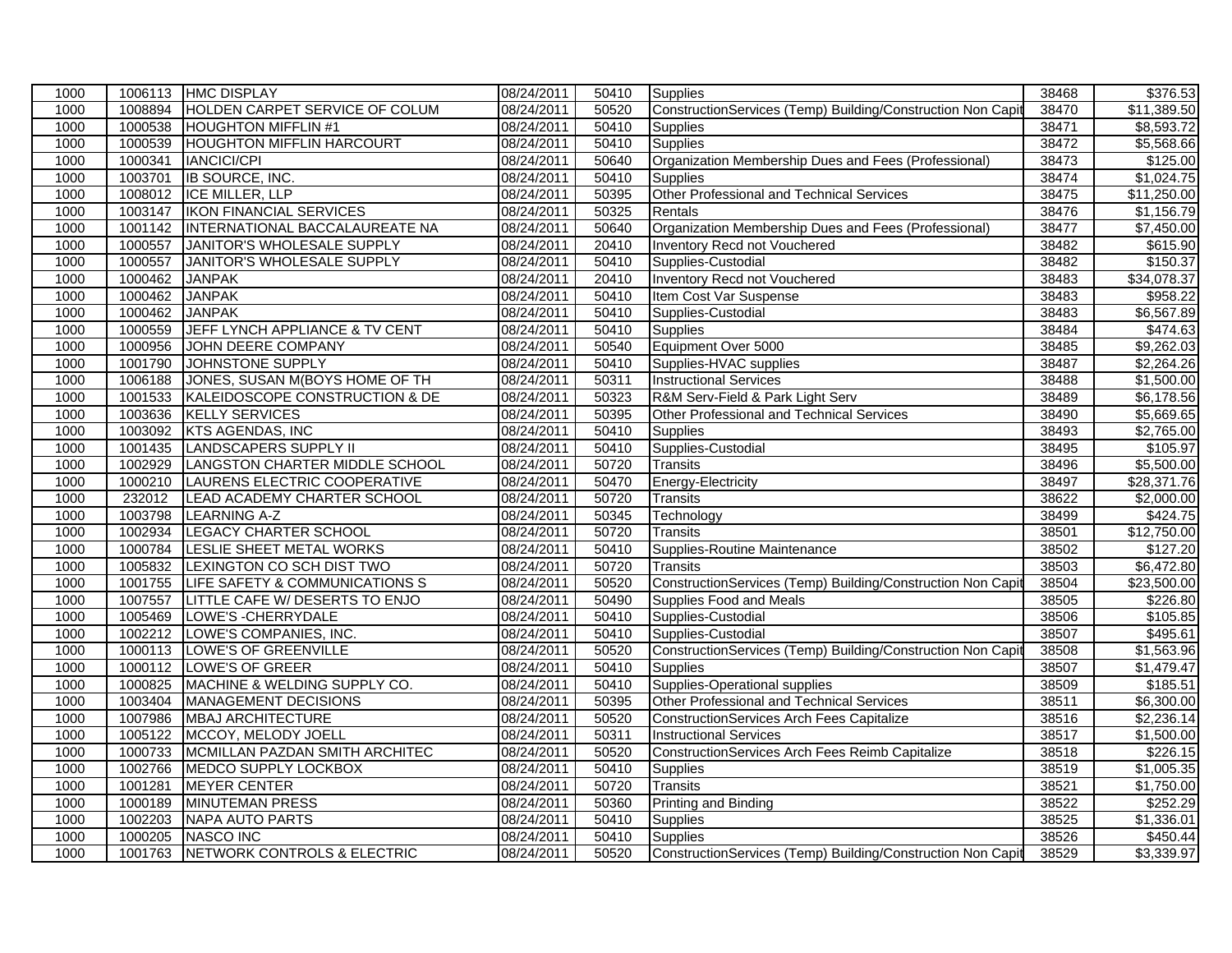| 1000 | 1000299 NFUSSD |                                       | 08/24/2011 | 50640 | Organization Membership Dues and Fees (Professional)        | 38530 | \$3,000.00             |
|------|----------------|---------------------------------------|------------|-------|-------------------------------------------------------------|-------|------------------------|
| 1000 | 1004450        | <b>OFFICE DEPOT</b>                   | 08/24/2011 | 50410 | Supplies                                                    | 38531 | \$272.99               |
| 1000 | 1001870        | OFFICE DEPOT, INC.                    | 08/24/2011 | 50410 | <b>Supplies</b>                                             | 38532 | \$421.94               |
| 1000 | 1008622        | <b>ORKIN, INC</b>                     | 08/24/2011 | 50323 | R&M Serv-Pest Control Serv                                  | 38535 | \$3,770.00             |
| 1000 | 1002332        | <b>OSBORN, SHIRLEY</b>                | 08/24/2011 | 50395 | Other Professional and Technical Services                   | 38536 | \$1,200.00             |
| 1000 | 1000359        | <b>PARENT INSTITUTE</b>               | 08/24/2011 | 50345 | Technology                                                  | 38538 | \$251.10               |
| 1000 | 1000363        | PEACE CENTER FOR PERFORMING AR        | 08/24/2011 | 50312 | <b>Instructional Programs Improvement Services</b>          | 38539 | \$1,500.00             |
| 1000 | 1000243        | PEARSON EDUCATION, INC.               | 08/24/2011 | 50410 | Supplies                                                    | 38540 | \$276.90               |
| 1000 | 1003285        | PET EDGE DIRECT MARKETING             | 08/24/2011 | 50410 | <b>Supplies</b>                                             | 38541 | \$127.25               |
| 1000 | 1003614        | PIEDMONT NATURAL GAS                  | 08/24/2011 | 50470 | Energy-Gas                                                  | 38542 | \$14,487.20            |
| 1000 | 1001079        | <b>PRESENTATION SYSTEMS SOUTH, IN</b> | 08/24/2011 | 50410 | <b>Supplies</b>                                             | 38545 | \$950.05               |
| 1000 | 1000273        | <b>PRODUCTIONS UNLIMITED</b>          | 08/24/2011 | 50545 | Technology Equipment Over 5000                              | 38546 | \$8,980.70             |
| 1000 | 1000305        | QUILL CORPORATION                     | 08/24/2011 | 50410 | Supplies                                                    | 38548 | \$108.23               |
| 1000 | 1003615        | <b>QUILL CORPORATION</b>              | 08/24/2011 | 50410 | Supplies                                                    | 38548 | \$2,152.37             |
| 1000 | 1001221        | QUILL CORPORATION CORP OFFICE         | 08/24/2011 | 50410 | <b>Supplies</b>                                             | 38549 | \$263.41               |
| 1000 | 1000327        | <b>READING SOURCE</b>                 | 08/24/2011 | 50410 | Supplies                                                    | 38551 | \$1,397.20             |
| 1000 | 1003862        | READING WAREHOUSE INC., THE           | 08/24/2011 | 50410 | Supplies                                                    | 38552 | \$1,506.50             |
| 1000 | 1001846        | RENAISSANCE LEARNING, INC.            | 08/24/2011 | 50345 | <b>Tech Srvc-Copier Contract</b>                            | 38553 | \$422.94               |
| 1000 | 1001846        | RENAISSANCE LEARNING, INC.            | 08/24/2011 | 50345 | Technology                                                  | 38553 | \$2,419.19             |
| 1000 | 1000005        | <b>RESOURCES FOR EDUCATORS</b>        | 08/24/2011 | 50410 | Supplies                                                    | 38554 | \$219.42               |
| 1000 | 1002289        | ROCHESTER 100 INC.                    | 08/24/2011 | 50410 | Supplies                                                    | 38557 | \$982.01               |
| 1000 | 1010001        | ROWMAN & LITTLEFIELD PUBLISHER        | 08/24/2011 | 50410 | Supplies                                                    | 38559 | \$293.00               |
| 1000 | 1002001        | S&ME                                  | 08/24/2011 | 50395 | Other Professional and Technical Services                   | 38562 | \$13,015.49            |
| 1000 | 1000056        | <b>SAUNDERS OFFICE SUPPLY</b>         | 08/24/2011 | 50410 | Supplies                                                    | 38563 | \$712.39               |
| 1000 | 1004949        | <b>SC DEPARTMENT OF JUVENILE JUST</b> | 08/24/2011 | 50720 | <b>Transits</b>                                             | 38565 | \$2,534.50             |
| 1000 | 1000032        | <b>SC DEPT OF LABOR LICENSING</b>     | 08/24/2011 | 50329 | Other - Property Serv                                       | 38566 | \$350.00               |
| 1000 | 1009565        | <b>SCAN TECHNOLOGY, INC</b>           | 08/24/2011 | 50445 | <b>Technology and Software Supplies</b>                     | 38567 | \$567.98               |
| 1000 | 1001240        | <b>SCHOOL HEALTH CORPORATION</b>      | 08/24/2011 | 50410 | <b>Supplies</b>                                             | 38572 | \$123.71               |
| 1000 | 1004788        | <b>SHARP BUSINESS SYSTEMS</b>         | 08/24/2011 | 50345 | <b>Tech Srvc-Copier Contract</b>                            | 38575 | \$198.71               |
| 1000 | 1005759        | <b>SIGN SOLUTIONS</b>                 | 08/24/2011 | 50360 | Printing and Binding                                        | 38576 | \$5,406.00             |
| 1000 | 1001800        | SIMPLEX GRINNELL                      | 08/24/2011 | 50329 | Other - Property Serv                                       | 38577 | $\overline{$935.15}$   |
| 1000 | 1001440        | SMITH'S ADDRESSING MACHINE            | 08/24/2011 | 50410 | Supplies                                                    | 38578 | \$1,376.72             |
| 1000 | 1007953        | <b>SOLUTION TREE, INC</b>             | 08/24/2011 | 50410 | <b>Supplies</b>                                             | 38580 | \$1,821.20             |
| 1000 | 1001731        | SOUTH CAROLINA RETIREMENT SYST        | 08/24/2011 | 20412 | <b>Employer Retirement Payable</b>                          | 38581 | \$360.30               |
| 1000 | 1001731        | SOUTH CAROLINA RETIREMENT SYST        | 08/24/2011 | 20412 | <b>Retirement Deduction</b>                                 | 38581 | \$253.46               |
| 1000 | 1002318        | SOUTHEASTERN PAPER GROUP              | 08/24/2011 | 20410 | Inventory Recd not Vouchered                                | 38582 | \$211.95               |
| 1000 | 1002318        | SOUTHEASTERN PAPER GROUP              | 08/24/2011 | 50410 | Supplies-Custodial                                          | 38582 | \$317.49               |
| 1000 | 1001049        | SOUTHERN FLOORING INC.                | 08/24/2011 | 50323 | Repairs and Maintenance Services                            | 38583 | \$5,273.00             |
| 1000 | 1001049        | SOUTHERN FLOORING INC.                | 08/24/2011 | 50520 | ConstructionServices (Temp) Building/Construction Non Capit | 38583 | \$14,197.00            |
| 1000 | 1001222        | <b>STAPLES ADVANTAGE</b>              | 08/24/2011 | 50410 | Supplies                                                    | 38587 | \$100.99               |
| 1000 | 1001222        | <b>STAPLES ADVANTAGE</b>              | 08/24/2011 | 50410 | Supplies                                                    | 38592 | $\overline{$1,098.64}$ |
| 1000 | 1005110        | <b>STAPLES ADVANTAGE</b>              | 08/24/2011 | 50410 | Supplies                                                    | 38587 | \$767.94               |
| 1000 | 1005110        | <b>STAPLES ADVANTAGE</b>              | 08/24/2011 | 50445 | <b>Technology and Software Supplies</b>                     | 38587 | \$1,326.42             |
| 1000 | 1000704        | <b>SUPER DUPER PUBLICATIONS INC</b>   | 08/24/2011 | 50410 | Supplies-Testing                                            | 38591 | \$2,172.74             |
| 1000 | 1003196        | <b>TANDUS FLOORING, INC</b>           | 08/24/2011 | 50520 | ConstructionServices (Temp) Building/Construction Non Capit | 38593 | \$20,681.48            |
| 1000 |                | 1002312  TRANE COMFORT SOLUTIONS      | 08/24/2011 | 50520 | ConstructionServices (Temp) Building/Construction Non Capit | 38598 | \$528.68               |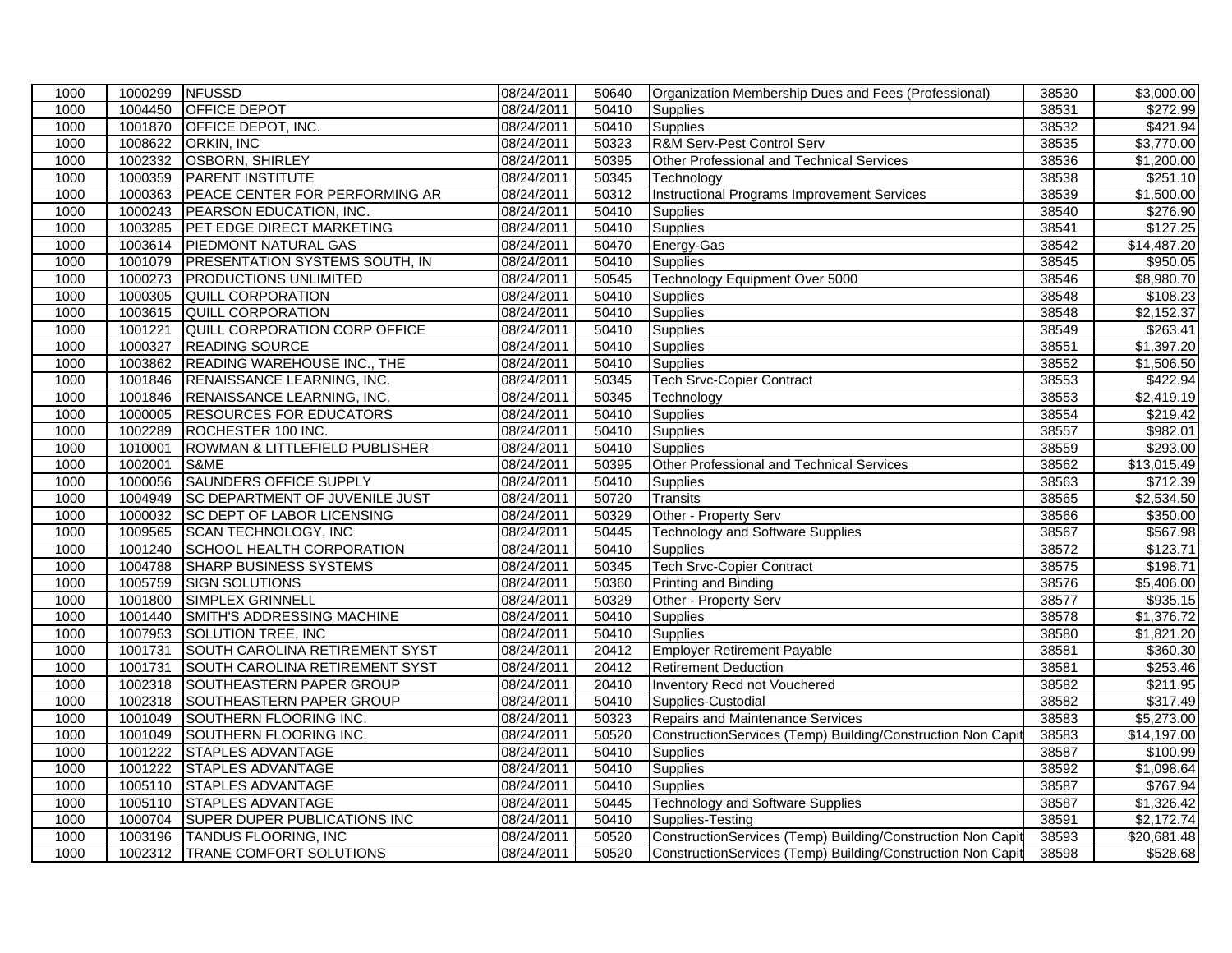| 08/24/2011<br>38600<br>1000<br>1003382<br>TRUCOLOR<br>50360<br>Printing and Binding<br>1000494<br>UNITED CHEMICAL AND SUPPLY INC<br>08/24/2011<br>50323<br>R&M Serv-Equipment Repair Serv<br>38601<br>1000<br>1000<br>1000494<br>UNITED CHEMICAL AND SUPPLY INC<br>08/24/2011<br>50410<br>Supplies-Custodial<br>\$9,877.32<br>38601<br>Equipment Under 5000<br>1000<br>1000494<br>UNITED CHEMICAL AND SUPPLY INC<br>08/24/2011<br>50540<br>38601<br>1002804<br>UNITED MINISTRIES, INC.<br>08/24/2011<br><b>Instructional Programs Improvement Services</b><br>38602<br>\$1,050.00<br>1000<br>50312<br>UNIVERSITY INSTRUCTORS, INC<br>08/24/2011<br>1000<br>1002801<br>50311<br><b>Instructional Services</b><br>38603<br>Organization Membership Dues and Fees (Professional)<br>1000<br>1002947<br>UPSTATE AREA HEALTH EDUCATION<br>08/24/2011<br>38604<br>50640<br>1003515<br>38400<br>1000<br>UPSTATE WRITING PROJECT CLEM<br>08/24/2011<br>50312<br>Instructional Programs Improvement Services<br>1000<br>1000519<br><b>VALUE TEXTILES INC</b><br>08/24/2011<br>20410<br>Inventory Recd not Vouchered<br>38606<br>\$5,459.00<br>1002026<br>50345<br>1000<br><b>VERTEX FINANCIAL, LTD</b><br>08/24/2011<br>Technology<br>38607<br>1002074<br>A/R - VIF Teachers<br>1000<br><b>VIF PROGRAM</b><br>08/24/2011<br>10141<br>38608<br>\$12,750.00<br>1005113<br><b>VIRTUCOM INC.</b><br>08/24/2011<br>$\overline{$3,230.74}$<br>1000<br>50345<br><b>Tech Srvc-Copier Contract</b><br>38609<br>1009916<br><b>WASTE CONNECTIONS CAROLINAS</b><br>38612<br>1000<br>08/24/2011<br>50329<br>Oth Prop Srv-Waste Management<br>1003251<br>WRIGHT EXPRESS FINANCIAL SERVI<br>08/24/2011<br>50410<br>38617<br>1000<br>Supplies-Vehicle fuel<br>1000<br>1003406<br><b>WT COX SUBSCRIPTIONS</b><br>08/24/2011<br>50440<br>38618<br>Periodicals<br>1003726<br><b>XEROX DIRECT</b><br>08/24/2011<br>50445<br><b>Technology and Software Supplies</b><br>1000<br>38619<br>1001386<br>ZANER-BLOSER<br>08/24/2011<br>50410<br>38620<br>1000<br>Supplies<br>1000367<br>PEPSI-COLA BOTTLING COMPANY<br>08/24/2011<br>50460<br><b>Food Purchases</b><br>59599<br>6000<br>6000<br>1001800<br><b>SIMPLEX GRINNELL</b><br>08/24/2011<br>50323<br>Repairs and Maintenance Services<br>59600<br>6000<br>1005345<br><b>BLUE BELL CREAMERIES</b><br>08/24/2011<br>50460<br>59601<br>Food Purchases<br>1005351<br><b>BULL'S EYE BRANDS</b><br>08/24/2011<br>50460<br><b>Food Purchases</b><br>59602<br>6000<br>6000<br>1005417<br><b>FUNACHO</b><br>08/24/2011<br>50460<br><b>Food Purchases</b><br>59603<br>1005526<br>08/24/2011<br>6000<br>SARA LEE BAKERY GROUP/ EARTHGR<br>50460<br>59604<br><b>Food Purchases</b><br>ROTO-ROOTER SEWER DRAIN SERVIC<br>6000<br>1000018<br>08/25/2011<br>50323<br>Repairs and Maintenance Services<br>59605<br>59606<br>6000<br>1000025<br>JOYCE EQUIPMENT COMPANY<br>08/25/2011<br>50323<br><b>Repairs and Maintenance Services</b><br>6000<br>1000025<br>JOYCE EQUIPMENT COMPANY<br>08/25/2011<br>50540<br>59606<br>Equipment Under 5000<br>1000367<br>08/25/2011<br>50460<br><b>Food Purchases</b><br>6000<br>PEPSI-COLA BOTTLING COMPANY<br>59607<br>6000<br>1000378<br>SOUTHEASTERN ELECTRICAL DISTRI<br>08/25/2011<br>50323<br>Repairs and Maintenance Services<br>59608<br>1000721<br>FORMS & SUPPLY, INC.<br>08/25/2011<br>50410<br>59609<br>6000<br><b>Supplies</b><br>Equipment Under 5000<br>6000<br>1000721<br>FORMS & SUPPLY, INC.<br>08/25/2011<br>50540<br>59609<br>1002695<br>08/25/2011<br>TechnologyEquipment Under 5000<br>6000<br><b>DELL MARKETING</b><br>50545<br>59611<br>1003636<br><b>KELLY SERVICES</b><br>08/25/2011<br>50311<br>59612<br>6000<br><b>Instructional Services</b><br>1004748<br>MARVIN'S PRODUCE<br>08/25/2011<br>50460<br>Food Purchases<br>59613<br>6000<br>59614<br>6000<br>1005345<br><b>BLUE BELL CREAMERIES</b><br>08/25/2011<br>50460<br>Food Purchases<br>1005403<br><b>EARTHFARE MARKET &amp; CAFE</b><br>08/25/2011<br>50460<br>Food Purchases<br>59619<br>6000<br>1005417<br>6000<br><b>FUNACHO</b><br>08/25/2011<br>50460<br><b>Food Purchases</b><br>59616<br><b>PANERA BREA LLC</b><br>1007509<br>08/25/2011<br>50460<br>59617<br>6000<br><b>Food Purchases</b><br>1003344<br>AJ CHEMICAL<br>08/26/2011<br>50323<br>R&M Serv-HVAC Serv<br>502<br>1000<br>1001623<br>BENDER BURKOT EAST COAST SUPPL<br>08/26/2011<br>20410<br>500<br>1000<br>Inventory Recd not Vouchered<br>08/26/2011<br>50410<br>500<br>1000<br>1001623<br>BENDER BURKOT EAST COAST SUPPL<br><b>Supplies</b><br>503<br>1003917<br><b>CLASSROOM DIRECT</b><br>08/26/2011<br>50410<br>Supplies<br>1000<br><b>FOLLETT EDUCATIONAL SERVICES</b><br>497<br>1000<br>1000431<br>08/26/2011<br>50410<br><b>Supplies</b><br>497<br>1000<br>1000567<br><b>FOLLETT LIBRARY RESOURCES</b><br>08/26/2011<br>50430<br><b>Library Books and Materials</b><br>499<br>1000<br>1001225<br>FOLLETT SOFTWARE COMPANY<br>08/26/2011<br>50445<br><b>Technology and Software Supplies</b><br>498<br>1000<br>1000721<br>FORMS & SUPPLY, INC.<br>08/26/2011<br>50410<br><b>Supplies</b> | 1000 | 1002312 TRANE COMFORT SOLUTIONS | 08/24/2011 | 50520 | <b>ConstructionServices Buildings Capitalize</b> | 38598 | \$103,917.09       |
|--------------------------------------------------------------------------------------------------------------------------------------------------------------------------------------------------------------------------------------------------------------------------------------------------------------------------------------------------------------------------------------------------------------------------------------------------------------------------------------------------------------------------------------------------------------------------------------------------------------------------------------------------------------------------------------------------------------------------------------------------------------------------------------------------------------------------------------------------------------------------------------------------------------------------------------------------------------------------------------------------------------------------------------------------------------------------------------------------------------------------------------------------------------------------------------------------------------------------------------------------------------------------------------------------------------------------------------------------------------------------------------------------------------------------------------------------------------------------------------------------------------------------------------------------------------------------------------------------------------------------------------------------------------------------------------------------------------------------------------------------------------------------------------------------------------------------------------------------------------------------------------------------------------------------------------------------------------------------------------------------------------------------------------------------------------------------------------------------------------------------------------------------------------------------------------------------------------------------------------------------------------------------------------------------------------------------------------------------------------------------------------------------------------------------------------------------------------------------------------------------------------------------------------------------------------------------------------------------------------------------------------------------------------------------------------------------------------------------------------------------------------------------------------------------------------------------------------------------------------------------------------------------------------------------------------------------------------------------------------------------------------------------------------------------------------------------------------------------------------------------------------------------------------------------------------------------------------------------------------------------------------------------------------------------------------------------------------------------------------------------------------------------------------------------------------------------------------------------------------------------------------------------------------------------------------------------------------------------------------------------------------------------------------------------------------------------------------------------------------------------------------------------------------------------------------------------------------------------------------------------------------------------------------------------------------------------------------------------------------------------------------------------------------------------------------------------------------------------------------------------------------------------------------------------------------------------------------------------------------------------------------------------------------------------------------------------------------------------------------------------------------------------------------------------------------------------------------------------------------------------------------------------------------------------------------------------------------------------------------------------------------------------------------------------------------------------------------------------------------------------------------------------------------------------------------------------------------------------------------------------------------------------------------------------------------------------------------------------------------------------------------------------------------------------------------------------------------------------|------|---------------------------------|------------|-------|--------------------------------------------------|-------|--------------------|
|                                                                                                                                                                                                                                                                                                                                                                                                                                                                                                                                                                                                                                                                                                                                                                                                                                                                                                                                                                                                                                                                                                                                                                                                                                                                                                                                                                                                                                                                                                                                                                                                                                                                                                                                                                                                                                                                                                                                                                                                                                                                                                                                                                                                                                                                                                                                                                                                                                                                                                                                                                                                                                                                                                                                                                                                                                                                                                                                                                                                                                                                                                                                                                                                                                                                                                                                                                                                                                                                                                                                                                                                                                                                                                                                                                                                                                                                                                                                                                                                                                                                                                                                                                                                                                                                                                                                                                                                                                                                                                                                                                                                                                                                                                                                                                                                                                                                                                                                                                                                                                                                                                  |      |                                 |            |       |                                                  |       | \$1,942.04         |
|                                                                                                                                                                                                                                                                                                                                                                                                                                                                                                                                                                                                                                                                                                                                                                                                                                                                                                                                                                                                                                                                                                                                                                                                                                                                                                                                                                                                                                                                                                                                                                                                                                                                                                                                                                                                                                                                                                                                                                                                                                                                                                                                                                                                                                                                                                                                                                                                                                                                                                                                                                                                                                                                                                                                                                                                                                                                                                                                                                                                                                                                                                                                                                                                                                                                                                                                                                                                                                                                                                                                                                                                                                                                                                                                                                                                                                                                                                                                                                                                                                                                                                                                                                                                                                                                                                                                                                                                                                                                                                                                                                                                                                                                                                                                                                                                                                                                                                                                                                                                                                                                                                  |      |                                 |            |       |                                                  |       | \$412.73           |
|                                                                                                                                                                                                                                                                                                                                                                                                                                                                                                                                                                                                                                                                                                                                                                                                                                                                                                                                                                                                                                                                                                                                                                                                                                                                                                                                                                                                                                                                                                                                                                                                                                                                                                                                                                                                                                                                                                                                                                                                                                                                                                                                                                                                                                                                                                                                                                                                                                                                                                                                                                                                                                                                                                                                                                                                                                                                                                                                                                                                                                                                                                                                                                                                                                                                                                                                                                                                                                                                                                                                                                                                                                                                                                                                                                                                                                                                                                                                                                                                                                                                                                                                                                                                                                                                                                                                                                                                                                                                                                                                                                                                                                                                                                                                                                                                                                                                                                                                                                                                                                                                                                  |      |                                 |            |       |                                                  |       |                    |
|                                                                                                                                                                                                                                                                                                                                                                                                                                                                                                                                                                                                                                                                                                                                                                                                                                                                                                                                                                                                                                                                                                                                                                                                                                                                                                                                                                                                                                                                                                                                                                                                                                                                                                                                                                                                                                                                                                                                                                                                                                                                                                                                                                                                                                                                                                                                                                                                                                                                                                                                                                                                                                                                                                                                                                                                                                                                                                                                                                                                                                                                                                                                                                                                                                                                                                                                                                                                                                                                                                                                                                                                                                                                                                                                                                                                                                                                                                                                                                                                                                                                                                                                                                                                                                                                                                                                                                                                                                                                                                                                                                                                                                                                                                                                                                                                                                                                                                                                                                                                                                                                                                  |      |                                 |            |       |                                                  |       | \$1,790.51         |
|                                                                                                                                                                                                                                                                                                                                                                                                                                                                                                                                                                                                                                                                                                                                                                                                                                                                                                                                                                                                                                                                                                                                                                                                                                                                                                                                                                                                                                                                                                                                                                                                                                                                                                                                                                                                                                                                                                                                                                                                                                                                                                                                                                                                                                                                                                                                                                                                                                                                                                                                                                                                                                                                                                                                                                                                                                                                                                                                                                                                                                                                                                                                                                                                                                                                                                                                                                                                                                                                                                                                                                                                                                                                                                                                                                                                                                                                                                                                                                                                                                                                                                                                                                                                                                                                                                                                                                                                                                                                                                                                                                                                                                                                                                                                                                                                                                                                                                                                                                                                                                                                                                  |      |                                 |            |       |                                                  |       |                    |
|                                                                                                                                                                                                                                                                                                                                                                                                                                                                                                                                                                                                                                                                                                                                                                                                                                                                                                                                                                                                                                                                                                                                                                                                                                                                                                                                                                                                                                                                                                                                                                                                                                                                                                                                                                                                                                                                                                                                                                                                                                                                                                                                                                                                                                                                                                                                                                                                                                                                                                                                                                                                                                                                                                                                                                                                                                                                                                                                                                                                                                                                                                                                                                                                                                                                                                                                                                                                                                                                                                                                                                                                                                                                                                                                                                                                                                                                                                                                                                                                                                                                                                                                                                                                                                                                                                                                                                                                                                                                                                                                                                                                                                                                                                                                                                                                                                                                                                                                                                                                                                                                                                  |      |                                 |            |       |                                                  |       | \$38,359.50        |
|                                                                                                                                                                                                                                                                                                                                                                                                                                                                                                                                                                                                                                                                                                                                                                                                                                                                                                                                                                                                                                                                                                                                                                                                                                                                                                                                                                                                                                                                                                                                                                                                                                                                                                                                                                                                                                                                                                                                                                                                                                                                                                                                                                                                                                                                                                                                                                                                                                                                                                                                                                                                                                                                                                                                                                                                                                                                                                                                                                                                                                                                                                                                                                                                                                                                                                                                                                                                                                                                                                                                                                                                                                                                                                                                                                                                                                                                                                                                                                                                                                                                                                                                                                                                                                                                                                                                                                                                                                                                                                                                                                                                                                                                                                                                                                                                                                                                                                                                                                                                                                                                                                  |      |                                 |            |       |                                                  |       | \$2,400.00         |
|                                                                                                                                                                                                                                                                                                                                                                                                                                                                                                                                                                                                                                                                                                                                                                                                                                                                                                                                                                                                                                                                                                                                                                                                                                                                                                                                                                                                                                                                                                                                                                                                                                                                                                                                                                                                                                                                                                                                                                                                                                                                                                                                                                                                                                                                                                                                                                                                                                                                                                                                                                                                                                                                                                                                                                                                                                                                                                                                                                                                                                                                                                                                                                                                                                                                                                                                                                                                                                                                                                                                                                                                                                                                                                                                                                                                                                                                                                                                                                                                                                                                                                                                                                                                                                                                                                                                                                                                                                                                                                                                                                                                                                                                                                                                                                                                                                                                                                                                                                                                                                                                                                  |      |                                 |            |       |                                                  |       | \$5,850.00         |
|                                                                                                                                                                                                                                                                                                                                                                                                                                                                                                                                                                                                                                                                                                                                                                                                                                                                                                                                                                                                                                                                                                                                                                                                                                                                                                                                                                                                                                                                                                                                                                                                                                                                                                                                                                                                                                                                                                                                                                                                                                                                                                                                                                                                                                                                                                                                                                                                                                                                                                                                                                                                                                                                                                                                                                                                                                                                                                                                                                                                                                                                                                                                                                                                                                                                                                                                                                                                                                                                                                                                                                                                                                                                                                                                                                                                                                                                                                                                                                                                                                                                                                                                                                                                                                                                                                                                                                                                                                                                                                                                                                                                                                                                                                                                                                                                                                                                                                                                                                                                                                                                                                  |      |                                 |            |       |                                                  |       |                    |
|                                                                                                                                                                                                                                                                                                                                                                                                                                                                                                                                                                                                                                                                                                                                                                                                                                                                                                                                                                                                                                                                                                                                                                                                                                                                                                                                                                                                                                                                                                                                                                                                                                                                                                                                                                                                                                                                                                                                                                                                                                                                                                                                                                                                                                                                                                                                                                                                                                                                                                                                                                                                                                                                                                                                                                                                                                                                                                                                                                                                                                                                                                                                                                                                                                                                                                                                                                                                                                                                                                                                                                                                                                                                                                                                                                                                                                                                                                                                                                                                                                                                                                                                                                                                                                                                                                                                                                                                                                                                                                                                                                                                                                                                                                                                                                                                                                                                                                                                                                                                                                                                                                  |      |                                 |            |       |                                                  |       | \$30,808.99        |
|                                                                                                                                                                                                                                                                                                                                                                                                                                                                                                                                                                                                                                                                                                                                                                                                                                                                                                                                                                                                                                                                                                                                                                                                                                                                                                                                                                                                                                                                                                                                                                                                                                                                                                                                                                                                                                                                                                                                                                                                                                                                                                                                                                                                                                                                                                                                                                                                                                                                                                                                                                                                                                                                                                                                                                                                                                                                                                                                                                                                                                                                                                                                                                                                                                                                                                                                                                                                                                                                                                                                                                                                                                                                                                                                                                                                                                                                                                                                                                                                                                                                                                                                                                                                                                                                                                                                                                                                                                                                                                                                                                                                                                                                                                                                                                                                                                                                                                                                                                                                                                                                                                  |      |                                 |            |       |                                                  |       |                    |
|                                                                                                                                                                                                                                                                                                                                                                                                                                                                                                                                                                                                                                                                                                                                                                                                                                                                                                                                                                                                                                                                                                                                                                                                                                                                                                                                                                                                                                                                                                                                                                                                                                                                                                                                                                                                                                                                                                                                                                                                                                                                                                                                                                                                                                                                                                                                                                                                                                                                                                                                                                                                                                                                                                                                                                                                                                                                                                                                                                                                                                                                                                                                                                                                                                                                                                                                                                                                                                                                                                                                                                                                                                                                                                                                                                                                                                                                                                                                                                                                                                                                                                                                                                                                                                                                                                                                                                                                                                                                                                                                                                                                                                                                                                                                                                                                                                                                                                                                                                                                                                                                                                  |      |                                 |            |       |                                                  |       |                    |
|                                                                                                                                                                                                                                                                                                                                                                                                                                                                                                                                                                                                                                                                                                                                                                                                                                                                                                                                                                                                                                                                                                                                                                                                                                                                                                                                                                                                                                                                                                                                                                                                                                                                                                                                                                                                                                                                                                                                                                                                                                                                                                                                                                                                                                                                                                                                                                                                                                                                                                                                                                                                                                                                                                                                                                                                                                                                                                                                                                                                                                                                                                                                                                                                                                                                                                                                                                                                                                                                                                                                                                                                                                                                                                                                                                                                                                                                                                                                                                                                                                                                                                                                                                                                                                                                                                                                                                                                                                                                                                                                                                                                                                                                                                                                                                                                                                                                                                                                                                                                                                                                                                  |      |                                 |            |       |                                                  |       | \$100.00           |
|                                                                                                                                                                                                                                                                                                                                                                                                                                                                                                                                                                                                                                                                                                                                                                                                                                                                                                                                                                                                                                                                                                                                                                                                                                                                                                                                                                                                                                                                                                                                                                                                                                                                                                                                                                                                                                                                                                                                                                                                                                                                                                                                                                                                                                                                                                                                                                                                                                                                                                                                                                                                                                                                                                                                                                                                                                                                                                                                                                                                                                                                                                                                                                                                                                                                                                                                                                                                                                                                                                                                                                                                                                                                                                                                                                                                                                                                                                                                                                                                                                                                                                                                                                                                                                                                                                                                                                                                                                                                                                                                                                                                                                                                                                                                                                                                                                                                                                                                                                                                                                                                                                  |      |                                 |            |       |                                                  |       | \$394.19           |
|                                                                                                                                                                                                                                                                                                                                                                                                                                                                                                                                                                                                                                                                                                                                                                                                                                                                                                                                                                                                                                                                                                                                                                                                                                                                                                                                                                                                                                                                                                                                                                                                                                                                                                                                                                                                                                                                                                                                                                                                                                                                                                                                                                                                                                                                                                                                                                                                                                                                                                                                                                                                                                                                                                                                                                                                                                                                                                                                                                                                                                                                                                                                                                                                                                                                                                                                                                                                                                                                                                                                                                                                                                                                                                                                                                                                                                                                                                                                                                                                                                                                                                                                                                                                                                                                                                                                                                                                                                                                                                                                                                                                                                                                                                                                                                                                                                                                                                                                                                                                                                                                                                  |      |                                 |            |       |                                                  |       | \$700.67           |
|                                                                                                                                                                                                                                                                                                                                                                                                                                                                                                                                                                                                                                                                                                                                                                                                                                                                                                                                                                                                                                                                                                                                                                                                                                                                                                                                                                                                                                                                                                                                                                                                                                                                                                                                                                                                                                                                                                                                                                                                                                                                                                                                                                                                                                                                                                                                                                                                                                                                                                                                                                                                                                                                                                                                                                                                                                                                                                                                                                                                                                                                                                                                                                                                                                                                                                                                                                                                                                                                                                                                                                                                                                                                                                                                                                                                                                                                                                                                                                                                                                                                                                                                                                                                                                                                                                                                                                                                                                                                                                                                                                                                                                                                                                                                                                                                                                                                                                                                                                                                                                                                                                  |      |                                 |            |       |                                                  |       | \$194.90           |
|                                                                                                                                                                                                                                                                                                                                                                                                                                                                                                                                                                                                                                                                                                                                                                                                                                                                                                                                                                                                                                                                                                                                                                                                                                                                                                                                                                                                                                                                                                                                                                                                                                                                                                                                                                                                                                                                                                                                                                                                                                                                                                                                                                                                                                                                                                                                                                                                                                                                                                                                                                                                                                                                                                                                                                                                                                                                                                                                                                                                                                                                                                                                                                                                                                                                                                                                                                                                                                                                                                                                                                                                                                                                                                                                                                                                                                                                                                                                                                                                                                                                                                                                                                                                                                                                                                                                                                                                                                                                                                                                                                                                                                                                                                                                                                                                                                                                                                                                                                                                                                                                                                  |      |                                 |            |       |                                                  |       | \$888.85           |
|                                                                                                                                                                                                                                                                                                                                                                                                                                                                                                                                                                                                                                                                                                                                                                                                                                                                                                                                                                                                                                                                                                                                                                                                                                                                                                                                                                                                                                                                                                                                                                                                                                                                                                                                                                                                                                                                                                                                                                                                                                                                                                                                                                                                                                                                                                                                                                                                                                                                                                                                                                                                                                                                                                                                                                                                                                                                                                                                                                                                                                                                                                                                                                                                                                                                                                                                                                                                                                                                                                                                                                                                                                                                                                                                                                                                                                                                                                                                                                                                                                                                                                                                                                                                                                                                                                                                                                                                                                                                                                                                                                                                                                                                                                                                                                                                                                                                                                                                                                                                                                                                                                  |      |                                 |            |       |                                                  |       | \$10,866.99        |
|                                                                                                                                                                                                                                                                                                                                                                                                                                                                                                                                                                                                                                                                                                                                                                                                                                                                                                                                                                                                                                                                                                                                                                                                                                                                                                                                                                                                                                                                                                                                                                                                                                                                                                                                                                                                                                                                                                                                                                                                                                                                                                                                                                                                                                                                                                                                                                                                                                                                                                                                                                                                                                                                                                                                                                                                                                                                                                                                                                                                                                                                                                                                                                                                                                                                                                                                                                                                                                                                                                                                                                                                                                                                                                                                                                                                                                                                                                                                                                                                                                                                                                                                                                                                                                                                                                                                                                                                                                                                                                                                                                                                                                                                                                                                                                                                                                                                                                                                                                                                                                                                                                  |      |                                 |            |       |                                                  |       | \$29,797.00        |
|                                                                                                                                                                                                                                                                                                                                                                                                                                                                                                                                                                                                                                                                                                                                                                                                                                                                                                                                                                                                                                                                                                                                                                                                                                                                                                                                                                                                                                                                                                                                                                                                                                                                                                                                                                                                                                                                                                                                                                                                                                                                                                                                                                                                                                                                                                                                                                                                                                                                                                                                                                                                                                                                                                                                                                                                                                                                                                                                                                                                                                                                                                                                                                                                                                                                                                                                                                                                                                                                                                                                                                                                                                                                                                                                                                                                                                                                                                                                                                                                                                                                                                                                                                                                                                                                                                                                                                                                                                                                                                                                                                                                                                                                                                                                                                                                                                                                                                                                                                                                                                                                                                  |      |                                 |            |       |                                                  |       | $\sqrt{$1,399.71}$ |
|                                                                                                                                                                                                                                                                                                                                                                                                                                                                                                                                                                                                                                                                                                                                                                                                                                                                                                                                                                                                                                                                                                                                                                                                                                                                                                                                                                                                                                                                                                                                                                                                                                                                                                                                                                                                                                                                                                                                                                                                                                                                                                                                                                                                                                                                                                                                                                                                                                                                                                                                                                                                                                                                                                                                                                                                                                                                                                                                                                                                                                                                                                                                                                                                                                                                                                                                                                                                                                                                                                                                                                                                                                                                                                                                                                                                                                                                                                                                                                                                                                                                                                                                                                                                                                                                                                                                                                                                                                                                                                                                                                                                                                                                                                                                                                                                                                                                                                                                                                                                                                                                                                  |      |                                 |            |       |                                                  |       | \$1,355.41         |
|                                                                                                                                                                                                                                                                                                                                                                                                                                                                                                                                                                                                                                                                                                                                                                                                                                                                                                                                                                                                                                                                                                                                                                                                                                                                                                                                                                                                                                                                                                                                                                                                                                                                                                                                                                                                                                                                                                                                                                                                                                                                                                                                                                                                                                                                                                                                                                                                                                                                                                                                                                                                                                                                                                                                                                                                                                                                                                                                                                                                                                                                                                                                                                                                                                                                                                                                                                                                                                                                                                                                                                                                                                                                                                                                                                                                                                                                                                                                                                                                                                                                                                                                                                                                                                                                                                                                                                                                                                                                                                                                                                                                                                                                                                                                                                                                                                                                                                                                                                                                                                                                                                  |      |                                 |            |       |                                                  |       | \$3,989.31         |
|                                                                                                                                                                                                                                                                                                                                                                                                                                                                                                                                                                                                                                                                                                                                                                                                                                                                                                                                                                                                                                                                                                                                                                                                                                                                                                                                                                                                                                                                                                                                                                                                                                                                                                                                                                                                                                                                                                                                                                                                                                                                                                                                                                                                                                                                                                                                                                                                                                                                                                                                                                                                                                                                                                                                                                                                                                                                                                                                                                                                                                                                                                                                                                                                                                                                                                                                                                                                                                                                                                                                                                                                                                                                                                                                                                                                                                                                                                                                                                                                                                                                                                                                                                                                                                                                                                                                                                                                                                                                                                                                                                                                                                                                                                                                                                                                                                                                                                                                                                                                                                                                                                  |      |                                 |            |       |                                                  |       | \$4,657.28         |
|                                                                                                                                                                                                                                                                                                                                                                                                                                                                                                                                                                                                                                                                                                                                                                                                                                                                                                                                                                                                                                                                                                                                                                                                                                                                                                                                                                                                                                                                                                                                                                                                                                                                                                                                                                                                                                                                                                                                                                                                                                                                                                                                                                                                                                                                                                                                                                                                                                                                                                                                                                                                                                                                                                                                                                                                                                                                                                                                                                                                                                                                                                                                                                                                                                                                                                                                                                                                                                                                                                                                                                                                                                                                                                                                                                                                                                                                                                                                                                                                                                                                                                                                                                                                                                                                                                                                                                                                                                                                                                                                                                                                                                                                                                                                                                                                                                                                                                                                                                                                                                                                                                  |      |                                 |            |       |                                                  |       | \$180.00           |
|                                                                                                                                                                                                                                                                                                                                                                                                                                                                                                                                                                                                                                                                                                                                                                                                                                                                                                                                                                                                                                                                                                                                                                                                                                                                                                                                                                                                                                                                                                                                                                                                                                                                                                                                                                                                                                                                                                                                                                                                                                                                                                                                                                                                                                                                                                                                                                                                                                                                                                                                                                                                                                                                                                                                                                                                                                                                                                                                                                                                                                                                                                                                                                                                                                                                                                                                                                                                                                                                                                                                                                                                                                                                                                                                                                                                                                                                                                                                                                                                                                                                                                                                                                                                                                                                                                                                                                                                                                                                                                                                                                                                                                                                                                                                                                                                                                                                                                                                                                                                                                                                                                  |      |                                 |            |       |                                                  |       | \$755.49           |
|                                                                                                                                                                                                                                                                                                                                                                                                                                                                                                                                                                                                                                                                                                                                                                                                                                                                                                                                                                                                                                                                                                                                                                                                                                                                                                                                                                                                                                                                                                                                                                                                                                                                                                                                                                                                                                                                                                                                                                                                                                                                                                                                                                                                                                                                                                                                                                                                                                                                                                                                                                                                                                                                                                                                                                                                                                                                                                                                                                                                                                                                                                                                                                                                                                                                                                                                                                                                                                                                                                                                                                                                                                                                                                                                                                                                                                                                                                                                                                                                                                                                                                                                                                                                                                                                                                                                                                                                                                                                                                                                                                                                                                                                                                                                                                                                                                                                                                                                                                                                                                                                                                  |      |                                 |            |       |                                                  |       | \$9,174.70         |
|                                                                                                                                                                                                                                                                                                                                                                                                                                                                                                                                                                                                                                                                                                                                                                                                                                                                                                                                                                                                                                                                                                                                                                                                                                                                                                                                                                                                                                                                                                                                                                                                                                                                                                                                                                                                                                                                                                                                                                                                                                                                                                                                                                                                                                                                                                                                                                                                                                                                                                                                                                                                                                                                                                                                                                                                                                                                                                                                                                                                                                                                                                                                                                                                                                                                                                                                                                                                                                                                                                                                                                                                                                                                                                                                                                                                                                                                                                                                                                                                                                                                                                                                                                                                                                                                                                                                                                                                                                                                                                                                                                                                                                                                                                                                                                                                                                                                                                                                                                                                                                                                                                  |      |                                 |            |       |                                                  |       | \$5,383.45         |
|                                                                                                                                                                                                                                                                                                                                                                                                                                                                                                                                                                                                                                                                                                                                                                                                                                                                                                                                                                                                                                                                                                                                                                                                                                                                                                                                                                                                                                                                                                                                                                                                                                                                                                                                                                                                                                                                                                                                                                                                                                                                                                                                                                                                                                                                                                                                                                                                                                                                                                                                                                                                                                                                                                                                                                                                                                                                                                                                                                                                                                                                                                                                                                                                                                                                                                                                                                                                                                                                                                                                                                                                                                                                                                                                                                                                                                                                                                                                                                                                                                                                                                                                                                                                                                                                                                                                                                                                                                                                                                                                                                                                                                                                                                                                                                                                                                                                                                                                                                                                                                                                                                  |      |                                 |            |       |                                                  |       | \$482.17           |
|                                                                                                                                                                                                                                                                                                                                                                                                                                                                                                                                                                                                                                                                                                                                                                                                                                                                                                                                                                                                                                                                                                                                                                                                                                                                                                                                                                                                                                                                                                                                                                                                                                                                                                                                                                                                                                                                                                                                                                                                                                                                                                                                                                                                                                                                                                                                                                                                                                                                                                                                                                                                                                                                                                                                                                                                                                                                                                                                                                                                                                                                                                                                                                                                                                                                                                                                                                                                                                                                                                                                                                                                                                                                                                                                                                                                                                                                                                                                                                                                                                                                                                                                                                                                                                                                                                                                                                                                                                                                                                                                                                                                                                                                                                                                                                                                                                                                                                                                                                                                                                                                                                  |      |                                 |            |       |                                                  |       | \$383.27           |
|                                                                                                                                                                                                                                                                                                                                                                                                                                                                                                                                                                                                                                                                                                                                                                                                                                                                                                                                                                                                                                                                                                                                                                                                                                                                                                                                                                                                                                                                                                                                                                                                                                                                                                                                                                                                                                                                                                                                                                                                                                                                                                                                                                                                                                                                                                                                                                                                                                                                                                                                                                                                                                                                                                                                                                                                                                                                                                                                                                                                                                                                                                                                                                                                                                                                                                                                                                                                                                                                                                                                                                                                                                                                                                                                                                                                                                                                                                                                                                                                                                                                                                                                                                                                                                                                                                                                                                                                                                                                                                                                                                                                                                                                                                                                                                                                                                                                                                                                                                                                                                                                                                  |      |                                 |            |       |                                                  |       | \$357.22           |
|                                                                                                                                                                                                                                                                                                                                                                                                                                                                                                                                                                                                                                                                                                                                                                                                                                                                                                                                                                                                                                                                                                                                                                                                                                                                                                                                                                                                                                                                                                                                                                                                                                                                                                                                                                                                                                                                                                                                                                                                                                                                                                                                                                                                                                                                                                                                                                                                                                                                                                                                                                                                                                                                                                                                                                                                                                                                                                                                                                                                                                                                                                                                                                                                                                                                                                                                                                                                                                                                                                                                                                                                                                                                                                                                                                                                                                                                                                                                                                                                                                                                                                                                                                                                                                                                                                                                                                                                                                                                                                                                                                                                                                                                                                                                                                                                                                                                                                                                                                                                                                                                                                  |      |                                 |            |       |                                                  |       | \$450.50           |
|                                                                                                                                                                                                                                                                                                                                                                                                                                                                                                                                                                                                                                                                                                                                                                                                                                                                                                                                                                                                                                                                                                                                                                                                                                                                                                                                                                                                                                                                                                                                                                                                                                                                                                                                                                                                                                                                                                                                                                                                                                                                                                                                                                                                                                                                                                                                                                                                                                                                                                                                                                                                                                                                                                                                                                                                                                                                                                                                                                                                                                                                                                                                                                                                                                                                                                                                                                                                                                                                                                                                                                                                                                                                                                                                                                                                                                                                                                                                                                                                                                                                                                                                                                                                                                                                                                                                                                                                                                                                                                                                                                                                                                                                                                                                                                                                                                                                                                                                                                                                                                                                                                  |      |                                 |            |       |                                                  |       | \$898.17           |
|                                                                                                                                                                                                                                                                                                                                                                                                                                                                                                                                                                                                                                                                                                                                                                                                                                                                                                                                                                                                                                                                                                                                                                                                                                                                                                                                                                                                                                                                                                                                                                                                                                                                                                                                                                                                                                                                                                                                                                                                                                                                                                                                                                                                                                                                                                                                                                                                                                                                                                                                                                                                                                                                                                                                                                                                                                                                                                                                                                                                                                                                                                                                                                                                                                                                                                                                                                                                                                                                                                                                                                                                                                                                                                                                                                                                                                                                                                                                                                                                                                                                                                                                                                                                                                                                                                                                                                                                                                                                                                                                                                                                                                                                                                                                                                                                                                                                                                                                                                                                                                                                                                  |      |                                 |            |       |                                                  |       | \$21,537.79        |
|                                                                                                                                                                                                                                                                                                                                                                                                                                                                                                                                                                                                                                                                                                                                                                                                                                                                                                                                                                                                                                                                                                                                                                                                                                                                                                                                                                                                                                                                                                                                                                                                                                                                                                                                                                                                                                                                                                                                                                                                                                                                                                                                                                                                                                                                                                                                                                                                                                                                                                                                                                                                                                                                                                                                                                                                                                                                                                                                                                                                                                                                                                                                                                                                                                                                                                                                                                                                                                                                                                                                                                                                                                                                                                                                                                                                                                                                                                                                                                                                                                                                                                                                                                                                                                                                                                                                                                                                                                                                                                                                                                                                                                                                                                                                                                                                                                                                                                                                                                                                                                                                                                  |      |                                 |            |       |                                                  |       | \$922.30           |
|                                                                                                                                                                                                                                                                                                                                                                                                                                                                                                                                                                                                                                                                                                                                                                                                                                                                                                                                                                                                                                                                                                                                                                                                                                                                                                                                                                                                                                                                                                                                                                                                                                                                                                                                                                                                                                                                                                                                                                                                                                                                                                                                                                                                                                                                                                                                                                                                                                                                                                                                                                                                                                                                                                                                                                                                                                                                                                                                                                                                                                                                                                                                                                                                                                                                                                                                                                                                                                                                                                                                                                                                                                                                                                                                                                                                                                                                                                                                                                                                                                                                                                                                                                                                                                                                                                                                                                                                                                                                                                                                                                                                                                                                                                                                                                                                                                                                                                                                                                                                                                                                                                  |      |                                 |            |       |                                                  |       | \$950.00           |
|                                                                                                                                                                                                                                                                                                                                                                                                                                                                                                                                                                                                                                                                                                                                                                                                                                                                                                                                                                                                                                                                                                                                                                                                                                                                                                                                                                                                                                                                                                                                                                                                                                                                                                                                                                                                                                                                                                                                                                                                                                                                                                                                                                                                                                                                                                                                                                                                                                                                                                                                                                                                                                                                                                                                                                                                                                                                                                                                                                                                                                                                                                                                                                                                                                                                                                                                                                                                                                                                                                                                                                                                                                                                                                                                                                                                                                                                                                                                                                                                                                                                                                                                                                                                                                                                                                                                                                                                                                                                                                                                                                                                                                                                                                                                                                                                                                                                                                                                                                                                                                                                                                  |      |                                 |            |       |                                                  |       | \$2,635.47         |
|                                                                                                                                                                                                                                                                                                                                                                                                                                                                                                                                                                                                                                                                                                                                                                                                                                                                                                                                                                                                                                                                                                                                                                                                                                                                                                                                                                                                                                                                                                                                                                                                                                                                                                                                                                                                                                                                                                                                                                                                                                                                                                                                                                                                                                                                                                                                                                                                                                                                                                                                                                                                                                                                                                                                                                                                                                                                                                                                                                                                                                                                                                                                                                                                                                                                                                                                                                                                                                                                                                                                                                                                                                                                                                                                                                                                                                                                                                                                                                                                                                                                                                                                                                                                                                                                                                                                                                                                                                                                                                                                                                                                                                                                                                                                                                                                                                                                                                                                                                                                                                                                                                  |      |                                 |            |       |                                                  |       | \$1,426.20         |
|                                                                                                                                                                                                                                                                                                                                                                                                                                                                                                                                                                                                                                                                                                                                                                                                                                                                                                                                                                                                                                                                                                                                                                                                                                                                                                                                                                                                                                                                                                                                                                                                                                                                                                                                                                                                                                                                                                                                                                                                                                                                                                                                                                                                                                                                                                                                                                                                                                                                                                                                                                                                                                                                                                                                                                                                                                                                                                                                                                                                                                                                                                                                                                                                                                                                                                                                                                                                                                                                                                                                                                                                                                                                                                                                                                                                                                                                                                                                                                                                                                                                                                                                                                                                                                                                                                                                                                                                                                                                                                                                                                                                                                                                                                                                                                                                                                                                                                                                                                                                                                                                                                  |      |                                 |            |       |                                                  |       | \$4,333.33         |
|                                                                                                                                                                                                                                                                                                                                                                                                                                                                                                                                                                                                                                                                                                                                                                                                                                                                                                                                                                                                                                                                                                                                                                                                                                                                                                                                                                                                                                                                                                                                                                                                                                                                                                                                                                                                                                                                                                                                                                                                                                                                                                                                                                                                                                                                                                                                                                                                                                                                                                                                                                                                                                                                                                                                                                                                                                                                                                                                                                                                                                                                                                                                                                                                                                                                                                                                                                                                                                                                                                                                                                                                                                                                                                                                                                                                                                                                                                                                                                                                                                                                                                                                                                                                                                                                                                                                                                                                                                                                                                                                                                                                                                                                                                                                                                                                                                                                                                                                                                                                                                                                                                  |      |                                 |            |       |                                                  |       | \$146.28           |
|                                                                                                                                                                                                                                                                                                                                                                                                                                                                                                                                                                                                                                                                                                                                                                                                                                                                                                                                                                                                                                                                                                                                                                                                                                                                                                                                                                                                                                                                                                                                                                                                                                                                                                                                                                                                                                                                                                                                                                                                                                                                                                                                                                                                                                                                                                                                                                                                                                                                                                                                                                                                                                                                                                                                                                                                                                                                                                                                                                                                                                                                                                                                                                                                                                                                                                                                                                                                                                                                                                                                                                                                                                                                                                                                                                                                                                                                                                                                                                                                                                                                                                                                                                                                                                                                                                                                                                                                                                                                                                                                                                                                                                                                                                                                                                                                                                                                                                                                                                                                                                                                                                  |      |                                 |            |       |                                                  |       | \$2,401.51         |
|                                                                                                                                                                                                                                                                                                                                                                                                                                                                                                                                                                                                                                                                                                                                                                                                                                                                                                                                                                                                                                                                                                                                                                                                                                                                                                                                                                                                                                                                                                                                                                                                                                                                                                                                                                                                                                                                                                                                                                                                                                                                                                                                                                                                                                                                                                                                                                                                                                                                                                                                                                                                                                                                                                                                                                                                                                                                                                                                                                                                                                                                                                                                                                                                                                                                                                                                                                                                                                                                                                                                                                                                                                                                                                                                                                                                                                                                                                                                                                                                                                                                                                                                                                                                                                                                                                                                                                                                                                                                                                                                                                                                                                                                                                                                                                                                                                                                                                                                                                                                                                                                                                  |      |                                 |            |       |                                                  |       | 3,886.33           |
|                                                                                                                                                                                                                                                                                                                                                                                                                                                                                                                                                                                                                                                                                                                                                                                                                                                                                                                                                                                                                                                                                                                                                                                                                                                                                                                                                                                                                                                                                                                                                                                                                                                                                                                                                                                                                                                                                                                                                                                                                                                                                                                                                                                                                                                                                                                                                                                                                                                                                                                                                                                                                                                                                                                                                                                                                                                                                                                                                                                                                                                                                                                                                                                                                                                                                                                                                                                                                                                                                                                                                                                                                                                                                                                                                                                                                                                                                                                                                                                                                                                                                                                                                                                                                                                                                                                                                                                                                                                                                                                                                                                                                                                                                                                                                                                                                                                                                                                                                                                                                                                                                                  |      |                                 |            |       |                                                  |       | \$204.70           |
|                                                                                                                                                                                                                                                                                                                                                                                                                                                                                                                                                                                                                                                                                                                                                                                                                                                                                                                                                                                                                                                                                                                                                                                                                                                                                                                                                                                                                                                                                                                                                                                                                                                                                                                                                                                                                                                                                                                                                                                                                                                                                                                                                                                                                                                                                                                                                                                                                                                                                                                                                                                                                                                                                                                                                                                                                                                                                                                                                                                                                                                                                                                                                                                                                                                                                                                                                                                                                                                                                                                                                                                                                                                                                                                                                                                                                                                                                                                                                                                                                                                                                                                                                                                                                                                                                                                                                                                                                                                                                                                                                                                                                                                                                                                                                                                                                                                                                                                                                                                                                                                                                                  |      |                                 |            |       |                                                  |       | \$515.77           |
|                                                                                                                                                                                                                                                                                                                                                                                                                                                                                                                                                                                                                                                                                                                                                                                                                                                                                                                                                                                                                                                                                                                                                                                                                                                                                                                                                                                                                                                                                                                                                                                                                                                                                                                                                                                                                                                                                                                                                                                                                                                                                                                                                                                                                                                                                                                                                                                                                                                                                                                                                                                                                                                                                                                                                                                                                                                                                                                                                                                                                                                                                                                                                                                                                                                                                                                                                                                                                                                                                                                                                                                                                                                                                                                                                                                                                                                                                                                                                                                                                                                                                                                                                                                                                                                                                                                                                                                                                                                                                                                                                                                                                                                                                                                                                                                                                                                                                                                                                                                                                                                                                                  |      |                                 |            |       |                                                  |       | \$303.38           |
|                                                                                                                                                                                                                                                                                                                                                                                                                                                                                                                                                                                                                                                                                                                                                                                                                                                                                                                                                                                                                                                                                                                                                                                                                                                                                                                                                                                                                                                                                                                                                                                                                                                                                                                                                                                                                                                                                                                                                                                                                                                                                                                                                                                                                                                                                                                                                                                                                                                                                                                                                                                                                                                                                                                                                                                                                                                                                                                                                                                                                                                                                                                                                                                                                                                                                                                                                                                                                                                                                                                                                                                                                                                                                                                                                                                                                                                                                                                                                                                                                                                                                                                                                                                                                                                                                                                                                                                                                                                                                                                                                                                                                                                                                                                                                                                                                                                                                                                                                                                                                                                                                                  |      |                                 |            |       |                                                  |       | \$9,547.35         |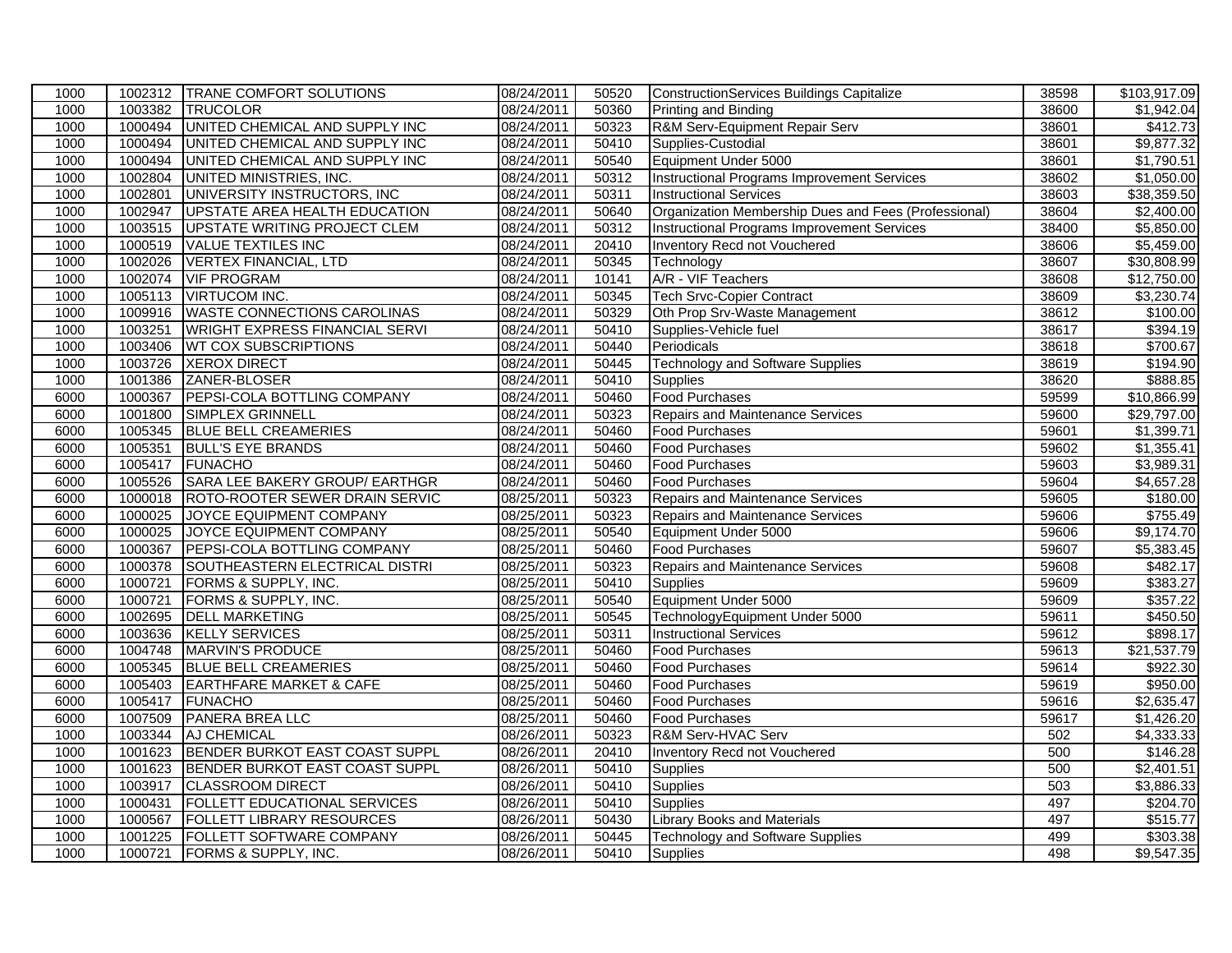| <b>GREENVILLE OFFICE SUPPLY</b><br>08/26/2011<br>1000<br>1002887<br>20410<br>501<br>Inventory Recd not Vouchered<br>1002887<br><b>GREENVILLE OFFICE SUPPLY</b><br>08/26/2011<br>1000<br>50410<br>501<br><b>Supplies</b><br>1002887<br><b>GREENVILLE OFFICE SUPPLY</b><br>08/26/2011<br><b>Technology and Software Supplies</b><br>501<br>1000<br>50445<br><b>MCBRIDES INC</b><br>495<br>1000<br>1000177<br>08/26/2011<br>50410<br><b>Supplies</b><br>1000177<br><b>MCBRIDES INC</b><br>08/26/2011<br>495<br>1000<br>50410<br>Supplies-Custodial<br>R L BRYAN COMPANY/CENTRAL TEXT<br>1000<br>1000313<br>08/26/2011<br>50410<br>496<br><b>Supplies</b><br>1003920<br>08/26/2011<br>503<br>1000<br>SCHOOL SPECIALTY<br>50410<br><b>Supplies</b><br>503<br>1003927<br><b>SCHOOL SPECIALTY</b><br>08/26/2011<br>50410<br>1000<br><b>Supplies</b><br>1003926<br><b>TEACHER'S DISCOUNT</b><br>08/26/2011<br>503<br>1000<br>50410<br><b>Supplies</b><br>1000017<br>08/26/2011<br>50323<br>59665<br>6000<br><b>AAA SUPPLY</b><br>Repairs and Maintenance Services<br>6000<br>1000017<br><b>AAA SUPPLY</b><br>08/26/2011<br>50460<br>59665<br><b>Food Purchases</b><br>Repairs and Maintenance Services<br>1000025<br>JOYCE EQUIPMENT COMPANY<br>08/26/2011<br>59666<br>6000<br>50323<br>1000025<br>JOYCE EQUIPMENT COMPANY<br>08/26/2011<br>50540<br>59666<br>6000<br>Equipment Under 5000<br>6000<br>1000340<br><b>CRESCENT SUPPLY CO INC</b><br>08/26/2011<br>50323<br>59668<br>Repairs and Maintenance Services<br>6000<br>1000367<br>PEPSI-COLA BOTTLING COMPANY<br>08/26/2011<br>59669<br>50460<br><b>Food Purchases</b><br>1000721<br>FORMS & SUPPLY, INC.<br>08/26/2011<br>50410<br>59670<br>6000<br><b>Supplies</b><br>1000831<br><b>BAKER DISTRIBUTING</b><br>08/26/2011<br>50323<br>59671<br>6000<br>Repairs and Maintenance Services<br>1001483<br><b>CC DICKSON</b><br>08/26/2011<br>50323<br>6000<br>Repairs and Maintenance Services<br>59672<br><b>HOLDER ELECTRIC SUPPLY</b><br>08/26/2011<br>6000<br>1001561<br>50323<br>59673<br>Repairs and Maintenance Services<br>1001763<br>NETWORK CONTROLS & ELECTRIC<br>08/26/2011<br>59674<br>6000<br>50545<br>TechnologyEquipment Under 5000<br>1003636<br><b>KELLY SERVICES</b><br>08/26/2011<br>50311<br>59676<br>6000<br><b>Instructional Services</b><br><b>MARVIN'S PRODUCE</b><br>6000<br>1004748<br>08/26/2011<br>50460<br><b>Food Purchases</b><br>59677<br>6000<br>1005345<br><b>BLUE BELL CREAMERIES</b><br>08/26/2011<br>50460<br><b>Food Purchases</b><br>59678<br>1005351<br><b>BULL'S EYE BRANDS</b><br>08/26/2011<br>50460<br>59679<br>6000<br><b>Food Purchases</b><br>1005417<br><b>FUNACHO</b><br>08/26/2011<br>50460<br>59680<br>6000<br><b>Food Purchases</b><br>SANITECH SYSTEMS, INC.<br>1005525<br>08/26/2011<br>6000<br>50490<br>Supplies Food and Meals<br>59681<br>1005526<br>SARA LEE BAKERY GROUP/ EARTHGR<br>08/26/2011<br>59621<br>6000<br>50460<br><b>Food Purchases</b><br>1005526<br>SARA LEE BAKERY GROUP/ EARTHGR<br>08/26/2011<br>59682<br>6000<br>50460<br><b>Food Purchases</b><br><b>WHALEY FOOD SERVICE REPAIRS</b><br>59683<br>6000<br>1005564<br>08/26/2011<br>50323<br>Repairs and Maintenance Services<br>6000<br>1005790<br>TMS SOUTH INC<br>08/26/2011<br>50323<br>Repairs and Maintenance Services<br>59684<br>1009940<br><b>DJ PRODUCTS</b><br>08/26/2011<br>59622<br>6000<br>50540<br>Equipment Under 5000<br><b>ADDISON SAFETY GROUP</b><br>1001924<br>08/31/2011<br>50410<br>Supplies-Security<br>38675<br>1000<br>08/31/2011<br>$\frac{1}{50410}$<br>38676<br>1000<br>1000065<br>AMERICAN BOOK COMPANY<br><b>Supplies</b><br>38729<br>1000<br>1000065<br>AMERICAN BOOK COMPANY<br>08/31/2011<br>50410<br><b>Supplies</b><br>1000<br>1000065<br>08/31/2011<br>50420<br>38676<br>AMERICAN BOOK COMPANY<br><b>Textbooks</b><br>08/31/2011<br>38677<br>1000<br>1004357<br>AMERICAN LEGACY PUBLISHING<br>50410<br>Supplies<br>1003590<br><b>AMERICAN SECURITY</b><br>08/31/2011<br>50329<br>Other - Property Serv<br>38678<br>1000<br>1003590<br><b>AMERICAN SECURITY</b><br>38678<br>1000<br>08/31/2011<br>50395<br>Other Professional and Technical Services<br>1001489<br>08/31/2011<br>50323<br><b>R&amp;M Grounds</b><br>38679<br>1000<br>ANTHONY ALLEN'S TREE SERVICE<br>1000<br>1000947<br>APPERSON PRINT MANAGEMENT SERV<br>08/31/2011<br>38680<br>50410<br>Supplies<br>38681<br>1000<br>1000854<br>B.C. CANNON CO.<br>08/31/2011<br>50410<br>Supplies<br>1002150<br>BARNES & NOBLE, INC.<br>38682<br>1000<br>08/31/2011<br>50410<br>Supplies<br>1000<br>1008648<br>BEASLEY, ANTHONY WAYNE<br>08/31/2011<br>50339<br>38683<br><b>Other Transportation Services</b><br>1000<br>38685<br>1000141<br><b>BI-LO</b><br>08/31/2011<br>50490<br>Supplies Food and Meals | 1000 | 1000721 | <b>FORMS &amp; SUPPLY, INC.</b> | 08/26/2011 | 50445 | <b>Technology and Software Supplies</b> | 498 | \$1,012.32 |
|----------------------------------------------------------------------------------------------------------------------------------------------------------------------------------------------------------------------------------------------------------------------------------------------------------------------------------------------------------------------------------------------------------------------------------------------------------------------------------------------------------------------------------------------------------------------------------------------------------------------------------------------------------------------------------------------------------------------------------------------------------------------------------------------------------------------------------------------------------------------------------------------------------------------------------------------------------------------------------------------------------------------------------------------------------------------------------------------------------------------------------------------------------------------------------------------------------------------------------------------------------------------------------------------------------------------------------------------------------------------------------------------------------------------------------------------------------------------------------------------------------------------------------------------------------------------------------------------------------------------------------------------------------------------------------------------------------------------------------------------------------------------------------------------------------------------------------------------------------------------------------------------------------------------------------------------------------------------------------------------------------------------------------------------------------------------------------------------------------------------------------------------------------------------------------------------------------------------------------------------------------------------------------------------------------------------------------------------------------------------------------------------------------------------------------------------------------------------------------------------------------------------------------------------------------------------------------------------------------------------------------------------------------------------------------------------------------------------------------------------------------------------------------------------------------------------------------------------------------------------------------------------------------------------------------------------------------------------------------------------------------------------------------------------------------------------------------------------------------------------------------------------------------------------------------------------------------------------------------------------------------------------------------------------------------------------------------------------------------------------------------------------------------------------------------------------------------------------------------------------------------------------------------------------------------------------------------------------------------------------------------------------------------------------------------------------------------------------------------------------------------------------------------------------------------------------------------------------------------------------------------------------------------------------------------------------------------------------------------------------------------------------------------------------------------------------------------------------------------------------------------------------------------------------------------------------------------------------------------------------------------------------------------------------------------------------------------------------------------------------------------------------------------------------------------------------------------------------------------------------------------------------------------------------------------------------------------------------------------------------------------------------------------------------------------------------------------------------------------------------------------------------------|------|---------|---------------------------------|------------|-------|-----------------------------------------|-----|------------|
| \$1,435.65<br>\$303.73<br>\$1,630.48<br>\$1,175.96<br>$\overline{$6,115.12}$<br>\$350.60<br>\$203.71<br>\$759.08<br>\$1,165.89<br>\$720.27<br>\$3,414.23<br>\$4,397.07<br>\$165.31<br>\$9,370.83<br>\$384.79<br>\$370.76<br>$\overline{1,142.64}$<br>\$127.51<br>\$235.11<br>\$2,599.81<br>\$20,967.07<br>\$5,434.86<br>\$563.91<br>\$5,629.17<br>$\overline{$21,323.65}$<br>\$6,070.36<br>$\overline{$13,898.55}$<br>\$1,250.35<br>$\overline{$}350.41$<br>\$2,991.61<br>\$265.00<br>\$2,089.26<br>\$1,314.00<br>\$123.09<br>\$232.52<br>\$9,092.16<br>\$2,412.82<br>\$1,000.00<br>\$694.74<br>\$133.56<br>\$820.30<br>\$124.85<br>\$150.50                                                                                                                                                                                                                                                                                                                                                                                                                                                                                                                                                                                                                                                                                                                                                                                                                                                                                                                                                                                                                                                                                                                                                                                                                                                                                                                                                                                                                                                                                                                                                                                                                                                                                                                                                                                                                                                                                                                                                                                                                                                                                                                                                                                                                                                                                                                                                                                                                                                                                                                                                                                                                                                                                                                                                                                                                                                                                                                                                                                                                                                                                                                                                                                                                                                                                                                                                                                                                                                                                                                                                                                                                                                                                                                                                                                                                                                                                                                                                                                                                                                                                                                               |      |         |                                 |            |       |                                         |     | \$166.32   |
|                                                                                                                                                                                                                                                                                                                                                                                                                                                                                                                                                                                                                                                                                                                                                                                                                                                                                                                                                                                                                                                                                                                                                                                                                                                                                                                                                                                                                                                                                                                                                                                                                                                                                                                                                                                                                                                                                                                                                                                                                                                                                                                                                                                                                                                                                                                                                                                                                                                                                                                                                                                                                                                                                                                                                                                                                                                                                                                                                                                                                                                                                                                                                                                                                                                                                                                                                                                                                                                                                                                                                                                                                                                                                                                                                                                                                                                                                                                                                                                                                                                                                                                                                                                                                                                                                                                                                                                                                                                                                                                                                                                                                                                                                                                                                                            |      |         |                                 |            |       |                                         |     |            |
|                                                                                                                                                                                                                                                                                                                                                                                                                                                                                                                                                                                                                                                                                                                                                                                                                                                                                                                                                                                                                                                                                                                                                                                                                                                                                                                                                                                                                                                                                                                                                                                                                                                                                                                                                                                                                                                                                                                                                                                                                                                                                                                                                                                                                                                                                                                                                                                                                                                                                                                                                                                                                                                                                                                                                                                                                                                                                                                                                                                                                                                                                                                                                                                                                                                                                                                                                                                                                                                                                                                                                                                                                                                                                                                                                                                                                                                                                                                                                                                                                                                                                                                                                                                                                                                                                                                                                                                                                                                                                                                                                                                                                                                                                                                                                                            |      |         |                                 |            |       |                                         |     |            |
|                                                                                                                                                                                                                                                                                                                                                                                                                                                                                                                                                                                                                                                                                                                                                                                                                                                                                                                                                                                                                                                                                                                                                                                                                                                                                                                                                                                                                                                                                                                                                                                                                                                                                                                                                                                                                                                                                                                                                                                                                                                                                                                                                                                                                                                                                                                                                                                                                                                                                                                                                                                                                                                                                                                                                                                                                                                                                                                                                                                                                                                                                                                                                                                                                                                                                                                                                                                                                                                                                                                                                                                                                                                                                                                                                                                                                                                                                                                                                                                                                                                                                                                                                                                                                                                                                                                                                                                                                                                                                                                                                                                                                                                                                                                                                                            |      |         |                                 |            |       |                                         |     |            |
|                                                                                                                                                                                                                                                                                                                                                                                                                                                                                                                                                                                                                                                                                                                                                                                                                                                                                                                                                                                                                                                                                                                                                                                                                                                                                                                                                                                                                                                                                                                                                                                                                                                                                                                                                                                                                                                                                                                                                                                                                                                                                                                                                                                                                                                                                                                                                                                                                                                                                                                                                                                                                                                                                                                                                                                                                                                                                                                                                                                                                                                                                                                                                                                                                                                                                                                                                                                                                                                                                                                                                                                                                                                                                                                                                                                                                                                                                                                                                                                                                                                                                                                                                                                                                                                                                                                                                                                                                                                                                                                                                                                                                                                                                                                                                                            |      |         |                                 |            |       |                                         |     |            |
|                                                                                                                                                                                                                                                                                                                                                                                                                                                                                                                                                                                                                                                                                                                                                                                                                                                                                                                                                                                                                                                                                                                                                                                                                                                                                                                                                                                                                                                                                                                                                                                                                                                                                                                                                                                                                                                                                                                                                                                                                                                                                                                                                                                                                                                                                                                                                                                                                                                                                                                                                                                                                                                                                                                                                                                                                                                                                                                                                                                                                                                                                                                                                                                                                                                                                                                                                                                                                                                                                                                                                                                                                                                                                                                                                                                                                                                                                                                                                                                                                                                                                                                                                                                                                                                                                                                                                                                                                                                                                                                                                                                                                                                                                                                                                                            |      |         |                                 |            |       |                                         |     |            |
|                                                                                                                                                                                                                                                                                                                                                                                                                                                                                                                                                                                                                                                                                                                                                                                                                                                                                                                                                                                                                                                                                                                                                                                                                                                                                                                                                                                                                                                                                                                                                                                                                                                                                                                                                                                                                                                                                                                                                                                                                                                                                                                                                                                                                                                                                                                                                                                                                                                                                                                                                                                                                                                                                                                                                                                                                                                                                                                                                                                                                                                                                                                                                                                                                                                                                                                                                                                                                                                                                                                                                                                                                                                                                                                                                                                                                                                                                                                                                                                                                                                                                                                                                                                                                                                                                                                                                                                                                                                                                                                                                                                                                                                                                                                                                                            |      |         |                                 |            |       |                                         |     |            |
|                                                                                                                                                                                                                                                                                                                                                                                                                                                                                                                                                                                                                                                                                                                                                                                                                                                                                                                                                                                                                                                                                                                                                                                                                                                                                                                                                                                                                                                                                                                                                                                                                                                                                                                                                                                                                                                                                                                                                                                                                                                                                                                                                                                                                                                                                                                                                                                                                                                                                                                                                                                                                                                                                                                                                                                                                                                                                                                                                                                                                                                                                                                                                                                                                                                                                                                                                                                                                                                                                                                                                                                                                                                                                                                                                                                                                                                                                                                                                                                                                                                                                                                                                                                                                                                                                                                                                                                                                                                                                                                                                                                                                                                                                                                                                                            |      |         |                                 |            |       |                                         |     |            |
|                                                                                                                                                                                                                                                                                                                                                                                                                                                                                                                                                                                                                                                                                                                                                                                                                                                                                                                                                                                                                                                                                                                                                                                                                                                                                                                                                                                                                                                                                                                                                                                                                                                                                                                                                                                                                                                                                                                                                                                                                                                                                                                                                                                                                                                                                                                                                                                                                                                                                                                                                                                                                                                                                                                                                                                                                                                                                                                                                                                                                                                                                                                                                                                                                                                                                                                                                                                                                                                                                                                                                                                                                                                                                                                                                                                                                                                                                                                                                                                                                                                                                                                                                                                                                                                                                                                                                                                                                                                                                                                                                                                                                                                                                                                                                                            |      |         |                                 |            |       |                                         |     |            |
|                                                                                                                                                                                                                                                                                                                                                                                                                                                                                                                                                                                                                                                                                                                                                                                                                                                                                                                                                                                                                                                                                                                                                                                                                                                                                                                                                                                                                                                                                                                                                                                                                                                                                                                                                                                                                                                                                                                                                                                                                                                                                                                                                                                                                                                                                                                                                                                                                                                                                                                                                                                                                                                                                                                                                                                                                                                                                                                                                                                                                                                                                                                                                                                                                                                                                                                                                                                                                                                                                                                                                                                                                                                                                                                                                                                                                                                                                                                                                                                                                                                                                                                                                                                                                                                                                                                                                                                                                                                                                                                                                                                                                                                                                                                                                                            |      |         |                                 |            |       |                                         |     |            |
|                                                                                                                                                                                                                                                                                                                                                                                                                                                                                                                                                                                                                                                                                                                                                                                                                                                                                                                                                                                                                                                                                                                                                                                                                                                                                                                                                                                                                                                                                                                                                                                                                                                                                                                                                                                                                                                                                                                                                                                                                                                                                                                                                                                                                                                                                                                                                                                                                                                                                                                                                                                                                                                                                                                                                                                                                                                                                                                                                                                                                                                                                                                                                                                                                                                                                                                                                                                                                                                                                                                                                                                                                                                                                                                                                                                                                                                                                                                                                                                                                                                                                                                                                                                                                                                                                                                                                                                                                                                                                                                                                                                                                                                                                                                                                                            |      |         |                                 |            |       |                                         |     |            |
|                                                                                                                                                                                                                                                                                                                                                                                                                                                                                                                                                                                                                                                                                                                                                                                                                                                                                                                                                                                                                                                                                                                                                                                                                                                                                                                                                                                                                                                                                                                                                                                                                                                                                                                                                                                                                                                                                                                                                                                                                                                                                                                                                                                                                                                                                                                                                                                                                                                                                                                                                                                                                                                                                                                                                                                                                                                                                                                                                                                                                                                                                                                                                                                                                                                                                                                                                                                                                                                                                                                                                                                                                                                                                                                                                                                                                                                                                                                                                                                                                                                                                                                                                                                                                                                                                                                                                                                                                                                                                                                                                                                                                                                                                                                                                                            |      |         |                                 |            |       |                                         |     |            |
|                                                                                                                                                                                                                                                                                                                                                                                                                                                                                                                                                                                                                                                                                                                                                                                                                                                                                                                                                                                                                                                                                                                                                                                                                                                                                                                                                                                                                                                                                                                                                                                                                                                                                                                                                                                                                                                                                                                                                                                                                                                                                                                                                                                                                                                                                                                                                                                                                                                                                                                                                                                                                                                                                                                                                                                                                                                                                                                                                                                                                                                                                                                                                                                                                                                                                                                                                                                                                                                                                                                                                                                                                                                                                                                                                                                                                                                                                                                                                                                                                                                                                                                                                                                                                                                                                                                                                                                                                                                                                                                                                                                                                                                                                                                                                                            |      |         |                                 |            |       |                                         |     |            |
|                                                                                                                                                                                                                                                                                                                                                                                                                                                                                                                                                                                                                                                                                                                                                                                                                                                                                                                                                                                                                                                                                                                                                                                                                                                                                                                                                                                                                                                                                                                                                                                                                                                                                                                                                                                                                                                                                                                                                                                                                                                                                                                                                                                                                                                                                                                                                                                                                                                                                                                                                                                                                                                                                                                                                                                                                                                                                                                                                                                                                                                                                                                                                                                                                                                                                                                                                                                                                                                                                                                                                                                                                                                                                                                                                                                                                                                                                                                                                                                                                                                                                                                                                                                                                                                                                                                                                                                                                                                                                                                                                                                                                                                                                                                                                                            |      |         |                                 |            |       |                                         |     |            |
|                                                                                                                                                                                                                                                                                                                                                                                                                                                                                                                                                                                                                                                                                                                                                                                                                                                                                                                                                                                                                                                                                                                                                                                                                                                                                                                                                                                                                                                                                                                                                                                                                                                                                                                                                                                                                                                                                                                                                                                                                                                                                                                                                                                                                                                                                                                                                                                                                                                                                                                                                                                                                                                                                                                                                                                                                                                                                                                                                                                                                                                                                                                                                                                                                                                                                                                                                                                                                                                                                                                                                                                                                                                                                                                                                                                                                                                                                                                                                                                                                                                                                                                                                                                                                                                                                                                                                                                                                                                                                                                                                                                                                                                                                                                                                                            |      |         |                                 |            |       |                                         |     |            |
|                                                                                                                                                                                                                                                                                                                                                                                                                                                                                                                                                                                                                                                                                                                                                                                                                                                                                                                                                                                                                                                                                                                                                                                                                                                                                                                                                                                                                                                                                                                                                                                                                                                                                                                                                                                                                                                                                                                                                                                                                                                                                                                                                                                                                                                                                                                                                                                                                                                                                                                                                                                                                                                                                                                                                                                                                                                                                                                                                                                                                                                                                                                                                                                                                                                                                                                                                                                                                                                                                                                                                                                                                                                                                                                                                                                                                                                                                                                                                                                                                                                                                                                                                                                                                                                                                                                                                                                                                                                                                                                                                                                                                                                                                                                                                                            |      |         |                                 |            |       |                                         |     |            |
|                                                                                                                                                                                                                                                                                                                                                                                                                                                                                                                                                                                                                                                                                                                                                                                                                                                                                                                                                                                                                                                                                                                                                                                                                                                                                                                                                                                                                                                                                                                                                                                                                                                                                                                                                                                                                                                                                                                                                                                                                                                                                                                                                                                                                                                                                                                                                                                                                                                                                                                                                                                                                                                                                                                                                                                                                                                                                                                                                                                                                                                                                                                                                                                                                                                                                                                                                                                                                                                                                                                                                                                                                                                                                                                                                                                                                                                                                                                                                                                                                                                                                                                                                                                                                                                                                                                                                                                                                                                                                                                                                                                                                                                                                                                                                                            |      |         |                                 |            |       |                                         |     |            |
|                                                                                                                                                                                                                                                                                                                                                                                                                                                                                                                                                                                                                                                                                                                                                                                                                                                                                                                                                                                                                                                                                                                                                                                                                                                                                                                                                                                                                                                                                                                                                                                                                                                                                                                                                                                                                                                                                                                                                                                                                                                                                                                                                                                                                                                                                                                                                                                                                                                                                                                                                                                                                                                                                                                                                                                                                                                                                                                                                                                                                                                                                                                                                                                                                                                                                                                                                                                                                                                                                                                                                                                                                                                                                                                                                                                                                                                                                                                                                                                                                                                                                                                                                                                                                                                                                                                                                                                                                                                                                                                                                                                                                                                                                                                                                                            |      |         |                                 |            |       |                                         |     |            |
|                                                                                                                                                                                                                                                                                                                                                                                                                                                                                                                                                                                                                                                                                                                                                                                                                                                                                                                                                                                                                                                                                                                                                                                                                                                                                                                                                                                                                                                                                                                                                                                                                                                                                                                                                                                                                                                                                                                                                                                                                                                                                                                                                                                                                                                                                                                                                                                                                                                                                                                                                                                                                                                                                                                                                                                                                                                                                                                                                                                                                                                                                                                                                                                                                                                                                                                                                                                                                                                                                                                                                                                                                                                                                                                                                                                                                                                                                                                                                                                                                                                                                                                                                                                                                                                                                                                                                                                                                                                                                                                                                                                                                                                                                                                                                                            |      |         |                                 |            |       |                                         |     |            |
|                                                                                                                                                                                                                                                                                                                                                                                                                                                                                                                                                                                                                                                                                                                                                                                                                                                                                                                                                                                                                                                                                                                                                                                                                                                                                                                                                                                                                                                                                                                                                                                                                                                                                                                                                                                                                                                                                                                                                                                                                                                                                                                                                                                                                                                                                                                                                                                                                                                                                                                                                                                                                                                                                                                                                                                                                                                                                                                                                                                                                                                                                                                                                                                                                                                                                                                                                                                                                                                                                                                                                                                                                                                                                                                                                                                                                                                                                                                                                                                                                                                                                                                                                                                                                                                                                                                                                                                                                                                                                                                                                                                                                                                                                                                                                                            |      |         |                                 |            |       |                                         |     |            |
|                                                                                                                                                                                                                                                                                                                                                                                                                                                                                                                                                                                                                                                                                                                                                                                                                                                                                                                                                                                                                                                                                                                                                                                                                                                                                                                                                                                                                                                                                                                                                                                                                                                                                                                                                                                                                                                                                                                                                                                                                                                                                                                                                                                                                                                                                                                                                                                                                                                                                                                                                                                                                                                                                                                                                                                                                                                                                                                                                                                                                                                                                                                                                                                                                                                                                                                                                                                                                                                                                                                                                                                                                                                                                                                                                                                                                                                                                                                                                                                                                                                                                                                                                                                                                                                                                                                                                                                                                                                                                                                                                                                                                                                                                                                                                                            |      |         |                                 |            |       |                                         |     |            |
|                                                                                                                                                                                                                                                                                                                                                                                                                                                                                                                                                                                                                                                                                                                                                                                                                                                                                                                                                                                                                                                                                                                                                                                                                                                                                                                                                                                                                                                                                                                                                                                                                                                                                                                                                                                                                                                                                                                                                                                                                                                                                                                                                                                                                                                                                                                                                                                                                                                                                                                                                                                                                                                                                                                                                                                                                                                                                                                                                                                                                                                                                                                                                                                                                                                                                                                                                                                                                                                                                                                                                                                                                                                                                                                                                                                                                                                                                                                                                                                                                                                                                                                                                                                                                                                                                                                                                                                                                                                                                                                                                                                                                                                                                                                                                                            |      |         |                                 |            |       |                                         |     |            |
|                                                                                                                                                                                                                                                                                                                                                                                                                                                                                                                                                                                                                                                                                                                                                                                                                                                                                                                                                                                                                                                                                                                                                                                                                                                                                                                                                                                                                                                                                                                                                                                                                                                                                                                                                                                                                                                                                                                                                                                                                                                                                                                                                                                                                                                                                                                                                                                                                                                                                                                                                                                                                                                                                                                                                                                                                                                                                                                                                                                                                                                                                                                                                                                                                                                                                                                                                                                                                                                                                                                                                                                                                                                                                                                                                                                                                                                                                                                                                                                                                                                                                                                                                                                                                                                                                                                                                                                                                                                                                                                                                                                                                                                                                                                                                                            |      |         |                                 |            |       |                                         |     |            |
|                                                                                                                                                                                                                                                                                                                                                                                                                                                                                                                                                                                                                                                                                                                                                                                                                                                                                                                                                                                                                                                                                                                                                                                                                                                                                                                                                                                                                                                                                                                                                                                                                                                                                                                                                                                                                                                                                                                                                                                                                                                                                                                                                                                                                                                                                                                                                                                                                                                                                                                                                                                                                                                                                                                                                                                                                                                                                                                                                                                                                                                                                                                                                                                                                                                                                                                                                                                                                                                                                                                                                                                                                                                                                                                                                                                                                                                                                                                                                                                                                                                                                                                                                                                                                                                                                                                                                                                                                                                                                                                                                                                                                                                                                                                                                                            |      |         |                                 |            |       |                                         |     |            |
|                                                                                                                                                                                                                                                                                                                                                                                                                                                                                                                                                                                                                                                                                                                                                                                                                                                                                                                                                                                                                                                                                                                                                                                                                                                                                                                                                                                                                                                                                                                                                                                                                                                                                                                                                                                                                                                                                                                                                                                                                                                                                                                                                                                                                                                                                                                                                                                                                                                                                                                                                                                                                                                                                                                                                                                                                                                                                                                                                                                                                                                                                                                                                                                                                                                                                                                                                                                                                                                                                                                                                                                                                                                                                                                                                                                                                                                                                                                                                                                                                                                                                                                                                                                                                                                                                                                                                                                                                                                                                                                                                                                                                                                                                                                                                                            |      |         |                                 |            |       |                                         |     |            |
|                                                                                                                                                                                                                                                                                                                                                                                                                                                                                                                                                                                                                                                                                                                                                                                                                                                                                                                                                                                                                                                                                                                                                                                                                                                                                                                                                                                                                                                                                                                                                                                                                                                                                                                                                                                                                                                                                                                                                                                                                                                                                                                                                                                                                                                                                                                                                                                                                                                                                                                                                                                                                                                                                                                                                                                                                                                                                                                                                                                                                                                                                                                                                                                                                                                                                                                                                                                                                                                                                                                                                                                                                                                                                                                                                                                                                                                                                                                                                                                                                                                                                                                                                                                                                                                                                                                                                                                                                                                                                                                                                                                                                                                                                                                                                                            |      |         |                                 |            |       |                                         |     |            |
|                                                                                                                                                                                                                                                                                                                                                                                                                                                                                                                                                                                                                                                                                                                                                                                                                                                                                                                                                                                                                                                                                                                                                                                                                                                                                                                                                                                                                                                                                                                                                                                                                                                                                                                                                                                                                                                                                                                                                                                                                                                                                                                                                                                                                                                                                                                                                                                                                                                                                                                                                                                                                                                                                                                                                                                                                                                                                                                                                                                                                                                                                                                                                                                                                                                                                                                                                                                                                                                                                                                                                                                                                                                                                                                                                                                                                                                                                                                                                                                                                                                                                                                                                                                                                                                                                                                                                                                                                                                                                                                                                                                                                                                                                                                                                                            |      |         |                                 |            |       |                                         |     |            |
|                                                                                                                                                                                                                                                                                                                                                                                                                                                                                                                                                                                                                                                                                                                                                                                                                                                                                                                                                                                                                                                                                                                                                                                                                                                                                                                                                                                                                                                                                                                                                                                                                                                                                                                                                                                                                                                                                                                                                                                                                                                                                                                                                                                                                                                                                                                                                                                                                                                                                                                                                                                                                                                                                                                                                                                                                                                                                                                                                                                                                                                                                                                                                                                                                                                                                                                                                                                                                                                                                                                                                                                                                                                                                                                                                                                                                                                                                                                                                                                                                                                                                                                                                                                                                                                                                                                                                                                                                                                                                                                                                                                                                                                                                                                                                                            |      |         |                                 |            |       |                                         |     |            |
|                                                                                                                                                                                                                                                                                                                                                                                                                                                                                                                                                                                                                                                                                                                                                                                                                                                                                                                                                                                                                                                                                                                                                                                                                                                                                                                                                                                                                                                                                                                                                                                                                                                                                                                                                                                                                                                                                                                                                                                                                                                                                                                                                                                                                                                                                                                                                                                                                                                                                                                                                                                                                                                                                                                                                                                                                                                                                                                                                                                                                                                                                                                                                                                                                                                                                                                                                                                                                                                                                                                                                                                                                                                                                                                                                                                                                                                                                                                                                                                                                                                                                                                                                                                                                                                                                                                                                                                                                                                                                                                                                                                                                                                                                                                                                                            |      |         |                                 |            |       |                                         |     |            |
|                                                                                                                                                                                                                                                                                                                                                                                                                                                                                                                                                                                                                                                                                                                                                                                                                                                                                                                                                                                                                                                                                                                                                                                                                                                                                                                                                                                                                                                                                                                                                                                                                                                                                                                                                                                                                                                                                                                                                                                                                                                                                                                                                                                                                                                                                                                                                                                                                                                                                                                                                                                                                                                                                                                                                                                                                                                                                                                                                                                                                                                                                                                                                                                                                                                                                                                                                                                                                                                                                                                                                                                                                                                                                                                                                                                                                                                                                                                                                                                                                                                                                                                                                                                                                                                                                                                                                                                                                                                                                                                                                                                                                                                                                                                                                                            |      |         |                                 |            |       |                                         |     |            |
|                                                                                                                                                                                                                                                                                                                                                                                                                                                                                                                                                                                                                                                                                                                                                                                                                                                                                                                                                                                                                                                                                                                                                                                                                                                                                                                                                                                                                                                                                                                                                                                                                                                                                                                                                                                                                                                                                                                                                                                                                                                                                                                                                                                                                                                                                                                                                                                                                                                                                                                                                                                                                                                                                                                                                                                                                                                                                                                                                                                                                                                                                                                                                                                                                                                                                                                                                                                                                                                                                                                                                                                                                                                                                                                                                                                                                                                                                                                                                                                                                                                                                                                                                                                                                                                                                                                                                                                                                                                                                                                                                                                                                                                                                                                                                                            |      |         |                                 |            |       |                                         |     |            |
|                                                                                                                                                                                                                                                                                                                                                                                                                                                                                                                                                                                                                                                                                                                                                                                                                                                                                                                                                                                                                                                                                                                                                                                                                                                                                                                                                                                                                                                                                                                                                                                                                                                                                                                                                                                                                                                                                                                                                                                                                                                                                                                                                                                                                                                                                                                                                                                                                                                                                                                                                                                                                                                                                                                                                                                                                                                                                                                                                                                                                                                                                                                                                                                                                                                                                                                                                                                                                                                                                                                                                                                                                                                                                                                                                                                                                                                                                                                                                                                                                                                                                                                                                                                                                                                                                                                                                                                                                                                                                                                                                                                                                                                                                                                                                                            |      |         |                                 |            |       |                                         |     |            |
|                                                                                                                                                                                                                                                                                                                                                                                                                                                                                                                                                                                                                                                                                                                                                                                                                                                                                                                                                                                                                                                                                                                                                                                                                                                                                                                                                                                                                                                                                                                                                                                                                                                                                                                                                                                                                                                                                                                                                                                                                                                                                                                                                                                                                                                                                                                                                                                                                                                                                                                                                                                                                                                                                                                                                                                                                                                                                                                                                                                                                                                                                                                                                                                                                                                                                                                                                                                                                                                                                                                                                                                                                                                                                                                                                                                                                                                                                                                                                                                                                                                                                                                                                                                                                                                                                                                                                                                                                                                                                                                                                                                                                                                                                                                                                                            |      |         |                                 |            |       |                                         |     |            |
|                                                                                                                                                                                                                                                                                                                                                                                                                                                                                                                                                                                                                                                                                                                                                                                                                                                                                                                                                                                                                                                                                                                                                                                                                                                                                                                                                                                                                                                                                                                                                                                                                                                                                                                                                                                                                                                                                                                                                                                                                                                                                                                                                                                                                                                                                                                                                                                                                                                                                                                                                                                                                                                                                                                                                                                                                                                                                                                                                                                                                                                                                                                                                                                                                                                                                                                                                                                                                                                                                                                                                                                                                                                                                                                                                                                                                                                                                                                                                                                                                                                                                                                                                                                                                                                                                                                                                                                                                                                                                                                                                                                                                                                                                                                                                                            |      |         |                                 |            |       |                                         |     |            |
|                                                                                                                                                                                                                                                                                                                                                                                                                                                                                                                                                                                                                                                                                                                                                                                                                                                                                                                                                                                                                                                                                                                                                                                                                                                                                                                                                                                                                                                                                                                                                                                                                                                                                                                                                                                                                                                                                                                                                                                                                                                                                                                                                                                                                                                                                                                                                                                                                                                                                                                                                                                                                                                                                                                                                                                                                                                                                                                                                                                                                                                                                                                                                                                                                                                                                                                                                                                                                                                                                                                                                                                                                                                                                                                                                                                                                                                                                                                                                                                                                                                                                                                                                                                                                                                                                                                                                                                                                                                                                                                                                                                                                                                                                                                                                                            |      |         |                                 |            |       |                                         |     |            |
|                                                                                                                                                                                                                                                                                                                                                                                                                                                                                                                                                                                                                                                                                                                                                                                                                                                                                                                                                                                                                                                                                                                                                                                                                                                                                                                                                                                                                                                                                                                                                                                                                                                                                                                                                                                                                                                                                                                                                                                                                                                                                                                                                                                                                                                                                                                                                                                                                                                                                                                                                                                                                                                                                                                                                                                                                                                                                                                                                                                                                                                                                                                                                                                                                                                                                                                                                                                                                                                                                                                                                                                                                                                                                                                                                                                                                                                                                                                                                                                                                                                                                                                                                                                                                                                                                                                                                                                                                                                                                                                                                                                                                                                                                                                                                                            |      |         |                                 |            |       |                                         |     |            |
|                                                                                                                                                                                                                                                                                                                                                                                                                                                                                                                                                                                                                                                                                                                                                                                                                                                                                                                                                                                                                                                                                                                                                                                                                                                                                                                                                                                                                                                                                                                                                                                                                                                                                                                                                                                                                                                                                                                                                                                                                                                                                                                                                                                                                                                                                                                                                                                                                                                                                                                                                                                                                                                                                                                                                                                                                                                                                                                                                                                                                                                                                                                                                                                                                                                                                                                                                                                                                                                                                                                                                                                                                                                                                                                                                                                                                                                                                                                                                                                                                                                                                                                                                                                                                                                                                                                                                                                                                                                                                                                                                                                                                                                                                                                                                                            |      |         |                                 |            |       |                                         |     |            |
|                                                                                                                                                                                                                                                                                                                                                                                                                                                                                                                                                                                                                                                                                                                                                                                                                                                                                                                                                                                                                                                                                                                                                                                                                                                                                                                                                                                                                                                                                                                                                                                                                                                                                                                                                                                                                                                                                                                                                                                                                                                                                                                                                                                                                                                                                                                                                                                                                                                                                                                                                                                                                                                                                                                                                                                                                                                                                                                                                                                                                                                                                                                                                                                                                                                                                                                                                                                                                                                                                                                                                                                                                                                                                                                                                                                                                                                                                                                                                                                                                                                                                                                                                                                                                                                                                                                                                                                                                                                                                                                                                                                                                                                                                                                                                                            |      |         |                                 |            |       |                                         |     |            |
|                                                                                                                                                                                                                                                                                                                                                                                                                                                                                                                                                                                                                                                                                                                                                                                                                                                                                                                                                                                                                                                                                                                                                                                                                                                                                                                                                                                                                                                                                                                                                                                                                                                                                                                                                                                                                                                                                                                                                                                                                                                                                                                                                                                                                                                                                                                                                                                                                                                                                                                                                                                                                                                                                                                                                                                                                                                                                                                                                                                                                                                                                                                                                                                                                                                                                                                                                                                                                                                                                                                                                                                                                                                                                                                                                                                                                                                                                                                                                                                                                                                                                                                                                                                                                                                                                                                                                                                                                                                                                                                                                                                                                                                                                                                                                                            |      |         |                                 |            |       |                                         |     |            |
|                                                                                                                                                                                                                                                                                                                                                                                                                                                                                                                                                                                                                                                                                                                                                                                                                                                                                                                                                                                                                                                                                                                                                                                                                                                                                                                                                                                                                                                                                                                                                                                                                                                                                                                                                                                                                                                                                                                                                                                                                                                                                                                                                                                                                                                                                                                                                                                                                                                                                                                                                                                                                                                                                                                                                                                                                                                                                                                                                                                                                                                                                                                                                                                                                                                                                                                                                                                                                                                                                                                                                                                                                                                                                                                                                                                                                                                                                                                                                                                                                                                                                                                                                                                                                                                                                                                                                                                                                                                                                                                                                                                                                                                                                                                                                                            |      |         |                                 |            |       |                                         |     |            |
|                                                                                                                                                                                                                                                                                                                                                                                                                                                                                                                                                                                                                                                                                                                                                                                                                                                                                                                                                                                                                                                                                                                                                                                                                                                                                                                                                                                                                                                                                                                                                                                                                                                                                                                                                                                                                                                                                                                                                                                                                                                                                                                                                                                                                                                                                                                                                                                                                                                                                                                                                                                                                                                                                                                                                                                                                                                                                                                                                                                                                                                                                                                                                                                                                                                                                                                                                                                                                                                                                                                                                                                                                                                                                                                                                                                                                                                                                                                                                                                                                                                                                                                                                                                                                                                                                                                                                                                                                                                                                                                                                                                                                                                                                                                                                                            |      |         |                                 |            |       |                                         |     |            |
|                                                                                                                                                                                                                                                                                                                                                                                                                                                                                                                                                                                                                                                                                                                                                                                                                                                                                                                                                                                                                                                                                                                                                                                                                                                                                                                                                                                                                                                                                                                                                                                                                                                                                                                                                                                                                                                                                                                                                                                                                                                                                                                                                                                                                                                                                                                                                                                                                                                                                                                                                                                                                                                                                                                                                                                                                                                                                                                                                                                                                                                                                                                                                                                                                                                                                                                                                                                                                                                                                                                                                                                                                                                                                                                                                                                                                                                                                                                                                                                                                                                                                                                                                                                                                                                                                                                                                                                                                                                                                                                                                                                                                                                                                                                                                                            |      |         |                                 |            |       |                                         |     |            |
|                                                                                                                                                                                                                                                                                                                                                                                                                                                                                                                                                                                                                                                                                                                                                                                                                                                                                                                                                                                                                                                                                                                                                                                                                                                                                                                                                                                                                                                                                                                                                                                                                                                                                                                                                                                                                                                                                                                                                                                                                                                                                                                                                                                                                                                                                                                                                                                                                                                                                                                                                                                                                                                                                                                                                                                                                                                                                                                                                                                                                                                                                                                                                                                                                                                                                                                                                                                                                                                                                                                                                                                                                                                                                                                                                                                                                                                                                                                                                                                                                                                                                                                                                                                                                                                                                                                                                                                                                                                                                                                                                                                                                                                                                                                                                                            |      |         |                                 |            |       |                                         |     |            |
|                                                                                                                                                                                                                                                                                                                                                                                                                                                                                                                                                                                                                                                                                                                                                                                                                                                                                                                                                                                                                                                                                                                                                                                                                                                                                                                                                                                                                                                                                                                                                                                                                                                                                                                                                                                                                                                                                                                                                                                                                                                                                                                                                                                                                                                                                                                                                                                                                                                                                                                                                                                                                                                                                                                                                                                                                                                                                                                                                                                                                                                                                                                                                                                                                                                                                                                                                                                                                                                                                                                                                                                                                                                                                                                                                                                                                                                                                                                                                                                                                                                                                                                                                                                                                                                                                                                                                                                                                                                                                                                                                                                                                                                                                                                                                                            |      |         |                                 |            |       |                                         |     |            |
| 1008621<br><b>BISCO</b><br>38686<br>1000<br>08/31/2011<br>50323<br><b>Repairs and Maintenance Services</b><br>\$190.00                                                                                                                                                                                                                                                                                                                                                                                                                                                                                                                                                                                                                                                                                                                                                                                                                                                                                                                                                                                                                                                                                                                                                                                                                                                                                                                                                                                                                                                                                                                                                                                                                                                                                                                                                                                                                                                                                                                                                                                                                                                                                                                                                                                                                                                                                                                                                                                                                                                                                                                                                                                                                                                                                                                                                                                                                                                                                                                                                                                                                                                                                                                                                                                                                                                                                                                                                                                                                                                                                                                                                                                                                                                                                                                                                                                                                                                                                                                                                                                                                                                                                                                                                                                                                                                                                                                                                                                                                                                                                                                                                                                                                                                     |      |         |                                 |            |       |                                         |     |            |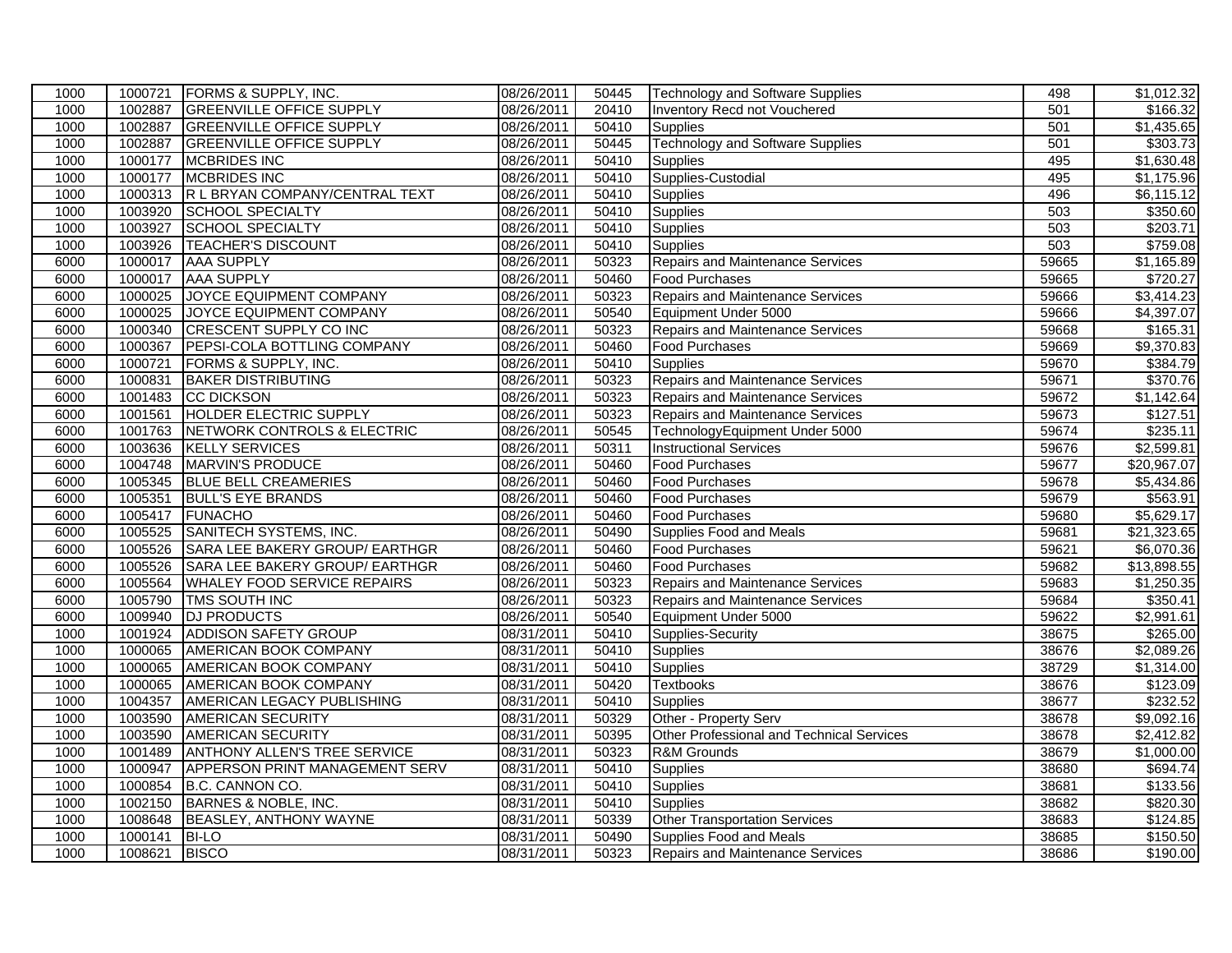| 1000<br>1000145<br>BLUE RIDGE RURAL WATER COMPANY<br>08/31/2011<br>50321<br>Public Utility Services (Excludes EnergySee 470)<br>38688<br>1006529<br>1000<br><b>BOB JONES UNIV MUSEUM &amp; GALLER</b><br>08/31/2011<br>50399<br><b>Miscellaneous Purchased Services</b><br>38689<br>1000805<br><b>BOUND TO STAY BOUND</b><br>08/31/2011<br>1000<br>50430<br><b>Library Books and Materials</b><br>38690<br>1000152<br><b>BRAME SCHOOL PRODUCTS</b><br>08/31/2011<br>Inventory Recd not Vouchered<br>1000<br>20410<br>38691<br>1003233<br>BRASHIER MIDDLE COLLEGE CHARTE<br>08/31/2011<br>50720<br>1000<br>Transits<br>38692<br><b>Supplies-Filters</b><br>1000<br>1007840<br><b>BRUCE AIR FILTER CO</b><br>08/31/2011<br>50410<br>38693<br>1007840<br><b>BRUCE AIR FILTER CO</b><br>08/31/2011<br><b>Supplies-Preventative Maint</b><br>1000<br>50410<br>38693<br>1000734<br><b>BUNNELL-LAMMONS ENGINEERING</b><br>08/31/2011<br>50395<br>Other Professional and Technical Services<br>38694<br>1000<br>08/31/2011<br>50410<br>38695<br>1000<br>1000160<br><b>BURMAX COMPANY INC</b><br><b>Supplies</b><br>1000<br>1000164<br><b>CAMCOR</b><br>08/31/2011<br>50445<br><b>Technology and Software Supplies</b><br>38696<br><b>CANNON ROOFING</b><br>1007450<br>08/31/2011<br>50323<br><b>Repairs and Maintenance Services</b><br>1000<br>38760<br>1000752<br>CAROLINA BIOLOGICAL SUPPLY CO<br>08/31/2011<br>38697<br>1000<br>50410<br>Supplies<br>1000173<br>CAROLINA LAWN & TRACTOR INC<br>08/31/2011<br>50410<br>Supplies-Custodial<br>38698<br>1000<br><b>Technology and Software Supplies</b><br>1000<br>1000946<br>CDW, GOVERNMENT, INC.<br>08/31/2011<br>50445<br>38700<br>1000<br>1002316<br><b>CHRISTOPHER TRUCKS</b><br>08/31/2011<br>50331<br>38702<br><b>Student Transportation</b><br>1000213<br><b>COMMISSION OF PUBLIC WORKS</b><br>08/31/2011<br>Public Utility Services (Excludes EnergySee 470)<br>38703<br>1000<br>50321<br><b>COMMISSION OF PUBLIC WORKS</b><br>08/31/2011<br>38703<br>1000<br>1000213<br>50470<br>Energy-Electricity<br>1000213<br><b>COMMISSION OF PUBLIC WORKS</b><br>08/31/2011<br>50470<br>38703<br>1000<br>Energy-Gas<br>1000<br>1001794<br><b>COMMUNITY JOURNALS, LLC</b><br>08/31/2011<br>50350<br>38704<br>Advertising<br>1002916<br>COMPUTER SOFTWARE INNOVATIONS/<br>08/31/2011<br>38705<br>1000<br>50410<br>Supplies<br>1002916<br>COMPUTER SOFTWARE INNOVATIONS/<br>08/31/2011<br>50445<br><b>Technology and Software Supplies</b><br>38705<br>1000<br>1000<br>1002340<br>COOK & BOARDMAN, INC. OF SOUTH<br>08/31/2011<br>50520<br>ConstructionServices (Temp) Building/Construction Non Capit<br>38706<br>\$2,156.04<br>1000<br>1006315<br><b>CORE ESSENTIALS</b><br>08/31/2011<br>50410<br>38707<br>Supplies<br>\$185.00<br>COTRANSCO OF SOUTH CAROLINA<br>Other Professional and Technical Services<br>1002522<br>08/31/2011<br>50395<br>38708<br>1000<br><b>CSI TECHNOLOGY OUTFITTERS</b><br>08/31/2011<br>38709<br>1000<br>1006223<br>50545<br>TechnologyEquipment Under 5000<br>1000345<br>D & B GLASS INC<br>08/31/2011<br>50323<br><b>R&amp;M Serv-Plant Serv</b><br>38710<br>\$650.00<br>1000<br>1000<br>1002456<br><b>DAMAND PROMOTIONS</b><br>08/31/2011<br>50410<br>38711<br><b>Supplies</b><br>1002695<br><b>DELL MARKETING</b><br>08/31/2011<br>Technology<br>38712<br>1000<br>50345<br>1002695<br><b>DELL MARKETING</b><br>08/31/2011<br>50545<br>TechnologyEquipment Under 5000<br>38712<br>1000<br>1000<br>DIVERSIFIED ELECTRONICS, INC<br>50410<br>38714<br>1005315<br>08/31/2011<br><b>Supplies</b><br>1000<br>1000063<br>DODGE LEARNING RESOURCES<br>08/31/2011<br>50410<br>38715<br>Supplies<br><b>Energy-Electricity</b><br>1000838<br><b>DUKE POWER</b><br>08/31/2011<br>50470<br>1000<br>38716<br>1006157<br><b>EDUCATION INC.</b><br>08/31/2011<br><b>Instructional Services</b><br>38718<br>1000<br>50311<br><b>ENGINEERED SYSTEMS DESIGN</b><br>50520<br>1000<br>1005849<br>08/31/2011<br><b>ConstructionServices Arch Fees Capitalize</b><br>38720<br>1000<br>1005849<br><b>ENGINEERED SYSTEMS DESIGN</b><br>08/31/2011<br>50520<br>38720<br>ConstructionServices Arch Fees Reimb Capitalize<br>1000274<br>08/31/2011<br>38721<br>1000<br><b>ETA</b><br>50410<br>Supplies<br><b>EXPLORE LEARNING</b><br>1002894<br>50345<br>38722<br>1000<br>08/31/2011<br>Technology<br>1000<br>1001572<br><b>FLINN SCIENTIFIC, INC.</b><br>08/31/2011<br>50410<br>38724<br><b>Supplies</b><br>TechnologyEquipment Under 5000<br>1000<br>1001572<br><b>FLINN SCIENTIFIC, INC.</b><br>08/31/2011<br>50545<br>38724<br><b>FOSTER, DR SHAWN</b><br>08/31/2011<br><b>Instructional Programs Improvement Services</b><br>1000<br>1010072<br>50312<br>38726<br>1003510<br>FOX CREEK PRINTING CO., INC.<br>38727<br>1000<br>08/31/2011<br>50360<br><b>Printing and Binding</b><br>1002068<br>08/31/2011<br>50410<br>38728<br>\$427.84<br>1000<br><b>FROG STREET PRESS</b><br>Supplies<br>1000<br>1003647<br><b>GENESIS PRESS, INC.</b><br>08/31/2011<br>50410<br>38730<br>Supplies<br>1000<br><b>GOPHER SPORT</b><br>1001056<br>08/31/2011<br>50410<br>Supplies<br>38731<br>1000<br>1007524<br><b>GREENVILLE ROOFING CO. INC.</b><br>38732<br>08/31/2011<br>50323<br>Repairs and Maintenance Services | 1000 | 1008778 | <b>BLUE RAVEN TECHNOLOGY</b> | 08/31/2011 | 50445 | <b>Technology and Software Supplies</b> | 38687 | \$301.34                |
|------------------------------------------------------------------------------------------------------------------------------------------------------------------------------------------------------------------------------------------------------------------------------------------------------------------------------------------------------------------------------------------------------------------------------------------------------------------------------------------------------------------------------------------------------------------------------------------------------------------------------------------------------------------------------------------------------------------------------------------------------------------------------------------------------------------------------------------------------------------------------------------------------------------------------------------------------------------------------------------------------------------------------------------------------------------------------------------------------------------------------------------------------------------------------------------------------------------------------------------------------------------------------------------------------------------------------------------------------------------------------------------------------------------------------------------------------------------------------------------------------------------------------------------------------------------------------------------------------------------------------------------------------------------------------------------------------------------------------------------------------------------------------------------------------------------------------------------------------------------------------------------------------------------------------------------------------------------------------------------------------------------------------------------------------------------------------------------------------------------------------------------------------------------------------------------------------------------------------------------------------------------------------------------------------------------------------------------------------------------------------------------------------------------------------------------------------------------------------------------------------------------------------------------------------------------------------------------------------------------------------------------------------------------------------------------------------------------------------------------------------------------------------------------------------------------------------------------------------------------------------------------------------------------------------------------------------------------------------------------------------------------------------------------------------------------------------------------------------------------------------------------------------------------------------------------------------------------------------------------------------------------------------------------------------------------------------------------------------------------------------------------------------------------------------------------------------------------------------------------------------------------------------------------------------------------------------------------------------------------------------------------------------------------------------------------------------------------------------------------------------------------------------------------------------------------------------------------------------------------------------------------------------------------------------------------------------------------------------------------------------------------------------------------------------------------------------------------------------------------------------------------------------------------------------------------------------------------------------------------------------------------------------------------------------------------------------------------------------------------------------------------------------------------------------------------------------------------------------------------------------------------------------------------------------------------------------------------------------------------------------------------------------------------------------------------------------------------------------------------------------------------------------------------------------------------------------------------------------------------------------------------------------------------------------------------------------------------------------------------------------------------------------------------------------------------------------------------------------------------------------------------------------------------------------------------------------------------------------------------------------------|------|---------|------------------------------|------------|-------|-----------------------------------------|-------|-------------------------|
|                                                                                                                                                                                                                                                                                                                                                                                                                                                                                                                                                                                                                                                                                                                                                                                                                                                                                                                                                                                                                                                                                                                                                                                                                                                                                                                                                                                                                                                                                                                                                                                                                                                                                                                                                                                                                                                                                                                                                                                                                                                                                                                                                                                                                                                                                                                                                                                                                                                                                                                                                                                                                                                                                                                                                                                                                                                                                                                                                                                                                                                                                                                                                                                                                                                                                                                                                                                                                                                                                                                                                                                                                                                                                                                                                                                                                                                                                                                                                                                                                                                                                                                                                                                                                                                                                                                                                                                                                                                                                                                                                                                                                                                                                                                                                                                                                                                                                                                                                                                                                                                                                                                                                                                                                                                            |      |         |                              |            |       |                                         |       | \$153.11                |
|                                                                                                                                                                                                                                                                                                                                                                                                                                                                                                                                                                                                                                                                                                                                                                                                                                                                                                                                                                                                                                                                                                                                                                                                                                                                                                                                                                                                                                                                                                                                                                                                                                                                                                                                                                                                                                                                                                                                                                                                                                                                                                                                                                                                                                                                                                                                                                                                                                                                                                                                                                                                                                                                                                                                                                                                                                                                                                                                                                                                                                                                                                                                                                                                                                                                                                                                                                                                                                                                                                                                                                                                                                                                                                                                                                                                                                                                                                                                                                                                                                                                                                                                                                                                                                                                                                                                                                                                                                                                                                                                                                                                                                                                                                                                                                                                                                                                                                                                                                                                                                                                                                                                                                                                                                                            |      |         |                              |            |       |                                         |       | \$210.00                |
|                                                                                                                                                                                                                                                                                                                                                                                                                                                                                                                                                                                                                                                                                                                                                                                                                                                                                                                                                                                                                                                                                                                                                                                                                                                                                                                                                                                                                                                                                                                                                                                                                                                                                                                                                                                                                                                                                                                                                                                                                                                                                                                                                                                                                                                                                                                                                                                                                                                                                                                                                                                                                                                                                                                                                                                                                                                                                                                                                                                                                                                                                                                                                                                                                                                                                                                                                                                                                                                                                                                                                                                                                                                                                                                                                                                                                                                                                                                                                                                                                                                                                                                                                                                                                                                                                                                                                                                                                                                                                                                                                                                                                                                                                                                                                                                                                                                                                                                                                                                                                                                                                                                                                                                                                                                            |      |         |                              |            |       |                                         |       | \$786.68                |
|                                                                                                                                                                                                                                                                                                                                                                                                                                                                                                                                                                                                                                                                                                                                                                                                                                                                                                                                                                                                                                                                                                                                                                                                                                                                                                                                                                                                                                                                                                                                                                                                                                                                                                                                                                                                                                                                                                                                                                                                                                                                                                                                                                                                                                                                                                                                                                                                                                                                                                                                                                                                                                                                                                                                                                                                                                                                                                                                                                                                                                                                                                                                                                                                                                                                                                                                                                                                                                                                                                                                                                                                                                                                                                                                                                                                                                                                                                                                                                                                                                                                                                                                                                                                                                                                                                                                                                                                                                                                                                                                                                                                                                                                                                                                                                                                                                                                                                                                                                                                                                                                                                                                                                                                                                                            |      |         |                              |            |       |                                         |       | \$310.05                |
|                                                                                                                                                                                                                                                                                                                                                                                                                                                                                                                                                                                                                                                                                                                                                                                                                                                                                                                                                                                                                                                                                                                                                                                                                                                                                                                                                                                                                                                                                                                                                                                                                                                                                                                                                                                                                                                                                                                                                                                                                                                                                                                                                                                                                                                                                                                                                                                                                                                                                                                                                                                                                                                                                                                                                                                                                                                                                                                                                                                                                                                                                                                                                                                                                                                                                                                                                                                                                                                                                                                                                                                                                                                                                                                                                                                                                                                                                                                                                                                                                                                                                                                                                                                                                                                                                                                                                                                                                                                                                                                                                                                                                                                                                                                                                                                                                                                                                                                                                                                                                                                                                                                                                                                                                                                            |      |         |                              |            |       |                                         |       | \$203,309.64            |
|                                                                                                                                                                                                                                                                                                                                                                                                                                                                                                                                                                                                                                                                                                                                                                                                                                                                                                                                                                                                                                                                                                                                                                                                                                                                                                                                                                                                                                                                                                                                                                                                                                                                                                                                                                                                                                                                                                                                                                                                                                                                                                                                                                                                                                                                                                                                                                                                                                                                                                                                                                                                                                                                                                                                                                                                                                                                                                                                                                                                                                                                                                                                                                                                                                                                                                                                                                                                                                                                                                                                                                                                                                                                                                                                                                                                                                                                                                                                                                                                                                                                                                                                                                                                                                                                                                                                                                                                                                                                                                                                                                                                                                                                                                                                                                                                                                                                                                                                                                                                                                                                                                                                                                                                                                                            |      |         |                              |            |       |                                         |       | \$2,543.63              |
|                                                                                                                                                                                                                                                                                                                                                                                                                                                                                                                                                                                                                                                                                                                                                                                                                                                                                                                                                                                                                                                                                                                                                                                                                                                                                                                                                                                                                                                                                                                                                                                                                                                                                                                                                                                                                                                                                                                                                                                                                                                                                                                                                                                                                                                                                                                                                                                                                                                                                                                                                                                                                                                                                                                                                                                                                                                                                                                                                                                                                                                                                                                                                                                                                                                                                                                                                                                                                                                                                                                                                                                                                                                                                                                                                                                                                                                                                                                                                                                                                                                                                                                                                                                                                                                                                                                                                                                                                                                                                                                                                                                                                                                                                                                                                                                                                                                                                                                                                                                                                                                                                                                                                                                                                                                            |      |         |                              |            |       |                                         |       | \$112.70                |
|                                                                                                                                                                                                                                                                                                                                                                                                                                                                                                                                                                                                                                                                                                                                                                                                                                                                                                                                                                                                                                                                                                                                                                                                                                                                                                                                                                                                                                                                                                                                                                                                                                                                                                                                                                                                                                                                                                                                                                                                                                                                                                                                                                                                                                                                                                                                                                                                                                                                                                                                                                                                                                                                                                                                                                                                                                                                                                                                                                                                                                                                                                                                                                                                                                                                                                                                                                                                                                                                                                                                                                                                                                                                                                                                                                                                                                                                                                                                                                                                                                                                                                                                                                                                                                                                                                                                                                                                                                                                                                                                                                                                                                                                                                                                                                                                                                                                                                                                                                                                                                                                                                                                                                                                                                                            |      |         |                              |            |       |                                         |       | \$349.25                |
|                                                                                                                                                                                                                                                                                                                                                                                                                                                                                                                                                                                                                                                                                                                                                                                                                                                                                                                                                                                                                                                                                                                                                                                                                                                                                                                                                                                                                                                                                                                                                                                                                                                                                                                                                                                                                                                                                                                                                                                                                                                                                                                                                                                                                                                                                                                                                                                                                                                                                                                                                                                                                                                                                                                                                                                                                                                                                                                                                                                                                                                                                                                                                                                                                                                                                                                                                                                                                                                                                                                                                                                                                                                                                                                                                                                                                                                                                                                                                                                                                                                                                                                                                                                                                                                                                                                                                                                                                                                                                                                                                                                                                                                                                                                                                                                                                                                                                                                                                                                                                                                                                                                                                                                                                                                            |      |         |                              |            |       |                                         |       | \$120.73                |
|                                                                                                                                                                                                                                                                                                                                                                                                                                                                                                                                                                                                                                                                                                                                                                                                                                                                                                                                                                                                                                                                                                                                                                                                                                                                                                                                                                                                                                                                                                                                                                                                                                                                                                                                                                                                                                                                                                                                                                                                                                                                                                                                                                                                                                                                                                                                                                                                                                                                                                                                                                                                                                                                                                                                                                                                                                                                                                                                                                                                                                                                                                                                                                                                                                                                                                                                                                                                                                                                                                                                                                                                                                                                                                                                                                                                                                                                                                                                                                                                                                                                                                                                                                                                                                                                                                                                                                                                                                                                                                                                                                                                                                                                                                                                                                                                                                                                                                                                                                                                                                                                                                                                                                                                                                                            |      |         |                              |            |       |                                         |       | \$3,077.57              |
|                                                                                                                                                                                                                                                                                                                                                                                                                                                                                                                                                                                                                                                                                                                                                                                                                                                                                                                                                                                                                                                                                                                                                                                                                                                                                                                                                                                                                                                                                                                                                                                                                                                                                                                                                                                                                                                                                                                                                                                                                                                                                                                                                                                                                                                                                                                                                                                                                                                                                                                                                                                                                                                                                                                                                                                                                                                                                                                                                                                                                                                                                                                                                                                                                                                                                                                                                                                                                                                                                                                                                                                                                                                                                                                                                                                                                                                                                                                                                                                                                                                                                                                                                                                                                                                                                                                                                                                                                                                                                                                                                                                                                                                                                                                                                                                                                                                                                                                                                                                                                                                                                                                                                                                                                                                            |      |         |                              |            |       |                                         |       | \$1,650.00              |
|                                                                                                                                                                                                                                                                                                                                                                                                                                                                                                                                                                                                                                                                                                                                                                                                                                                                                                                                                                                                                                                                                                                                                                                                                                                                                                                                                                                                                                                                                                                                                                                                                                                                                                                                                                                                                                                                                                                                                                                                                                                                                                                                                                                                                                                                                                                                                                                                                                                                                                                                                                                                                                                                                                                                                                                                                                                                                                                                                                                                                                                                                                                                                                                                                                                                                                                                                                                                                                                                                                                                                                                                                                                                                                                                                                                                                                                                                                                                                                                                                                                                                                                                                                                                                                                                                                                                                                                                                                                                                                                                                                                                                                                                                                                                                                                                                                                                                                                                                                                                                                                                                                                                                                                                                                                            |      |         |                              |            |       |                                         |       | \$9,557.27              |
|                                                                                                                                                                                                                                                                                                                                                                                                                                                                                                                                                                                                                                                                                                                                                                                                                                                                                                                                                                                                                                                                                                                                                                                                                                                                                                                                                                                                                                                                                                                                                                                                                                                                                                                                                                                                                                                                                                                                                                                                                                                                                                                                                                                                                                                                                                                                                                                                                                                                                                                                                                                                                                                                                                                                                                                                                                                                                                                                                                                                                                                                                                                                                                                                                                                                                                                                                                                                                                                                                                                                                                                                                                                                                                                                                                                                                                                                                                                                                                                                                                                                                                                                                                                                                                                                                                                                                                                                                                                                                                                                                                                                                                                                                                                                                                                                                                                                                                                                                                                                                                                                                                                                                                                                                                                            |      |         |                              |            |       |                                         |       | \$422.94                |
|                                                                                                                                                                                                                                                                                                                                                                                                                                                                                                                                                                                                                                                                                                                                                                                                                                                                                                                                                                                                                                                                                                                                                                                                                                                                                                                                                                                                                                                                                                                                                                                                                                                                                                                                                                                                                                                                                                                                                                                                                                                                                                                                                                                                                                                                                                                                                                                                                                                                                                                                                                                                                                                                                                                                                                                                                                                                                                                                                                                                                                                                                                                                                                                                                                                                                                                                                                                                                                                                                                                                                                                                                                                                                                                                                                                                                                                                                                                                                                                                                                                                                                                                                                                                                                                                                                                                                                                                                                                                                                                                                                                                                                                                                                                                                                                                                                                                                                                                                                                                                                                                                                                                                                                                                                                            |      |         |                              |            |       |                                         |       | \$101.53                |
|                                                                                                                                                                                                                                                                                                                                                                                                                                                                                                                                                                                                                                                                                                                                                                                                                                                                                                                                                                                                                                                                                                                                                                                                                                                                                                                                                                                                                                                                                                                                                                                                                                                                                                                                                                                                                                                                                                                                                                                                                                                                                                                                                                                                                                                                                                                                                                                                                                                                                                                                                                                                                                                                                                                                                                                                                                                                                                                                                                                                                                                                                                                                                                                                                                                                                                                                                                                                                                                                                                                                                                                                                                                                                                                                                                                                                                                                                                                                                                                                                                                                                                                                                                                                                                                                                                                                                                                                                                                                                                                                                                                                                                                                                                                                                                                                                                                                                                                                                                                                                                                                                                                                                                                                                                                            |      |         |                              |            |       |                                         |       | \$104.76                |
|                                                                                                                                                                                                                                                                                                                                                                                                                                                                                                                                                                                                                                                                                                                                                                                                                                                                                                                                                                                                                                                                                                                                                                                                                                                                                                                                                                                                                                                                                                                                                                                                                                                                                                                                                                                                                                                                                                                                                                                                                                                                                                                                                                                                                                                                                                                                                                                                                                                                                                                                                                                                                                                                                                                                                                                                                                                                                                                                                                                                                                                                                                                                                                                                                                                                                                                                                                                                                                                                                                                                                                                                                                                                                                                                                                                                                                                                                                                                                                                                                                                                                                                                                                                                                                                                                                                                                                                                                                                                                                                                                                                                                                                                                                                                                                                                                                                                                                                                                                                                                                                                                                                                                                                                                                                            |      |         |                              |            |       |                                         |       | \$4,237.91              |
|                                                                                                                                                                                                                                                                                                                                                                                                                                                                                                                                                                                                                                                                                                                                                                                                                                                                                                                                                                                                                                                                                                                                                                                                                                                                                                                                                                                                                                                                                                                                                                                                                                                                                                                                                                                                                                                                                                                                                                                                                                                                                                                                                                                                                                                                                                                                                                                                                                                                                                                                                                                                                                                                                                                                                                                                                                                                                                                                                                                                                                                                                                                                                                                                                                                                                                                                                                                                                                                                                                                                                                                                                                                                                                                                                                                                                                                                                                                                                                                                                                                                                                                                                                                                                                                                                                                                                                                                                                                                                                                                                                                                                                                                                                                                                                                                                                                                                                                                                                                                                                                                                                                                                                                                                                                            |      |         |                              |            |       |                                         |       | \$31,845.58             |
|                                                                                                                                                                                                                                                                                                                                                                                                                                                                                                                                                                                                                                                                                                                                                                                                                                                                                                                                                                                                                                                                                                                                                                                                                                                                                                                                                                                                                                                                                                                                                                                                                                                                                                                                                                                                                                                                                                                                                                                                                                                                                                                                                                                                                                                                                                                                                                                                                                                                                                                                                                                                                                                                                                                                                                                                                                                                                                                                                                                                                                                                                                                                                                                                                                                                                                                                                                                                                                                                                                                                                                                                                                                                                                                                                                                                                                                                                                                                                                                                                                                                                                                                                                                                                                                                                                                                                                                                                                                                                                                                                                                                                                                                                                                                                                                                                                                                                                                                                                                                                                                                                                                                                                                                                                                            |      |         |                              |            |       |                                         |       | \$3,099.04              |
|                                                                                                                                                                                                                                                                                                                                                                                                                                                                                                                                                                                                                                                                                                                                                                                                                                                                                                                                                                                                                                                                                                                                                                                                                                                                                                                                                                                                                                                                                                                                                                                                                                                                                                                                                                                                                                                                                                                                                                                                                                                                                                                                                                                                                                                                                                                                                                                                                                                                                                                                                                                                                                                                                                                                                                                                                                                                                                                                                                                                                                                                                                                                                                                                                                                                                                                                                                                                                                                                                                                                                                                                                                                                                                                                                                                                                                                                                                                                                                                                                                                                                                                                                                                                                                                                                                                                                                                                                                                                                                                                                                                                                                                                                                                                                                                                                                                                                                                                                                                                                                                                                                                                                                                                                                                            |      |         |                              |            |       |                                         |       | \$1,500.00              |
|                                                                                                                                                                                                                                                                                                                                                                                                                                                                                                                                                                                                                                                                                                                                                                                                                                                                                                                                                                                                                                                                                                                                                                                                                                                                                                                                                                                                                                                                                                                                                                                                                                                                                                                                                                                                                                                                                                                                                                                                                                                                                                                                                                                                                                                                                                                                                                                                                                                                                                                                                                                                                                                                                                                                                                                                                                                                                                                                                                                                                                                                                                                                                                                                                                                                                                                                                                                                                                                                                                                                                                                                                                                                                                                                                                                                                                                                                                                                                                                                                                                                                                                                                                                                                                                                                                                                                                                                                                                                                                                                                                                                                                                                                                                                                                                                                                                                                                                                                                                                                                                                                                                                                                                                                                                            |      |         |                              |            |       |                                         |       | \$125.19                |
|                                                                                                                                                                                                                                                                                                                                                                                                                                                                                                                                                                                                                                                                                                                                                                                                                                                                                                                                                                                                                                                                                                                                                                                                                                                                                                                                                                                                                                                                                                                                                                                                                                                                                                                                                                                                                                                                                                                                                                                                                                                                                                                                                                                                                                                                                                                                                                                                                                                                                                                                                                                                                                                                                                                                                                                                                                                                                                                                                                                                                                                                                                                                                                                                                                                                                                                                                                                                                                                                                                                                                                                                                                                                                                                                                                                                                                                                                                                                                                                                                                                                                                                                                                                                                                                                                                                                                                                                                                                                                                                                                                                                                                                                                                                                                                                                                                                                                                                                                                                                                                                                                                                                                                                                                                                            |      |         |                              |            |       |                                         |       | \$282.38                |
|                                                                                                                                                                                                                                                                                                                                                                                                                                                                                                                                                                                                                                                                                                                                                                                                                                                                                                                                                                                                                                                                                                                                                                                                                                                                                                                                                                                                                                                                                                                                                                                                                                                                                                                                                                                                                                                                                                                                                                                                                                                                                                                                                                                                                                                                                                                                                                                                                                                                                                                                                                                                                                                                                                                                                                                                                                                                                                                                                                                                                                                                                                                                                                                                                                                                                                                                                                                                                                                                                                                                                                                                                                                                                                                                                                                                                                                                                                                                                                                                                                                                                                                                                                                                                                                                                                                                                                                                                                                                                                                                                                                                                                                                                                                                                                                                                                                                                                                                                                                                                                                                                                                                                                                                                                                            |      |         |                              |            |       |                                         |       |                         |
|                                                                                                                                                                                                                                                                                                                                                                                                                                                                                                                                                                                                                                                                                                                                                                                                                                                                                                                                                                                                                                                                                                                                                                                                                                                                                                                                                                                                                                                                                                                                                                                                                                                                                                                                                                                                                                                                                                                                                                                                                                                                                                                                                                                                                                                                                                                                                                                                                                                                                                                                                                                                                                                                                                                                                                                                                                                                                                                                                                                                                                                                                                                                                                                                                                                                                                                                                                                                                                                                                                                                                                                                                                                                                                                                                                                                                                                                                                                                                                                                                                                                                                                                                                                                                                                                                                                                                                                                                                                                                                                                                                                                                                                                                                                                                                                                                                                                                                                                                                                                                                                                                                                                                                                                                                                            |      |         |                              |            |       |                                         |       |                         |
|                                                                                                                                                                                                                                                                                                                                                                                                                                                                                                                                                                                                                                                                                                                                                                                                                                                                                                                                                                                                                                                                                                                                                                                                                                                                                                                                                                                                                                                                                                                                                                                                                                                                                                                                                                                                                                                                                                                                                                                                                                                                                                                                                                                                                                                                                                                                                                                                                                                                                                                                                                                                                                                                                                                                                                                                                                                                                                                                                                                                                                                                                                                                                                                                                                                                                                                                                                                                                                                                                                                                                                                                                                                                                                                                                                                                                                                                                                                                                                                                                                                                                                                                                                                                                                                                                                                                                                                                                                                                                                                                                                                                                                                                                                                                                                                                                                                                                                                                                                                                                                                                                                                                                                                                                                                            |      |         |                              |            |       |                                         |       | \$5,000.00              |
|                                                                                                                                                                                                                                                                                                                                                                                                                                                                                                                                                                                                                                                                                                                                                                                                                                                                                                                                                                                                                                                                                                                                                                                                                                                                                                                                                                                                                                                                                                                                                                                                                                                                                                                                                                                                                                                                                                                                                                                                                                                                                                                                                                                                                                                                                                                                                                                                                                                                                                                                                                                                                                                                                                                                                                                                                                                                                                                                                                                                                                                                                                                                                                                                                                                                                                                                                                                                                                                                                                                                                                                                                                                                                                                                                                                                                                                                                                                                                                                                                                                                                                                                                                                                                                                                                                                                                                                                                                                                                                                                                                                                                                                                                                                                                                                                                                                                                                                                                                                                                                                                                                                                                                                                                                                            |      |         |                              |            |       |                                         |       | \$4,322.68              |
|                                                                                                                                                                                                                                                                                                                                                                                                                                                                                                                                                                                                                                                                                                                                                                                                                                                                                                                                                                                                                                                                                                                                                                                                                                                                                                                                                                                                                                                                                                                                                                                                                                                                                                                                                                                                                                                                                                                                                                                                                                                                                                                                                                                                                                                                                                                                                                                                                                                                                                                                                                                                                                                                                                                                                                                                                                                                                                                                                                                                                                                                                                                                                                                                                                                                                                                                                                                                                                                                                                                                                                                                                                                                                                                                                                                                                                                                                                                                                                                                                                                                                                                                                                                                                                                                                                                                                                                                                                                                                                                                                                                                                                                                                                                                                                                                                                                                                                                                                                                                                                                                                                                                                                                                                                                            |      |         |                              |            |       |                                         |       |                         |
|                                                                                                                                                                                                                                                                                                                                                                                                                                                                                                                                                                                                                                                                                                                                                                                                                                                                                                                                                                                                                                                                                                                                                                                                                                                                                                                                                                                                                                                                                                                                                                                                                                                                                                                                                                                                                                                                                                                                                                                                                                                                                                                                                                                                                                                                                                                                                                                                                                                                                                                                                                                                                                                                                                                                                                                                                                                                                                                                                                                                                                                                                                                                                                                                                                                                                                                                                                                                                                                                                                                                                                                                                                                                                                                                                                                                                                                                                                                                                                                                                                                                                                                                                                                                                                                                                                                                                                                                                                                                                                                                                                                                                                                                                                                                                                                                                                                                                                                                                                                                                                                                                                                                                                                                                                                            |      |         |                              |            |       |                                         |       | \$414.40                |
|                                                                                                                                                                                                                                                                                                                                                                                                                                                                                                                                                                                                                                                                                                                                                                                                                                                                                                                                                                                                                                                                                                                                                                                                                                                                                                                                                                                                                                                                                                                                                                                                                                                                                                                                                                                                                                                                                                                                                                                                                                                                                                                                                                                                                                                                                                                                                                                                                                                                                                                                                                                                                                                                                                                                                                                                                                                                                                                                                                                                                                                                                                                                                                                                                                                                                                                                                                                                                                                                                                                                                                                                                                                                                                                                                                                                                                                                                                                                                                                                                                                                                                                                                                                                                                                                                                                                                                                                                                                                                                                                                                                                                                                                                                                                                                                                                                                                                                                                                                                                                                                                                                                                                                                                                                                            |      |         |                              |            |       |                                         |       | \$412.08                |
|                                                                                                                                                                                                                                                                                                                                                                                                                                                                                                                                                                                                                                                                                                                                                                                                                                                                                                                                                                                                                                                                                                                                                                                                                                                                                                                                                                                                                                                                                                                                                                                                                                                                                                                                                                                                                                                                                                                                                                                                                                                                                                                                                                                                                                                                                                                                                                                                                                                                                                                                                                                                                                                                                                                                                                                                                                                                                                                                                                                                                                                                                                                                                                                                                                                                                                                                                                                                                                                                                                                                                                                                                                                                                                                                                                                                                                                                                                                                                                                                                                                                                                                                                                                                                                                                                                                                                                                                                                                                                                                                                                                                                                                                                                                                                                                                                                                                                                                                                                                                                                                                                                                                                                                                                                                            |      |         |                              |            |       |                                         |       | \$1,487,885.89          |
|                                                                                                                                                                                                                                                                                                                                                                                                                                                                                                                                                                                                                                                                                                                                                                                                                                                                                                                                                                                                                                                                                                                                                                                                                                                                                                                                                                                                                                                                                                                                                                                                                                                                                                                                                                                                                                                                                                                                                                                                                                                                                                                                                                                                                                                                                                                                                                                                                                                                                                                                                                                                                                                                                                                                                                                                                                                                                                                                                                                                                                                                                                                                                                                                                                                                                                                                                                                                                                                                                                                                                                                                                                                                                                                                                                                                                                                                                                                                                                                                                                                                                                                                                                                                                                                                                                                                                                                                                                                                                                                                                                                                                                                                                                                                                                                                                                                                                                                                                                                                                                                                                                                                                                                                                                                            |      |         |                              |            |       |                                         |       | \$413.40                |
|                                                                                                                                                                                                                                                                                                                                                                                                                                                                                                                                                                                                                                                                                                                                                                                                                                                                                                                                                                                                                                                                                                                                                                                                                                                                                                                                                                                                                                                                                                                                                                                                                                                                                                                                                                                                                                                                                                                                                                                                                                                                                                                                                                                                                                                                                                                                                                                                                                                                                                                                                                                                                                                                                                                                                                                                                                                                                                                                                                                                                                                                                                                                                                                                                                                                                                                                                                                                                                                                                                                                                                                                                                                                                                                                                                                                                                                                                                                                                                                                                                                                                                                                                                                                                                                                                                                                                                                                                                                                                                                                                                                                                                                                                                                                                                                                                                                                                                                                                                                                                                                                                                                                                                                                                                                            |      |         |                              |            |       |                                         |       | \$172.15                |
|                                                                                                                                                                                                                                                                                                                                                                                                                                                                                                                                                                                                                                                                                                                                                                                                                                                                                                                                                                                                                                                                                                                                                                                                                                                                                                                                                                                                                                                                                                                                                                                                                                                                                                                                                                                                                                                                                                                                                                                                                                                                                                                                                                                                                                                                                                                                                                                                                                                                                                                                                                                                                                                                                                                                                                                                                                                                                                                                                                                                                                                                                                                                                                                                                                                                                                                                                                                                                                                                                                                                                                                                                                                                                                                                                                                                                                                                                                                                                                                                                                                                                                                                                                                                                                                                                                                                                                                                                                                                                                                                                                                                                                                                                                                                                                                                                                                                                                                                                                                                                                                                                                                                                                                                                                                            |      |         |                              |            |       |                                         |       | \$1,197.80              |
|                                                                                                                                                                                                                                                                                                                                                                                                                                                                                                                                                                                                                                                                                                                                                                                                                                                                                                                                                                                                                                                                                                                                                                                                                                                                                                                                                                                                                                                                                                                                                                                                                                                                                                                                                                                                                                                                                                                                                                                                                                                                                                                                                                                                                                                                                                                                                                                                                                                                                                                                                                                                                                                                                                                                                                                                                                                                                                                                                                                                                                                                                                                                                                                                                                                                                                                                                                                                                                                                                                                                                                                                                                                                                                                                                                                                                                                                                                                                                                                                                                                                                                                                                                                                                                                                                                                                                                                                                                                                                                                                                                                                                                                                                                                                                                                                                                                                                                                                                                                                                                                                                                                                                                                                                                                            |      |         |                              |            |       |                                         |       | \$127.50                |
|                                                                                                                                                                                                                                                                                                                                                                                                                                                                                                                                                                                                                                                                                                                                                                                                                                                                                                                                                                                                                                                                                                                                                                                                                                                                                                                                                                                                                                                                                                                                                                                                                                                                                                                                                                                                                                                                                                                                                                                                                                                                                                                                                                                                                                                                                                                                                                                                                                                                                                                                                                                                                                                                                                                                                                                                                                                                                                                                                                                                                                                                                                                                                                                                                                                                                                                                                                                                                                                                                                                                                                                                                                                                                                                                                                                                                                                                                                                                                                                                                                                                                                                                                                                                                                                                                                                                                                                                                                                                                                                                                                                                                                                                                                                                                                                                                                                                                                                                                                                                                                                                                                                                                                                                                                                            |      |         |                              |            |       |                                         |       | $\overline{$21,125.00}$ |
|                                                                                                                                                                                                                                                                                                                                                                                                                                                                                                                                                                                                                                                                                                                                                                                                                                                                                                                                                                                                                                                                                                                                                                                                                                                                                                                                                                                                                                                                                                                                                                                                                                                                                                                                                                                                                                                                                                                                                                                                                                                                                                                                                                                                                                                                                                                                                                                                                                                                                                                                                                                                                                                                                                                                                                                                                                                                                                                                                                                                                                                                                                                                                                                                                                                                                                                                                                                                                                                                                                                                                                                                                                                                                                                                                                                                                                                                                                                                                                                                                                                                                                                                                                                                                                                                                                                                                                                                                                                                                                                                                                                                                                                                                                                                                                                                                                                                                                                                                                                                                                                                                                                                                                                                                                                            |      |         |                              |            |       |                                         |       | \$1,178.79              |
|                                                                                                                                                                                                                                                                                                                                                                                                                                                                                                                                                                                                                                                                                                                                                                                                                                                                                                                                                                                                                                                                                                                                                                                                                                                                                                                                                                                                                                                                                                                                                                                                                                                                                                                                                                                                                                                                                                                                                                                                                                                                                                                                                                                                                                                                                                                                                                                                                                                                                                                                                                                                                                                                                                                                                                                                                                                                                                                                                                                                                                                                                                                                                                                                                                                                                                                                                                                                                                                                                                                                                                                                                                                                                                                                                                                                                                                                                                                                                                                                                                                                                                                                                                                                                                                                                                                                                                                                                                                                                                                                                                                                                                                                                                                                                                                                                                                                                                                                                                                                                                                                                                                                                                                                                                                            |      |         |                              |            |       |                                         |       | \$153.76                |
|                                                                                                                                                                                                                                                                                                                                                                                                                                                                                                                                                                                                                                                                                                                                                                                                                                                                                                                                                                                                                                                                                                                                                                                                                                                                                                                                                                                                                                                                                                                                                                                                                                                                                                                                                                                                                                                                                                                                                                                                                                                                                                                                                                                                                                                                                                                                                                                                                                                                                                                                                                                                                                                                                                                                                                                                                                                                                                                                                                                                                                                                                                                                                                                                                                                                                                                                                                                                                                                                                                                                                                                                                                                                                                                                                                                                                                                                                                                                                                                                                                                                                                                                                                                                                                                                                                                                                                                                                                                                                                                                                                                                                                                                                                                                                                                                                                                                                                                                                                                                                                                                                                                                                                                                                                                            |      |         |                              |            |       |                                         |       | \$799.00                |
|                                                                                                                                                                                                                                                                                                                                                                                                                                                                                                                                                                                                                                                                                                                                                                                                                                                                                                                                                                                                                                                                                                                                                                                                                                                                                                                                                                                                                                                                                                                                                                                                                                                                                                                                                                                                                                                                                                                                                                                                                                                                                                                                                                                                                                                                                                                                                                                                                                                                                                                                                                                                                                                                                                                                                                                                                                                                                                                                                                                                                                                                                                                                                                                                                                                                                                                                                                                                                                                                                                                                                                                                                                                                                                                                                                                                                                                                                                                                                                                                                                                                                                                                                                                                                                                                                                                                                                                                                                                                                                                                                                                                                                                                                                                                                                                                                                                                                                                                                                                                                                                                                                                                                                                                                                                            |      |         |                              |            |       |                                         |       | \$3,073.60              |
|                                                                                                                                                                                                                                                                                                                                                                                                                                                                                                                                                                                                                                                                                                                                                                                                                                                                                                                                                                                                                                                                                                                                                                                                                                                                                                                                                                                                                                                                                                                                                                                                                                                                                                                                                                                                                                                                                                                                                                                                                                                                                                                                                                                                                                                                                                                                                                                                                                                                                                                                                                                                                                                                                                                                                                                                                                                                                                                                                                                                                                                                                                                                                                                                                                                                                                                                                                                                                                                                                                                                                                                                                                                                                                                                                                                                                                                                                                                                                                                                                                                                                                                                                                                                                                                                                                                                                                                                                                                                                                                                                                                                                                                                                                                                                                                                                                                                                                                                                                                                                                                                                                                                                                                                                                                            |      |         |                              |            |       |                                         |       | \$28,748.78             |
|                                                                                                                                                                                                                                                                                                                                                                                                                                                                                                                                                                                                                                                                                                                                                                                                                                                                                                                                                                                                                                                                                                                                                                                                                                                                                                                                                                                                                                                                                                                                                                                                                                                                                                                                                                                                                                                                                                                                                                                                                                                                                                                                                                                                                                                                                                                                                                                                                                                                                                                                                                                                                                                                                                                                                                                                                                                                                                                                                                                                                                                                                                                                                                                                                                                                                                                                                                                                                                                                                                                                                                                                                                                                                                                                                                                                                                                                                                                                                                                                                                                                                                                                                                                                                                                                                                                                                                                                                                                                                                                                                                                                                                                                                                                                                                                                                                                                                                                                                                                                                                                                                                                                                                                                                                                            |      |         |                              |            |       |                                         |       | \$1,500.00              |
|                                                                                                                                                                                                                                                                                                                                                                                                                                                                                                                                                                                                                                                                                                                                                                                                                                                                                                                                                                                                                                                                                                                                                                                                                                                                                                                                                                                                                                                                                                                                                                                                                                                                                                                                                                                                                                                                                                                                                                                                                                                                                                                                                                                                                                                                                                                                                                                                                                                                                                                                                                                                                                                                                                                                                                                                                                                                                                                                                                                                                                                                                                                                                                                                                                                                                                                                                                                                                                                                                                                                                                                                                                                                                                                                                                                                                                                                                                                                                                                                                                                                                                                                                                                                                                                                                                                                                                                                                                                                                                                                                                                                                                                                                                                                                                                                                                                                                                                                                                                                                                                                                                                                                                                                                                                            |      |         |                              |            |       |                                         |       | \$204.05                |
|                                                                                                                                                                                                                                                                                                                                                                                                                                                                                                                                                                                                                                                                                                                                                                                                                                                                                                                                                                                                                                                                                                                                                                                                                                                                                                                                                                                                                                                                                                                                                                                                                                                                                                                                                                                                                                                                                                                                                                                                                                                                                                                                                                                                                                                                                                                                                                                                                                                                                                                                                                                                                                                                                                                                                                                                                                                                                                                                                                                                                                                                                                                                                                                                                                                                                                                                                                                                                                                                                                                                                                                                                                                                                                                                                                                                                                                                                                                                                                                                                                                                                                                                                                                                                                                                                                                                                                                                                                                                                                                                                                                                                                                                                                                                                                                                                                                                                                                                                                                                                                                                                                                                                                                                                                                            |      |         |                              |            |       |                                         |       |                         |
|                                                                                                                                                                                                                                                                                                                                                                                                                                                                                                                                                                                                                                                                                                                                                                                                                                                                                                                                                                                                                                                                                                                                                                                                                                                                                                                                                                                                                                                                                                                                                                                                                                                                                                                                                                                                                                                                                                                                                                                                                                                                                                                                                                                                                                                                                                                                                                                                                                                                                                                                                                                                                                                                                                                                                                                                                                                                                                                                                                                                                                                                                                                                                                                                                                                                                                                                                                                                                                                                                                                                                                                                                                                                                                                                                                                                                                                                                                                                                                                                                                                                                                                                                                                                                                                                                                                                                                                                                                                                                                                                                                                                                                                                                                                                                                                                                                                                                                                                                                                                                                                                                                                                                                                                                                                            |      |         |                              |            |       |                                         |       | \$215.18                |
|                                                                                                                                                                                                                                                                                                                                                                                                                                                                                                                                                                                                                                                                                                                                                                                                                                                                                                                                                                                                                                                                                                                                                                                                                                                                                                                                                                                                                                                                                                                                                                                                                                                                                                                                                                                                                                                                                                                                                                                                                                                                                                                                                                                                                                                                                                                                                                                                                                                                                                                                                                                                                                                                                                                                                                                                                                                                                                                                                                                                                                                                                                                                                                                                                                                                                                                                                                                                                                                                                                                                                                                                                                                                                                                                                                                                                                                                                                                                                                                                                                                                                                                                                                                                                                                                                                                                                                                                                                                                                                                                                                                                                                                                                                                                                                                                                                                                                                                                                                                                                                                                                                                                                                                                                                                            |      |         |                              |            |       |                                         |       | \$171.68                |
|                                                                                                                                                                                                                                                                                                                                                                                                                                                                                                                                                                                                                                                                                                                                                                                                                                                                                                                                                                                                                                                                                                                                                                                                                                                                                                                                                                                                                                                                                                                                                                                                                                                                                                                                                                                                                                                                                                                                                                                                                                                                                                                                                                                                                                                                                                                                                                                                                                                                                                                                                                                                                                                                                                                                                                                                                                                                                                                                                                                                                                                                                                                                                                                                                                                                                                                                                                                                                                                                                                                                                                                                                                                                                                                                                                                                                                                                                                                                                                                                                                                                                                                                                                                                                                                                                                                                                                                                                                                                                                                                                                                                                                                                                                                                                                                                                                                                                                                                                                                                                                                                                                                                                                                                                                                            |      |         |                              |            |       |                                         |       | \$400.00                |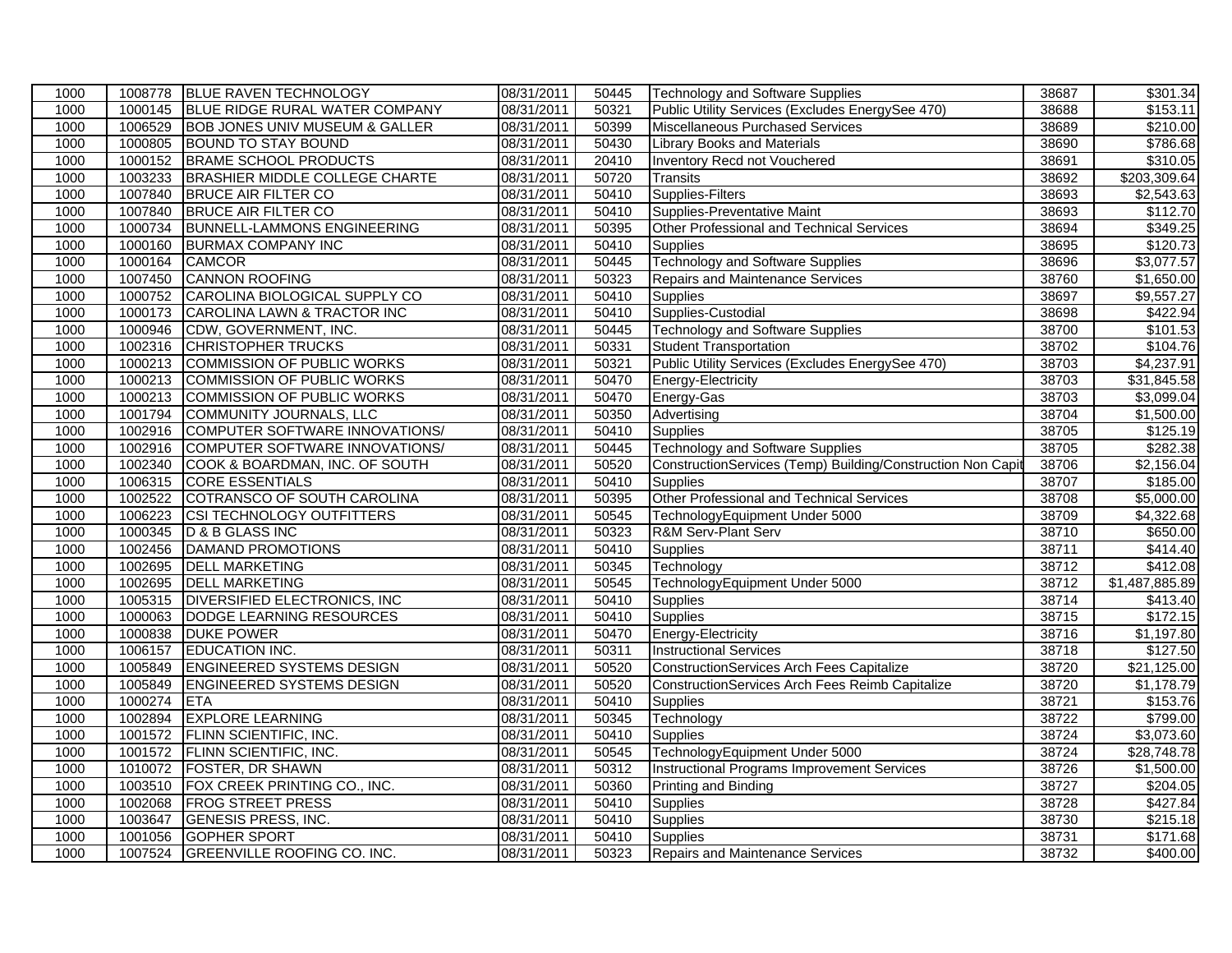| 1000 | 1002688 | <b>GREENVILLE TECH CHARTER HIGH S</b> | 08/31/2011 | 50720             | <b>Transits</b>                                             | 38733 | \$206,482.98           |
|------|---------|---------------------------------------|------------|-------------------|-------------------------------------------------------------|-------|------------------------|
| 1000 | 1001497 | <b>GREENVILLE WATER SYSTEM</b>        | 08/31/2011 | 50321             | Public Utility Services (Excludes EnergySee 470)            | 38734 | \$56,181.53            |
| 1000 | 1004436 | <b>GREER MIDDLE COLLEGE CHARTER S</b> | 08/31/2011 | 50720             | <b>Transits</b>                                             | 38736 | \$191,556.03           |
| 1000 | 1006912 | H&H GLASS & SERVICES INC.             | 08/31/2011 | 50520             | ConstructionServices (Temp) Building/Construction Non Capit | 38737 | \$7,943.09             |
| 1000 | 1001104 | HARCOURT OUTLINES, INC.               | 08/31/2011 | 50410             | <b>Supplies</b>                                             | 38738 | \$660.07               |
| 1000 | 1005890 | HART, INC.                            | 08/31/2011 | 50345             | Technology                                                  | 38739 | \$3,609.94             |
| 1000 | 1003236 | <b>HAWKINS TOWING INC.</b>            | 08/31/2011 | 50323             | R&M Serv-Vehicle Serv                                       | 38740 | \$125.00               |
| 1000 | 1009951 | HEFTEE INDUSTRIES LLC                 | 08/31/2011 | 50540             | Equipment Over 5000                                         | 38741 | $\overline{89,737.00}$ |
| 1000 | 1005742 | <b>HEINEMANN</b>                      | 08/31/2011 | 50410             | <b>Supplies</b>                                             | 38742 | \$623.70               |
| 1000 | 1002703 | <b>HEINEMANN PUBLISHING</b>           | 08/31/2011 | $\frac{1}{50410}$ | Supplies                                                    | 38743 | \$177.10               |
| 1000 | 1000561 | <b>HERITAGE PROPANE</b>               | 08/31/2011 | 50470             | Energy-Gas                                                  | 38745 | \$217.45               |
| 1000 | 1000538 | <b>HOUGHTON MIFFLIN #1</b>            | 08/31/2011 | 50410             | Supplies                                                    | 38746 | \$2,898.58             |
| 1000 | 1000539 | <b>HOUGHTON MIFFLIN HARCOURT</b>      | 08/31/2011 | 50410             | Supplies                                                    | 38746 | \$361.14               |
| 1000 | 1002632 | <b>INNOVATION FIRST, INC.</b>         | 08/31/2011 | 50410             | Supplies                                                    | 38747 | \$1,220.79             |
| 1000 | 1000365 | J W PEPPER & SON INC.                 | 08/31/2011 | 50410             | <b>Supplies</b>                                             | 38748 | \$214.99               |
| 1000 | 1007453 | JA PIPER ROOFING CO                   | 08/31/2011 | 50323             | Repairs and Maintenance Services                            | 38749 | \$3,375.00             |
| 1000 | 1000462 | <b>JANPAK</b>                         | 08/31/2011 | 50410             | Supplies-Custodial                                          | 38751 | \$1,161.80             |
| 1000 | 1000832 | JOHNSON CONTROLS INC.                 | 08/31/2011 | 50395             | Other Professional and Technical Services                   | 38752 | \$1,115.00             |
| 1000 | 1003081 | JUDSON VACUUM SYSTEMS, INC.           | 08/31/2011 | 50410             | Supplies-Custodial                                          | 38753 | \$409.16               |
| 1000 | 1002589 | <b>KADI MEDICAL SERVICES</b>          | 08/31/2011 | 50345             | Technology                                                  | 38754 | \$357.00               |
| 1000 | 1000046 | KENDALL HUNT PUBLISHING COMPAN        | 08/31/2011 | 50410             | <b>Supplies</b>                                             | 38756 | \$406.70               |
| 1000 | 1000051 | <b>KEY CURRICULUM PRESS</b>           | 08/31/2011 | 50410             | <b>Supplies</b>                                             | 38757 | $\overline{$2,645.19}$ |
| 1000 | 1002655 | <b>KLG JONES</b>                      | 08/31/2011 | 50395             | Other Professional and Technical Services                   | 38758 | \$1,640.00             |
| 1000 | 1000823 | L & L JANITORIAL SERVICE              | 08/31/2011 | 50410             | Supplies-Custodial                                          | 38759 | \$780.00               |
| 1000 | 1002192 | LAMINEX, INC.                         | 08/31/2011 | 50410             | <b>Supplies</b>                                             | 38761 | $\sqrt{$1,471.03}$     |
| 1000 | 1000069 | LANDSCAPERS SUPPLY INC                | 08/31/2011 | 50410             | Supplies-Custodial                                          | 38762 | \$422.94               |
| 1000 | 1002929 | LANGSTON CHARTER MIDDLE SCHOOL        | 08/31/2011 | 50720             | <b>Transits</b>                                             | 38763 | \$173,582.27           |
| 1000 | 1001131 | LANGUAGE CIRCLE ENTERPRISES           | 08/31/2011 | 50410             | <b>Supplies</b>                                             | 38764 | \$827.86               |
| 1000 | 1000210 | LAURENS ELECTRIC COOPERATIVE          | 08/31/2011 | 50470             | Energy-Electricity                                          | 38765 | \$32,649.16            |
| 1000 | 232012  | <b>LEAD ACADEMY CHARTER SCHOOL</b>    | 08/31/2011 | 50720             | <b>Transits</b>                                             | 38766 | \$52,665.65            |
| 1000 | 1002934 | <b>LEGACY CHARTER SCHOOL</b>          | 08/31/2011 | 50720             | Transits                                                    | 38767 | \$319,370.34           |
| 1000 | 1009982 | LENHARDT, CAROLYN                     | 08/31/2011 | 50311             | <b>Instructional Services</b>                               | 38768 | \$717.80               |
| 1000 | 1001452 | LOWE'S OF SIMPSONVILLE                | 08/31/2011 | 50410             | Supplies-Custodial                                          | 38769 | 3633.64                |
| 1000 | 1001523 | <b>LRP PUBLICATIONS</b>               | 08/31/2011 | 50410             | Supplies                                                    | 38770 | \$553.50               |
| 1000 | 1003404 | MANAGEMENT DECISIONS                  | 08/31/2011 | 50395             | Other Professional and Technical Services                   | 38771 | \$6,680.00             |
| 1000 | 1001281 | <b>MEYER CENTER</b>                   | 08/31/2011 | 50720             | Transits                                                    | 38775 | \$11,540.29            |
| 1000 | 1004914 | MHC SOFTWARE, INC                     | 08/31/2011 | 50345             | Technology                                                  | 38776 | \$11,459.70            |
| 1000 | 1009919 | MILLMARK EDUCATION CORP               | 08/31/2011 | 50410             | <b>Supplies</b>                                             | 38777 | \$5,225.47             |
| 1000 | 1000189 | <b>MINUTEMAN PRESS</b>                | 08/31/2011 | 50360             | <b>Printing and Binding</b>                                 | 38778 | \$468.20               |
| 1000 | 1002083 | <b>MOORE MEDICAL</b>                  | 08/31/2011 | 20410             | Inventory Recd not Vouchered                                | 38779 | \$6,499.93             |
| 1000 | 1002203 | <b>NAPA AUTO PARTS</b>                | 08/31/2011 | 50331             | <b>Student Transportation</b>                               | 38780 | \$1,113.02             |
| 1000 | 1000206 | <b>NASSP</b>                          | 08/31/2011 | 50640             | Organization Membership Dues and Fees (Professional)        | 38781 | $\overline{$210.00}$   |
| 1000 | 1000845 | NATIONAL GEOGRAPHIC EDUCATIONA        | 08/31/2011 | 50410             | Supplies                                                    | 38782 | \$4,406.45             |
| 1000 | 1005586 | <b>NCS PEARSON, INC.</b>              | 08/31/2011 | 50410             | Supplies                                                    | 38783 | \$115,120.00           |
| 1000 | 1003630 | NORTHERN SAFECO                       | 08/31/2011 | 50410             | <b>Supplies</b>                                             | 38786 | \$873.10               |
| 1000 | 1003244 | <b>OFFICE DEPOT</b>                   | 08/31/2011 | 50410             | Supplies                                                    | 38788 | \$397.40               |
|      |         |                                       |            |                   |                                                             |       |                        |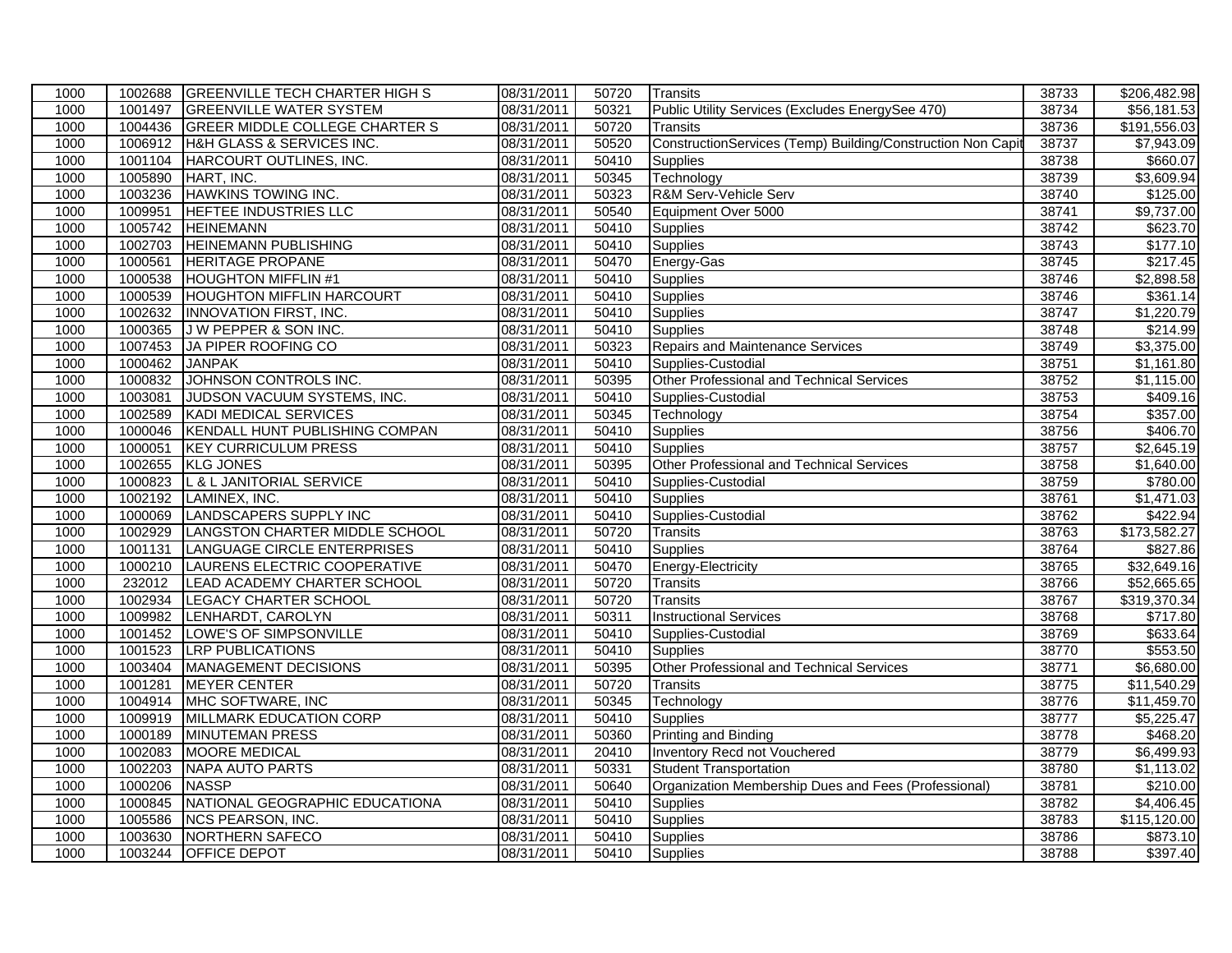| 1000 |         | 1004450 OFFICE DEPOT                      | 08/31/2011 | 50410             | <b>Supplies</b>                                             | 38787 | \$502.44               |
|------|---------|-------------------------------------------|------------|-------------------|-------------------------------------------------------------|-------|------------------------|
| 1000 | 1004450 | <b>OFFICE DEPOT</b>                       | 08/31/2011 | 50445             | <b>Technology and Software Supplies</b>                     | 38787 | \$273.73               |
| 1000 | 1003282 | <b>OJ'S DINER</b>                         | 08/31/2011 | 50490             | Supplies Food and Meals                                     | 38789 | \$2,385.00             |
| 1000 | 1000329 | <b>ORIENTAL TRADING COMPANY</b>           | 08/31/2011 | 50410             | <b>Supplies</b>                                             | 38790 | \$308.67               |
| 1000 | 1009861 | PANAGAKOS ASPHALT PAVING INC              | 08/31/2011 | 50520             | <b>ConstructionServices Buildings Capitalize</b>            | 38791 | \$130,587.33           |
| 1000 | 1007146 | PARAGON ENGINEERING & GEOSCIEN            | 08/31/2011 | 50395             | Other Professional and Technical Services                   | 38792 | \$415.00               |
| 1000 | 1000359 | <b>PARENT INSTITUTE</b>                   | 08/31/2011 | 50410             | <b>Supplies</b>                                             | 38793 | \$186.00               |
| 1000 | 1000360 | PARK SEED WHOLESALE                       | 08/31/2011 | 50410             | <b>Supplies</b>                                             | 38794 | \$888.67               |
| 1000 | 1009354 | PAWLOSKI, TAMMY H                         | 08/31/2011 | 50312             | <b>Instructional Programs Improvement Services</b>          | 38795 | \$750.00               |
| 1000 | 1000392 | <b>PITNEY BOWES</b>                       | 08/31/2011 | 50399             | Miscellaneous Purchased Services                            | 38796 | \$144.24               |
| 1000 | 1002201 | <b>PITSCO</b>                             | 08/31/2011 | 50410             | <b>Supplies</b>                                             | 38797 | \$471.77               |
| 1000 | 1000394 | <b>PLUS INC</b>                           | 08/31/2011 | 50323             | Repairs and Maintenance Services                            | 38798 | \$134.61               |
| 1000 | 1001079 | <b>PRESENTATION SYSTEMS SOUTH, IN</b>     | 08/31/2011 | 50410             | Supplies                                                    | 38799 | \$1,547.45             |
| 1000 | 1003893 | <b>PRINCIPLE WOODS, INC.</b>              | 08/31/2011 | 50410             | Supplies                                                    | 38800 | \$631.16               |
| 1000 | 1000300 | <b>PUTMAN TRAVEL</b>                      | 08/31/2011 | 50332             | Emp Tvl-Conference Transportation                           | 38801 | \$715.30               |
| 1000 | 1000305 | <b>QUILL CORPORATION</b>                  | 08/31/2011 | 50410             | <b>Supplies</b>                                             | 38802 | \$384.79               |
| 1000 | 1000901 | <b>QUILL CORPORATION</b>                  | 08/31/2011 | 50410             | Supplies                                                    | 38802 | \$516.25               |
| 1000 | 1003862 | <b>READING WAREHOUSE INC., THE</b>        | 08/31/2011 | 50410             | Supplies                                                    | 38803 | \$620.00               |
| 1000 | 1001573 | <b>REALLY GOOD STUFF</b>                  | 08/31/2011 | 50410             | Supplies                                                    | 38804 | \$743.60               |
| 1000 | 1001069 | <b>RISK CONSULTANTS, INC.</b>             | 08/31/2011 | 50315             | <b>Management Services</b>                                  | 38805 | \$4,500.00             |
| 1000 | 1002408 | ROBBINS TIRE SERVICE, INC.                | 08/31/2011 | 50323             | R&M Serv-Vehicle Serv                                       | 38806 | \$613.56               |
| 1000 | 1002289 | ROCHESTER 100 INC.                        | 08/31/2011 | 50410             | Supplies                                                    | 38807 | \$1,561.00             |
| 1000 | 1010001 | ROWMAN & LITTLEFIELD PUBLISHER            | 08/31/2011 | 50410             | <b>Supplies</b>                                             | 38809 | \$788.35               |
| 1000 | 1002001 | S&ME                                      | 08/31/2011 | 50395             | Other Professional and Technical Services                   | 38811 | \$7,190.00             |
| 1000 | 1008713 | <b>S&amp;S WORLDWIDE</b>                  | 08/31/2011 | 20410             | <b>Inventory Recd not Vouchered</b>                         | 38812 | \$659.40               |
| 1000 | 1000056 | <b>SAUNDERS OFFICE SUPPLY</b>             | 08/31/2011 | 50410             | <b>Supplies</b>                                             | 38813 | \$2,317.78             |
| 1000 | 1000425 | <b>SAVOURY CORNER</b>                     | 08/31/2011 | 50490             | Supplies Food and Meals                                     | 38814 | \$152.00               |
| 1000 | 1007978 | <b>SC COALITION FOR MATH &amp; SCIENC</b> | 08/31/2011 | 50312             | <b>Instructional Programs Improvement Services</b>          | 38816 | \$1,250.00             |
| 1000 | 1000896 | <b>SCHOOL MATE</b>                        | 08/31/2011 | 50410             | <b>Supplies</b>                                             | 38821 | \$604.50               |
| 1000 | 1000675 | <b>SCHOOL NURSE SUPPLY</b>                | 08/31/2011 | 50410             | Supplies                                                    | 38822 | \$1,502.98             |
| 1000 | 1003241 | SCHOOLWORKSITE.COM                        | 08/31/2011 | 50345             | Technology                                                  | 38824 | \$1,995.40             |
| 1000 | 1003208 | <b>SCIENCE KIT</b>                        | 08/31/2011 | 50410             | Supplies                                                    | 38825 | \$167.12               |
| 1000 | 1003106 | SFI ELECTRONICS, INC                      | 08/31/2011 | 50520             | ConstructionServices (Temp) Building/Construction Non Capit | 38826 | $\overline{$}747.65$   |
| 1000 | 1004788 | <b>SHARP BUSINESS SYSTEMS</b>             | 08/31/2011 | 50345             | <b>Tech Srvc-Copier Contract</b>                            | 38827 | \$913.35               |
| 1000 | 1004788 | <b>SHARP BUSINESS SYSTEMS</b>             | 08/31/2011 | 50545             | TechnologyEquipment Under 5000                              | 38827 | \$1,400.26             |
| 1000 | 1000310 | SHIFFLER EQUIPMENT SALES                  | 08/31/2011 | 50410             | Supplies-Custodial                                          | 38828 | \$954.41               |
| 1000 | 1005878 | SMITH & JONES JANITORIAL SUPPL            | 08/31/2011 | 20410             | <b>Inventory Recd not Vouchered</b>                         | 38829 | $\overline{$4,935.93}$ |
| 1000 | 1002318 | <b>SOUTHEASTERN PAPER GROUP</b>           | 08/31/2011 | 20410             | <b>Inventory Recd not Vouchered</b>                         | 38833 | \$998.46               |
| 1000 | 1009876 | SOUTHERN ADVANTAGE CO INC                 | 08/31/2011 | 50445             | <b>Technology and Software Supplies</b>                     | 38834 | \$470.00               |
| 1000 | 1001746 | <b>SRA MCGRAW-HILL</b>                    | 08/31/2011 | 50410             | <b>Supplies</b>                                             | 38835 | \$2,777.86             |
| 1000 | 1005110 | <b>STAPLES ADVANTAGE</b>                  | 08/31/2011 | 20410             | Inventory Recd not Vouchered                                | 38836 | \$2,644.70             |
| 1000 | 1001222 | <b>STAPLES ADVANTAGE</b>                  | 08/31/2011 | $\frac{1}{50410}$ | Supplies                                                    | 38842 | \$395.38               |
| 1000 | 1005110 | <b>STAPLES ADVANTAGE</b>                  | 08/31/2011 | 50410             | Supplies                                                    | 38836 | \$186.68               |
| 1000 | 1004857 | <b>STATE BUDGET &amp; CONTROL BOARD</b>   | 08/31/2011 | 50720             | <b>Transits</b>                                             | 38832 | \$164,945.00           |
| 1000 | 1001588 | STATE DEPARTMENT OF EDUCATION             | 08/31/2011 | 43532             | <b>National Board Certification</b>                         | 38838 | \$46,980.37            |
| 1000 |         | 1000377 STATE DEPARTMENT OF EDUCATION     | 08/31/2011 | 50660             | <b>Pupil Activity</b>                                       | 38837 | \$171.25               |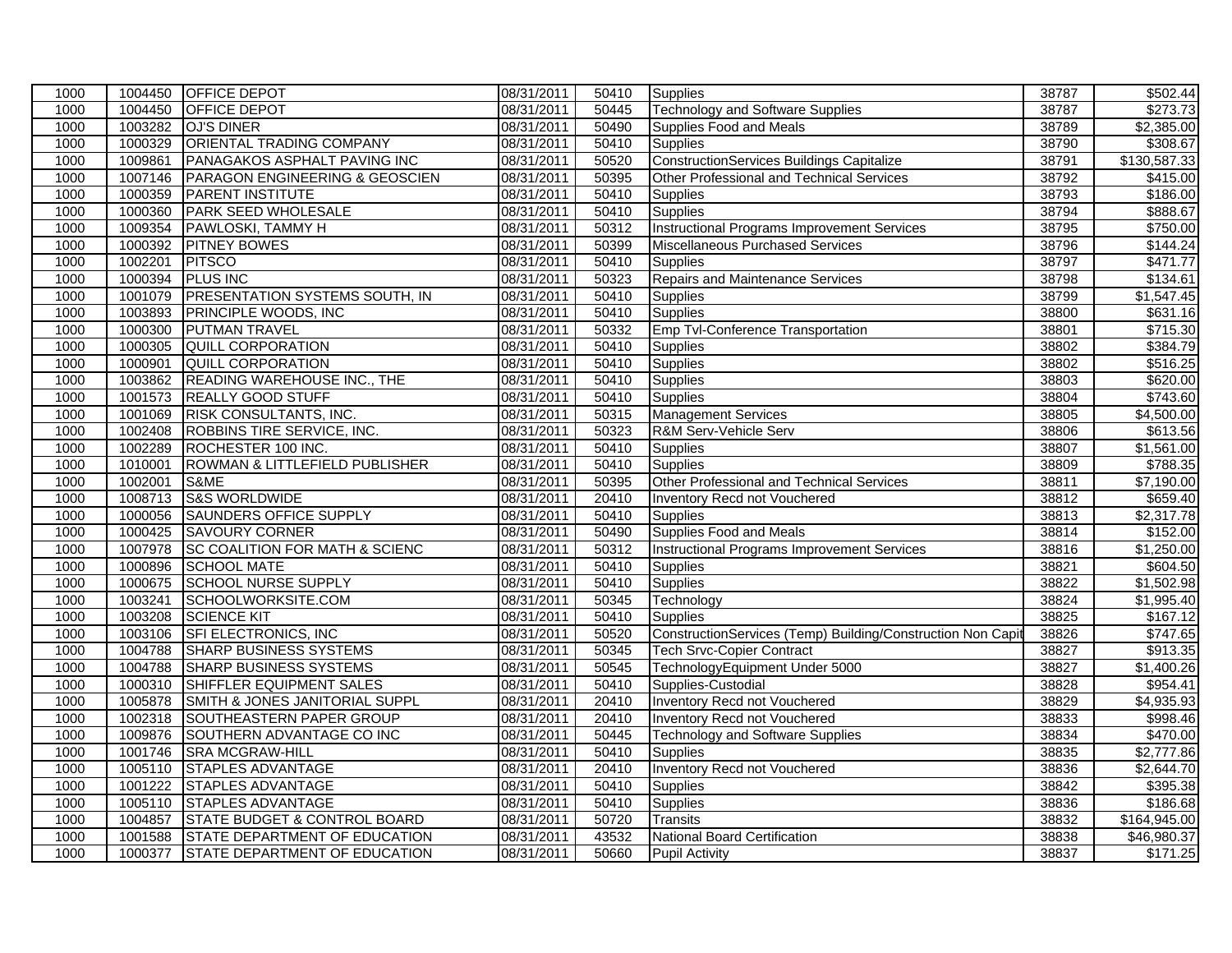| 1000 | 1000739 | <b>SUNDANCE PUBLISHING</b>            | 08/31/2011 | 50410 | <b>Supplies</b>                                             | 38841 | \$6,265.24      |
|------|---------|---------------------------------------|------------|-------|-------------------------------------------------------------|-------|-----------------|
| 1000 | 1003196 | <b>TANDUS FLOORING. INC</b>           | 08/31/2011 | 50520 | ConstructionServices (Temp) Building/Construction Non Capit | 38843 | \$8,238.86      |
| 1000 | 1009913 | <b>ITD CONVENTION CENTER</b>          | 08/31/2011 | 50399 | Miscellaneous Purchased Services                            | 38844 | \$2,657.84      |
| 1000 | 1009913 | <b>ITD CONVENTION CENTER</b>          | 08/31/2011 | 50490 | Supplies Food and Meals                                     | 38844 | \$7,616.90      |
| 1000 | 1000409 | <b>ITEACHER'S DISCOVERY</b>           | 08/31/2011 | 50410 | <b>Supplies</b>                                             | 38846 | \$256.48        |
| 1000 | 1007452 | <b>ITECTA AMERICA</b>                 | 08/31/2011 | 50323 | <b>Repairs and Maintenance Services</b>                     | 38847 | \$2,100.00      |
| 1000 | 1002312 | <b>TRANE COMFORT SOLUTIONS</b>        | 08/31/2011 | 50410 | Supplies-HVAC supplies                                      | 38849 | \$4,734.23      |
| 1000 | 1006527 | TRIANGLE CONSTRUCTION CO., INC        | 08/31/2011 | 50520 | ConstructionServices Buildings Capitalize                   | 38850 | \$76,726.00     |
| 1000 |         | 1003224   TROTTER, MARGIE T.          | 08/31/2011 | 50395 | Other Professional and Technical Services                   | 38851 | \$840.00        |
| 1000 | 1006277 | US POST OFFICE-TRAVELERS REST         | 08/31/2011 | 50410 | <b>Supplies</b>                                             | 38853 | \$112.00        |
| 1000 | 1009880 | <b>VALLEY BUSINESS MACHINES</b>       | 08/31/2011 | 50410 | <b>Supplies</b>                                             | 38854 | \$35,552.13     |
| 1000 | 1007000 | <b>VICK SR., DONALD S.</b>            | 08/31/2011 | 50311 | <b>Instructional Services</b>                               | 38855 | \$310.40        |
| 1000 | 1001243 | <b>WILLIAMS DETROIT/ALLISON SE IN</b> | 08/31/2011 | 50331 | <b>Student Transportation</b>                               | 38857 | \$260.76        |
| 1000 | 1001600 | <b>WILLY TEE'S</b>                    | 08/31/2011 | 50410 | Supplies                                                    | 38858 | \$600.00        |
| 1000 | 1002568 | <b>WILSON &amp; ASSOCIATES</b>        | 08/31/2011 | 50323 | <b>Repairs and Maintenance Services</b>                     | 38859 | \$9,000.00      |
| 1000 | 1000859 | <b>IWORTHINGTON DIRECT. INC.</b>      | 08/31/2011 | 50410 | Supplies                                                    | 38860 | \$164.87        |
| 1000 | 1000859 | <b>WORTHINGTON DIRECT, INC.</b>       | 08/31/2011 | 50410 | Supplies-Operational supplies                               | 38860 | \$4,011.59      |
|      |         |                                       |            |       |                                                             |       |                 |
|      |         |                                       |            |       |                                                             | Total | \$15,549,018.98 |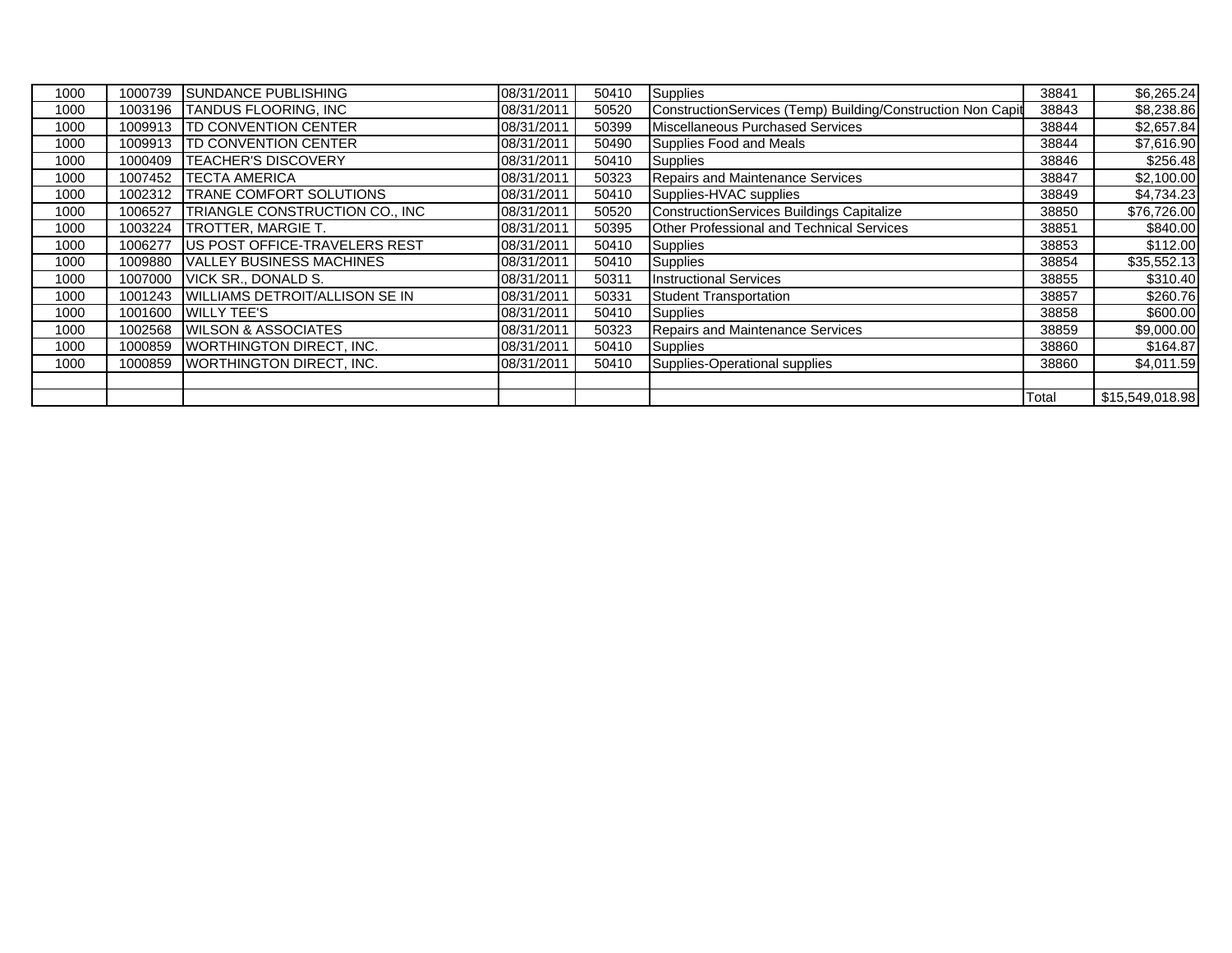|                      | <b>Greenville County Schools</b>   |                                                       |  |  |  |  |
|----------------------|------------------------------------|-------------------------------------------------------|--|--|--|--|
|                      | <b>Purchasing Card-August 2011</b> |                                                       |  |  |  |  |
| <b>Post</b>          |                                    |                                                       |  |  |  |  |
| <b>Date</b>          | <b>Amount</b>                      | <b>Vendor Name</b>                                    |  |  |  |  |
| 8/1/2011             |                                    | \$10.75 HOLDER ELECTRIC SUPPLY                        |  |  |  |  |
| 8/1/2011             |                                    | \$10.34 CAROLINA LAWN & TRACTOR                       |  |  |  |  |
| 8/1/2011             | $\overline{$}13.08$                | JOHNSTONE SUPPLY-GREENVIL                             |  |  |  |  |
| 8/1/2011             |                                    | \$50.22 JOHNSTONE SUPPLY-GREENVIL                     |  |  |  |  |
| 8/1/2011             |                                    | \$47.70 J W VAUGHN CO INC                             |  |  |  |  |
| 8/1/2011             |                                    | \$45.41 TMS SOUTH                                     |  |  |  |  |
| 8/1/2011             |                                    | \$2,935.44 SSI PREMIER HAM&STEPH                      |  |  |  |  |
| 8/1/2011             |                                    | \$92.28  HOLDER ELECTRIC SUPPLY                       |  |  |  |  |
| 8/1/2011             |                                    | \$24.38  DOLRTREE 4145 00041459                       |  |  |  |  |
| 8/1/2011             |                                    | \$12.78 JOHNSTONE SUPPLY-GREENVIL                     |  |  |  |  |
| 8/1/2011             |                                    | \$393.47 KEVIN WHITAKER CHEVROLET                     |  |  |  |  |
| 8/1/2011             |                                    | (\$1,495.13) THE TRANE COMPANY                        |  |  |  |  |
| 8/1/2011             |                                    | \$494.74 AAA SUPPLY - GVILLE                          |  |  |  |  |
| 8/1/2011             |                                    | \$986.86 SCHNEIDER ELECTRIC                           |  |  |  |  |
| 8/1/2011             |                                    | \$11.13 CAROLINA LAWN & TRACTOR                       |  |  |  |  |
| 8/1/2011             |                                    | \$148.51 HAWKINS TOWING INC                           |  |  |  |  |
| 8/1/2011             |                                    | (\$51.34) THE TRANE COMPANY                           |  |  |  |  |
| 8/1/2011             |                                    | \$778.97 AAA SUPPLY - GVILLE                          |  |  |  |  |
| 8/1/2011             |                                    | \$22.38 JJOHNSTONE SUPPLY-GREENVIL                    |  |  |  |  |
| 8/1/2011             |                                    | \$47.70   UPSTATE TROPHIES INC                        |  |  |  |  |
| 8/1/2011             |                                    | \$605.26 ST CLAIR DESIGNS                             |  |  |  |  |
| 8/1/2011             |                                    | \$94.04 MICHAELS #6001                                |  |  |  |  |
| 8/1/2011             |                                    | \$14.74 THE HOME DEPOT 1127                           |  |  |  |  |
| 8/1/2011             | \$1,464.31                         | <b>CDW GOVERNMENT</b><br>\$132.30 BUCKY'S BAR-B-Q - 1 |  |  |  |  |
| 8/1/2011<br>8/1/2011 |                                    | \$582.85 THE TRANE COMPANY                            |  |  |  |  |
| 8/1/2011             |                                    | \$40.71 TMS SOUTH                                     |  |  |  |  |
| 8/1/2011             |                                    | \$50.46 AAA SUPPLY - GVILLE                           |  |  |  |  |
| 8/1/2011             |                                    | \$463.14 SOUTHEASTERN ELECTRICA                       |  |  |  |  |
| 8/1/2011             | \$291.22                           | THE TRANE COMPANY                                     |  |  |  |  |
| 8/1/2011             |                                    | \$29.26 AAA SUPPLY - GVILLE                           |  |  |  |  |
| 8/1/2011             |                                    | \$49.44 PORTER PAINTS 9250                            |  |  |  |  |
| 8/1/2011             |                                    | \$14.97 ADVANCE AUTO PARTS #5440                      |  |  |  |  |
| 8/1/2011             | \$15.38                            | ADVANCE AUTO PARTS #5440                              |  |  |  |  |
| 8/1/2011             | \$723.75                           | JOHNSTONE SUPPLY-GREENVIL                             |  |  |  |  |
| 8/1/2011             | \$17.55                            | <b>ADVANCE AUTO PARTS #5440</b>                       |  |  |  |  |
| 8/1/2011             | \$51.34                            | THE TRANE COMPANY                                     |  |  |  |  |
| 8/1/2011             | \$948.70                           | AAA SUPPLY - GVILLE                                   |  |  |  |  |
| 8/1/2011             | \$996.92                           | <b>SCHNEIDER ELECTRIC</b>                             |  |  |  |  |
| 8/1/2011             | \$440.00                           | USPS 45818006829808870                                |  |  |  |  |
| 8/1/2011             | \$9.54                             | <b>TMS SOUTH</b>                                      |  |  |  |  |
| 8/1/2011             | \$61.42                            | <b>TMS SOUTH</b>                                      |  |  |  |  |
| 8/1/2011             | \$9.35                             | THE HOME DEPOT #1124                                  |  |  |  |  |
| 8/2/2011             | \$119.25                           | AAA LOCKSMITH & ALARM COM                             |  |  |  |  |
| 8/2/2011             | \$634.94                           | OREILLY AUTO 00016253                                 |  |  |  |  |
| 8/2/2011             | \$137.52                           | THE TRANE COMPANY                                     |  |  |  |  |
| 8/2/2011             | \$8.00                             | <b>SC LAW ENFORCEMENT</b>                             |  |  |  |  |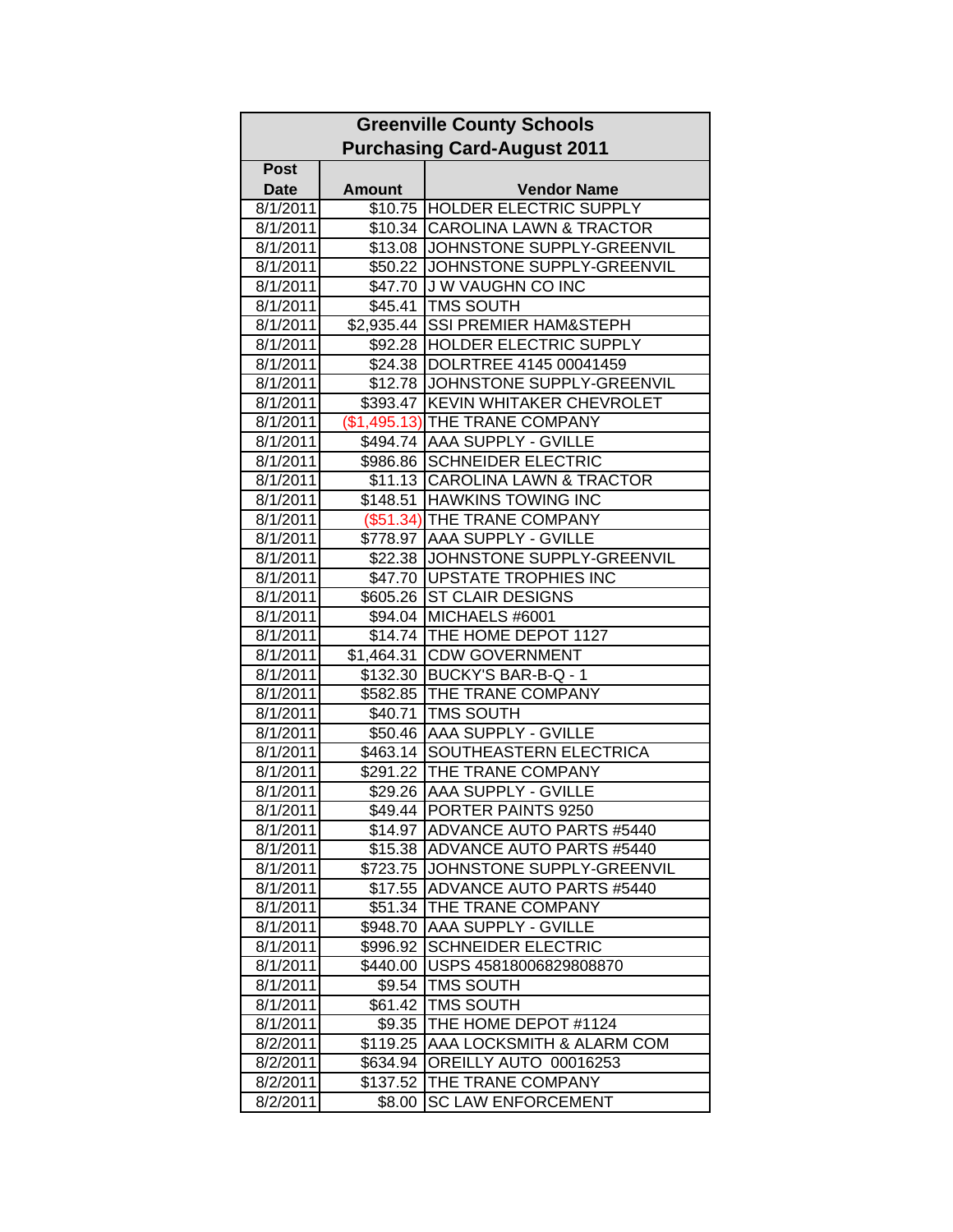| 8/2/2011 |          | \$8.00 SC LAW ENFORCEMENT            |
|----------|----------|--------------------------------------|
| 8/2/2011 |          | \$15.70 WM SUPERCENTER               |
| 8/2/2011 |          | \$38.98 AAA FASTENER AND SUPPLY L    |
| 8/2/2011 |          | \$130.91 HOLDER ELECTRIC SUPPLY      |
| 8/2/2011 |          | \$8.00 SC LAW ENFORCEMENT            |
| 8/2/2011 |          | \$25.00 SC LAW ENFORCEMENT           |
| 8/2/2011 |          | \$37.04   LOWES #01983               |
| 8/2/2011 |          | \$8.00 SC LAW ENFORCEMENT            |
| 8/2/2011 |          | \$66.35 SHERWIN WILLIAMS #2194       |
| 8/2/2011 |          | \$46.63 CLASSIC HWD & POSTAL         |
| 8/2/2011 |          | \$655.89 THE TRANE COMPANY           |
| 8/2/2011 |          | \$1,448.83 CDW GOVERNMENT            |
| 8/2/2011 |          | \$8.00 SC LAW ENFORCEMENT            |
| 8/2/2011 |          | \$85.58 GREENVILLE FENCE CO          |
| 8/2/2011 |          | \$27.62 THE TOOL SHED                |
| 8/2/2011 |          | \$56.37 SHERWIN WILLIAMS #2735       |
| 8/2/2011 |          | \$11.00   LOWES #01718               |
| 8/2/2011 |          | \$13.29 SHERWIN WILLIAMS #2194       |
| 8/2/2011 |          | \$443.08   DMI DELL K-12 PTR         |
| 8/2/2011 |          | \$162.18   LOWES #01718              |
| 8/2/2011 |          | \$371.25 EXTRA PACKAGING CORP        |
| 8/2/2011 |          | \$259.49   LOWES #01718              |
| 8/2/2011 |          | \$87.73 C C DICKSON CO 1004          |
| 8/2/2011 |          | (\$152.64) W. W. WILLIAMS            |
| 8/2/2011 |          | \$25.00 SC LAW ENFORCEMENT           |
| 8/2/2011 |          | \$46.83   D & D MOTORS, INC.         |
| 8/2/2011 |          | \$8.00 SC LAW ENFORCEMENT            |
| 8/2/2011 |          | \$108.52 SHERWIN WILLIAMS #2275      |
| 8/2/2011 |          | \$56.11   THE TRANE COMPANY          |
| 8/2/2011 |          | \$11.38   LOWES #01718               |
| 8/2/2011 |          | \$9.85   THE TOOL SHED               |
| 8/2/2011 |          | \$25.97   LOWES #01983               |
| 8/2/2011 |          | \$371.80 SHERWIN WILLIAMS #2194      |
| 8/2/2011 |          | \$5.91   LOWES #01718                |
| 8/2/2011 |          | \$188.81 C C DICKSON CO 1063         |
| 8/2/2011 | \$25.00∣ | <b>SC LAW ENFORCEMENT</b>            |
| 8/2/2011 | \$21.15  | AAA FASTENER AND SUPPLY L            |
| 8/2/2011 | \$71.71  | SHERWIN WILLIAMS #2735               |
| 8/2/2011 | \$48.12  | SOCAR CHEMICAL COMPANY               |
| 8/2/2011 | \$3.48   | LOWES #00528                         |
| 8/2/2011 | \$95.40  | CRESCENT SUPPLY COMP INC             |
| 8/2/2011 | \$8.00   | <b>SC LAW ENFORCEMENT</b>            |
| 8/2/2011 | \$290.00 | USPS 45880006929809035               |
| 8/2/2011 | \$8.00   | <b>SC LAW ENFORCEMENT</b>            |
| 8/2/2011 | \$8.00   | <b>SC LAW ENFORCEMENT</b>            |
| 8/2/2011 | \$3.37   | LOWES #00528                         |
| 8/2/2011 | \$94.02  | SHERWIN WILLIAMS #2785               |
| 8/3/2011 | \$8.46   | ADVANCE AUTO PARTS #5330             |
| 8/3/2011 | \$384.78 | <b>NORFOLK WIRE &amp; ELECTRONIC</b> |
| 8/3/2011 | \$25.00  | <b>SC LAW ENFORCEMENT</b>            |
| 8/3/2011 | \$433.54 | UNCLAIMED FURNITURE                  |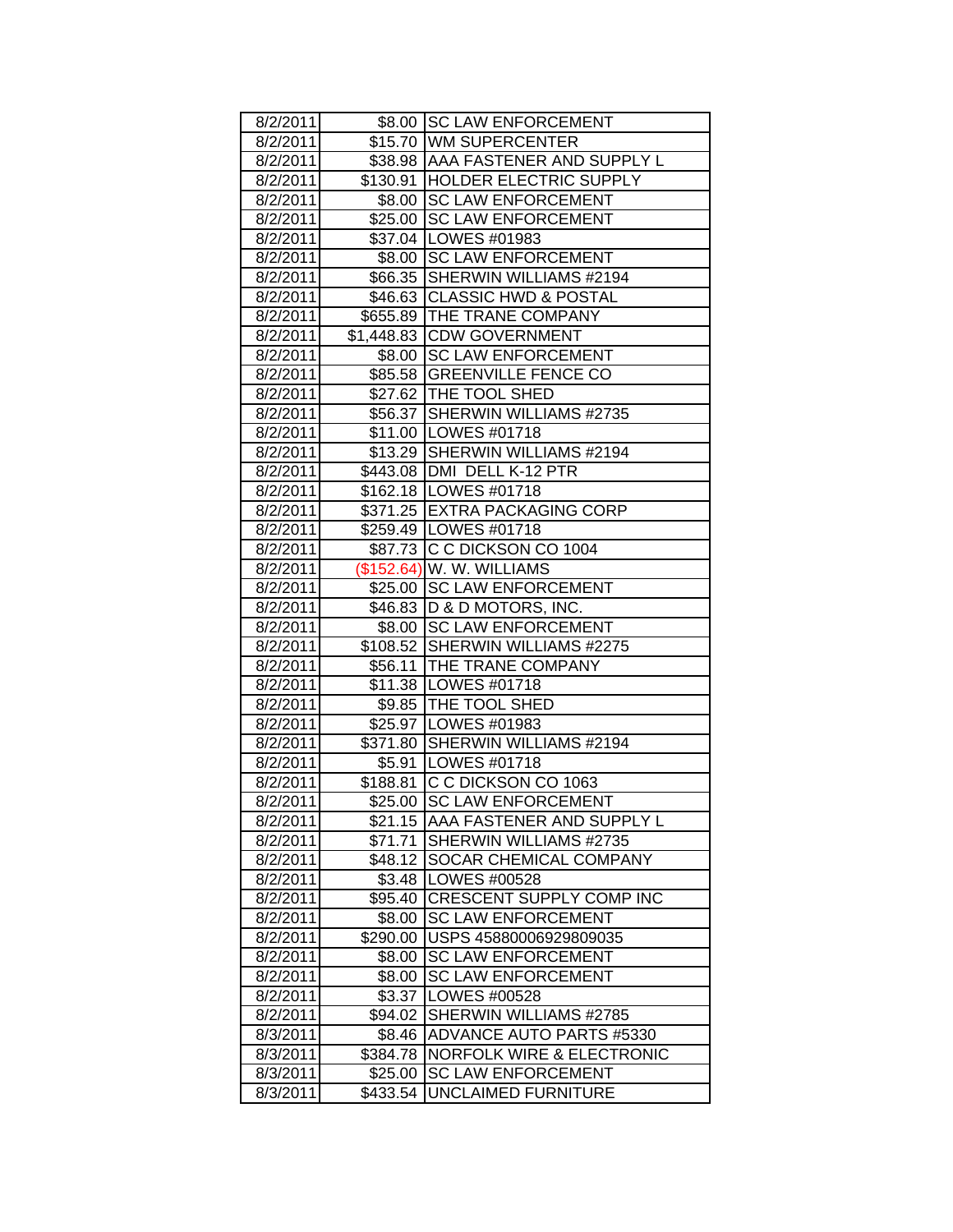| 8/3/2011 |            | \$134.11 CLINE HOSE & HYDRAULICS     |
|----------|------------|--------------------------------------|
| 8/3/2011 |            | \$92.71 JOHNSTONE SUPPLY-GREENVIL    |
| 8/3/2011 |            | \$50.43 AAA SUPPLY - GVILLE          |
| 8/3/2011 |            | \$25.00 SC LAW ENFORCEMENT           |
| 8/3/2011 |            | \$542.97 JOHNSTONE SUPPLY-GREENVIL   |
| 8/3/2011 |            | \$384.78   NORFOLK WIRE & ELECTRONIC |
| 8/3/2011 | \$25.00    | <b>SC LAW ENFORCEMENT</b>            |
| 8/3/2011 |            | \$584.27 JJOHNSTONE SUPPLY-GREENVIL  |
| 8/3/2011 |            | (\$127.20) JOHNSTONE SUPPLY-GREENVIL |
| 8/3/2011 | \$8.00     | <b>SC LAW ENFORCEMENT</b>            |
| 8/3/2011 |            | \$48.72 NORTHERN TOOL EQUIPMNT       |
| 8/3/2011 | \$25.00    | <b>SC LAW ENFORCEMENT</b>            |
| 8/3/2011 | \$8.00     | <b>SC LAW ENFORCEMENT</b>            |
| 8/3/2011 |            | \$25.00 SC LAW ENFORCEMENT           |
| 8/3/2011 | \$8.00     | <b>SC LAW ENFORCEMENT</b>            |
| 8/3/2011 | \$39.83    | SHERWIN WILLIAMS #2194               |
| 8/3/2011 | \$25.00    | <b>SC LAW ENFORCEMENT</b>            |
| 8/3/2011 | \$79.39    | SHERWIN WILLIAMS #2735               |
| 8/3/2011 | \$25.00    | <b>SC LAW ENFORCEMENT</b>            |
| 8/3/2011 | \$8.00     | <b>SC LAW ENFORCEMENT</b>            |
| 8/3/2011 | \$25.00    | <b>SC LAW ENFORCEMENT</b>            |
| 8/3/2011 | \$8.00     | <b>SC LAW ENFORCEMENT</b>            |
| 8/3/2011 | \$18.60    | JOHNSTONE SUPPLY-GREENVIL            |
| 8/3/2011 | \$8.00     | <b>SC LAW ENFORCEMENT</b>            |
| 8/3/2011 |            | \$8.00 SC LAW ENFORCEMENT            |
| 8/3/2011 |            | \$226.48 HAWKINS TOWING INC          |
| 8/3/2011 |            | \$64.62   LOWES #00528               |
| 8/3/2011 |            | \$25.00 SC LAW ENFORCEMENT           |
| 8/3/2011 |            | \$202.50 WM SUPERCENTER              |
| 8/3/2011 | \$25.00    | <b>SC LAW ENFORCEMENT</b>            |
| 8/3/2011 |            | \$565.91  HOLDER ELECTRIC SUPPLY     |
| 8/3/2011 | \$25.00    | <b>SC LAW ENFORCEMENT</b>            |
| 8/3/2011 | \$25.00    | <b>SC LAW ENFORCEMENT</b>            |
| 8/3/2011 |            | \$120.96   DOMINO'S 7277             |
| 8/3/2011 | \$99.75    | SHERWIN WILLIAMS #2735               |
| 8/3/2011 | \$25.00    | <b>SC LAW ENFORCEMENT</b>            |
| 8/3/2011 | \$25.00    | <b>SC LAW ENFORCEMENT</b>            |
| 8/3/2011 | \$859.87   | <b>CRESCENT SUPPLY COMPANY I</b>     |
| 8/3/2011 | \$8.00     | <b>SC LAW ENFORCEMENT</b>            |
| 8/3/2011 | \$8.00     | <b>SC LAW ENFORCEMENT</b>            |
| 8/3/2011 | \$24.24    | THE HOME DEPOT 1104                  |
| 8/3/2011 | \$25.00    | <b>SC LAW ENFORCEMENT</b>            |
| 8/3/2011 | \$30.66    | LOWES #01983                         |
| 8/3/2011 | \$6,496.72 | DMI DELL K-12 PTR                    |
| 8/3/2011 | \$8.00     | <b>SC LAW ENFORCEMENT</b>            |
| 8/3/2011 | (\$33.99)  | SHERWIN WILLIAMS #2735               |
| 8/3/2011 | \$24.58    | LOWES #00667                         |
| 8/3/2011 | \$66.86    | THE HOME DEPOT #1126                 |
| 8/3/2011 | \$6.85     | JOHNSTONE SUPPLY-GREENVIL            |
| 8/3/2011 | \$102.29   | SHERWIN WILLIAMS #2194               |
| 8/3/2011 | \$25.00    | <b>SC LAW ENFORCEMENT</b>            |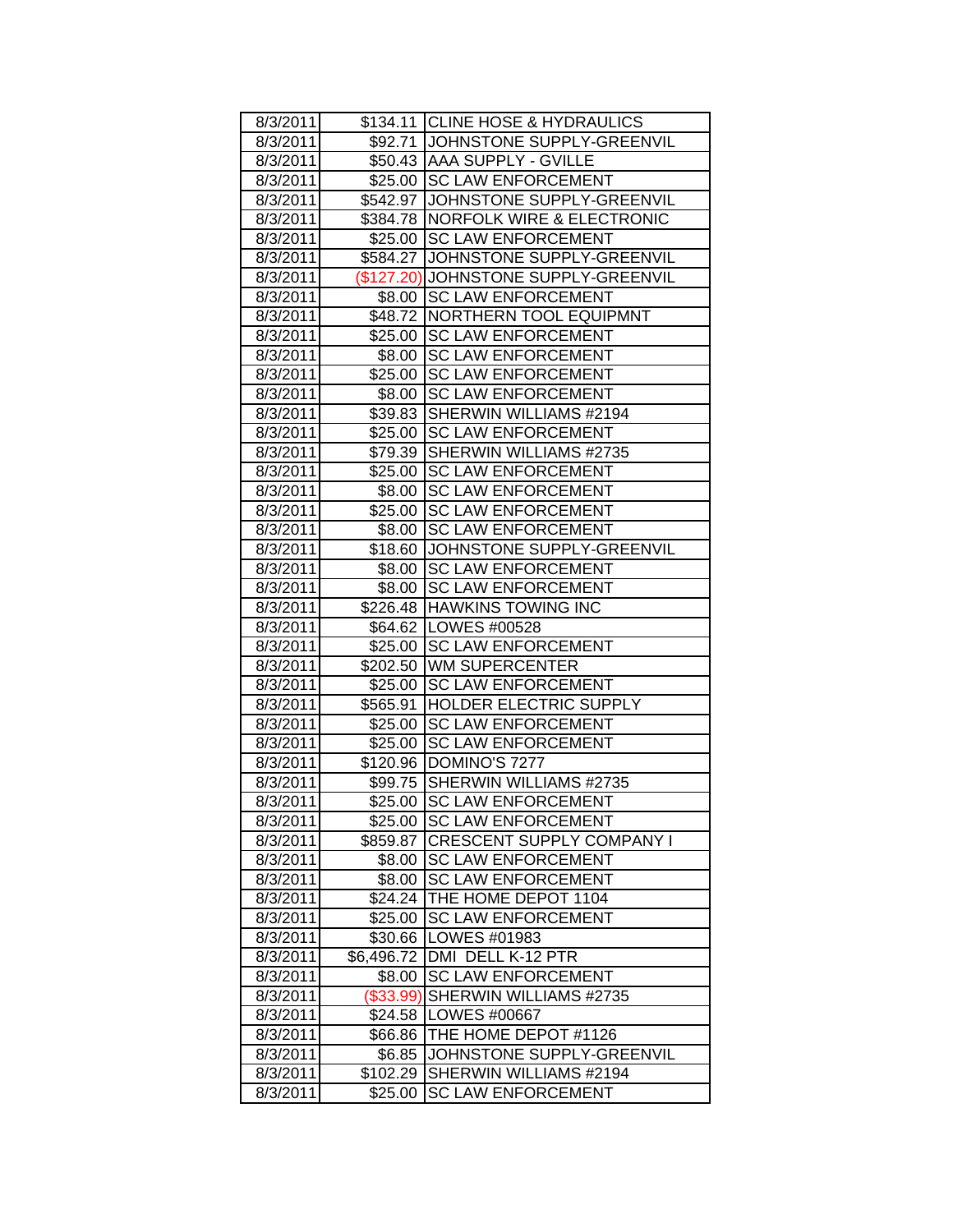| 8/3/2011 |          | \$8.00 SC LAW ENFORCEMENT           |
|----------|----------|-------------------------------------|
| 8/3/2011 |          | \$8.00 SC LAW ENFORCEMENT           |
| 8/3/2011 |          | \$25.00 SC LAW ENFORCEMENT          |
| 8/3/2011 |          | \$40.25 JJOHNSTONE SUPPLY-GREENVIL  |
| 8/3/2011 | \$25.00  | <b>SC LAW ENFORCEMENT</b>           |
| 8/3/2011 |          | \$94.30 PORTER PAINTS 9388          |
| 8/3/2011 |          | \$25.00 SC LAW ENFORCEMENT          |
| 8/3/2011 |          | \$21.20   LOWES #00528              |
| 8/3/2011 |          | \$100.47   LOWES #00528             |
| 8/3/2011 |          | \$8.00 SC LAW ENFORCEMENT           |
| 8/3/2011 |          | \$134.34   PORTER PAINTS 9250       |
| 8/3/2011 |          | (\$1,340.17) HOLDER ELECTRIC SUPPLY |
| 8/3/2011 |          | \$144.37 JJOHNSTONE SUPPLY-GREENVIL |
| 8/3/2011 |          | \$25.00 SC LAW ENFORCEMENT          |
| 8/3/2011 |          | \$111.53 240 C-K SIMPSONV           |
| 8/3/2011 | \$8.00   | <b>SC LAW ENFORCEMENT</b>           |
| 8/3/2011 | \$25.00  | <b>SC LAW ENFORCEMENT</b>           |
| 8/3/2011 |          | \$34.69   LOWES #01718              |
| 8/3/2011 | \$25.00  | <b>SC LAW ENFORCEMENT</b>           |
| 8/3/2011 | \$8.00   | <b>SC LAW ENFORCEMENT</b>           |
| 8/3/2011 | \$8.00   | <b>SC LAW ENFORCEMENT</b>           |
| 8/3/2011 |          | \$247.20 ELLISON EDUCATION.COM      |
| 8/3/2011 | \$25.00  | <b>SC LAW ENFORCEMENT</b>           |
| 8/3/2011 |          | \$153.92 PORTER PAINTS 9388         |
| 8/3/2011 |          | \$55.08 OREILLY AUTO 00016253       |
| 8/3/2011 |          | \$8.00 SC LAW ENFORCEMENT           |
| 8/3/2011 |          | \$121.35 WHITE BROS AUTO SUPPLY, I  |
| 8/3/2011 | \$25.00  | <b>SC LAW ENFORCEMENT</b>           |
| 8/3/2011 | \$8.00   | <b>SC LAW ENFORCEMENT</b>           |
| 8/3/2011 | \$8.00   | <b>SC LAW ENFORCEMENT</b>           |
| 8/3/2011 | \$8.00   | <b>SC LAW ENFORCEMENT</b>           |
| 8/3/2011 |          | \$145.00 JASON'S DELI # 049 Q64     |
| 8/3/2011 | \$8.00   | <b>SC LAW ENFORCEMENT</b>           |
| 8/3/2011 |          | \$25.00 SC LAW ENFORCEMENT          |
| 8/3/2011 | \$25.00  | <b>SC LAW ENFORCEMENT</b>           |
| 8/3/2011 |          | \$6,496.72 DMI DELL K-12 PTR        |
| 8/3/2011 | \$8.00   | <b>SC LAW ENFORCEMENT</b>           |
| 8/3/2011 | \$25.00  | <b>SC LAW ENFORCEMENT</b>           |
| 8/3/2011 | \$25.00  | <b>SC LAW ENFORCEMENT</b>           |
| 8/3/2011 | \$80.81  | JOHNSTONE SUPPLY-GREENVIL           |
| 8/3/2011 | \$49.99  | J W VAUGHN CO INC                   |
| 8/3/2011 | \$19.64  | <b>GRAYBAR ELECTRIC</b>             |
| 8/3/2011 | \$8.00   | <b>SC LAW ENFORCEMENT</b>           |
| 8/3/2011 | \$4.96   | LOWES #00528                        |
| 8/3/2011 | \$25.00  | <b>SC LAW ENFORCEMENT</b>           |
| 8/3/2011 | \$25.00  | <b>SC LAW ENFORCEMENT</b>           |
| 8/3/2011 | \$591.96 | JOHNSTONE SUPPLY-GREENVIL           |
| 8/3/2011 | \$81.76  | SHERWIN WILLIAMS #2785              |
| 8/3/2011 | \$151.39 | <b>AAA SUPPLY - GVILLE</b>          |
| 8/3/2011 | \$8.00   | <b>SC LAW ENFORCEMENT</b>           |
| 8/3/2011 | \$8.00   | <b>SC LAW ENFORCEMENT</b>           |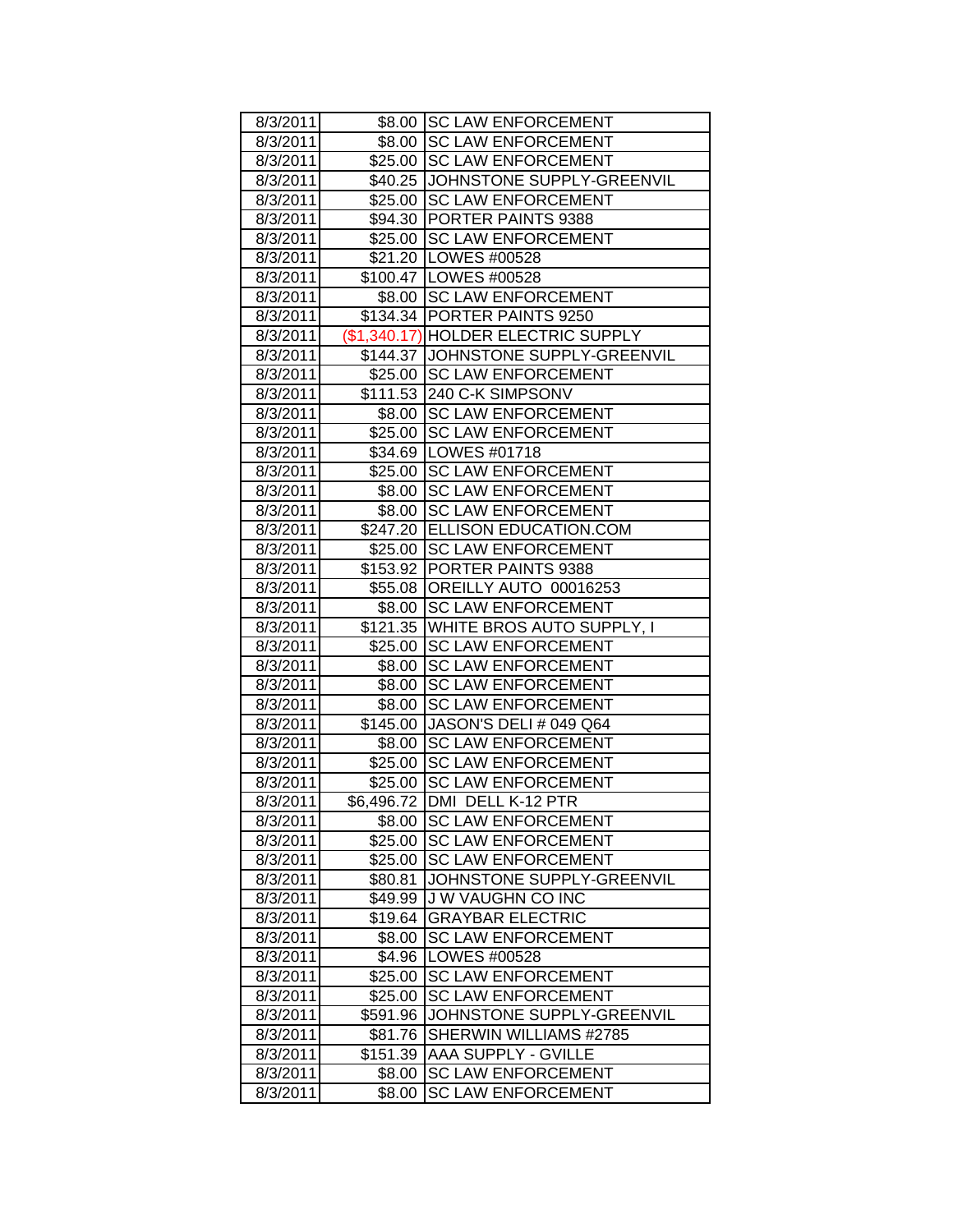| 8/3/2011 |          | \$25.00 SC LAW ENFORCEMENT          |
|----------|----------|-------------------------------------|
| 8/3/2011 |          | \$121.62 CAROLINA LAWN & TRACTOR    |
| 8/3/2011 |          | \$467.98 WHITE BROS AUTO SUPPLY, I  |
| 8/3/2011 |          | \$19.33 PORTER PAINTS 9388          |
| 8/3/2011 |          | \$274.97 JOHNSTONE SUPPLY-GREENVIL  |
| 8/3/2011 | \$8.00   | <b>SC LAW ENFORCEMENT</b>           |
| 8/3/2011 |          | \$8.00 SC LAW ENFORCEMENT           |
| 8/3/2011 |          | \$25.00 SC LAW ENFORCEMENT          |
| 8/3/2011 |          | \$89.12 SHERWIN WILLIAMS #2735      |
| 8/3/2011 |          | \$570.91 M AND A SUPPLY CO GREENVI  |
| 8/3/2011 |          | \$27.03 SAUNDERS OFFICE SUPPLY      |
| 8/3/2011 |          | \$6,496.72 DMI DELL K-12 PTR        |
| 8/3/2011 |          | \$42.38 OFFICE DEPOT #479           |
| 8/3/2011 |          | \$8.00 SC LAW ENFORCEMENT           |
| 8/3/2011 |          | \$203.35 JJOHNSTONE SUPPLY-GREENVIL |
| 8/3/2011 |          | \$145.19 LOWES #01718               |
| 8/3/2011 |          | \$206.94 C C DICKSON CO 1004        |
| 8/3/2011 |          | \$8.00 SC LAW ENFORCEMENT           |
| 8/3/2011 |          | \$8.00 SC LAW ENFORCEMENT           |
| 8/3/2011 |          | \$278.89 C C DICKSON CO 1063        |
| 8/3/2011 |          | \$776.51 JJOHNSTONE SUPPLY-GREENVIL |
| 8/3/2011 |          | \$277.72 HAWKINS TOWING INC         |
| 8/3/2011 |          | \$25.00 SC LAW ENFORCEMENT          |
| 8/3/2011 |          | \$25.00 SC LAW ENFORCEMENT          |
| 8/3/2011 |          | \$12.59 B&D INDUSTRIAL              |
| 8/3/2011 |          | \$25.00 SC LAW ENFORCEMENT          |
| 8/3/2011 |          | \$6,496.72   DMI DELL K-12 PTR      |
| 8/3/2011 |          | \$774.26 HOLDER ELECTRIC SUPPLY     |
| 8/3/2011 |          | \$8.00 SC LAW ENFORCEMENT           |
| 8/3/2011 |          | \$368.32 JJ W VAUGHN CO INC         |
| 8/3/2011 | \$8.00   | <b>SC LAW ENFORCEMENT</b>           |
| 8/3/2011 |          | \$25.00 SC LAW ENFORCEMENT          |
| 8/3/2011 |          | \$25.00 SC LAW ENFORCEMENT          |
| 8/3/2011 |          | \$25.00 SC LAW ENFORCEMENT          |
| 8/3/2011 |          | \$37.05 JJOHNSTONE SUPPLY-GREENVIL  |
| 8/3/2011 |          | \$8.53 CRESCENT SUPPLY COMPANY I    |
| 8/3/2011 |          | \$25.00 SC LAW ENFORCEMENT          |
| 8/3/2011 | \$25.00  | <b>SC LAW ENFORCEMENT</b>           |
| 8/3/2011 | \$49.34  | LOWES #00528                        |
| 8/3/2011 | \$25.00  | <b>SC LAW ENFORCEMENT</b>           |
| 8/3/2011 | \$601.99 | LONG TRAILER & BODY SERVI           |
| 8/3/2011 | \$8.00   | <b>SC LAW ENFORCEMENT</b>           |
| 8/3/2011 | \$8.00   | <b>SC LAW ENFORCEMENT</b>           |
| 8/3/2011 | \$284.40 | CRESCENT SUPPLY COMPANY I           |
| 8/3/2011 | \$77.58  | <b>BURDETTE HARDWARE SIMPSON</b>    |
| 8/3/2011 | \$60.58  | SHERWIN WILLIAMS #2785              |
| 8/3/2011 | \$8.00   | <b>SC LAW ENFORCEMENT</b>           |
| 8/3/2011 | \$25.00  | <b>SC LAW ENFORCEMENT</b>           |
| 8/3/2011 | \$25.00  | <b>SC LAW ENFORCEMENT</b>           |
| 8/3/2011 | \$95.18  | LOWES #00667                        |
| 8/3/2011 | \$25.00  | <b>SC LAW ENFORCEMENT</b>           |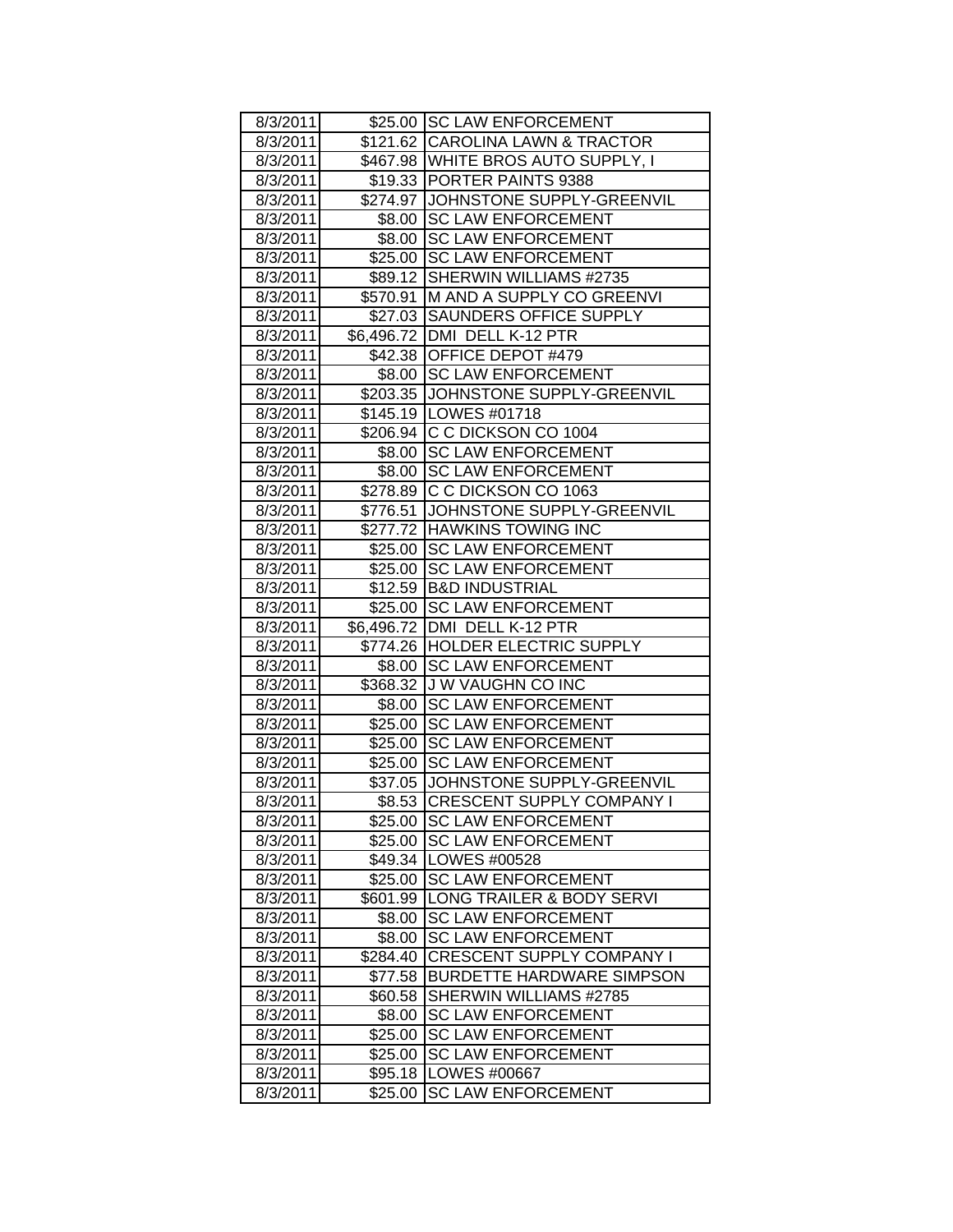| 8/3/2011 |            | \$8.00 SC LAW ENFORCEMENT          |
|----------|------------|------------------------------------|
| 8/3/2011 |            | \$5.28   LOWES #01983              |
| 8/3/2011 |            | \$8.00 SC LAW ENFORCEMENT          |
| 8/3/2011 |            | \$8.00 SC LAW ENFORCEMENT          |
| 8/3/2011 | \$25.00    | <b>SC LAW ENFORCEMENT</b>          |
| 8/3/2011 |            | \$25.00 SC LAW ENFORCEMENT         |
| 8/3/2011 |            | \$8.00 SC LAW ENFORCEMENT          |
| 8/3/2011 |            | \$25.00 SC LAW ENFORCEMENT         |
| 8/3/2011 |            | \$8.00 SC LAW ENFORCEMENT          |
| 8/3/2011 |            | \$25.00 SC LAW ENFORCEMENT         |
| 8/3/2011 |            | \$25.00 SC LAW ENFORCEMENT         |
| 8/3/2011 |            | \$25.00 SC LAW ENFORCEMENT         |
| 8/3/2011 |            | \$8.00   SC LAW ENFORCEMENT        |
| 8/4/2011 |            | \$185.21 JOHNSTONE SUPPLY-GREENVIL |
| 8/4/2011 |            | \$49.72  HOLDER ELECTRIC SUPPLY    |
| 8/4/2011 |            | \$38.12 STAPLES 00105536           |
| 8/4/2011 |            | \$243.00 LITTLE CAESARS #101       |
| 8/4/2011 |            | \$25.00 SC LAW ENFORCEMENT         |
| 8/4/2011 |            | \$1,018.00 AUDIO ETHICS            |
| 8/4/2011 |            | \$361.52 W.P.LAW, INC              |
| 8/4/2011 |            | \$7.25   LOWES #00528              |
| 8/4/2011 |            | \$93.91 BINSWANGER GLASS #043      |
| 8/4/2011 |            | \$19.14 THE TRANE COMPANY          |
| 8/4/2011 |            | \$51.07   W.P.LAW, INC #5          |
| 8/4/2011 |            | \$21.57   THE HOME DEPOT 1127      |
| 8/4/2011 |            | \$134.62   D & D MOTORS, INC.      |
| 8/4/2011 |            | \$92.41 SHERWIN WILLIAMS #2194     |
| 8/4/2011 |            | \$252.53 HAWKINS TOWING INC        |
| 8/4/2011 |            | \$529.79   THE TRANE COMPANY       |
| 8/4/2011 |            | \$55.42 TMS SOUTH                  |
| 8/4/2011 |            | \$186.03 HONEYBAKED HAM #902       |
| 8/4/2011 |            | \$76.29 CAROLINA LAWN & TRACTOR    |
| 8/4/2011 |            | \$122.08 NAPA AUTO PARTS OF        |
| 8/4/2011 |            | \$33.03   NAPA AUTO PARTS OF       |
| 8/4/2011 |            | \$480.78 RSC EQUIPMENT RENTAL 476  |
| 8/4/2011 |            | \$79.42 JJOHNSTONE SUPPLY-GREENVIL |
| 8/4/2011 | \$44.32    | <b>THE TRANE COMPANY</b>           |
| 8/4/2011 | \$25.00    | <b>SC LAW ENFORCEMENT</b>          |
| 8/4/2011 | \$32.29    | <b>STAPLES</b><br>00108688         |
| 8/4/2011 | \$79.39    | SHERWIN WILLIAMS #2785             |
| 8/4/2011 | \$1,498.50 | SYSTEM DISTRIBUTORS IN             |
| 8/4/2011 | \$150.26   | <b>DIXIE RUBBER &amp; PLASTIC</b>  |
| 8/4/2011 | \$67.97    | <b>JW VAUGHN CO INC</b>            |
| 8/4/2011 | \$8.52     | LOWES #00667                       |
| 8/4/2011 | \$44.92    | TROPHIES 2 GO COM00 OF 00          |
| 8/4/2011 | \$402.06   | TMS SOUTH                          |
| 8/4/2011 | \$27.51    | NAPA AUTO PARTS OF                 |
| 8/4/2011 | \$44.52    | BC CANNON CO INC                   |
| 8/4/2011 | \$109.49   | <b>ADVANCE AUTO PARTS #5440</b>    |
| 8/4/2011 | \$63.49    | <b>BATTERY SPECIALISTS</b>         |
| 8/4/2011 | \$414.71   | C C DICKSON CO 1063                |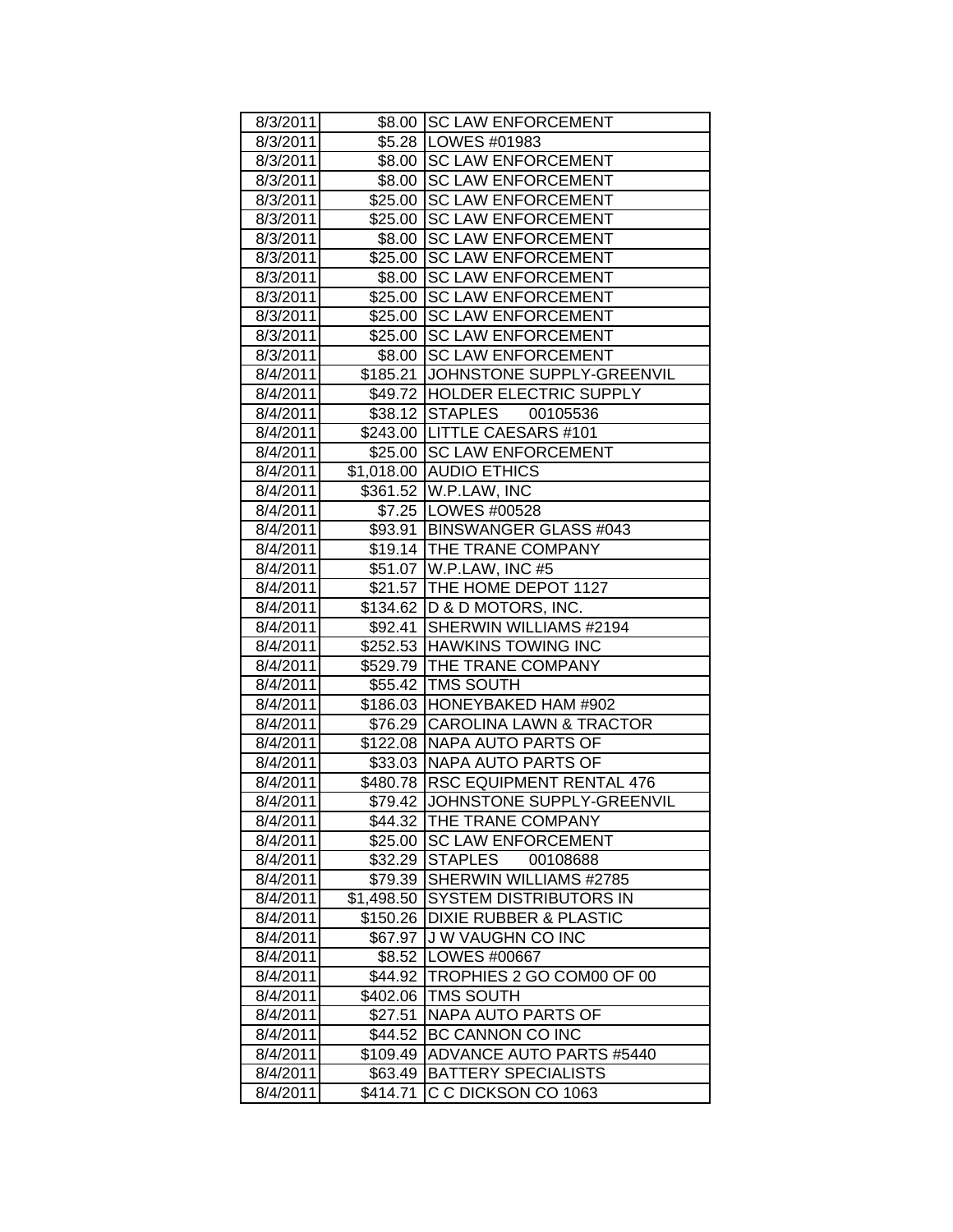| 8/4/2011 |          | \$136.70 ADVANCE AUTO PARTS #5440 |
|----------|----------|-----------------------------------|
| 8/4/2011 |          | \$96.70 WM SUPERCENTER            |
| 8/4/2011 |          | \$285.00 ANDERSON BROS            |
| 8/4/2011 |          | \$37.23 LOWES #00528              |
| 8/4/2011 |          | \$143.10 POINSETT PLUMBING SUPPLY |
| 8/4/2011 |          | \$25.00 SC LAW ENFORCEMENT        |
| 8/4/2011 |          | \$76.29 CAROLINA LAWN & TRACTOR   |
| 8/4/2011 |          | \$19.08 STAPLES 00105536          |
| 8/4/2011 |          | \$111.24 HAWKINS TOWING INC       |
| 8/4/2011 |          | \$21.20   NORTHERN TOOL EQUIPMNT  |
| 8/4/2011 |          | \$1,494.60 THE TRANE COMPANY      |
| 8/4/2011 |          | \$31.78 ADVANCE AUTO PARTS #5440  |
| 8/4/2011 |          | \$20.53  HOBBY LOBBY #0318        |
| 8/4/2011 |          | \$19.98   LOWES #01983            |
| 8/4/2011 |          | \$99.57 NETWORK CONTROLS & E      |
| 8/4/2011 |          | \$805.60 ST CLAIR DESIGNS         |
| 8/4/2011 |          | \$4.11 THE HOME DEPOT 1127        |
| 8/4/2011 |          | \$25.00 SC LAW ENFORCEMENT        |
| 8/4/2011 |          | \$25.98 HOLDER ELECTRIC SUPPLY    |
| 8/4/2011 |          | \$39.73   LOWES #01718            |
| 8/4/2011 |          | \$168.54 SMITHTURF AND IRRIGATI   |
| 8/4/2011 |          | \$15.52   LOWES #00667            |
| 8/4/2011 |          | \$31.54 UNITED RENTALS            |
| 8/4/2011 |          | \$23.04   LOWES #01718            |
| 8/4/2011 |          | \$274.84 HOLDER ELECTRIC SUPPLY   |
| 8/4/2011 |          | \$57.24  COOK & BOARDMAN OF       |
| 8/4/2011 |          | \$151.10 HAWKINS TOWING INC       |
| 8/4/2011 |          | \$290.63 STAPLES 00105536         |
| 8/4/2011 |          | \$37.04 LOWES #01718              |
| 8/4/2011 |          | \$136.74 CONTINENTAL ENGINE       |
| 8/4/2011 |          | \$8.42   LOWES #01718             |
| 8/4/2011 |          | \$123.70   TMS SOUTH              |
| 8/4/2011 |          | \$27.41 SHERWIN WILLIAMS #2735    |
| 8/4/2011 |          | \$67.97 J W VAUGHN CO INC         |
| 8/4/2011 |          | \$632.97 SMITHTURF AND IRRIGATI   |
| 8/4/2011 |          | \$3.18 AMERICAN LOCK AND KEY      |
| 8/4/2011 | \$86.41  | LOWES #00528                      |
| 8/4/2011 | \$164.06 | <b>BINSWANGER GLASS #043</b>      |
| 8/4/2011 | \$418.93 | THE TRANE COMPANY                 |
| 8/4/2011 | \$68.34  | CHICK-FIL-A #00651                |
| 8/4/2011 | \$144.16 | LOWES #01983                      |
| 8/4/2011 | \$121.34 | <b>AAA SUPPLY - GVILLE</b>        |
| 8/4/2011 | \$61.15  | <b>LOWES #01983</b>               |
| 8/4/2011 | \$266.44 | <b>JASON'S DELI # 049 Q64</b>     |
| 8/4/2011 | \$41.10  | SHERWIN WILLIAMS #2735            |
| 8/4/2011 | \$280.09 | <b>NAPA AUTO PARTS OF</b>         |
| 8/4/2011 | \$24.99  | HOLDER ELECTRIC SUPPLY            |
| 8/4/2011 | \$26.80  | J W VAUGHN CO INC                 |
| 8/4/2011 | \$347.68 | SMITHTURF AND IRRIGATI            |
| 8/4/2011 | \$67.97  | J W VAUGHN CO INC                 |
| 8/4/2011 | \$25.00  | <b>SC LAW ENFORCEMENT</b>         |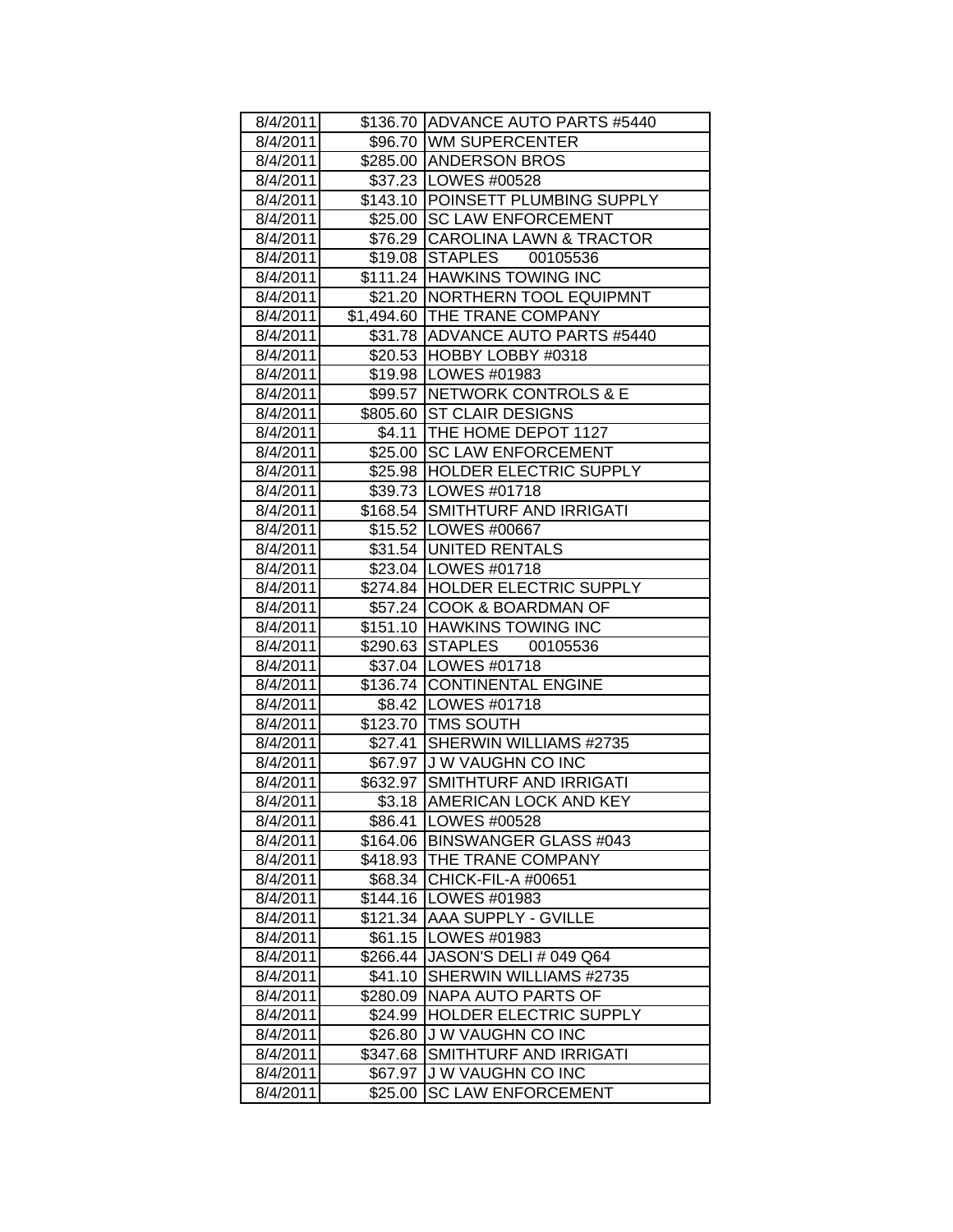| 8/4/2011 |                     | \$59.36 SMITHTURF AND IRRIGATI       |
|----------|---------------------|--------------------------------------|
| 8/4/2011 |                     | \$25.00 SC LAW ENFORCEMENT           |
| 8/4/2011 |                     | \$4.93 AAA FASTENER AND SUPPLY L     |
| 8/4/2011 |                     | \$29.96 PORTER PAINTS 9388           |
| 8/4/2011 |                     | \$76.29 CAROLINA LAWN & TRACTOR      |
| 8/4/2011 |                     | \$40.92 GREENVILLE FENCE CO          |
| 8/4/2011 |                     | \$54.61   LOWES #01983               |
| 8/4/2011 |                     | \$25.98 USPS 45818006829808870       |
| 8/4/2011 |                     | \$75.00 SPINX #130                   |
| 8/4/2011 |                     | \$47.30 TMS SOUTH                    |
| 8/4/2011 |                     | \$244.65 BATTERY SPECIALISTS         |
| 8/4/2011 |                     | \$24.53 FOOD LION # 2644             |
| 8/4/2011 |                     | \$21.15   TNJ TRAILERS, INC.         |
| 8/4/2011 |                     | \$16.89   THE HOME DEPOT 1127        |
| 8/4/2011 |                     | \$668.46 ST CLAIR DESIGNS            |
| 8/4/2011 |                     | \$110.14 SHERWIN WILLIAMS #2785      |
| 8/4/2011 |                     | \$76.29 CAROLINA LAWN & TRACTOR      |
| 8/4/2011 |                     | \$8.51   LOWES #01718                |
| 8/4/2011 | \$25.00             | <b>SC LAW ENFORCEMENT</b>            |
| 8/4/2011 |                     | \$76.29 CAROLINA LAWN & TRACTOR      |
| 8/4/2011 |                     | \$46.62 JJOHNSTONE SUPPLY-GREENVIL   |
| 8/4/2011 |                     | \$118.50 ADVANCED DOOR SYSTEMS       |
| 8/4/2011 |                     | \$33.92 WM SUPERCENTER               |
| 8/4/2011 |                     | \$434.80 BADGE A MINIT               |
| 8/4/2011 |                     | \$12.70   LOWES #01718               |
| 8/4/2011 |                     | \$101.89   TMS SOUTH                 |
| 8/4/2011 |                     | \$183.38 BC CANNON CO INC            |
| 8/4/2011 |                     | \$159.00 COOK & BOARDMAN OF          |
| 8/5/2011 |                     | \$248.90 J W PEPPER                  |
| 8/5/2011 |                     | \$48.44 TMS SOUTH                    |
| 8/5/2011 |                     | \$122.96   BWI-GREENVILLE-SPARTAN    |
| 8/5/2011 |                     | \$7.42 CES-SC-0027                   |
| 8/5/2011 |                     | \$311.60 STAPLS9218147161000         |
| 8/5/2011 |                     | \$125.72 LOWES #02595                |
| 8/5/2011 |                     | \$270.27 JJOHNSTONE SUPPLY-GREENVIL  |
| 8/5/2011 |                     | \$106.30 ELLIS FLOORING SALES #43    |
| 8/5/2011 |                     | \$52.98   LOWES #00667               |
| 8/5/2011 | \$1.74              | <b>INTERNATIONAL TRANSACTION</b>     |
| 8/5/2011 | \$115.54            | THE TRANE COMPANY                    |
| 8/5/2011 | $\overline{$}95.35$ | <b>BANKS APPLIANCE PARTS &amp; S</b> |
| 8/5/2011 | \$508.80            | <b>UNITED RENTALS</b>                |
| 8/5/2011 | \$176.00            | USPS 45362302729802758               |
| 8/5/2011 | \$62.89             | <b>BAKER DIST CO 578</b>             |
| 8/5/2011 | \$37.52             | JOHNSTONE SUPPLY-GREENVIL            |
| 8/5/2011 | \$518.87            | KEVIN WHITAKER CHEVROLET             |
| 8/5/2011 | \$52.98             | LOWES #00667                         |
| 8/5/2011 | \$5.78              | THE HOME DEPOT 1127                  |
| 8/5/2011 | \$25.00             | <b>SC LAW ENFORCEMENT</b>            |
| 8/5/2011 | \$65.61             | LOWES #01718                         |
| 8/5/2011 | \$45.56             | NAPA AUTO PARTS OF                   |
| 8/5/2011 | \$24.34             | JOHNSTONE SUPPLY-GREENVIL            |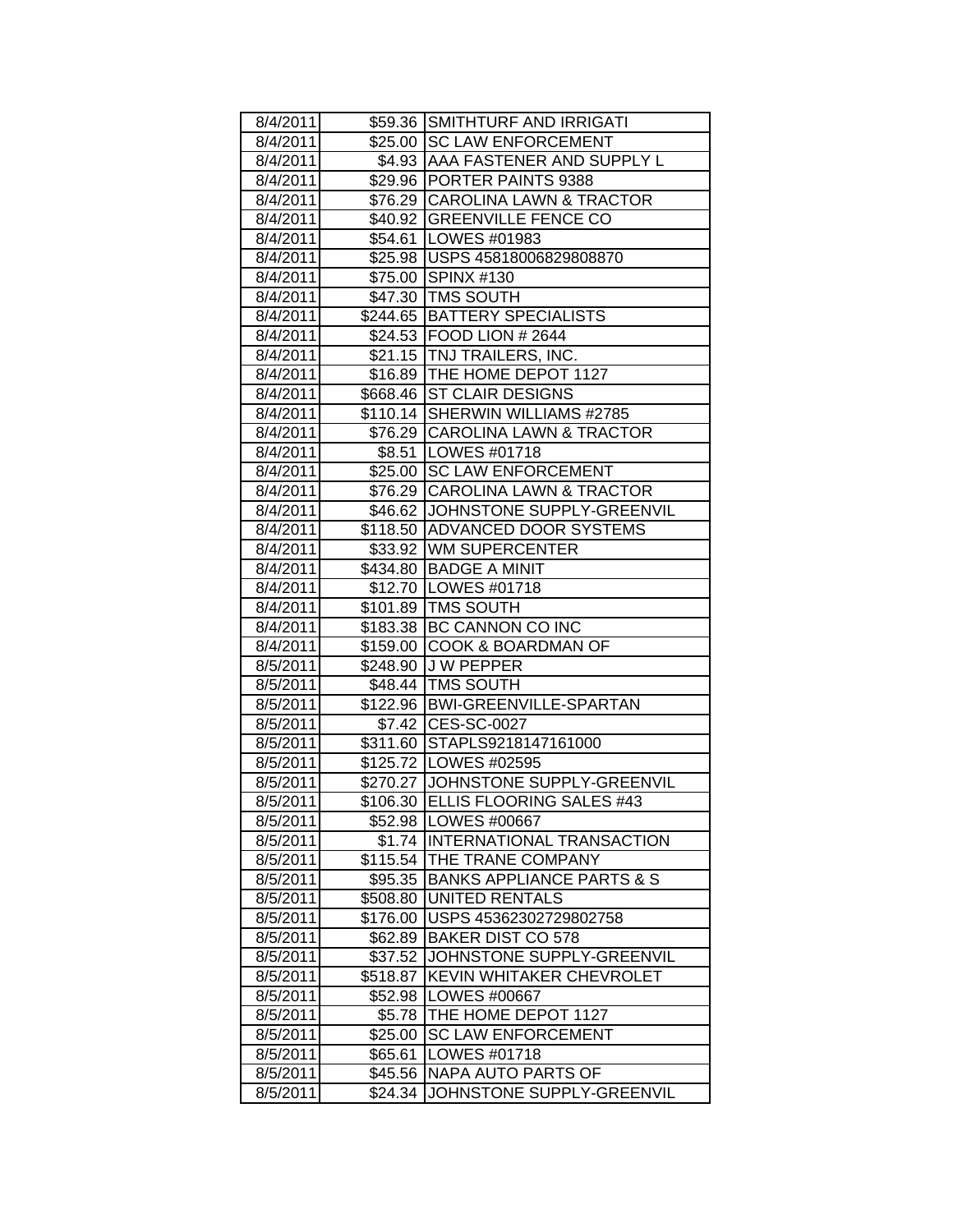| 8/5/2011 |          | \$1,778.54  LA-Z-BOY FURNITURE GREEN                                  |
|----------|----------|-----------------------------------------------------------------------|
| 8/5/2011 |          | \$39.14 C C DICKSON CO 1063                                           |
| 8/5/2011 |          | \$1,235.03 JJOHNSTONE SUPPLY-GREENVIL                                 |
| 8/5/2011 |          | \$19.59   DUNCANS HOME CENTER                                         |
| 8/5/2011 |          | \$78.36 WAGS R.V. SERVICE                                             |
| 8/5/2011 |          | \$57.19   LOWES #00667                                                |
| 8/5/2011 |          | \$17.99 GRAYBAR ELECTRIC                                              |
|          |          | \$42.32   LOWES #01718                                                |
| 8/5/2011 |          | \$144.39 JOHNSTONE SUPPLY-GREENVIL                                    |
| 8/5/2011 |          | \$125.93 ADVANCE AUTO PARTS #5440                                     |
| 8/5/2011 |          |                                                                       |
| 8/5/2011 |          | \$148.92 HOLDER ELECTRIC SUPPLY<br>\$75.05 JJOHNSTONE SUPPLY-GREENVIL |
| 8/5/2011 |          |                                                                       |
| 8/5/2011 |          | \$115.49 SHERWIN WILLIAMS #2194                                       |
| 8/5/2011 |          | \$837.87 THE TRANE COMPANY                                            |
| 8/5/2011 |          | (\$42.38) OFFICE DEPOT #479                                           |
| 8/5/2011 |          | \$86.11   TMS SOUTH                                                   |
| 8/5/2011 |          | \$208.94 SUPER LANDSCAPE & SUPPLY                                     |
| 8/5/2011 |          | \$11.01 NAPA AUTO PARTS OF                                            |
| 8/5/2011 | \$75.16  | STAPLES 00105536                                                      |
| 8/5/2011 |          | \$122.96 BWI-GREENVILLE-SPARTAN                                       |
| 8/5/2011 |          | \$54.74   LOWES #00667                                                |
| 8/5/2011 |          | \$9.50  LOWES #00667                                                  |
| 8/5/2011 |          | \$371.24 SMITHTURF AND IRRIGATI                                       |
| 8/5/2011 |          | \$9.75   LOWES #00667                                                 |
| 8/5/2011 |          | \$1,162.48  W. W. WILLIAMS                                            |
| 8/5/2011 |          | \$172.00 GEORGE H PENNELL                                             |
| 8/5/2011 |          | \$8.25   ADVANCE AUTO PARTS #5440                                     |
| 8/5/2011 |          | \$404.19 J W VAUGHN CO INC                                            |
| 8/5/2011 |          | \$593.37 THE TRANE COMPANY                                            |
| 8/5/2011 |          | \$428.60 JJOHNSTONE SUPPLY-GREENVIL                                   |
| 8/5/2011 |          | \$160.27 HAWKINS TOWING INC                                           |
| 8/5/2011 | \$25.00  | <b>SC LAW ENFORCEMENT</b>                                             |
| 8/5/2011 |          | \$122.96 BWI-GREENVILLE-SPARTAN                                       |
| 8/5/2011 |          | \$122.96 BWI-GREENVILLE-SPARTAN                                       |
| 8/5/2011 |          | \$99.62 FTD THE FLOWER BOX INC                                        |
| 8/5/2011 |          | \$268.78 SHERWIN WILLIAMS #2194                                       |
| 8/5/2011 | \$35.36  | <b>AAA SUPPLY - GVILLE</b>                                            |
| 8/5/2011 | \$14.77  | <b>TMS SOUTH</b>                                                      |
| 8/5/2011 | \$64.36  | NAPA AUTO PARTS OF                                                    |
| 8/5/2011 | \$50.38  | HOLDER ELECTRIC SUPPLY                                                |
| 8/5/2011 | \$217.78 | PAYPAL METROCOMCOM                                                    |
| 8/5/2011 | \$134.86 | PORTER PAINTS 9388                                                    |
| 8/5/2011 | \$49.40  | LOWES #00667                                                          |
| 8/5/2011 | \$157.82 | JOHNSTONE SUPPLY-GREENVIL                                             |
| 8/5/2011 | \$25.00  | <b>SC LAW ENFORCEMENT</b>                                             |
| 8/5/2011 | \$62.36  | THE HOME DEPOT 1127                                                   |
| 8/5/2011 | \$293.22 | PORTER PAINTS 9388                                                    |
| 8/5/2011 | \$106.31 | <b>AAA SUPPLY - GVILLE</b>                                            |
| 8/5/2011 | \$63.00  | <b>WORK WELL OCCUPATIONAL</b>                                         |
| 8/5/2011 | \$88.99  | <b>WM SUPERCENTER</b>                                                 |
| 8/5/2011 | \$49.79  | LOWES #02595                                                          |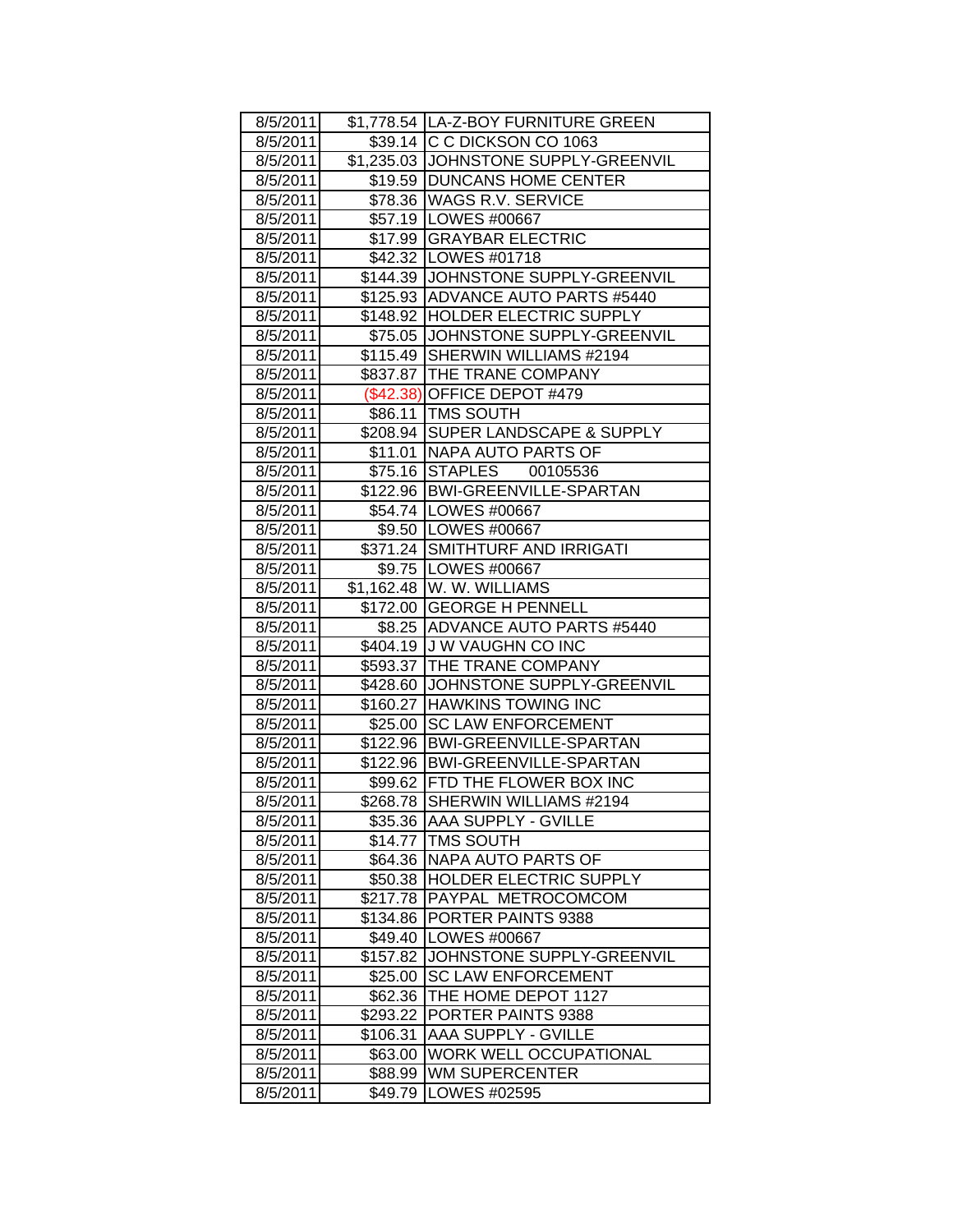| 8/5/2011 |            | \$52.98   LOWES #00667              |
|----------|------------|-------------------------------------|
| 8/5/2011 |            | \$15.88   LOWES #00667              |
| 8/5/2011 |            | \$73.94   POPPLERS MUSIC            |
| 8/5/2011 |            | \$277.80 BWI-GREENVILLE-SPARTAN     |
| 8/5/2011 |            | \$16.36 C C DICKSON CO 1063         |
| 8/5/2011 |            | \$149.09 INTERSTATE TRANSPORTATION  |
| 8/5/2011 |            | \$238.92 HAJOCA TAYLORS 72          |
| 8/5/2011 | \$53.35    | <b>AAA SUPPLY - GVILLE</b>          |
| 8/5/2011 |            | \$71.04 INTERSTATE TRANSPORTATION   |
| 8/5/2011 |            | \$3.15   LOWES #01718               |
| 8/5/2011 |            | \$15.16   LOWES #01718              |
| 8/5/2011 |            | \$26.67 INTERSTATE TRANSPORTATION   |
| 8/5/2011 |            | \$193.41 BRICK STREET CAFE          |
| 8/5/2011 |            | \$310.58 CES-SC-0027                |
| 8/5/2011 |            | \$40.36 SUBWAY<br>00265082          |
| 8/5/2011 |            | \$25.00 SC LAW ENFORCEMENT          |
| 8/5/2011 |            | \$48.60 JAVA JOLT                   |
| 8/5/2011 |            | \$23.30 NAPA AUTO PARTS OF          |
| 8/5/2011 |            | \$48.12   THE HOME DEPOT 1127       |
| 8/5/2011 | \$277.80   | <b>BWI-GREENVILLE-SPARTAN</b>       |
| 8/5/2011 | \$817.19   | JOHNSTONE SUPPLY-GREENVIL           |
| 8/5/2011 | \$8.00     | <b>SC LAW ENFORCEMENT</b>           |
| 8/5/2011 | \$31.48    | <b>WM SUPERCENTER</b>               |
| 8/5/2011 | \$103.95   | <b>WEST MUSIC - ACCOU</b>           |
| 8/5/2011 |            | \$396.53 JJOHNSTONE SUPPLY-GREENVIL |
| 8/5/2011 |            | \$50.00 HOLDER ELECTRIC SUPPLY      |
| 8/5/2011 |            | \$20.87   LOWES #01983              |
| 8/5/2011 |            | \$106.25 SHERWIN WILLIAMS #2735     |
| 8/5/2011 |            | \$25.00 SC LAW ENFORCEMENT          |
| 8/5/2011 |            | \$34.56 INTERSTATE TRANSPORTATION   |
| 8/5/2011 | \$159.99   | <b>OTHER WORLD COMPUTING</b>        |
| 8/5/2011 | \$36.62    | <b>CES-SC-0027</b>                  |
| 8/5/2011 | \$119.98   | PORTER PAINTS 9388                  |
| 8/5/2011 |            | \$123.06 BAKER DIST CO 578          |
| 8/5/2011 |            | \$253.78 THE TRANE COMPANY          |
| 8/5/2011 |            | \$59.21   LOWES #00667              |
| 8/5/2011 | \$94.34    | SILMAR ELECTRONICS-GRNVLE           |
| 8/8/2011 | \$58.29    | NAPA AUTO PARTS OF                  |
| 8/8/2011 | \$2.45     | OFFICE DEPOT #2690                  |
| 8/8/2011 | \$24.49    | <b>TMS SOUTH</b>                    |
| 8/8/2011 | \$63.59    | Best Buy 00002725                   |
| 8/8/2011 | \$129.52   | <b>MUSIC IN MOTION</b>              |
| 8/8/2011 | \$519.51   | <b>ST CLAIR DESIGNS</b>             |
| 8/8/2011 | \$3,131.03 | <b>CONTINENTAL ENGINE</b>           |
| 8/8/2011 | \$320.24   | <b>EGI HR DIRECT</b>                |
| 8/8/2011 | \$228.20   | THE TRANE COMPANY                   |
| 8/8/2011 | \$5.83     | <b>CAROLINA LAWN &amp; TRACTOR</b>  |
| 8/8/2011 | \$79.98    | <b>ADVANCE AUTO PARTS #5440</b>     |
| 8/8/2011 | \$198.53   | NAPA AUTO PARTS OF                  |
| 8/8/2011 | \$38.65    | <b>TMS SOUTH</b>                    |
| 8/8/2011 | \$79.68    | <b>WM SUPERCENTER</b>               |
|          |            |                                     |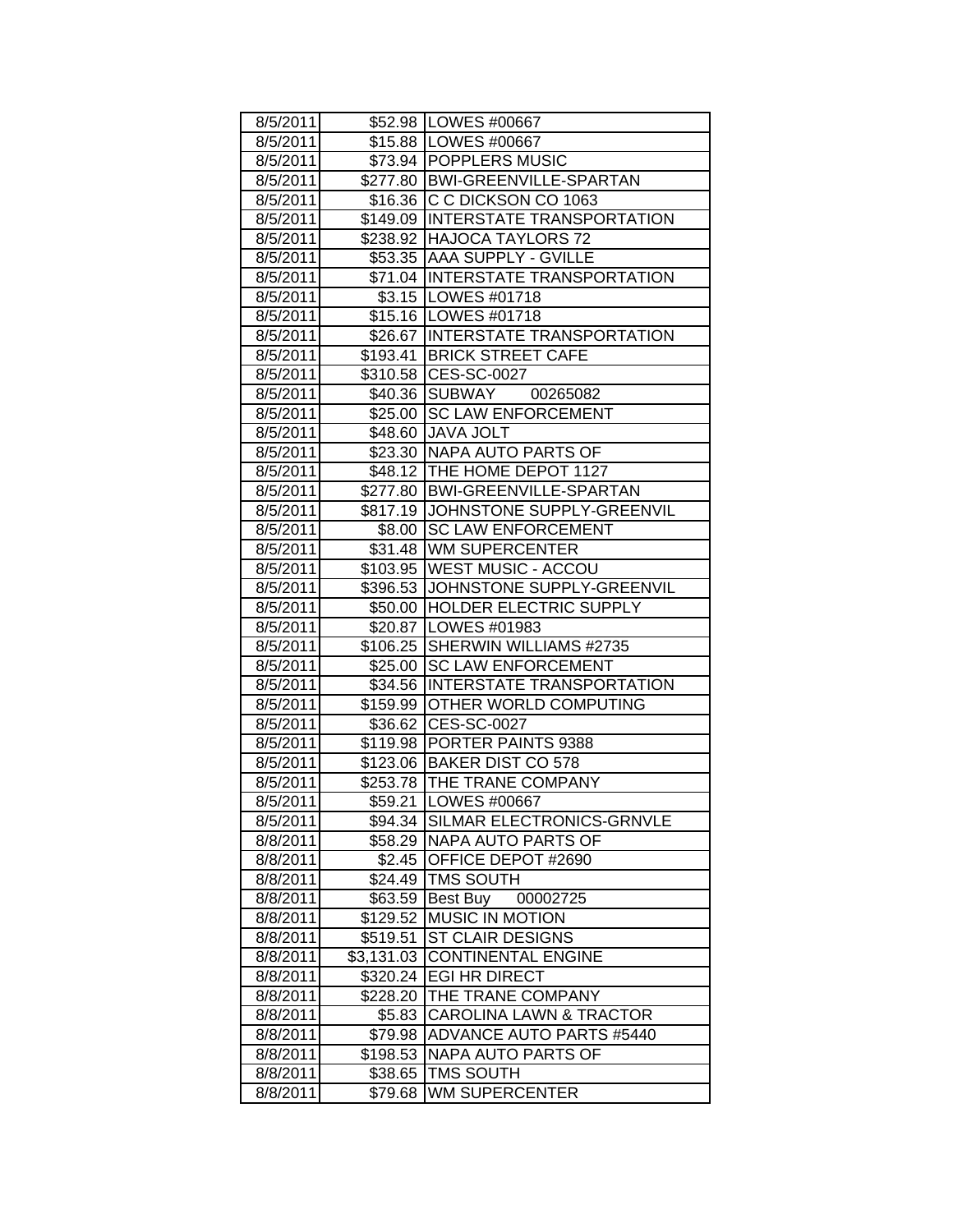| 8/8/2011 |          | \$2.22 HOBBY LOBBY #328             |
|----------|----------|-------------------------------------|
| 8/8/2011 |          | \$1,038.72   4IMPRINT               |
| 8/8/2011 |          | \$192.61 ADVANCE AUTO PARTS #5440   |
| 8/8/2011 |          | \$105.91  TARGET 00018705           |
| 8/8/2011 |          | \$57.30   NORFOLK WIRE & ELECTRONIC |
| 8/8/2011 |          | (\$46.62) GOS// GREENVILLE OFFICE S |
| 8/8/2011 |          | \$170.93 CAROLINA LAWN & TRACTOR    |
| 8/8/2011 |          | \$70.86 MUTTS BBQ                   |
| 8/8/2011 |          | \$254.43 SMITHTURF AND IRRIGATI     |
| 8/8/2011 |          | \$1,104.83 THE TRANE COMPANY        |
| 8/8/2011 |          | \$50.43 PORTER PAINTS 9388          |
| 8/8/2011 |          | \$53.70 WEST MUSIC CATALOG          |
|          |          | \$63.35 SAUNDERS OFFICE SUPPLY      |
| 8/8/2011 |          |                                     |
| 8/8/2011 |          | \$142.20 POINSETT PLUMBING SUPPLY   |
| 8/8/2011 |          | \$34.88   TMS SOUTH                 |
| 8/8/2011 |          | \$27.60 NAPA AUTO PARTS OF          |
| 8/8/2011 |          | \$74.73 GREER FLOORING CENTER I     |
| 8/8/2011 |          | \$27.60 NAPA AUTO PARTS OF          |
| 8/8/2011 |          | \$17.32 JOHNSTONE SUPPLY-GREENVIL   |
| 8/8/2011 |          | \$263.12 RENTAL ONE                 |
| 8/8/2011 |          | \$100.87 WM SUPERCENTER             |
| 8/8/2011 |          | \$211.82 SOUTHEASTERN ELECTRICA     |
| 8/8/2011 |          | \$78.44 BATTERY SPECIALISTS         |
| 8/8/2011 |          | \$451.96 ADVANCE AUTO PARTS #5330   |
| 8/8/2011 |          | \$53.00 CAROLINA LOCKSMITHS         |
| 8/8/2011 |          | \$75.96 ELLIS FLOORING SALES #43    |
| 8/8/2011 |          | \$116.57 STAPLES 00105536           |
| 8/8/2011 |          | \$129.27 HAWKINS TOWING INC         |
| 8/8/2011 |          | \$36.63 HOBBY LOBBY #328            |
| 8/8/2011 |          | \$45.86   TMS SOUTH                 |
| 8/8/2011 |          | \$51.10 J W VAUGHN CO INC           |
| 8/8/2011 |          | \$111.85   TMS SOUTH                |
| 8/8/2011 |          | \$84.92 BENDER BURKOT EAST COAST    |
| 8/8/2011 |          | \$27.63 TMS SOUTH                   |
| 8/8/2011 |          | \$17.40 WM SUPERCENTER              |
| 8/8/2011 |          | \$56.83 AAA SUPPLY - GVILLE         |
| 8/8/2011 | \$39.47  | <b>GOS// GREENVILLE OFFICE S</b>    |
| 8/8/2011 | \$469.80 | <b>GRETCHEN'S ABS CAKES</b>         |
| 8/8/2011 | \$70.06  | <b>NAPA AUTO PARTS OF</b>           |
| 8/8/2011 | \$158.68 | THE TRANE COMPANY                   |
| 8/8/2011 | \$27.60  | NAPA AUTO PARTS OF                  |
| 8/8/2011 | \$55.17  | OFFICE DEPOT #1214                  |
| 8/8/2011 | \$531.60 | JOHNSTONE SUPPLY-GREENVIL           |
| 8/8/2011 | \$29.15  | DOLLAR-GENERAL #6166                |
| 8/8/2011 | \$30.02  | PORTER PAINTS 9250                  |
| 8/8/2011 | \$12.65  | THE HOME DEPOT 1127                 |
| 8/8/2011 | \$27.60  | NAPA AUTO PARTS OF                  |
| 8/8/2011 | \$247.88 | <b>BATTERY SPECIALISTS</b>          |
| 8/8/2011 | \$641.62 | NAPA AUTO PARTS OF                  |
| 8/8/2011 | \$25.74  | PORTER PAINTS 9388                  |
| 8/8/2011 | \$345.87 | <b>WM SUPERCENTER</b>               |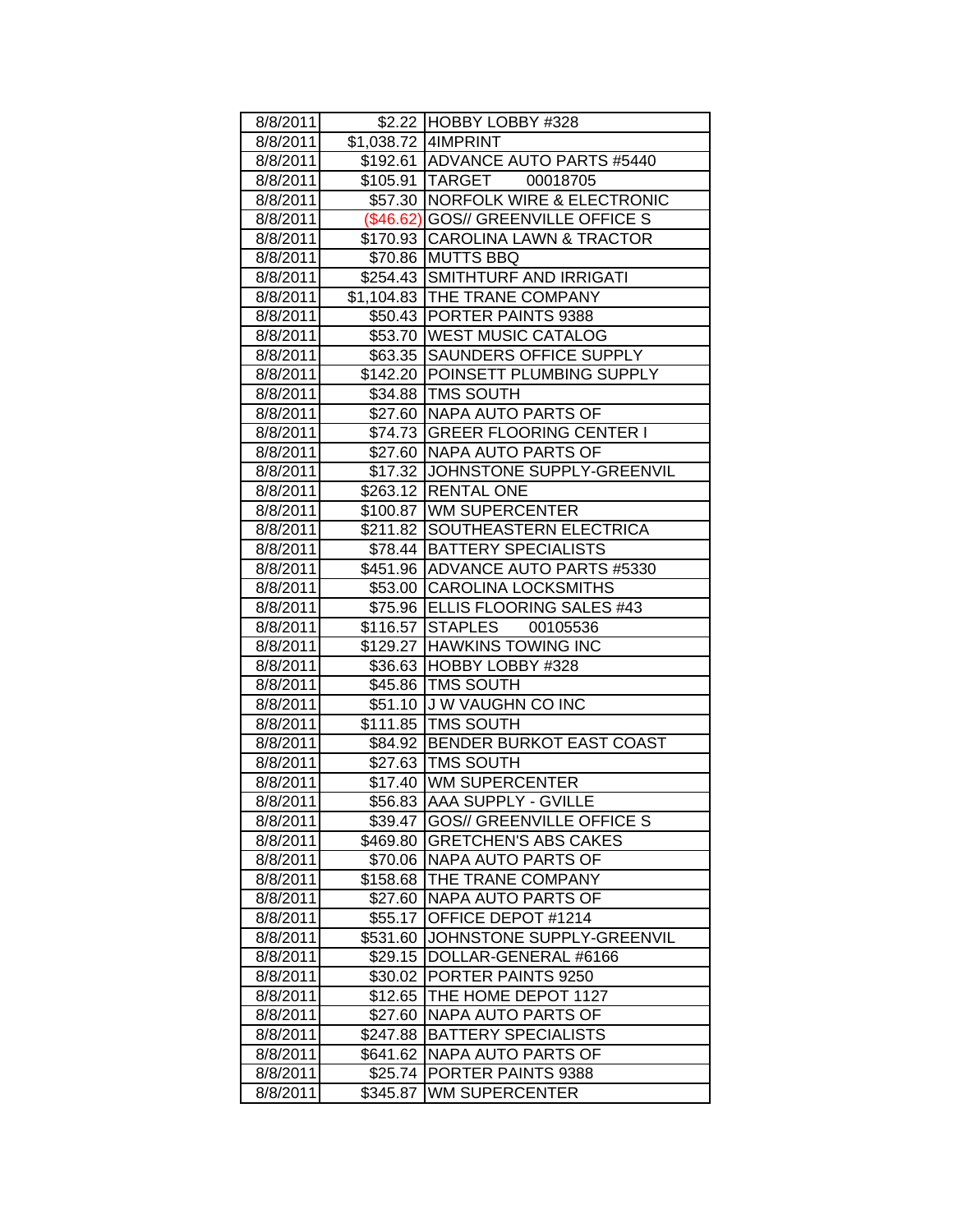| 8/8/2011  |          | \$820.02 THE TRANE COMPANY         |
|-----------|----------|------------------------------------|
| 8/9/2011  |          | \$116.58 BROOKSTONE 110001782      |
| 8/9/2011  |          | \$265.84   LOWES #00528            |
| 8/9/2011  |          | \$160.58 FEDEX OFFICE #3094        |
| 8/9/2011  |          | \$466.40 BWI-GREENVILLE-SPARTAN    |
| 8/9/2011  |          | \$9.16   LOWES #01983              |
| 8/9/2011  |          | \$461.82 CEMEX INC PLANT#4642      |
| 8/9/2011  |          | \$50.40   LOWES #01983             |
| 8/9/2011  |          | \$329.03 BARNES&NOBLE COM          |
| 8/9/2011  |          | \$254.35 Bestbuy.com 00009944      |
| 8/9/2011  |          | \$73.01   LOWES #00528             |
| 8/9/2011  |          | \$21.19   RADIOSHACK COR00123695   |
| 8/9/2011  |          | \$13.20 BI-LO 661                  |
| 8/9/2011  |          | \$53.23 STAPLES 00118018           |
| 8/9/2011  |          | \$76.29 SEALMASTER-GREENVILLE      |
| 8/9/2011  |          | \$45.99 LOWES #00528               |
| 8/9/2011  |          | \$40.08 LOWES #00528               |
| 8/10/2011 |          | \$37.61 W.P.LAW, INC #5            |
| 8/10/2011 |          | \$80.45 C C DICKSON CO 1004        |
| 8/10/2011 |          | \$62.31 SHERWIN WILLIAMS #2785     |
| 8/10/2011 |          | \$6.67   AUTO PARTS WAREHOUSE      |
| 8/10/2011 |          | \$88.44 HAWKINS TOWING INC         |
| 8/10/2011 |          | \$9.94   LOWES #00528              |
| 8/10/2011 |          | \$21.15 EXCLAMARK AWARDS AND ENGR  |
| 8/10/2011 |          | \$32.37 DUNKIN #345195 Q35         |
| 8/10/2011 |          | \$39.70 SHERWIN WILLIAMS #2735     |
| 8/10/2011 |          | \$192.35 EASTERN INDUSTRIAL SUPPLI |
| 8/10/2011 |          | \$25.40 STAPLES 00108688           |
| 8/10/2011 |          | \$25.77 LOWES #01718               |
| 8/10/2011 |          | \$142.78 W.P.LAW, INC #5           |
| 8/10/2011 |          | \$25.00 SC LAW ENFORCEMENT         |
| 8/10/2011 |          | \$8.00 SC LAW ENFORCEMENT          |
| 8/10/2011 |          | \$4.24 DOLRTREE 1966 00019661      |
| 8/10/2011 |          | \$14.13 C C DICKSON CO 1004        |
| 8/10/2011 |          | \$218.41 WW GRAINGER               |
| 8/10/2011 |          | \$50.23 SHERWIN WILLIAMS #2735     |
| 8/10/2011 |          | \$16.38   LOWES #00528             |
| 8/10/2011 |          | \$5.28   LOWES #01718              |
| 8/10/2011 |          | \$190.75 GREENVILLE TURF & TRACTOR |
| 8/10/2011 | \$14.99  | C C DICKSON CO 1004                |
| 8/10/2011 | \$25.00  | <b>SC LAW ENFORCEMENT</b>          |
| 8/10/2011 | \$276.93 | <b>PIP PRINTING</b>                |
| 8/10/2011 | \$111.24 | <b>HAWKINS TOWING INC</b>          |
| 8/10/2011 | \$301.86 | PANERA BREAD #911                  |
| 8/10/2011 | \$530.02 | SHERWIN WILLIAMS #2735             |
| 8/10/2011 | \$90.88  | <b>CLASSIC HWD &amp; POSTAL</b>    |
| 8/10/2011 | \$284.40 | <b>CRESCENT SUPPLY COMPANY I</b>   |
| 8/10/2011 | \$104.94 | LOWES #00667                       |
| 8/10/2011 | \$13.99  | C C DICKSON CO 1004                |
| 8/10/2011 | \$108.89 | LANDSCAPERS SUPPLY II              |
| 8/10/2011 | \$29.02  | <b>WM SUPERCENTER</b>              |
|           |          |                                    |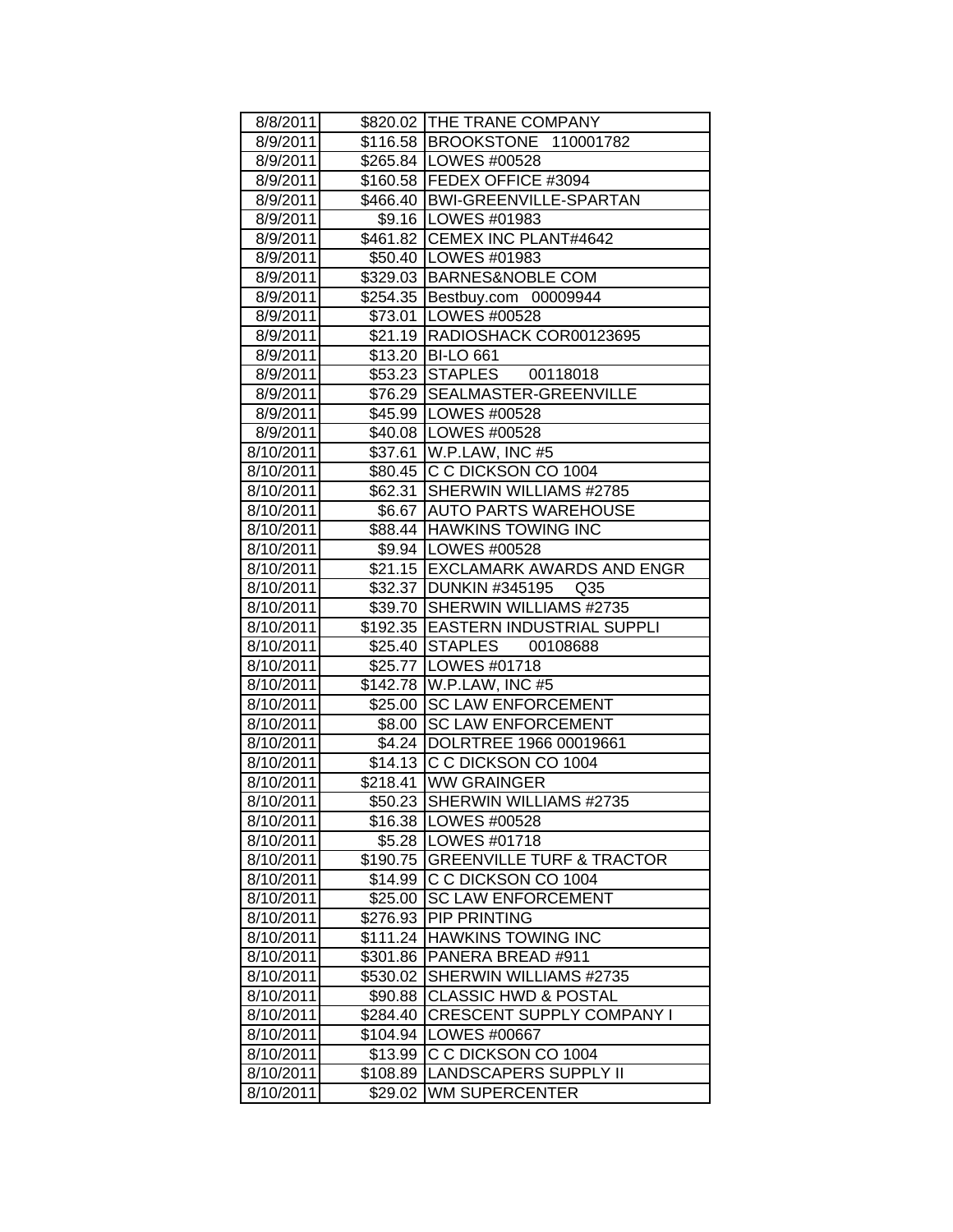| 8/10/2011 |          | \$17.43 SHERWIN WILLIAMS #2735       |
|-----------|----------|--------------------------------------|
| 8/10/2011 |          | (\$208.94) SUPER LANDSCAPE & SUPPLY  |
| 8/10/2011 |          | \$88.75   ANDERSON STAMP & ENGRAVIN  |
| 8/10/2011 |          | \$19.65 LOWES #01718                 |
| 8/10/2011 |          | \$82.14 C C DICKSON CO 1004          |
| 8/10/2011 |          | \$8.00 SC LAW ENFORCEMENT            |
| 8/10/2011 |          | \$136.13   LOWES #00667              |
| 8/10/2011 |          | \$25.00 SC LAW ENFORCEMENT           |
| 8/10/2011 |          | \$26.05 CRESCENT SUPPLY COMPANY I    |
| 8/10/2011 |          | \$82.68 WM SUPERCENTER               |
| 8/10/2011 |          | \$84.00 ASSOC SUPERV AND CURR        |
| 8/10/2011 |          | \$8.47   LOWES #00667                |
| 8/10/2011 |          | \$15.73   LOWES #00528               |
| 8/10/2011 |          | \$25.00 SC LAW ENFORCEMENT           |
| 8/10/2011 |          | \$32.02 LOWES #00667                 |
| 8/10/2011 |          | \$64.55 TARGET 00011825              |
| 8/10/2011 |          | \$8.00 SC LAW ENFORCEMENT            |
| 8/10/2011 |          | \$21.60 LOWES #01718                 |
| 8/10/2011 | \$45.25  | C C DICKSON CO 1004                  |
| 8/10/2011 |          | \$80.14 HAWKINS TOWING INC           |
| 8/10/2011 |          | \$208.21 PANERA BREAD #911           |
| 8/10/2011 |          | \$103.22 C C DICKSON CO 1063         |
| 8/10/2011 | \$10.79  | SHERWIN WILLIAMS #2628               |
| 8/10/2011 |          | \$1,042.00 VISION SCREEN PRINTING    |
| 8/10/2011 |          | \$25.00 SC LAW ENFORCEMENT           |
| 8/10/2011 |          | \$10.98   MSC WATERWORKS-GREENVILLE  |
| 8/10/2011 |          | \$1,168.76 GARFIELD SIGNS & GRAPHICS |
| 8/10/2011 |          | \$25.14   LOWES #01718               |
| 8/10/2011 |          | \$592.86 WW GRAINGER                 |
| 8/10/2011 |          | \$440.00 USPS 45868006829808953      |
| 8/10/2011 |          | \$137.55   LOWES #01718              |
| 8/10/2011 | \$8.00   | <b>SC LAW ENFORCEMENT</b>            |
| 8/10/2011 |          | \$30.60 HICKORY POINT MOON           |
| 8/10/2011 |          | \$634.94 OREILLY AUTO 00016253       |
| 8/10/2011 |          | \$25.29 LOWES #00528                 |
| 8/10/2011 |          | \$174.90 CRESCENT SUPPLY COMPANY I   |
| 8/10/2011 | \$15.21  | YOGURT MOUNTAIN - THE                |
| 8/10/2011 | \$24.51  | AAA SUPPLY - GVILLE                  |
| 8/10/2011 | \$71.10  | SHERWIN WILLIAMS #2194               |
| 8/10/2011 | \$25.00  | <b>SC LAW ENFORCEMENT</b>            |
| 8/10/2011 | \$41.34  | <b>CRESCENT SUPPLY COMPANY I</b>     |
| 8/10/2011 | (\$8.47) | LOWES #00667                         |
| 8/10/2011 | \$61.72  | <b>STAPLES</b><br>00105536           |
| 8/10/2011 | \$169.60 | <b>ATLANTIC SUPPLY&amp; EQUIP</b>    |
| 8/10/2011 | \$54.64  | <b>CLASSIC ACE HARDWARE</b>          |
| 8/10/2011 | \$20.52  | SHERWIN WILLIAMS #2194               |
| 8/10/2011 | \$126.94 | SHERWIN WILLIAMS #2145               |
| 8/10/2011 | \$23.80  | LOWES #00667                         |
| 8/10/2011 | \$17.04  | C C DICKSON CO 1004                  |
| 8/10/2011 | \$118.47 | <b>GREENVILLE TURF &amp; TRACTOR</b> |
| 8/10/2011 | \$110.56 | <b>RENTAL ONE</b>                    |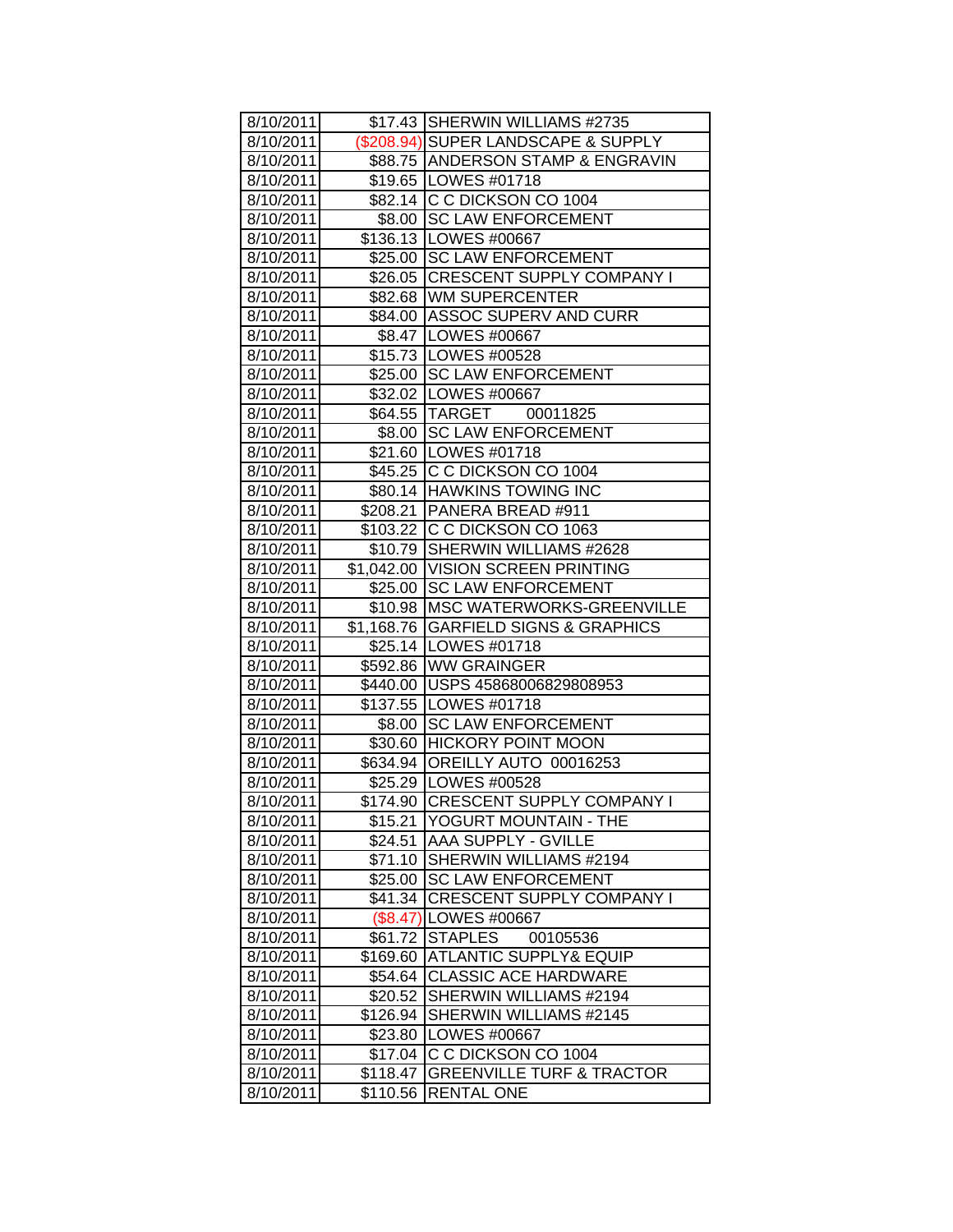| 8/10/2011 |          | \$25.00 SC LAW ENFORCEMENT           |
|-----------|----------|--------------------------------------|
| 8/10/2011 |          | \$145.73 SHERWIN WILLIAMS #2735      |
| 8/10/2011 |          | \$47.51 C C DICKSON CO 1004          |
| 8/10/2011 |          | \$166.96 WM SUPERCENTER              |
| 8/10/2011 |          | \$7.30 YOGURT MOUNTAIN - THE         |
| 8/10/2011 |          | \$25.00 SC LAW ENFORCEMENT           |
| 8/10/2011 |          | \$25.00 SC LAW ENFORCEMENT           |
| 8/10/2011 |          | \$180.91 YOGURT MOUNTAIN - THE       |
| 8/10/2011 |          | \$5,536.27 CDW GOVERNMENT            |
| 8/10/2011 |          | \$254.35 Bestbuy.com 00009944        |
| 8/10/2011 |          | \$12.35   LOWES #00667               |
| 8/10/2011 |          | \$132.22   UNITED ELECTRICAL DIST MO |
| 8/10/2011 |          | \$70.08   LOWES #00667               |
| 8/10/2011 |          | \$411.95 240 C-K SIMPSONV            |
| 8/10/2011 |          | \$224.73 SHERWIN WILLIAMS #2342      |
| 8/11/2011 |          | \$8.00 SC LAW ENFORCEMENT            |
| 8/11/2011 |          | \$8.00 SC LAW ENFORCEMENT            |
| 8/11/2011 |          | \$8.00 SC LAW ENFORCEMENT            |
| 8/11/2011 |          | \$2.43 HOLDER ELECTRIC SUPPLY        |
| 8/11/2011 |          | \$8.00 SC LAW ENFORCEMENT            |
| 8/11/2011 |          | \$30.41   LOWES #00528               |
| 8/11/2011 |          | \$6.30   LOWES #01718                |
| 8/11/2011 |          | \$152.88 C C DICKSON CO 1004         |
| 8/11/2011 |          | \$8.00 SC LAW ENFORCEMENT            |
| 8/11/2011 |          | \$877.75 JJOHNSTONE SUPPLY-GREENVIL  |
| 8/11/2011 |          | \$25.00 SC LAW ENFORCEMENT           |
| 8/11/2011 |          | \$34.66 SHERWIN WILLIAMS #2735       |
| 8/11/2011 |          | \$11.19 C C DICKSON CO 1063          |
| 8/11/2011 |          | \$25.00 SC LAW ENFORCEMENT           |
| 8/11/2011 |          | \$28.64 ADVANCE AUTO PARTS #5440     |
| 8/11/2011 |          | \$8.46 THE HOME DEPOT 1127           |
| 8/11/2011 |          | \$78.64 GREENVILLE INDUSTRIAL        |
| 8/11/2011 |          | \$25.00 SC LAW ENFORCEMENT           |
| 8/11/2011 |          | \$25.00 SC LAW ENFORCEMENT           |
| 8/11/2011 |          | \$25.00 SC LAW ENFORCEMENT           |
| 8/11/2011 | \$25.00  | <b>SC LAW ENFORCEMENT</b>            |
| 8/11/2011 |          | \$328.63 CHICK-FIL-A #00726          |
| 8/11/2011 | \$25.00  | <b>SC LAW ENFORCEMENT</b>            |
| 8/11/2011 | \$173.80 | NORFOLK WIRE & ELECTRONIC            |
| 8/11/2011 | \$40.17  | 2865-CED                             |
| 8/11/2011 | \$313.34 | NAPA AUTO PARTS OF                   |
| 8/11/2011 | \$93.40  | JOHNSTONE SUPPLY-GREENVIL            |
| 8/11/2011 | \$8.00   | <b>SC LAW ENFORCEMENT</b>            |
| 8/11/2011 | \$25.00  | <b>SC LAW ENFORCEMENT</b>            |
| 8/11/2011 | \$949.74 | JOHNSTONE SUPPLY-GREENVIL            |
| 8/11/2011 | \$25.00  | <b>SC LAW ENFORCEMENT</b>            |
| 8/11/2011 | \$25.00  | <b>SC LAW ENFORCEMENT</b>            |
| 8/11/2011 | \$476.21 | HOLDER ELECTRIC SUPPLY               |
| 8/11/2011 | \$25.00  | <b>SC LAW ENFORCEMENT</b>            |
| 8/11/2011 | \$97.79  | HOLDER ELECTRIC SUPPLY               |
| 8/11/2011 | \$25.00  | <b>SC LAW ENFORCEMENT</b>            |
|           |          |                                      |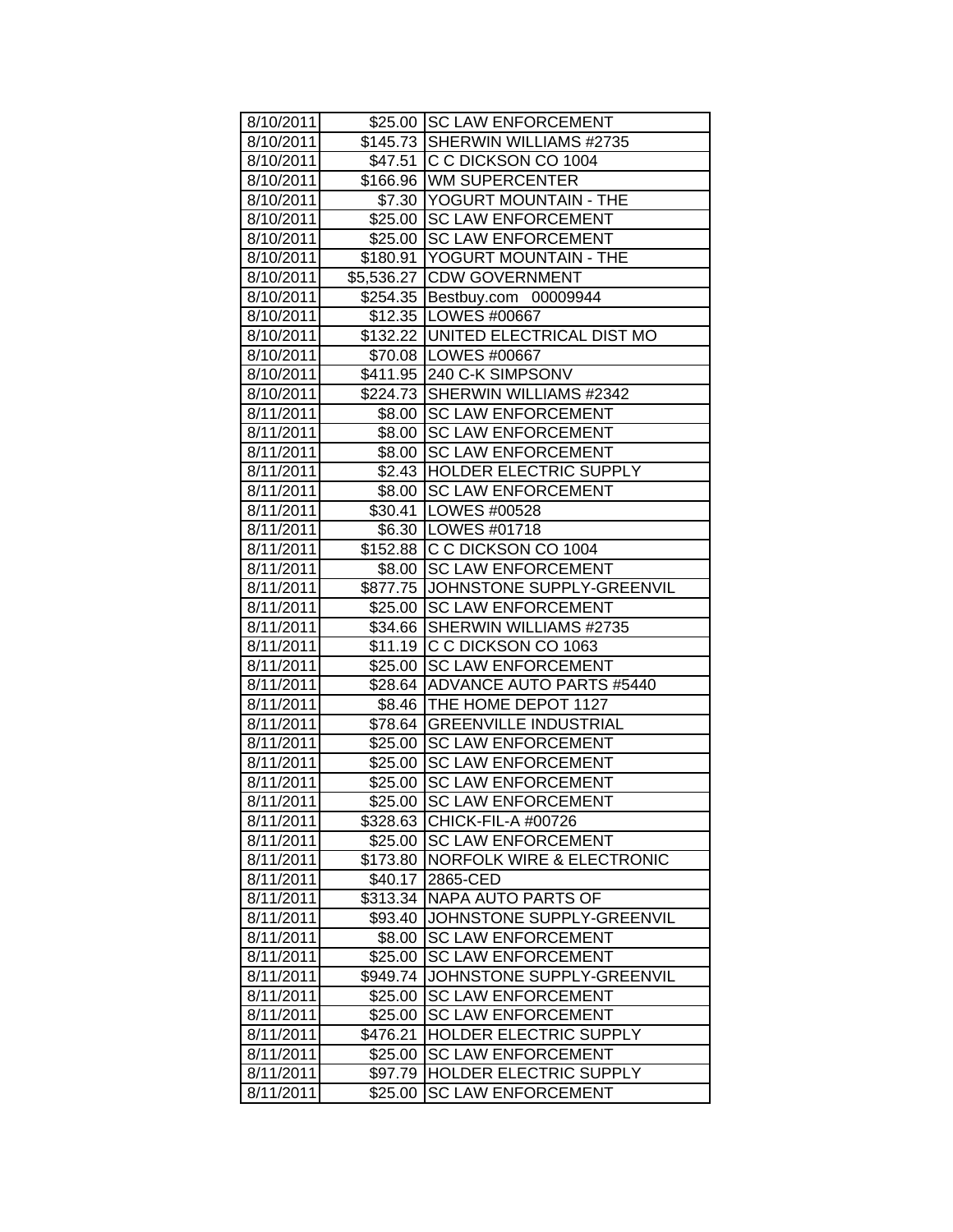| 8/11/2011 |          | \$8.00 SC LAW ENFORCEMENT           |
|-----------|----------|-------------------------------------|
| 8/11/2011 |          | \$67.34   LOWES #00667              |
| 8/11/2011 |          | \$101.46 AAA SUPPLY - GVILLE        |
| 8/11/2011 |          | \$361.84 HAJOCA TAYLORS 72          |
| 8/11/2011 |          | \$205.60 NAPA AUTO PARTS OF         |
| 8/11/2011 |          | \$25.00 SC LAW ENFORCEMENT          |
| 8/11/2011 |          | \$8.00 SC LAW ENFORCEMENT           |
| 8/11/2011 |          | \$157.66 SHERWIN WILLIAMS #2785     |
| 8/11/2011 |          | \$25.00 SC LAW ENFORCEMENT          |
| 8/11/2011 |          | \$409.49 UNITED RENTALS             |
| 8/11/2011 |          | \$22.92 THE HOME DEPOT 1127         |
| 8/11/2011 |          | \$25.00 SC LAW ENFORCEMENT          |
| 8/11/2011 |          | \$62.13 DUNKIN #345195<br>Q35       |
| 8/11/2011 |          | \$25.00 SC LAW ENFORCEMENT          |
| 8/11/2011 |          | \$336.76 JJOHNSTONE SUPPLY-GREENVIL |
| 8/11/2011 |          | \$11.60   LOWES #00528              |
| 8/11/2011 |          | \$29.65   LOWES #01718              |
| 8/11/2011 |          | \$11.63 NAPA AUTO PARTS OF          |
| 8/11/2011 |          | \$47.04 MICHAELS #6001              |
| 8/11/2011 |          | \$11.21 NAPA AUTO PARTS OF          |
| 8/11/2011 |          | \$25.00 SC LAW ENFORCEMENT          |
| 8/11/2011 |          | \$267.37 MIMI'S STEAKHOUSE OF       |
| 8/11/2011 |          | \$255.48 NATL BUS SALES & LEASING   |
| 8/11/2011 |          | \$269.57 M AND A SUPPLY CO GREENVI  |
| 8/11/2011 |          | \$116.60  ATLANTIC SUPPLY& EQUIP    |
| 8/11/2011 |          | \$7.48   WM SUPERCENTER             |
| 8/11/2011 |          | \$8.00 SC LAW ENFORCEMENT           |
| 8/11/2011 |          | \$8.00 SC LAW ENFORCEMENT           |
| 8/11/2011 |          | \$187.01 WM SUPERCENTER             |
| 8/11/2011 |          | \$8.00 SC LAW ENFORCEMENT           |
| 8/11/2011 |          | \$25.00 SC LAW ENFORCEMENT          |
| 8/11/2011 |          | \$494.02 CAROLINA INTL TRUCKS       |
| 8/11/2011 |          | \$332.35 CAROLINA LAWN & TRACTOR    |
| 8/11/2011 |          | \$44.68   DOLLAR GENERAL #11744     |
| 8/11/2011 |          | \$38.12 THE HOME DEPOT 1127         |
| 8/11/2011 |          | \$101.22 KEYSTONE AUTOMOTIVE        |
| 8/11/2011 |          | \$184.67 RSC EQUIPMENT RENTAL 476   |
| 8/11/2011 | \$46.52  | WM SUPERCENTER                      |
| 8/11/2011 | \$8.00   | <b>SC LAW ENFORCEMENT</b>           |
| 8/11/2011 | \$219.80 | <b>GOS// GREENVILLE OFFICE S</b>    |
| 8/11/2011 | \$50.23  | SHERWIN WILLIAMS #2735              |
| 8/11/2011 | \$8.00   | <b>SC LAW ENFORCEMENT</b>           |
| 8/11/2011 | \$25.00  | <b>SC LAW ENFORCEMENT</b>           |
| 8/11/2011 | \$8.00   | <b>SC LAW ENFORCEMENT</b>           |
| 8/11/2011 | \$25.00  | <b>SC LAW ENFORCEMENT</b>           |
| 8/11/2011 | \$25.00  | <b>SC LAW ENFORCEMENT</b>           |
| 8/11/2011 | \$688.08 | JOHNSTONE SUPPLY-GREENVIL           |
| 8/11/2011 | \$25.00  | <b>SC LAW ENFORCEMENT</b>           |
| 8/11/2011 | \$250.00 | <b>OLD HUNDRED GROCERY &amp;</b>    |
| 8/11/2011 | \$78.82  | <b>TMS SOUTH</b>                    |
| 8/11/2011 | \$25.00  | <b>SC LAW ENFORCEMENT</b>           |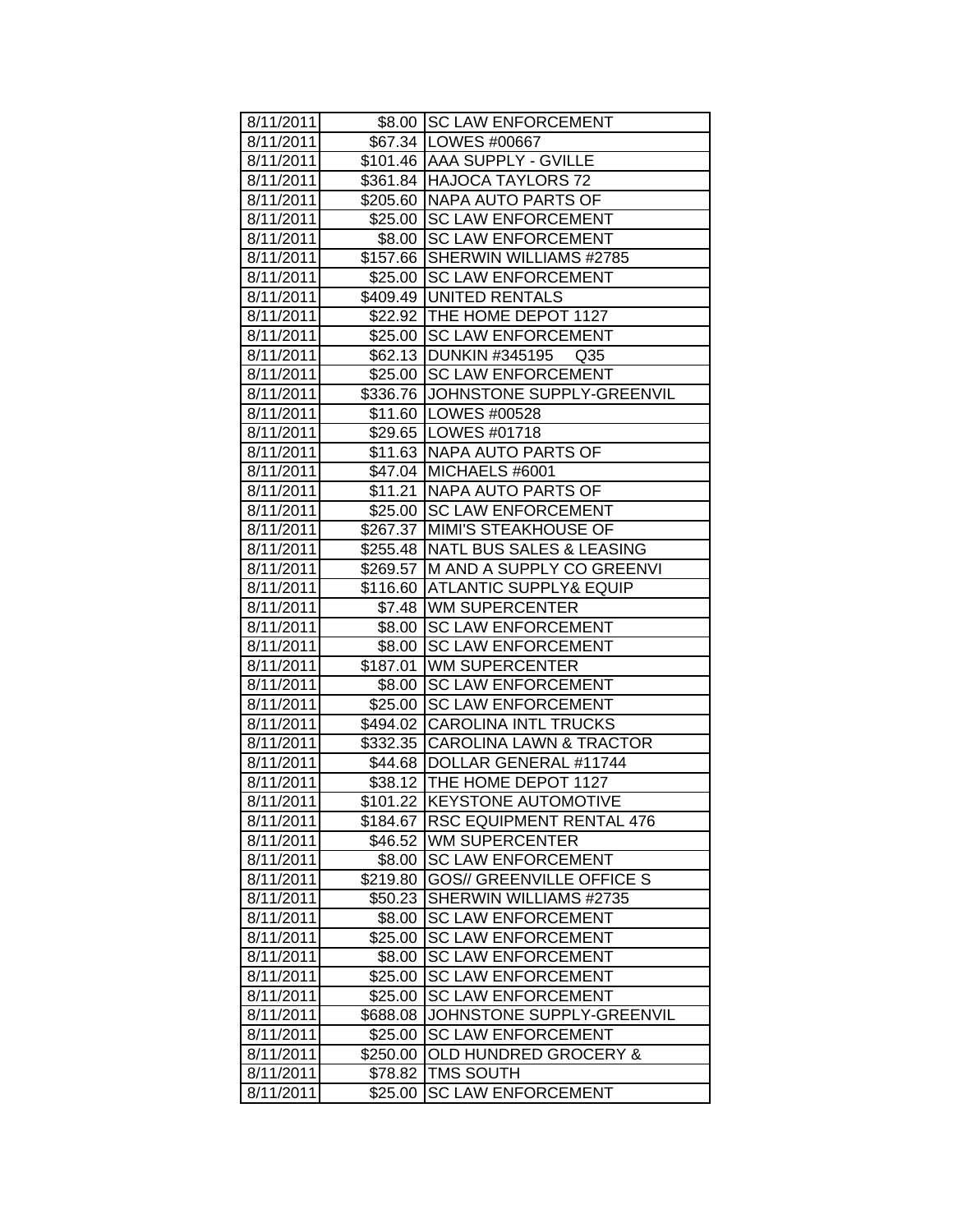| 8/11/2011 |          | \$8.00 SC LAW ENFORCEMENT         |
|-----------|----------|-----------------------------------|
| 8/11/2011 |          | \$25.00 SC LAW ENFORCEMENT        |
| 8/11/2011 |          | \$8.00 SC LAW ENFORCEMENT         |
| 8/11/2011 |          | \$27.28   NAPA AUTO PARTS OF      |
| 8/11/2011 | \$25.00  | <b>SC LAW ENFORCEMENT</b>         |
| 8/11/2011 | \$8.00   | <b>SC LAW ENFORCEMENT</b>         |
| 8/11/2011 | \$25.00  | <b>SC LAW ENFORCEMENT</b>         |
| 8/11/2011 | \$8.00   | <b>SC LAW ENFORCEMENT</b>         |
| 8/11/2011 |          | \$25.00 SC LAW ENFORCEMENT        |
| 8/11/2011 |          | \$90.77   TMS SOUTH               |
| 8/11/2011 |          | \$13.55   LOWES #00528            |
| 8/11/2011 |          | \$25.00 SC LAW ENFORCEMENT        |
| 8/11/2011 |          | \$25.00 SC LAW ENFORCEMENT        |
| 8/11/2011 |          | \$8.00 SC LAW ENFORCEMENT         |
| 8/11/2011 |          | \$25.00 SC LAW ENFORCEMENT        |
| 8/11/2011 |          | \$159.00 UNITED RENTALS           |
| 8/11/2011 |          | \$196.58   LOWES #00528           |
| 8/11/2011 |          | \$15.88 CRESCENT SUPPLY COMPANY I |
| 8/11/2011 | \$8.00   | <b>SC LAW ENFORCEMENT</b>         |
| 8/11/2011 | \$8.00   | <b>SC LAW ENFORCEMENT</b>         |
| 8/11/2011 | \$25.00  | <b>SC LAW ENFORCEMENT</b>         |
| 8/11/2011 | \$85.26  | STAPLES 00108688                  |
| 8/11/2011 |          | \$799.25 NETWORK CONTROLS & E     |
| 8/11/2011 |          | \$25.00 SC LAW ENFORCEMENT        |
| 8/11/2011 |          | \$8.00 SC LAW ENFORCEMENT         |
| 8/11/2011 |          | \$8.00 SC LAW ENFORCEMENT         |
| 8/11/2011 |          | \$52.96   LOWES #00528            |
| 8/11/2011 | \$16.91  | <b>SOCAR CHEMICAL COMPANY</b>     |
| 8/11/2011 | \$8.00   | <b>SC LAW ENFORCEMENT</b>         |
| 8/11/2011 | \$25.00  | <b>SC LAW ENFORCEMENT</b>         |
| 8/11/2011 |          | \$323.44 CAROLINA LAWN & TRACTOR  |
| 8/11/2011 | \$25.00  | <b>SC LAW ENFORCEMENT</b>         |
| 8/11/2011 | \$8.00   | <b>SC LAW ENFORCEMENT</b>         |
| 8/11/2011 |          | \$11.19 C C DICKSON CO 1063       |
| 8/11/2011 |          | \$63.22 THE HOME DEPOT 1127       |
| 8/11/2011 |          | \$8.00 SC LAW ENFORCEMENT         |
| 8/11/2011 | \$849.44 | <b>M AND A SUPPLY CO GREENVI</b>  |
| 8/11/2011 | \$8.00   | <b>SC LAW ENFORCEMENT</b>         |
| 8/11/2011 | \$25.00  | <b>SC LAW ENFORCEMENT</b>         |
| 8/11/2011 | \$6.87   | JOHNSTONE SUPPLY-GREENVIL         |
| 8/11/2011 | \$8.00   | <b>SC LAW ENFORCEMENT</b>         |
| 8/11/2011 | \$25.00  | <b>SC LAW ENFORCEMENT</b>         |
| 8/11/2011 | \$877.75 | JOHNSTONE SUPPLY-GREENVIL         |
| 8/11/2011 | \$25.00  | <b>SC LAW ENFORCEMENT</b>         |
| 8/11/2011 | \$222.65 | <b>HOLDER ELECTRIC SUPPLY</b>     |
| 8/11/2011 | \$645.84 | PANERA BREAD #911                 |
| 8/11/2011 | \$8.00   | <b>SC LAW ENFORCEMENT</b>         |
| 8/11/2011 | \$18.95  | THE HOME DEPOT 1127               |
| 8/11/2011 | \$8.00   | <b>SC LAW ENFORCEMENT</b>         |
| 8/11/2011 | \$25.00  | <b>SC LAW ENFORCEMENT</b>         |
| 8/11/2011 | \$50.72  | JOHNSTONE SUPPLY-GREENVIL         |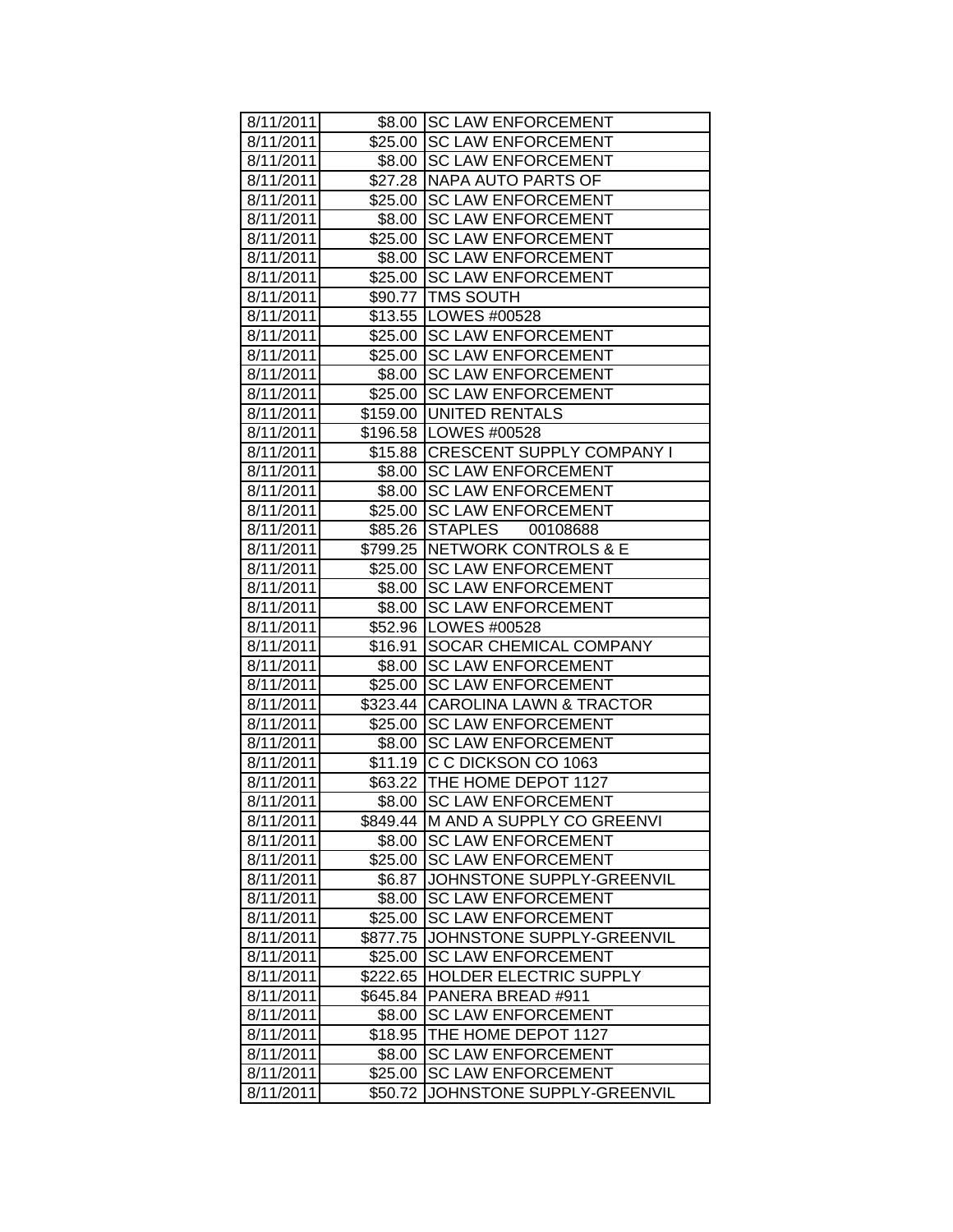| 8/11/2011 |          | \$123.38 BWI-GREENVILLE-SPARTAN      |
|-----------|----------|--------------------------------------|
| 8/11/2011 |          | \$25.00 SC LAW ENFORCEMENT           |
| 8/11/2011 |          | \$42.39 ADVANCE AUTO PARTS #5760     |
| 8/11/2011 |          | \$8.00 SC LAW ENFORCEMENT            |
| 8/11/2011 |          | \$25.00 SC LAW ENFORCEMENT           |
| 8/11/2011 |          | \$142.81 CES-SC-0027                 |
| 8/11/2011 |          | \$33.50 LCOM GLOBALCONNECTIVIT       |
| 8/11/2011 |          | \$60.22   LOWES #01718               |
| 8/11/2011 |          | \$42.53 TMS SOUTH                    |
| 8/11/2011 |          | \$8.00 SC LAW ENFORCEMENT            |
| 8/11/2011 | \$57.61  | <b>BURDETTE HARDWARE SIMPSON</b>     |
| 8/11/2011 | \$363.26 | JOHNSTONE SUPPLY-GREENVIL            |
| 8/11/2011 | \$259.70 | COOK & BOARDMAN OF                   |
| 8/11/2011 |          | \$422.83 AAA SUPPLY - GVILLE         |
| 8/11/2011 | \$8.00   | <b>SC LAW ENFORCEMENT</b>            |
| 8/11/2011 |          | \$77.52 PUBLIX 035                   |
| 8/11/2011 |          | \$8.00 SC LAW ENFORCEMENT            |
| 8/11/2011 | \$8.00   | <b>SC LAW ENFORCEMENT</b>            |
| 8/11/2011 | \$25.00  | <b>SC LAW ENFORCEMENT</b>            |
| 8/11/2011 | \$25.00  | <b>SC LAW ENFORCEMENT</b>            |
| 8/11/2011 | \$8.00   | <b>SC LAW ENFORCEMENT</b>            |
| 8/11/2011 |          | \$8.00 SC LAW ENFORCEMENT            |
| 8/11/2011 | \$8.00   | <b>SC LAW ENFORCEMENT</b>            |
| 8/11/2011 | $$85.12$ | JOHNSTONE SUPPLY-GREENVIL            |
| 8/11/2011 | \$25.00  | <b>SC LAW ENFORCEMENT</b>            |
| 8/11/2011 | \$8.00   | <b>SC LAW ENFORCEMENT</b>            |
| 8/11/2011 |          | \$2.10   LOWES #00528                |
| 8/11/2011 |          | \$42.39   ADVANCE AUTO PARTS #8572   |
| 8/11/2011 |          | \$25.00 SC LAW ENFORCEMENT           |
| 8/11/2011 | \$8.00   | <b>SC LAW ENFORCEMENT</b>            |
| 8/11/2011 |          | \$20.96 JJOHNSTONE SUPPLY-GREENVIL   |
| 8/11/2011 | \$8.00   | <b>SC LAW ENFORCEMENT</b>            |
| 8/11/2011 |          | \$54.29   LOWES #01718               |
| 8/11/2011 |          | \$43.26 ADVANCE AUTO PARTS #5440     |
| 8/11/2011 |          | \$75.00 HAWKINS TOWING INC           |
| 8/11/2011 |          | \$25.00 SC LAW ENFORCEMENT           |
| 8/11/2011 | \$8.00   | <b>SC LAW ENFORCEMENT</b>            |
| 8/11/2011 | \$8.00   | <b>SC LAW ENFORCEMENT</b>            |
| 8/11/2011 | \$25.00  | <b>SC LAW ENFORCEMENT</b>            |
| 8/11/2011 | \$25.00  | <b>SC LAW ENFORCEMENT</b>            |
| 8/11/2011 | \$8.00   | <b>SC LAW ENFORCEMENT</b>            |
| 8/11/2011 | \$106.00 | MOONVILLE SIGNS, INC                 |
| 8/11/2011 | \$8.00   | <b>SC LAW ENFORCEMENT</b>            |
| 8/11/2011 | \$172.78 | <b>NORFOLK WIRE &amp; ELECTRONIC</b> |
| 8/11/2011 | \$25.00  | <b>SC LAW ENFORCEMENT</b>            |
| 8/11/2011 | \$19.05  | <b>DUNCANS HOME CENTER</b>           |
| 8/11/2011 | \$56.73  | LOWES #00667                         |
| 8/11/2011 | \$132.52 | MSC WATERWORKS-GREENVILLE            |
| 8/11/2011 | \$68.20  | W.P.LAW, INC #5                      |
| 8/11/2011 | \$8.00   | <b>SC LAW ENFORCEMENT</b>            |
| 8/11/2011 | \$28.03  | LOWES #00667                         |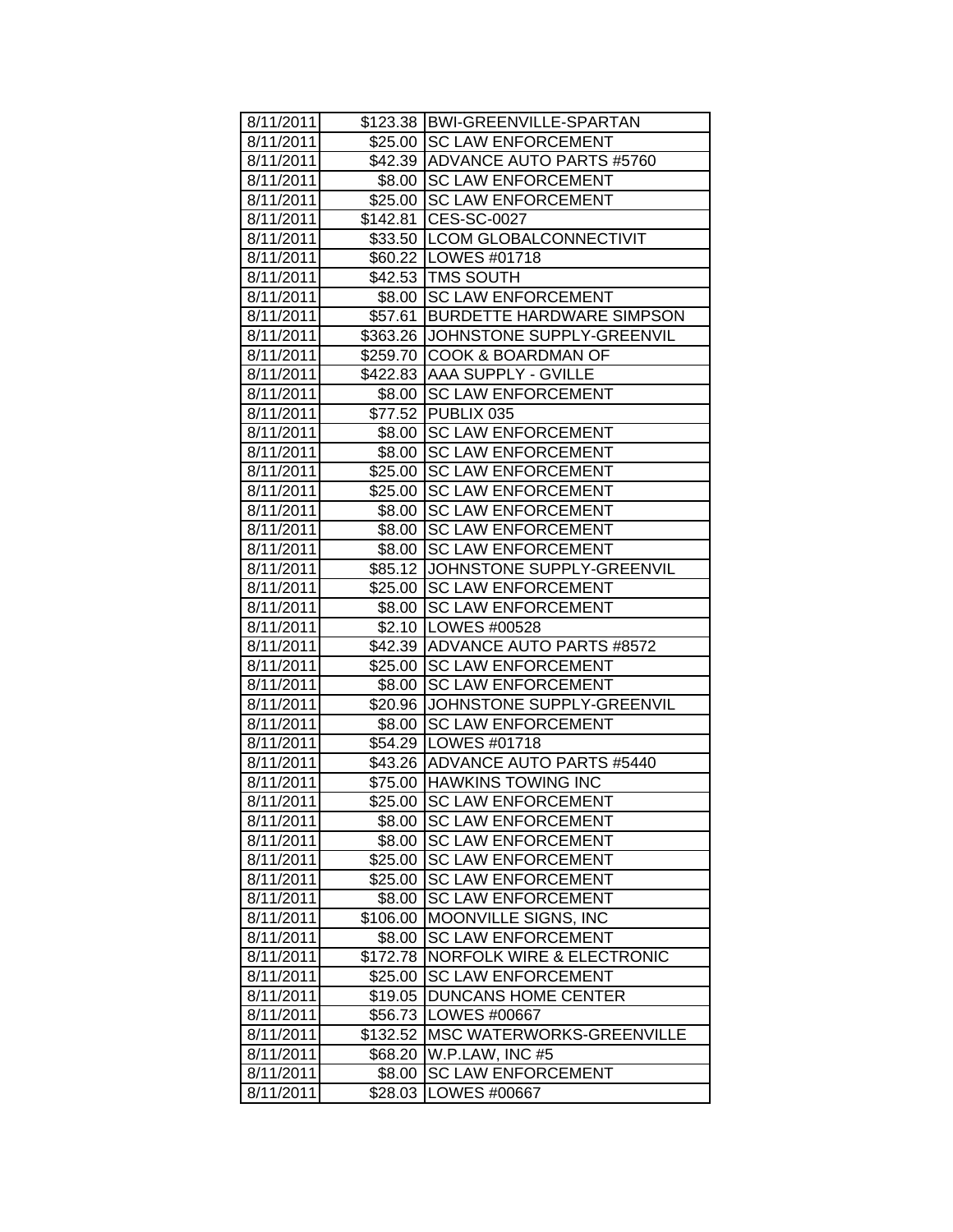| 8/11/2011 |          | \$37.48 BLACK ELECTRICAL SUPPLY I  |
|-----------|----------|------------------------------------|
| 8/12/2011 |          | \$38.99   TMS SOUTH                |
| 8/12/2011 |          | \$890.40 C C DICKSON CO 1063       |
| 8/12/2011 |          | \$26.19 JOHNSTONE SUPPLY-GREENVIL  |
| 8/12/2011 |          | \$25.00 SC LAW ENFORCEMENT         |
| 8/12/2011 |          | \$85.36   THE SYSTEMS DEPOT INC    |
| 8/12/2011 |          | \$248.63 SHERWIN WILLIAMS #2275    |
| 8/12/2011 |          | \$12.68 WILSONS 5 TO \$1 STORES    |
| 8/12/2011 |          | \$48.84 LOWES #01983               |
| 8/12/2011 |          | \$22.86   WILSONS 5 TO \$1 STORES  |
| 8/12/2011 |          | \$8.55 RADIOSHACK COR00117465      |
| 8/12/2011 |          | \$103.99 THE TRANE COMPANY         |
| 8/12/2011 |          | \$19.72 JOHNSTONE SUPPLY-GREENVIL  |
| 8/12/2011 |          | \$25.00 SC LAW ENFORCEMENT         |
| 8/12/2011 |          | \$25.00 SC LAW ENFORCEMENT         |
| 8/12/2011 |          | \$29.09 JJOHNSTONE SUPPLY-GREENVIL |
| 8/12/2011 |          | \$31.94 W.P.LAW, INC #5            |
| 8/12/2011 |          | \$215.05 WM SUPERCENTER            |
| 8/12/2011 |          | \$1,495.13 THE TRANE COMPANY       |
| 8/12/2011 |          | \$30.00 VZWRLSS PREPAID REC        |
| 8/12/2011 |          | \$30.23 THE TRANE COMPANY          |
| 8/12/2011 |          | \$16.35   TMS SOUTH                |
| 8/12/2011 |          | \$43.97   LOWES #01718             |
| 8/12/2011 |          | \$185.50 HAJOCA TAYLORS 72         |
| 8/12/2011 |          | \$25.00 ISC LAW ENFORCEMENT        |
| 8/12/2011 |          | \$14.36   LOWES #01718             |
| 8/12/2011 |          | \$2.69 WM SUPERCENTER              |
| 8/12/2011 |          | \$38.08 THE TOOL SHED              |
| 8/12/2011 |          | \$91.27 THE TRANE COMPANY          |
| 8/12/2011 |          | \$121.41 J W VAUGHN CO INC         |
| 8/12/2011 |          | \$80.81 JOHNSTONE SUPPLY-GREENVIL  |
| 8/12/2011 |          | \$18.01 PUBLIX 035                 |
| 8/12/2011 |          | \$74.65 PORTER PAINTS 9388         |
| 8/12/2011 |          | \$55.62   THE TRANE COMPANY        |
| 8/12/2011 |          | \$37.14 C C DICKSON CO 1004        |
| 8/12/2011 |          | \$11.06 LOWES #01718               |
| 8/12/2011 |          | \$91.27   THE TRANE COMPANY        |
| 8/12/2011 | \$91.27  | THE TRANE COMPANY                  |
| 8/12/2011 | \$23.85  | 2865-CED                           |
| 8/12/2011 | \$194.23 | SHERWIN WILLIAMS #2735             |
| 8/12/2011 | \$213.28 | <b>WW GRAINGER</b>                 |
| 8/12/2011 | \$25.00  | <b>SC LAW ENFORCEMENT</b>          |
| 8/12/2011 | \$91.27  | THE TRANE COMPANY                  |
| 8/12/2011 | \$88.80  | THE TRANE COMPANY                  |
| 8/12/2011 | \$25.00  | <b>SC LAW ENFORCEMENT</b>          |
| 8/12/2011 | \$25.00  | <b>SC LAW ENFORCEMENT</b>          |
| 8/12/2011 | \$91.27  | THE TRANE COMPANY                  |
| 8/12/2011 | \$263.74 | <b>CLASSIC HWD &amp; POSTAL</b>    |
| 8/12/2011 | \$25.00  | <b>SC LAW ENFORCEMENT</b>          |
| 8/12/2011 | \$46.47  | <b>WW GRAINGER</b>                 |
| 8/12/2011 | \$65.73  | PORTER PAINTS 9388                 |
|           |          |                                    |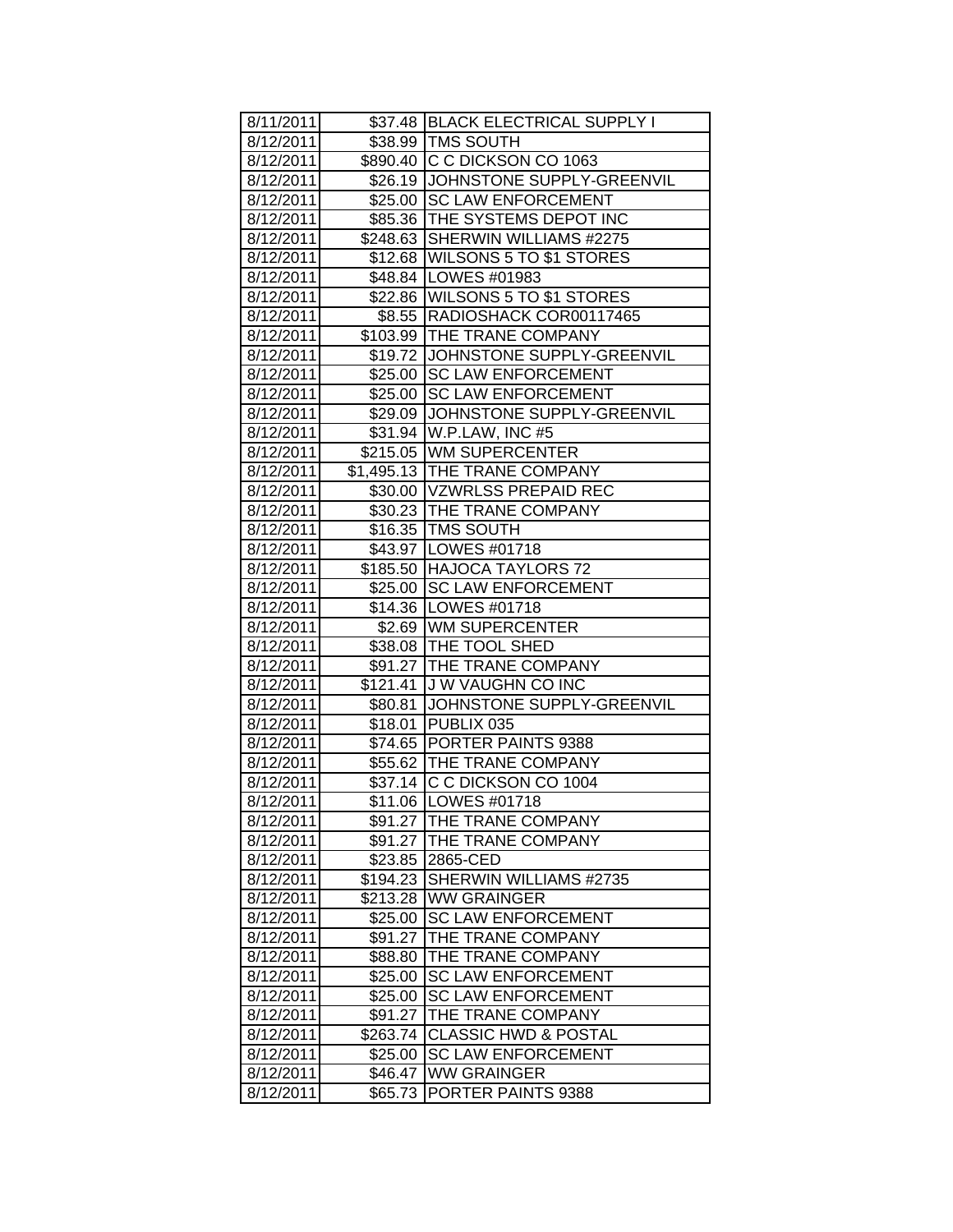| 8/12/2011 |            | \$25.00 SC LAW ENFORCEMENT            |
|-----------|------------|---------------------------------------|
| 8/12/2011 |            | \$22.85 SHERWIN WILLIAMS #2785        |
| 8/12/2011 |            | \$21.20   TLF MCKOWN'S FLORIST &      |
| 8/12/2011 |            | \$91.27 THE TRANE COMPANY             |
| 8/12/2011 |            | \$34.09 LOWES #01718                  |
| 8/12/2011 |            | \$114.27 STAPLES 00105536             |
| 8/12/2011 |            | \$91.27 THE TRANE COMPANY             |
| 8/12/2011 |            | \$1,245.91 JJOHNSTONE SUPPLY-GREENVIL |
| 8/12/2011 |            | \$267.78 SHERWIN WILLIAMS #2194       |
| 8/12/2011 |            | \$19.08 AAA SUPPLY - GVILLE           |
| 8/12/2011 |            | \$50.74 AAA FASTENER AND SUPPLY L     |
| 8/12/2011 |            | \$17.22 SOUTHEASTERN ELECTRICA        |
| 8/12/2011 |            | \$91.27   THE TRANE COMPANY           |
| 8/12/2011 |            | \$91.27   THE TRANE COMPANY           |
| 8/12/2011 |            | \$30.90 JJOHNSTONE SUPPLY-GREENVIL    |
| 8/12/2011 |            | \$80.58   LOWES #01718                |
| 8/12/2011 |            | \$56.34   LOWES #00528                |
| 8/12/2011 |            | \$59.06   LOWES #00528                |
| 8/12/2011 |            | \$137.80 FRAME WAREHOUSE 17           |
| 8/12/2011 |            | \$25.91  HOLDER ELECTRIC SUPPLY       |
| 8/12/2011 |            | \$6.30   TLF GARLANDS FLOWERS &       |
| 8/12/2011 |            | \$8.28 JOHNSTONE SUPPLY-GREENVIL      |
| 8/12/2011 |            | \$87.48 CHICK-FIL-A #01076            |
| 8/12/2011 |            | \$37.82 SHERWIN WILLIAMS #2194        |
| 8/12/2011 |            | \$8.78   THE HOME DEPOT 1127          |
| 8/12/2011 |            | \$32.18   FGS HARDWARE                |
| 8/12/2011 |            | \$125.06 BROOKSTONE                   |
| 8/12/2011 |            | \$29.96 PORTER PAINTS 9388            |
| 8/12/2011 |            | \$110.55 RENTAL ONE                   |
| 8/12/2011 |            | \$69.82 C C DICKSON CO 1004           |
| 8/12/2011 |            | \$143.74 CRESCENT SUPPLY COMPANY I    |
| 8/12/2011 |            | \$25.00 SC LAW ENFORCEMENT            |
| 8/12/2011 |            | \$91.27 THE TRANE COMPANY             |
| 8/12/2011 |            | \$33.80 LOWES #01718                  |
| 8/12/2011 |            | \$226.84 S BATSON INC                 |
| 8/12/2011 |            | \$45.22 THE TRANE COMPANY             |
| 8/12/2011 |            | \$25.00 SC LAW ENFORCEMENT            |
| 8/12/2011 |            | \$27.28   LOWES #00528                |
| 8/12/2011 | \$91.27    | THE TRANE COMPANY                     |
| 8/12/2011 | \$1,550.73 | <b>VARSITY SPIRIT CLOTHING</b>        |
| 8/12/2011 | \$120.61   | SHERWIN WILLIAMS #2145                |
| 8/12/2011 | \$1,192.34 | THE TRANE COMPANY                     |
| 8/12/2011 | \$5.44     | JOHNSTONE SUPPLY-GREENVIL             |
| 8/12/2011 | \$39.25    | THE HOME DEPOT 1127                   |
| 8/12/2011 | \$293.85   | <b>JW VAUGHN CO INC</b>               |
| 8/12/2011 | \$31.15    | SHERWIN WILLIAMS #2194                |
| 8/12/2011 | \$21.50    | <b>TMS SOUTH</b>                      |
| 8/12/2011 | \$55.37    | LOWES #00667                          |
| 8/12/2011 | \$91.27    | THE TRANE COMPANY                     |
| 8/12/2011 | \$25.00    | <b>SC LAW ENFORCEMENT</b>             |
| 8/12/2011 | \$112.47   | THE TRANE COMPANY                     |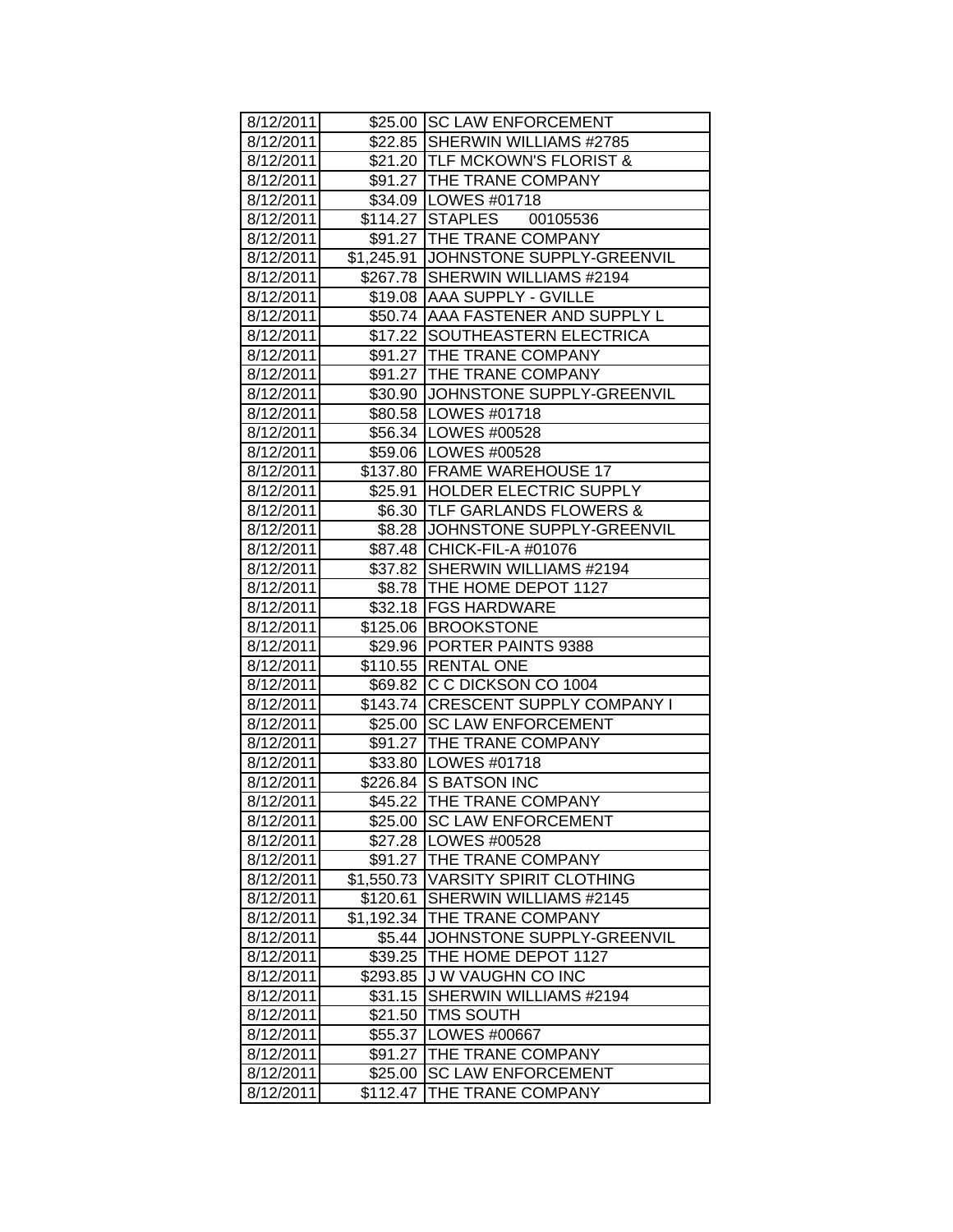|                        |                     | \$25.00 SC LAW ENFORCEMENT                              |
|------------------------|---------------------|---------------------------------------------------------|
| 8/12/2011              |                     |                                                         |
| 8/12/2011              |                     | \$8.29   LOWES #01718                                   |
| 8/12/2011              |                     | \$25.00 SC LAW ENFORCEMENT                              |
| 8/12/2011              |                     | \$63.00 WORK WELL OCCUPATIONAL                          |
| 8/12/2011              |                     | \$25.00 SC LAW ENFORCEMENT                              |
| 8/12/2011              |                     | \$25.00 SC LAW ENFORCEMENT                              |
| 8/12/2011              |                     | \$25.00 SC LAW ENFORCEMENT                              |
| 8/12/2011              |                     | \$91.27 THE TRANE COMPANY                               |
| 8/12/2011              |                     | \$106.00 AAA FASTENER AND SUPPLY L                      |
| 8/12/2011              |                     | \$25.00 SC LAW ENFORCEMENT                              |
| 8/12/2011              |                     | \$43.44   TOOLBARN.COM                                  |
| 8/12/2011              |                     | \$93.49 JOHNSTONE SUPPLY-GREENVIL                       |
| 8/12/2011              |                     | \$385.45 CRESCENT SUPPLY COMPANY I                      |
| 8/12/2011              |                     | \$6.39   LOWES #00528                                   |
| 8/12/2011              |                     | \$25.00 SC LAW ENFORCEMENT                              |
| 8/12/2011              |                     | \$163.40 2865-CED                                       |
| 8/12/2011              |                     | \$25.00 SC LAW ENFORCEMENT                              |
| 8/12/2011              |                     | \$25.47 SHERWIN WILLIAMS #2735                          |
| 8/15/2011              | \$150.47            | SHERWIN WILLIAMS #2735                                  |
| 8/15/2011              |                     | \$254.81 HOLDER ELECTRIC SUPPLY                         |
| 8/15/2011              |                     | \$105.99 BROOKSTONE 110001782                           |
| 8/15/2011              |                     | \$25.00 SC LAW ENFORCEMENT                              |
| 8/15/2011              |                     | \$975.69 ANDERSON BROS                                  |
| 8/15/2011              |                     | \$25.00 SC LAW ENFORCEMENT                              |
| 8/15/2011              |                     | \$52.20 ADVANCE AUTO PARTS #5440                        |
| 8/15/2011              |                     | \$8.96 ADVANCE AUTO PARTS #5440                         |
| 8/15/2011              |                     | \$15,260.00 WILSON & ASSOCIATES                         |
| 8/15/2011              |                     | \$190.95 GREENVILLE TURF & TRACTOR                      |
| 8/15/2011              |                     | \$415.01 BOBCAT OF GREENVILLE                           |
| 8/15/2011              |                     | \$76.05 THE TRANE COMPANY                               |
| 8/15/2011              |                     | \$16.39 C C DICKSON CO 1079                             |
| 8/15/2011              |                     | \$155.80 GARRETTS DISCOUNT GOLF CA                      |
| 8/15/2011              |                     | \$64.21 JJOHNSTONE SUPPLY-GREENVIL                      |
| 8/15/2011              |                     | \$11.71 JOHNSTONE SUPPLY-GREENVIL                       |
| 8/15/2011              |                     | \$3,108.12 FIRST TEAM SPORTS                            |
| 8/15/2011              |                     | \$5.07   LOWES #00667                                   |
| 8/15/2011              |                     | (\$67.97) J W VAUGHN CO INC                             |
| 8/15/2011              |                     | \$25.00 SC LAW ENFORCEMENT                              |
| 8/15/2011              | \$609.26            | THE TRANE COMPANY                                       |
| 8/15/2011              | \$20.97             | SHERWIN WILLIAMS #2735                                  |
| 8/15/2011              |                     | \$69.95 FIRST TEAM SPORTS                               |
| 8/15/2011              | \$75.73             | <b>TMS SOUTH</b>                                        |
| 8/15/2011              | \$125.00            | <b>DIXIE MESSER MIRROR AN</b>                           |
| 8/15/2011              |                     | NAPA AUTO PARTS OF                                      |
|                        | \$117.83<br>\$25.00 | <b>SC LAW ENFORCEMENT</b>                               |
| 8/15/2011              |                     |                                                         |
|                        |                     |                                                         |
| 8/15/2011              | \$8.00              | <b>SC LAW ENFORCEMENT</b>                               |
| 8/15/2011              | \$67.80             | SHERWIN WILLIAMS #2342                                  |
| 8/15/2011              | \$584.55            | THE TRANE COMPANY                                       |
| 8/15/2011              | \$592.61            | <b>GREENVILLE FENCE CO</b>                              |
| 8/15/2011<br>8/15/2011 | \$25.00<br>\$10.59  | <b>SC LAW ENFORCEMENT</b><br><b>WALGREENS</b><br>#10390 |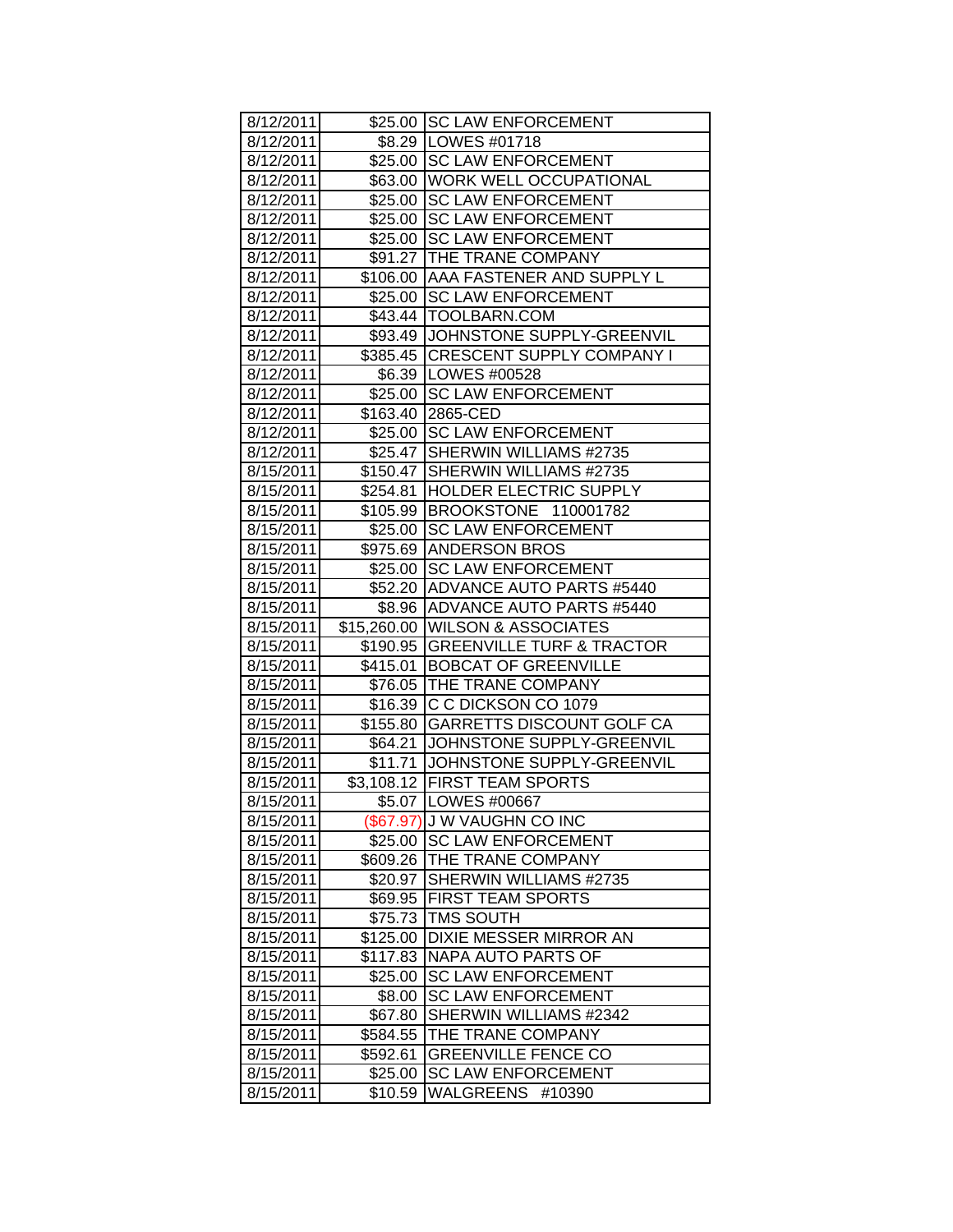| 8/15/2011 |            | \$75.96   LOWES #00528             |
|-----------|------------|------------------------------------|
| 8/15/2011 |            | \$25.00 SC LAW ENFORCEMENT         |
| 8/15/2011 |            | \$16.83 THE HOME DEPOT 1127        |
| 8/15/2011 |            | \$103.37 C C DICKSON CO 1004       |
| 8/15/2011 |            | \$16.42 CLASSIC ACE HARDWARE       |
| 8/15/2011 |            | \$21.00 PAYPAL GREENVILLEC         |
| 8/15/2011 |            | \$132.00 STORK SYSTEMS INC.        |
| 8/15/2011 |            | \$91.06   LOWES #00528             |
| 8/15/2011 |            | \$130.70 THE TRANE COMPANY         |
| 8/15/2011 |            | \$4.96   THE HOME DEPOT 1127       |
| 8/15/2011 |            | \$328.27 THE TRANE COMPANY         |
| 8/15/2011 |            | \$296.21 THE TRANE COMPANY         |
| 8/15/2011 |            | \$25.00 SC LAW ENFORCEMENT         |
| 8/15/2011 |            | \$51.94 BC CANNON CO INC           |
| 8/15/2011 |            | \$68.90   TMS SOUTH                |
| 8/15/2011 |            | \$16.13 C C DICKSON CO 1063        |
| 8/15/2011 |            | \$49.80 Best Buy 00002725          |
| 8/15/2011 |            | \$25.02 JOHNSTONE SUPPLY-GREENVIL  |
| 8/15/2011 |            | \$847.80 GREENVILLE TURF & TRACTOR |
| 8/15/2011 |            | \$37.46 CAROLINA LAWN & TRACTOR    |
| 8/15/2011 |            | \$330.37 CAMPBELL INC              |
| 8/15/2011 |            | \$45.54 JOHNSTONE SUPPLY-GREENVIL  |
| 8/15/2011 |            | \$19.99 ADVANCE AUTO PARTS #5440   |
| 8/15/2011 |            | \$258.49  LANDSCAPER'S SUPPLY      |
| 8/15/2011 |            | \$339.10  TARGET<br>00011825       |
| 8/15/2011 |            | \$5.57 TMS SOUTH                   |
| 8/15/2011 |            | \$148.33 ANDERSON STAMP & ENGRAVIN |
| 8/15/2011 |            | \$427.67   TMS SOUTH               |
| 8/15/2011 |            | \$2,563.00 MASSTAR SIGNS INC       |
| 8/15/2011 |            | \$25.00 SC LAW ENFORCEMENT         |
| 8/15/2011 |            | \$25.00 SC LAW ENFORCEMENT         |
| 8/15/2011 | \$25.00    | <b>SC LAW ENFORCEMENT</b>          |
| 8/15/2011 |            | \$35.47 CLASSIC HWD & POSTAL       |
| 8/15/2011 |            | \$39.95 WM SUPERCENTER             |
| 8/15/2011 |            | \$25.00 SC LAW ENFORCEMENT         |
| 8/15/2011 |            | \$18.29 JOHNSTONE SUPPLY-GREENVIL  |
| 8/15/2011 |            | \$19.59 JOHNSTONE SUPPLY-GREENVIL  |
| 8/15/2011 | \$516.22   | HAWKINS TOWING INC                 |
| 8/15/2011 | \$8.76     | USPS 45366006529808201             |
| 8/15/2011 |            | \$155.44 UNITED RENTALS            |
| 8/15/2011 | \$1,496.42 | THE TRANE COMPANY                  |
| 8/15/2011 | \$264.74   | THE TRANE COMPANY                  |
| 8/15/2011 | \$25.00    | <b>SC LAW ENFORCEMENT</b>          |
| 8/15/2011 | \$25.00    | <b>SC LAW ENFORCEMENT</b>          |
| 8/15/2011 | \$5.24     | LOWES #01718                       |
| 8/15/2011 | \$15.89    | NAPA AUTO PARTS OF                 |
| 8/15/2011 | \$245.92   | <b>BWI-GREENVILLE-SPARTAN</b>      |
| 8/15/2011 | \$104.98   | <b>MCBRIDES INC</b>                |
| 8/15/2011 | \$370.63   | THE TRANE COMPANY                  |
| 8/15/2011 |            | TMS SOUTH                          |
|           | \$81.58    |                                    |
| 8/15/2011 | \$1,212.43 | <b>FIRST TEAM SPORTS</b>           |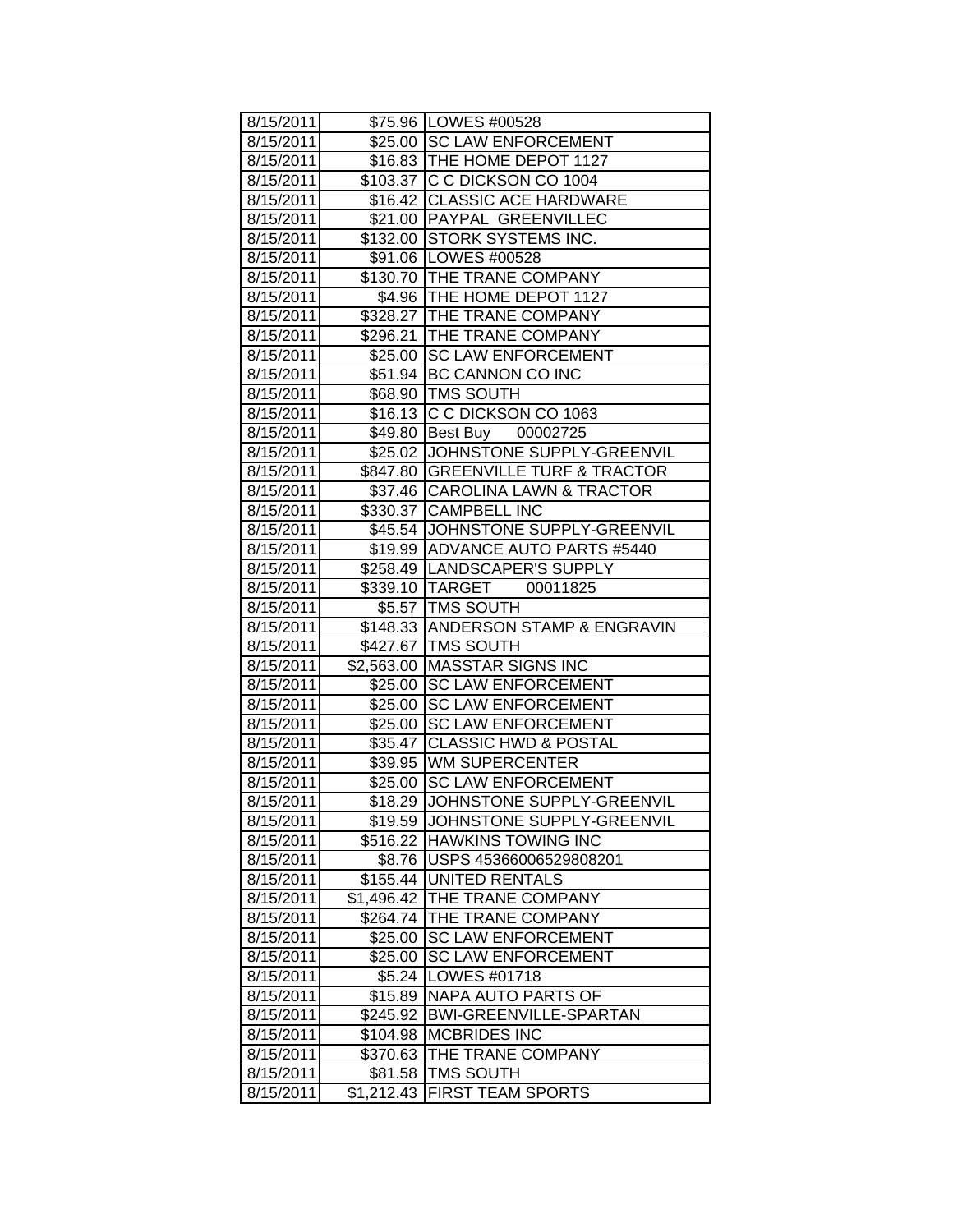| 8/15/2011 |                     | \$50.54 JOHNSTONE SUPPLY-GREENVIL  |
|-----------|---------------------|------------------------------------|
| 8/15/2011 |                     | \$242.07 OFFICE DEPOT #1099        |
| 8/15/2011 |                     | \$25.00 SC LAW ENFORCEMENT         |
| 8/15/2011 |                     | \$24.25   THE TRANE COMPANY        |
| 8/15/2011 |                     | \$503.61 NORFOLK WIRE & ELECTRONIC |
| 8/15/2011 |                     | \$404.22 UNITED RENTALS            |
| 8/15/2011 |                     | \$106.64 J W VAUGHN CO INC         |
| 8/15/2011 |                     | \$140.70 ANDY OXY CO INC 6         |
| 8/15/2011 |                     | \$23.84 FTD THE FLOWER BOX INC     |
| 8/15/2011 |                     | \$31.41 AAA FASTENER AND SUPPLY L  |
| 8/15/2011 |                     | \$148.69 BATTERY & ELECTRIC CO INC |
| 8/15/2011 |                     | \$25.00 SC LAW ENFORCEMENT         |
| 8/15/2011 |                     | \$84.29  HOLDER ELECTRIC SUPPLY    |
| 8/15/2011 |                     | \$18.57   TMS SOUTH                |
| 8/15/2011 |                     | \$664.24 THE TRANE COMPANY         |
| 8/15/2011 |                     | \$67.13   THE TRANE COMPANY        |
| 8/15/2011 |                     | \$29.65 NORTHERN TOOL EQUIPMNT     |
| 8/15/2011 |                     | \$187.89 OFFICE DEPOT #479         |
| 8/15/2011 |                     | \$987.10 AAA SUPPLY - GVILLE       |
| 8/15/2011 |                     | \$267.88 DIESEL POWER INC.         |
| 8/15/2011 |                     | \$283.59 GREENVILLE INDUSTRIAL     |
| 8/15/2011 |                     | \$109.46 AC MOORE STR #58          |
| 8/15/2011 |                     | \$25.00 SC LAW ENFORCEMENT         |
| 8/15/2011 |                     | \$1,971.60 FIRST TEAM SPORTS       |
| 8/15/2011 |                     | \$217.32 HOLDER ELECTRIC SUPPLY    |
| 8/15/2011 |                     | \$657.05 GREENVILLE TURF & TRACTOR |
| 8/15/2011 |                     | \$34.47   LOWES #01718             |
| 8/15/2011 |                     | \$6.68 J W VAUGHN CO INC           |
| 8/15/2011 |                     | \$155.77 SHERWIN WILLIAMS #2785    |
| 8/15/2011 |                     | \$44.24 ACADEMY SPORTS #219        |
| 8/15/2011 |                     | (\$67.97) J W VAUGHN CO INC        |
| 8/15/2011 |                     | \$736.55 THE TRANE COMPANY         |
| 8/15/2011 |                     | \$25.00 SC LAW ENFORCEMENT         |
| 8/15/2011 |                     | \$25.00 SC LAW ENFORCEMENT         |
| 8/15/2011 |                     | \$211.82 SOUTHEASTERN ELECTRICA    |
| 8/15/2011 |                     | \$40.00 HICKORY POINT 33           |
| 8/15/2011 | \$105.99            | <b>OFFICE DEPOT #1214</b>          |
| 8/15/2011 | \$25.00             | <b>SC LAW ENFORCEMENT</b>          |
| 8/15/2011 | \$370.98            | <b>GOS// GREENVILLE OFFICE S</b>   |
| 8/15/2011 | \$96.67             | SYX GLOBALINDUSTRIALEQ             |
| 8/15/2011 | \$28.59             | <b>STAPLES</b><br>00108688         |
| 8/15/2011 | \$44.49             | <b>CDW GOVERNMENT</b>              |
| 8/15/2011 | \$888.32            | M AND A SUPPLY CO GREENVI          |
| 8/15/2011 | \$7.40              | <b>LOWES #00667</b>                |
| 8/15/2011 | \$63.60             | <b>COWART AWARDS</b>               |
| 8/15/2011 | \$20.00             | TARGET<br>00019372                 |
| 8/15/2011 | \$40.39             | RYANS #2126                        |
| 8/15/2011 |                     | STORK SYSTEMS INC.                 |
| 8/15/2011 | \$132.00<br>\$17.36 | THE TRANE COMPANY                  |
|           |                     |                                    |
| 8/15/2011 | \$8.00              | <b>SC LAW ENFORCEMENT</b>          |
| 8/15/2011 | \$948.70            | <b>AAA SUPPLY - GVILLE</b>         |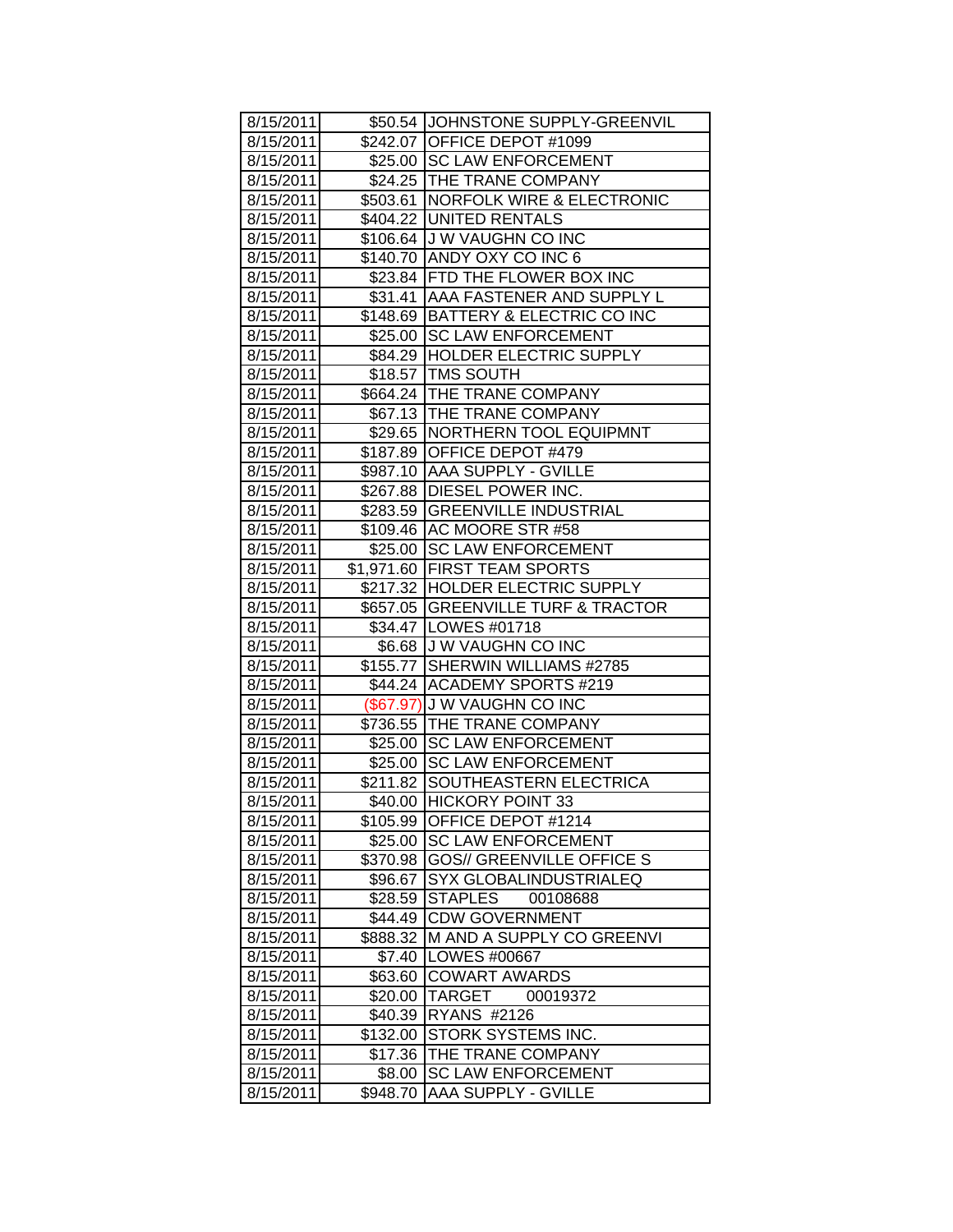| 8/15/2011 |            | \$410.35 AII UZ ENGINEERED PROD     |
|-----------|------------|-------------------------------------|
| 8/15/2011 |            | \$736.55 THE TRANE COMPANY          |
| 8/15/2011 |            | \$43.75  LANDSCAPER'S SUPPLY        |
| 8/15/2011 |            | \$15.86 WM SUPERCENTER              |
| 8/15/2011 |            | \$125.00 COMMUNICATION SERVICE CEN  |
| 8/16/2011 |            | \$52.75 C C DICKSON CO 1004         |
| 8/16/2011 |            | \$6.33 CLASSIC HWD & POSTAL         |
| 8/16/2011 |            | \$25.00 SC LAW ENFORCEMENT          |
| 8/16/2011 |            | \$25.00 SC LAW ENFORCEMENT          |
| 8/16/2011 |            | \$25.00 SC LAW ENFORCEMENT          |
| 8/16/2011 |            | \$13.63   LOWES #00667              |
| 8/16/2011 |            | \$660.31 M AND A SUPPLY CO GREENVI  |
| 8/16/2011 |            | \$93.25   LOWES #01718              |
| 8/16/2011 |            | \$46.17   LOWES #01983              |
| 8/16/2011 |            | \$18.40 2865-CED                    |
| 8/16/2011 |            | \$116.50 SHERWIN WILLIAMS #2194     |
| 8/16/2011 |            | \$44.14 SHERWIN WILLIAMS #2735      |
| 8/16/2011 |            | \$25.00 SC LAW ENFORCEMENT          |
| 8/16/2011 |            | \$89.97   LOWES #01718              |
| 8/16/2011 |            | \$123.99 STAPLES 00105536           |
| 8/16/2011 |            | \$49.71 WM SUPERCENTER              |
| 8/16/2011 |            | \$25.00 SC LAW ENFORCEMENT          |
| 8/16/2011 |            | \$9.05 AUTO PARTS WAREHOUSE         |
| 8/16/2011 |            | \$41.30 SHEALY ELECT 803-227-0599   |
| 8/16/2011 |            | \$25.00 SC LAW ENFORCEMENT          |
| 8/16/2011 |            | \$138.58   NATL BUS SALES & LEASING |
| 8/16/2011 |            | \$416.88 C C DICKSON CO 1063        |
| 8/16/2011 |            | \$25.00 SC LAW ENFORCEMENT          |
| 8/16/2011 |            | \$25.00 SC LAW ENFORCEMENT          |
| 8/16/2011 |            | \$25.00 SC LAW ENFORCEMENT          |
| 8/16/2011 | \$25.00    | <b>SC LAW ENFORCEMENT</b>           |
| 8/16/2011 |            | \$25.00 SC LAW ENFORCEMENT          |
| 8/16/2011 |            | \$25.75 LANDSCAPERS SUPPLY II       |
| 8/16/2011 |            | \$12.60 BI-LO 57                    |
| 8/16/2011 |            | \$25.00 SC LAW ENFORCEMENT          |
| 8/16/2011 |            | \$160.82 THE TRANE COMPANY          |
| 8/16/2011 |            | \$127.14   LOWES #01718             |
| 8/16/2011 | \$25.00    | <b>SC LAW ENFORCEMENT</b>           |
| 8/16/2011 | \$25.00    | <b>SC LAW ENFORCEMENT</b>           |
| 8/16/2011 | \$161.63   | M AND A SUPPLY CO GREENVI           |
| 8/16/2011 | \$25.00    | <b>SC LAW ENFORCEMENT</b>           |
| 8/16/2011 | \$503.50   | SILMAR ELECTRONICS-GRNVLE           |
| 8/16/2011 | \$1,399.20 | C C DICKSON CO 1079                 |
| 8/16/2011 | \$25.00    | <b>SC LAW ENFORCEMENT</b>           |
| 8/16/2011 | \$409.41   | HOLDER ELECTRIC SUPPLY              |
| 8/16/2011 | \$98.98    | <b>DURON #3661</b>                  |
| 8/16/2011 | \$585.78   | LOWES #01718                        |
| 8/16/2011 | \$2,097.37 | <b>FIRST TEAM SPORTS</b>            |
| 8/16/2011 | \$7.53     | <b>OFFICE MAX</b>                   |
| 8/16/2011 | \$25.00    | <b>SC LAW ENFORCEMENT</b>           |
| 8/16/2011 | \$25.00    | <b>SC LAW ENFORCEMENT</b>           |
|           |            |                                     |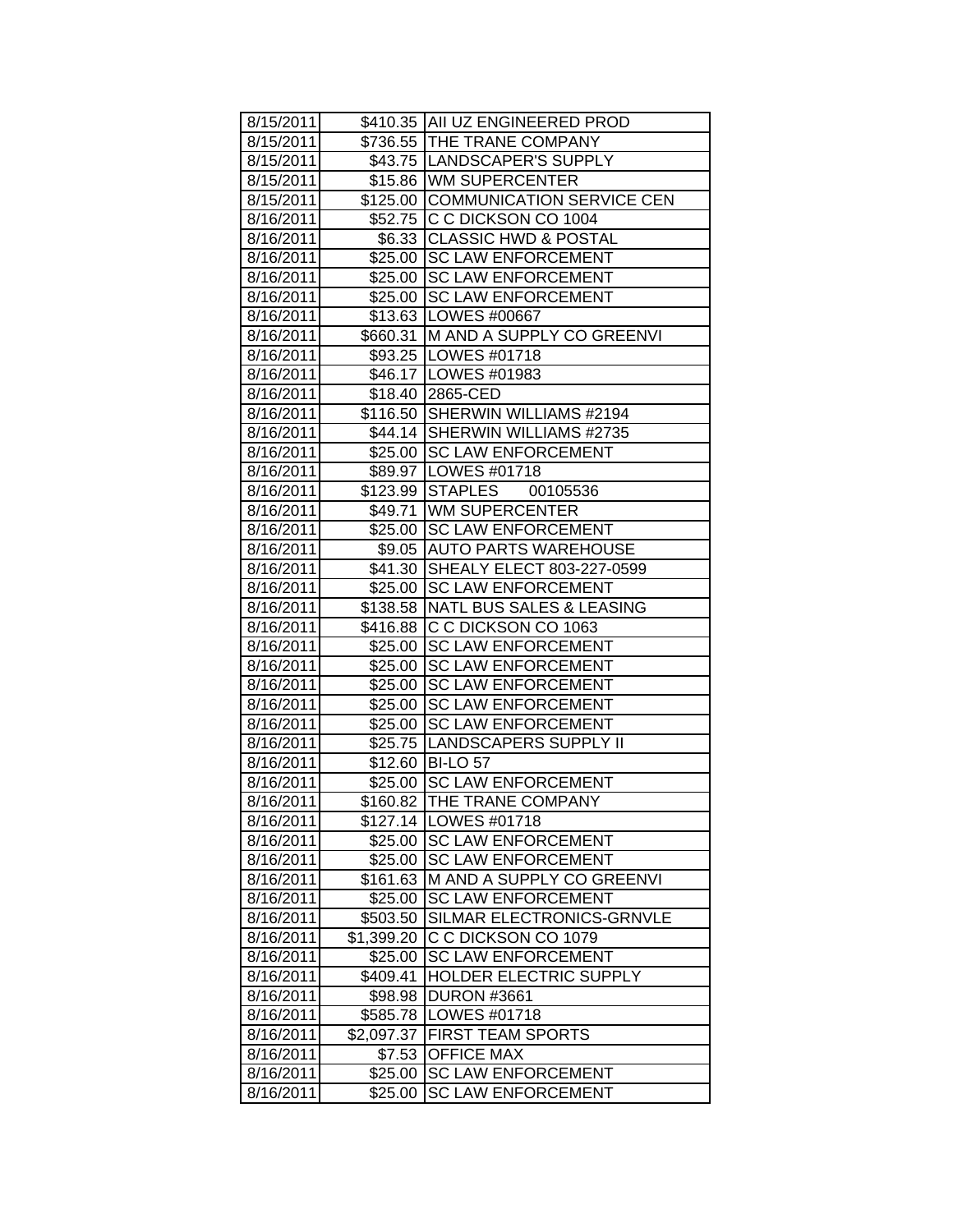| 8/16/2011 |            | \$82.40 C C DICKSON CO 1004        |
|-----------|------------|------------------------------------|
| 8/16/2011 |            | \$97.41   LOWES #00528             |
| 8/16/2011 |            | \$25.00 SC LAW ENFORCEMENT         |
| 8/16/2011 |            | \$25.00 SC LAW ENFORCEMENT         |
| 8/16/2011 |            | \$218.46 C C DICKSON CO 1063       |
| 8/16/2011 |            | \$80.43   LOWES #01983             |
| 8/16/2011 |            | \$25.00 SC LAW ENFORCEMENT         |
| 8/16/2011 |            | \$33.84 LOWES #01718               |
| 8/16/2011 |            | \$24.36   LOWES #01983             |
| 8/16/2011 |            | \$40.69 OFFICE MAX                 |
| 8/16/2011 |            | \$53.41 LANDSCAPER'S SUPPLY        |
| 8/16/2011 |            | \$305.28 COMPUTER DIRECT OUTLET    |
| 8/16/2011 |            | \$740.85 TEAM CONNECTIONS INC      |
| 8/16/2011 |            | \$25.00 SC LAW ENFORCEMENT         |
| 8/16/2011 |            | \$187.61 CHRISTOPHER TRUCKS 2      |
| 8/16/2011 |            | \$149.15 WM SUPERCENTER            |
| 8/16/2011 |            | \$1,500.00 STORK SYSTEMS INC.      |
| 8/16/2011 |            | \$25.00 SC LAW ENFORCEMENT         |
| 8/16/2011 | \$138.86   | SHEALY ELECT 803-227-0599          |
| 8/17/2011 |            | (\$13.44) ADVANCE AUTO PARTS #5440 |
| 8/17/2011 |            | \$19.33 CVS PHARMACY #2194 Q03     |
| 8/17/2011 |            | \$81.16   AMAZON MKTPLACE PMTS     |
| 8/17/2011 |            | \$89.25 HOLDER ELECTRIC SUPPLY     |
| 8/17/2011 |            | \$69.45 HOLDER ELECTRIC SUPPLY     |
| 8/17/2011 |            | \$51.18   LOWES #01718             |
| 8/17/2011 |            | \$136.23 HOLDER ELECTRIC SUPPLY    |
| 8/17/2011 |            | \$9.59 HD SUPPLY PLUMB #904        |
| 8/17/2011 |            | (\$167.43) WW GRAINGER             |
| 8/17/2011 |            | \$37.10 LOWES #01718               |
| 8/17/2011 |            | \$56.99 LOWES #00528               |
| 8/17/2011 |            | \$25.00 SC LAW ENFORCEMENT         |
| 8/17/2011 |            | \$4.62   LOWES #01718              |
| 8/17/2011 |            | \$125.02 SHERWIN WILLIAMS #2735    |
| 8/17/2011 |            | \$9.53 ADVANCE AUTO PARTS #5440    |
| 8/17/2011 |            | \$25.00 SC LAW ENFORCEMENT         |
| 8/17/2011 |            | \$11.60 WM SUPERCENTER             |
| 8/17/2011 | \$13.44    | ADVANCE AUTO PARTS #5440           |
| 8/17/2011 | \$297.86   | <b>CRESCENT SUPPLY COMPANY I</b>   |
| 8/17/2011 | \$93.99    | <b>RGS REALLY GOOD STUFF</b>       |
| 8/17/2011 | \$19.67    | <b>STAPLES</b><br>00105536         |
| 8/17/2011 | \$20.03    | PORTER PAINTS 9388                 |
| 8/17/2011 | \$4,602.64 | OFFICE CHURCH SCHOOL SUPP          |
| 8/17/2011 | \$58.68    | <b>ADVANCE AUTO PARTS #5440</b>    |
| 8/17/2011 | \$67.14    | <b>TMS SOUTH</b>                   |
| 8/17/2011 | \$28.99    | <b>WM SUPERCENTER</b>              |
| 8/17/2011 | \$391.14   | NAPA AUTO PARTS OF                 |
| 8/17/2011 | \$25.00    | <b>SC LAW ENFORCEMENT</b>          |
| 8/17/2011 | \$168.20   | STEVI B'S PIZZA - GREE             |
| 8/17/2011 | \$24.16    | SHERWIN WILLIAMS #2785             |
| 8/17/2011 | \$25.00    | <b>SC LAW ENFORCEMENT</b>          |
| 8/17/2011 | \$25.00    | <b>SC LAW ENFORCEMENT</b>          |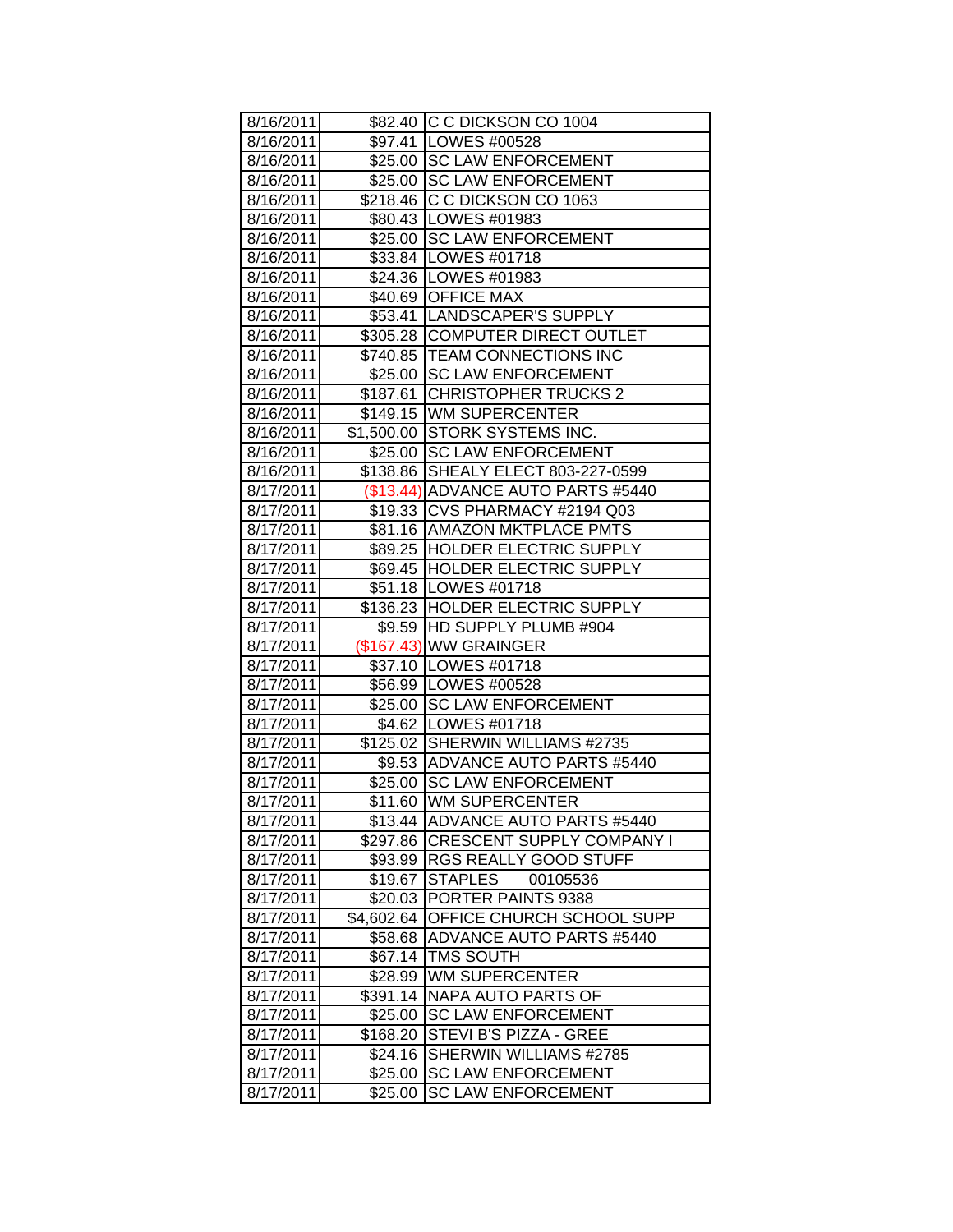| 8/17/2011 |          | \$147.51 WM SUPERCENTER            |
|-----------|----------|------------------------------------|
| 8/17/2011 |          | \$25.00 ISC LAW ENFORCEMENT        |
| 8/17/2011 |          | \$57.49   LOWES #00528             |
| 8/17/2011 |          | \$210.35 CAROLINA LAWN & TRACTOR   |
| 8/17/2011 |          | \$158.47 LOWES #01718              |
| 8/17/2011 |          | \$41.68 JJOHNSTONE SUPPLY-GREENVIL |
| 8/17/2011 |          | \$42.57 CES-SC-0027                |
| 8/17/2011 |          | \$25.00 SC LAW ENFORCEMENT         |
| 8/17/2011 |          | \$150.00 THOMAS SAND COMPANY INC   |
| 8/17/2011 |          | \$130.89 WM SUPERCENTER            |
| 8/17/2011 |          | \$31.80 AAA LOCKSMITH & ALARM COM  |
| 8/17/2011 |          | \$58.58 STAPLES<br>00108688        |
| 8/17/2011 |          | \$55.70 THE HOME DEPOT 1104        |
| 8/17/2011 |          | \$36.45  HOLDER ELECTRIC SUPPLY    |
| 8/17/2011 |          | \$105.89 CLASSIC HWD & POSTAL      |
| 8/17/2011 |          | \$113.96 LOWES #00528              |
| 8/17/2011 |          | \$25.00 SC LAW ENFORCEMENT         |
| 8/17/2011 |          | \$84.22 JOHNSTONE SUPPLY-GREENVIL  |
| 8/17/2011 |          | \$44.00 USPS 45362502729802915     |
| 8/17/2011 |          | \$114.35 ADVANCE AUTO PARTS #5740  |
| 8/17/2011 |          | \$53.25 KEVIN WHITAKER CHEVROLET   |
| 8/17/2011 |          | \$9.53 STAPLES 00108688            |
| 8/17/2011 |          | \$1,036.72 APPLE STORE #R355       |
| 8/17/2011 |          | \$270.21 COMMUNICATION SERVICE CEN |
| 8/17/2011 |          | \$44.63 HOLDER ELECTRIC SUPPLY     |
| 8/17/2011 |          | \$17.87   LOWES #01718             |
| 8/17/2011 |          | \$137.53 WW GRAINGER               |
| 8/17/2011 |          | \$46.11 CAROLINA LAWN & TRACTOR    |
| 8/17/2011 |          | \$592.58 HAWKINS TOWING INC        |
| 8/17/2011 |          | \$128.78 HAWKINS TOWING INC        |
| 8/17/2011 |          | \$36.38 PORTER PAINTS 9388         |
| 8/17/2011 |          | \$40.38 CRESCENT SUPPLY COMPANY I  |
| 8/17/2011 |          | \$14.18 STAPLES 00105536           |
| 8/17/2011 |          | \$1,030.94 SWEETWATER SOUND        |
| 8/17/2011 |          | \$8.00 SC LAW ENFORCEMENT          |
| 8/17/2011 |          | \$50.87 D & D MOTORS, INC.         |
| 8/17/2011 | \$167.32 | <b>HOLDER ELECTRIC SUPPLY</b>      |
| 8/17/2011 | \$1.44   | <b>CRESCENT SUPPLY COMPANY I</b>   |
| 8/17/2011 |          | \$56.55   LOWES #01983             |
| 8/17/2011 |          | \$21.16   NAPA AUTO PARTS OF       |
| 8/17/2011 | \$16.83  | AAA SUPPLY - GVILLE                |
| 8/17/2011 | \$25.00  | <b>SC LAW ENFORCEMENT</b>          |
| 8/17/2011 | \$220.00 | USPS 45362502729802915             |
| 8/17/2011 | \$84.80  | <b>CAROLINA LOCKSMITHS</b>         |
| 8/17/2011 | \$560.76 | KEVIN WHITAKER CHEVROLET           |
| 8/17/2011 | \$750.29 | PRODUCTIONS UNLIMITED, IN          |
| 8/17/2011 | \$15.33  | <b>ADVANCE AUTO PARTS #5440</b>    |
| 8/17/2011 | \$38.17  | <b>DUNCANS HOME CENTER</b>         |
| 8/17/2011 | \$25.00  | <b>SC LAW ENFORCEMENT</b>          |
| 8/17/2011 | \$34.79  | LOWES #01718                       |
| 8/17/2011 | \$26.80  | LOWES #00528                       |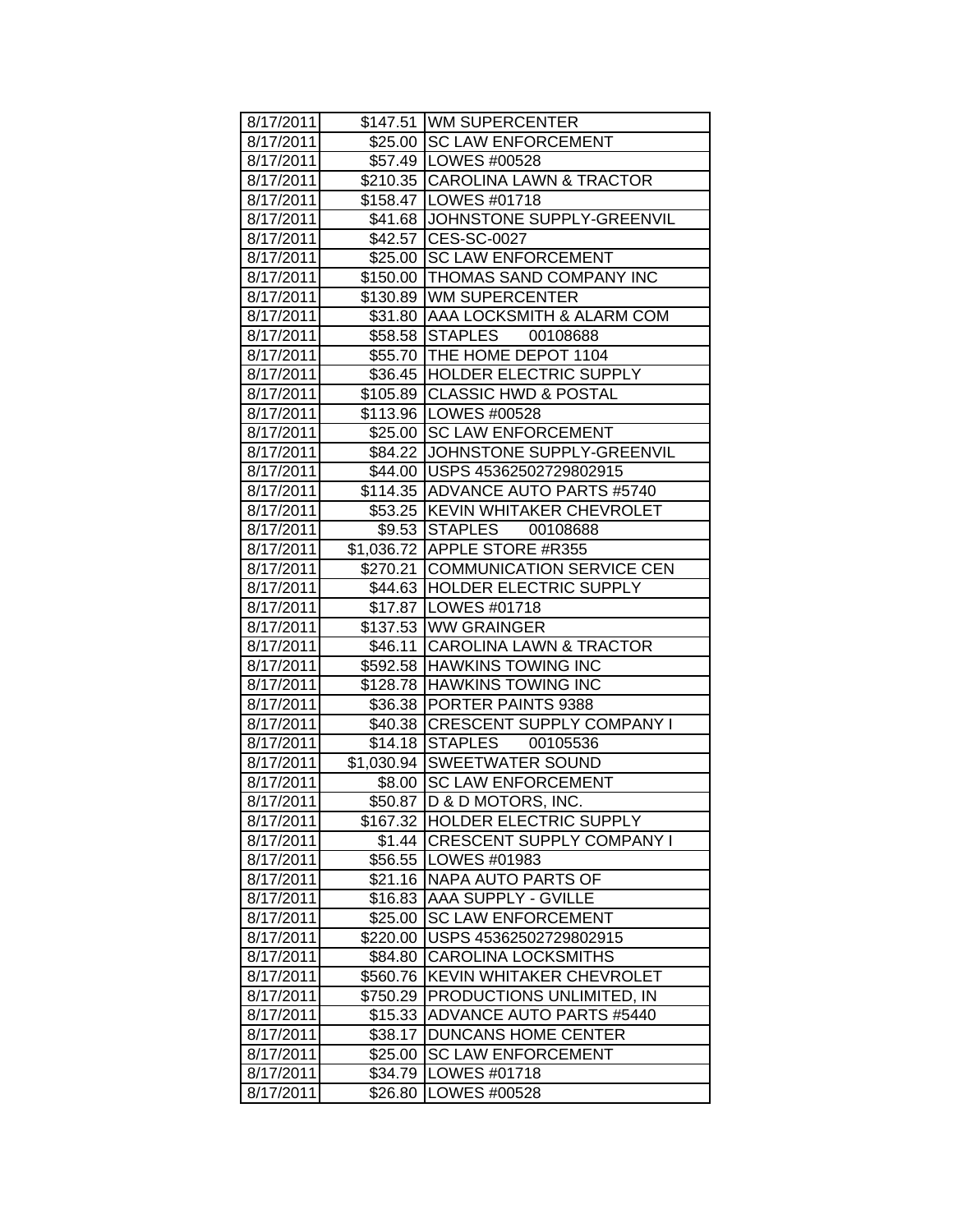| 8/17/2011<br>\$175.37 LOWES #00667<br>\$42.80 SHERWIN WILLIAMS #2785<br>8/17/2011<br>8/17/2011<br>\$111.00 LOWES #00528<br>8/17/2011<br>\$98.70 TMS SOUTH<br>\$110.72 SHERWIN WILLIAMS #2194<br>8/17/2011<br>\$13.25 LOWES #00528<br>8/17/2011<br>\$25.00 SC LAW ENFORCEMENT<br>8/17/2011<br>\$166.42   NORFOLK WIRE & ELECTRONIC<br>8/17/2011<br>\$645.38 SHEALY ELECT 803-227-0599<br>8/17/2011<br>8/17/2011<br>\$25.00 SC LAW ENFORCEMENT<br>8/17/2011<br>\$53.00 CRESCENT SUPPLY COMPANY I<br>8/17/2011<br>\$32.78 SHERWIN WILLIAMS #2145<br>\$25.00 SC LAW ENFORCEMENT<br>8/17/2011<br>\$22.40 TARGET<br>8/18/2011<br>00018705<br>\$8.00 SC LAW ENFORCEMENT<br>8/18/2011<br>\$8.00 SC LAW ENFORCEMENT<br>8/18/2011<br>\$32.52 THE TRANE COMPANY<br>8/18/2011<br><b>SC LAW ENFORCEMENT</b><br>\$25.00<br>8/18/2011<br>\$8.00 SC LAW ENFORCEMENT<br>8/18/2011<br>\$337.25 HAWKINS TOWING INC<br>8/18/2011<br>\$507.94 C C DICKSON CO 1004<br>8/18/2011<br>\$8.00 SC LAW ENFORCEMENT<br>8/18/2011<br>8/18/2011<br>\$286.54 MCBRIDES INC<br>8/18/2011<br>\$206.04   DMI DELL K-12 PTR<br>\$139.25 HAWKINS TOWING INC<br>8/18/2011<br>\$101.52   GOS// GREENVILLE OFFICE S<br>8/18/2011<br>\$8.00 SC LAW ENFORCEMENT<br>8/18/2011 |
|-----------------------------------------------------------------------------------------------------------------------------------------------------------------------------------------------------------------------------------------------------------------------------------------------------------------------------------------------------------------------------------------------------------------------------------------------------------------------------------------------------------------------------------------------------------------------------------------------------------------------------------------------------------------------------------------------------------------------------------------------------------------------------------------------------------------------------------------------------------------------------------------------------------------------------------------------------------------------------------------------------------------------------------------------------------------------------------------------------------------------------------------------------------------------------------------------------------------------------------|
|                                                                                                                                                                                                                                                                                                                                                                                                                                                                                                                                                                                                                                                                                                                                                                                                                                                                                                                                                                                                                                                                                                                                                                                                                                   |
|                                                                                                                                                                                                                                                                                                                                                                                                                                                                                                                                                                                                                                                                                                                                                                                                                                                                                                                                                                                                                                                                                                                                                                                                                                   |
|                                                                                                                                                                                                                                                                                                                                                                                                                                                                                                                                                                                                                                                                                                                                                                                                                                                                                                                                                                                                                                                                                                                                                                                                                                   |
|                                                                                                                                                                                                                                                                                                                                                                                                                                                                                                                                                                                                                                                                                                                                                                                                                                                                                                                                                                                                                                                                                                                                                                                                                                   |
|                                                                                                                                                                                                                                                                                                                                                                                                                                                                                                                                                                                                                                                                                                                                                                                                                                                                                                                                                                                                                                                                                                                                                                                                                                   |
|                                                                                                                                                                                                                                                                                                                                                                                                                                                                                                                                                                                                                                                                                                                                                                                                                                                                                                                                                                                                                                                                                                                                                                                                                                   |
|                                                                                                                                                                                                                                                                                                                                                                                                                                                                                                                                                                                                                                                                                                                                                                                                                                                                                                                                                                                                                                                                                                                                                                                                                                   |
|                                                                                                                                                                                                                                                                                                                                                                                                                                                                                                                                                                                                                                                                                                                                                                                                                                                                                                                                                                                                                                                                                                                                                                                                                                   |
|                                                                                                                                                                                                                                                                                                                                                                                                                                                                                                                                                                                                                                                                                                                                                                                                                                                                                                                                                                                                                                                                                                                                                                                                                                   |
|                                                                                                                                                                                                                                                                                                                                                                                                                                                                                                                                                                                                                                                                                                                                                                                                                                                                                                                                                                                                                                                                                                                                                                                                                                   |
|                                                                                                                                                                                                                                                                                                                                                                                                                                                                                                                                                                                                                                                                                                                                                                                                                                                                                                                                                                                                                                                                                                                                                                                                                                   |
|                                                                                                                                                                                                                                                                                                                                                                                                                                                                                                                                                                                                                                                                                                                                                                                                                                                                                                                                                                                                                                                                                                                                                                                                                                   |
|                                                                                                                                                                                                                                                                                                                                                                                                                                                                                                                                                                                                                                                                                                                                                                                                                                                                                                                                                                                                                                                                                                                                                                                                                                   |
|                                                                                                                                                                                                                                                                                                                                                                                                                                                                                                                                                                                                                                                                                                                                                                                                                                                                                                                                                                                                                                                                                                                                                                                                                                   |
|                                                                                                                                                                                                                                                                                                                                                                                                                                                                                                                                                                                                                                                                                                                                                                                                                                                                                                                                                                                                                                                                                                                                                                                                                                   |
|                                                                                                                                                                                                                                                                                                                                                                                                                                                                                                                                                                                                                                                                                                                                                                                                                                                                                                                                                                                                                                                                                                                                                                                                                                   |
|                                                                                                                                                                                                                                                                                                                                                                                                                                                                                                                                                                                                                                                                                                                                                                                                                                                                                                                                                                                                                                                                                                                                                                                                                                   |
|                                                                                                                                                                                                                                                                                                                                                                                                                                                                                                                                                                                                                                                                                                                                                                                                                                                                                                                                                                                                                                                                                                                                                                                                                                   |
|                                                                                                                                                                                                                                                                                                                                                                                                                                                                                                                                                                                                                                                                                                                                                                                                                                                                                                                                                                                                                                                                                                                                                                                                                                   |
|                                                                                                                                                                                                                                                                                                                                                                                                                                                                                                                                                                                                                                                                                                                                                                                                                                                                                                                                                                                                                                                                                                                                                                                                                                   |
|                                                                                                                                                                                                                                                                                                                                                                                                                                                                                                                                                                                                                                                                                                                                                                                                                                                                                                                                                                                                                                                                                                                                                                                                                                   |
|                                                                                                                                                                                                                                                                                                                                                                                                                                                                                                                                                                                                                                                                                                                                                                                                                                                                                                                                                                                                                                                                                                                                                                                                                                   |
|                                                                                                                                                                                                                                                                                                                                                                                                                                                                                                                                                                                                                                                                                                                                                                                                                                                                                                                                                                                                                                                                                                                                                                                                                                   |
|                                                                                                                                                                                                                                                                                                                                                                                                                                                                                                                                                                                                                                                                                                                                                                                                                                                                                                                                                                                                                                                                                                                                                                                                                                   |
|                                                                                                                                                                                                                                                                                                                                                                                                                                                                                                                                                                                                                                                                                                                                                                                                                                                                                                                                                                                                                                                                                                                                                                                                                                   |
|                                                                                                                                                                                                                                                                                                                                                                                                                                                                                                                                                                                                                                                                                                                                                                                                                                                                                                                                                                                                                                                                                                                                                                                                                                   |
|                                                                                                                                                                                                                                                                                                                                                                                                                                                                                                                                                                                                                                                                                                                                                                                                                                                                                                                                                                                                                                                                                                                                                                                                                                   |
| \$25.00 SC LAW ENFORCEMENT<br>8/18/2011                                                                                                                                                                                                                                                                                                                                                                                                                                                                                                                                                                                                                                                                                                                                                                                                                                                                                                                                                                                                                                                                                                                                                                                           |
| \$21.90 LOWES #00667<br>8/18/2011                                                                                                                                                                                                                                                                                                                                                                                                                                                                                                                                                                                                                                                                                                                                                                                                                                                                                                                                                                                                                                                                                                                                                                                                 |
| \$25.00 SC LAW ENFORCEMENT<br>8/18/2011                                                                                                                                                                                                                                                                                                                                                                                                                                                                                                                                                                                                                                                                                                                                                                                                                                                                                                                                                                                                                                                                                                                                                                                           |
| 8/18/2011<br>\$131.97 COOK & BOARDMAN OF                                                                                                                                                                                                                                                                                                                                                                                                                                                                                                                                                                                                                                                                                                                                                                                                                                                                                                                                                                                                                                                                                                                                                                                          |
| \$184.54 W.P.LAW, INC<br>8/18/2011                                                                                                                                                                                                                                                                                                                                                                                                                                                                                                                                                                                                                                                                                                                                                                                                                                                                                                                                                                                                                                                                                                                                                                                                |
| \$23.30 SHERWIN WILLIAMS #2194<br>8/18/2011                                                                                                                                                                                                                                                                                                                                                                                                                                                                                                                                                                                                                                                                                                                                                                                                                                                                                                                                                                                                                                                                                                                                                                                       |
| \$105.22 2865-CED<br>8/18/2011                                                                                                                                                                                                                                                                                                                                                                                                                                                                                                                                                                                                                                                                                                                                                                                                                                                                                                                                                                                                                                                                                                                                                                                                    |
| \$25.00 SC LAW ENFORCEMENT<br>8/18/2011                                                                                                                                                                                                                                                                                                                                                                                                                                                                                                                                                                                                                                                                                                                                                                                                                                                                                                                                                                                                                                                                                                                                                                                           |
| 8/18/2011<br>\$362.52<br>DMI DELL K-12 PTR                                                                                                                                                                                                                                                                                                                                                                                                                                                                                                                                                                                                                                                                                                                                                                                                                                                                                                                                                                                                                                                                                                                                                                                        |
| <b>SC LAW ENFORCEMENT</b><br>8/18/2011<br>\$25.00                                                                                                                                                                                                                                                                                                                                                                                                                                                                                                                                                                                                                                                                                                                                                                                                                                                                                                                                                                                                                                                                                                                                                                                 |
| 8/18/2011<br>JOHNSTONE SUPPLY-GREENVIL<br>\$193.40                                                                                                                                                                                                                                                                                                                                                                                                                                                                                                                                                                                                                                                                                                                                                                                                                                                                                                                                                                                                                                                                                                                                                                                |
| 2865-CED<br>8/18/2011<br>\$41.47                                                                                                                                                                                                                                                                                                                                                                                                                                                                                                                                                                                                                                                                                                                                                                                                                                                                                                                                                                                                                                                                                                                                                                                                  |
| LOWES #01718<br>8/18/2011<br>\$23.99<br>DMI DELL K-12 PTR                                                                                                                                                                                                                                                                                                                                                                                                                                                                                                                                                                                                                                                                                                                                                                                                                                                                                                                                                                                                                                                                                                                                                                         |
| \$362.52<br>8/18/2011<br>JOHNSTONE SUPPLY-GREENVIL                                                                                                                                                                                                                                                                                                                                                                                                                                                                                                                                                                                                                                                                                                                                                                                                                                                                                                                                                                                                                                                                                                                                                                                |
| \$79.98<br>8/18/2011<br>\$343.44<br>DMI DELL K-12 PTR                                                                                                                                                                                                                                                                                                                                                                                                                                                                                                                                                                                                                                                                                                                                                                                                                                                                                                                                                                                                                                                                                                                                                                             |
| 8/18/2011<br><b>SC LAW ENFORCEMENT</b><br>8/18/2011                                                                                                                                                                                                                                                                                                                                                                                                                                                                                                                                                                                                                                                                                                                                                                                                                                                                                                                                                                                                                                                                                                                                                                               |
| \$25.00<br>8/18/2011<br><b>TMS SOUTH</b><br>\$20.29                                                                                                                                                                                                                                                                                                                                                                                                                                                                                                                                                                                                                                                                                                                                                                                                                                                                                                                                                                                                                                                                                                                                                                               |
| <b>HICKORY POINT MOON</b><br>8/18/2011<br>\$35.26                                                                                                                                                                                                                                                                                                                                                                                                                                                                                                                                                                                                                                                                                                                                                                                                                                                                                                                                                                                                                                                                                                                                                                                 |
| 8/18/2011<br><b>SC LAW ENFORCEMENT</b><br>\$8.00                                                                                                                                                                                                                                                                                                                                                                                                                                                                                                                                                                                                                                                                                                                                                                                                                                                                                                                                                                                                                                                                                                                                                                                  |
| 8/18/2011<br><b>CAROLINA LAWN &amp; TRACTOR</b><br>\$52.74                                                                                                                                                                                                                                                                                                                                                                                                                                                                                                                                                                                                                                                                                                                                                                                                                                                                                                                                                                                                                                                                                                                                                                        |
| 8/18/2011<br><b>SC LAW ENFORCEMENT</b><br>\$25.00                                                                                                                                                                                                                                                                                                                                                                                                                                                                                                                                                                                                                                                                                                                                                                                                                                                                                                                                                                                                                                                                                                                                                                                 |
| 8/18/2011<br><b>SC LAW ENFORCEMENT</b><br>\$25.00                                                                                                                                                                                                                                                                                                                                                                                                                                                                                                                                                                                                                                                                                                                                                                                                                                                                                                                                                                                                                                                                                                                                                                                 |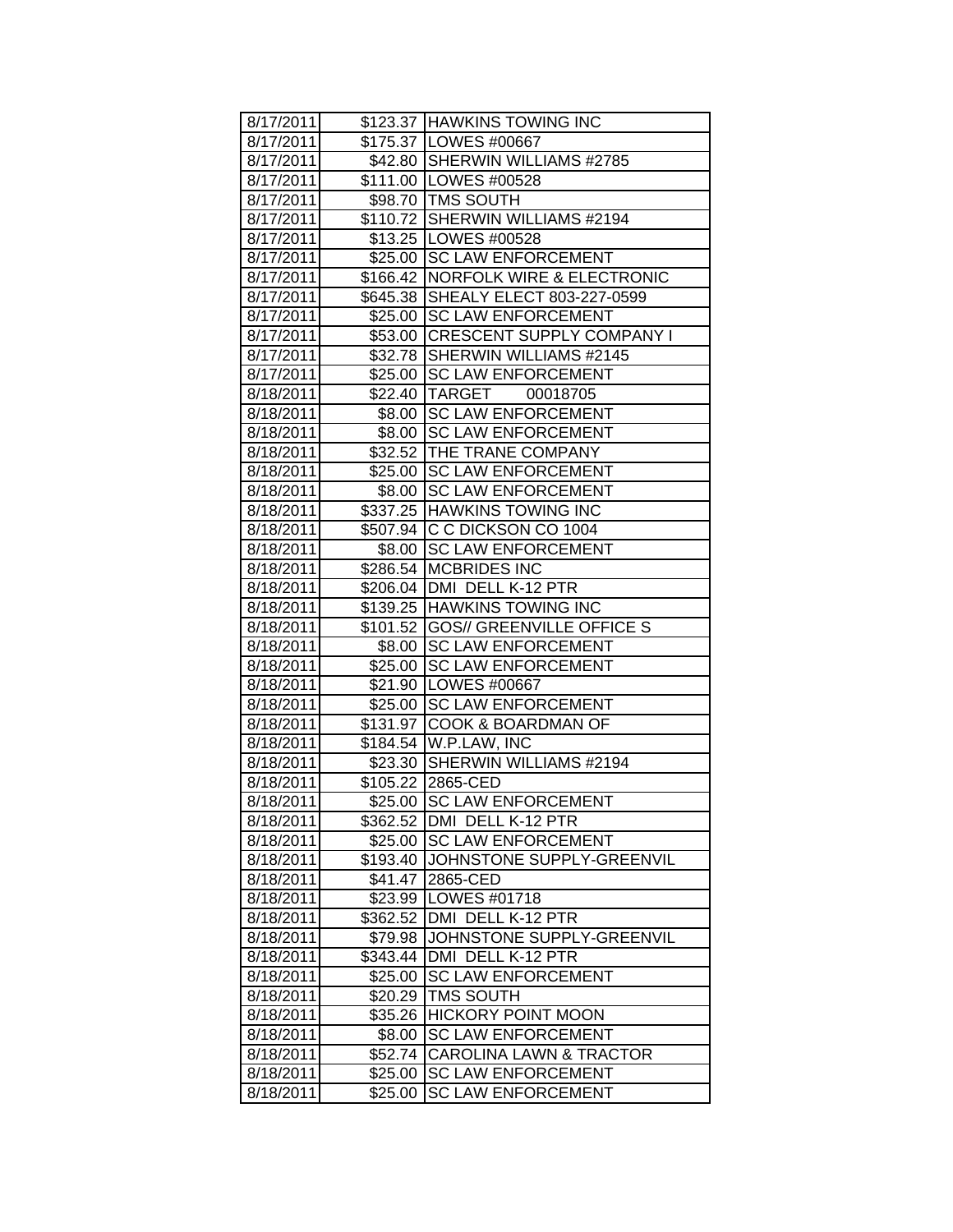| 8/18/2011 |          | \$8.00 SC LAW ENFORCEMENT          |
|-----------|----------|------------------------------------|
| 8/18/2011 |          | \$25.00 SC LAW ENFORCEMENT         |
| 8/18/2011 |          | \$423.98 GOS// GREENVILLE OFFICE S |
| 8/18/2011 |          | \$25.00 SC LAW ENFORCEMENT         |
| 8/18/2011 |          | \$422.69 JEFF LYNCH APPLIANCE AND  |
| 8/18/2011 |          | \$8.00 SC LAW ENFORCEMENT          |
| 8/18/2011 |          | \$25.00 SC LAW ENFORCEMENT         |
| 8/18/2011 |          | \$880.00   USPS 45568006629808466  |
| 8/18/2011 |          | \$25.00 SC LAW ENFORCEMENT         |
| 8/18/2011 |          | \$26.10 JOHNSTONE SUPPLY-GREENVIL  |
| 8/18/2011 |          | \$25.00 SC LAW ENFORCEMENT         |
| 8/18/2011 |          | \$58.54 2865-CED                   |
| 8/18/2011 |          | \$448.38   DMI DELL K-12 PTR       |
| 8/18/2011 |          | \$25.00 SC LAW ENFORCEMENT         |
| 8/18/2011 |          | \$104.94   DMI DELL K-12 PTR       |
| 8/18/2011 |          | \$12.59   LOWES #01983             |
| 8/18/2011 |          | \$507.94 C C DICKSON CO 1004       |
| 8/18/2011 |          | \$202.63 SHERWIN WILLIAMS #2194    |
| 8/18/2011 |          | \$27.48   LOWES #01983             |
| 8/18/2011 |          | \$206.04   DMI DELL K-12 PTR       |
| 8/18/2011 |          | \$362.52 DMI DELL K-12 PTR         |
| 8/18/2011 |          | \$25.00 SC LAW ENFORCEMENT         |
| 8/18/2011 |          | \$362.52   DMI DELL K-12 PTR       |
| 8/18/2011 |          | (\$105.22) 2865-CED                |
| 8/18/2011 |          | \$25.00 SC LAW ENFORCEMENT         |
| 8/18/2011 |          | \$875.67   DMI DELL K-12 PTR       |
| 8/18/2011 |          | \$352.98 CRESCENT SUPPLY COMPANY I |
| 8/18/2011 |          | \$206.04   DMI DELL K-12 PTR       |
| 8/18/2011 |          | \$25.00 SC LAW ENFORCEMENT         |
| 8/18/2011 |          | \$391.61 THE TRANE COMPANY         |
| 8/18/2011 |          | \$206.04 DMI DELL K-12 PTR         |
| 8/18/2011 |          | \$25.00 SC LAW ENFORCEMENT         |
| 8/18/2011 |          | \$47.64 GATEWAY SUPPLY GH          |
| 8/18/2011 |          | \$25.00 SC LAW ENFORCEMENT         |
| 8/18/2011 |          | \$343.44 DMI DELL K-12 PTR         |
| 8/18/2011 |          | \$8.00 SC LAW ENFORCEMENT          |
| 8/18/2011 |          | \$8.00 SC LAW ENFORCEMENT          |
| 8/18/2011 | \$38.64  | OFFICE DEPOT #479                  |
| 8/18/2011 |          | \$17.00 GREENVILLE DMV 23          |
| 8/18/2011 |          | \$17.12 CARSON'S NUT-BOLT & TO     |
| 8/18/2011 |          | \$20.29 PORTER PAINTS 9388         |
| 8/18/2011 | \$25.00  | <b>SC LAW ENFORCEMENT</b>          |
| 8/18/2011 | \$370.63 | THE TRANE COMPANY                  |
| 8/18/2011 | \$333.90 | DMI DELL K-12 PTR                  |
| 8/18/2011 |          | \$249.76 HAWKINS TOWING INC        |
| 8/18/2011 |          | \$379.43 OREILLY AUTO 00016253     |
| 8/18/2011 |          | \$206.04   DMI DELL K-12 PTR       |
| 8/18/2011 | \$25.00  | <b>SC LAW ENFORCEMENT</b>          |
| 8/18/2011 | \$84.79  | <b>Best Buy</b><br>00002725        |
| 8/18/2011 | \$80.32  | <b>AMAZON MKTPLACE PMTS</b>        |
| 8/18/2011 | \$197.50 | <b>ANDERSON BROS</b>               |
|           |          |                                    |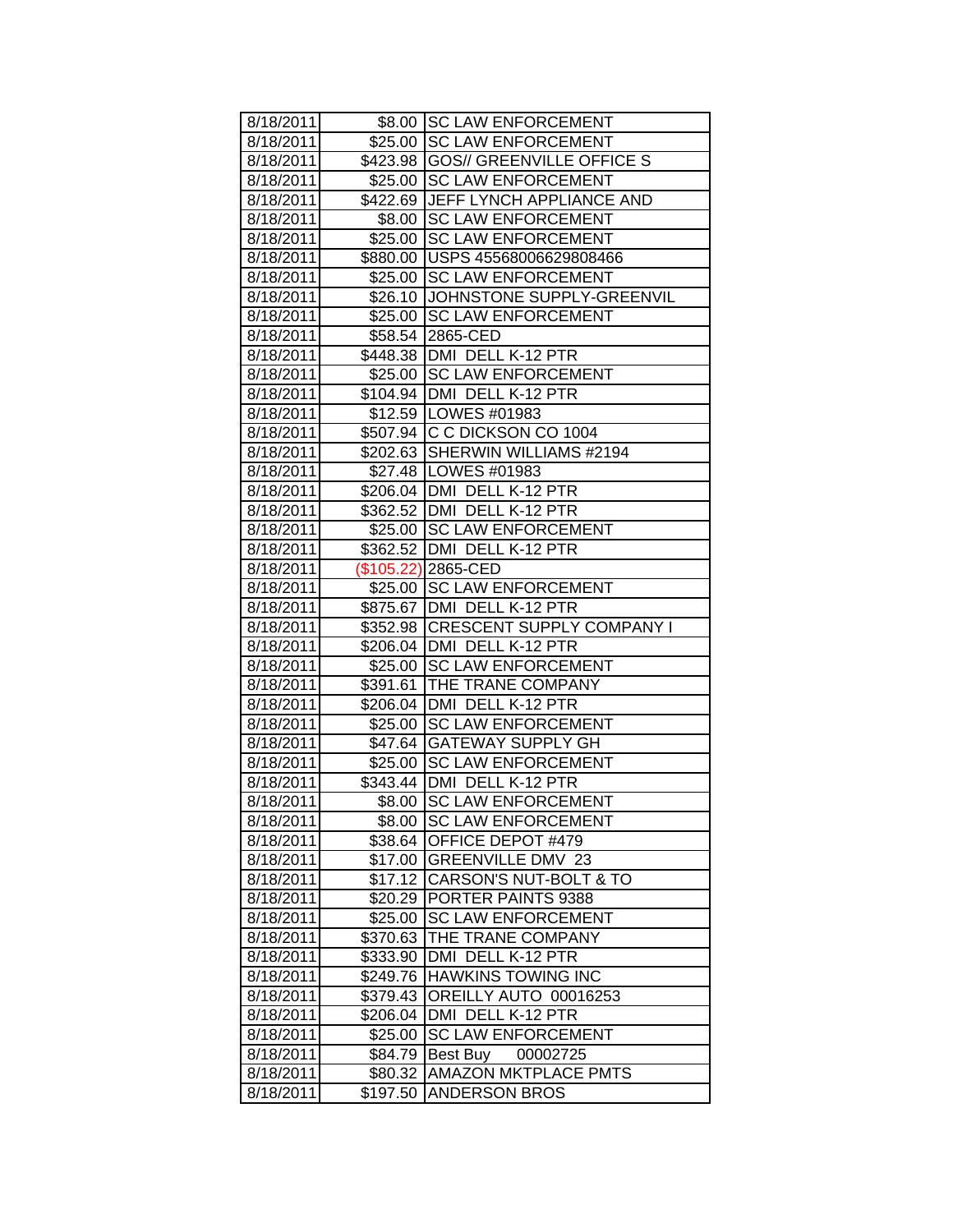| 8/18/2011 |            | \$34.81 CLASSIC HWD & POSTAL       |
|-----------|------------|------------------------------------|
| 8/18/2011 |            | \$368.88 LIFE SAFETY & COMM. SYS.  |
| 8/18/2011 |            | \$52.79   AAA SUPPLY - GVILLE      |
| 8/18/2011 |            | \$25.00 SC LAW ENFORCEMENT         |
| 8/18/2011 |            | \$42.75 SOUTHEASTERN ELECTRICA     |
| 8/18/2011 |            | \$349.79 Best Buy 00002725         |
| 8/18/2011 |            | \$56.86 JOHNSTONE SUPPLY-GREENVIL  |
| 8/18/2011 |            | \$25.00 SC LAW ENFORCEMENT         |
| 8/18/2011 |            | \$100.62 2865-CED                  |
| 8/18/2011 |            | \$25.00 SC LAW ENFORCEMENT         |
| 8/18/2011 |            | \$45.11 ADVANCE AUTO PARTS #5440   |
| 8/18/2011 |            | \$343.44   DMI DELL K-12 PTR       |
| 8/18/2011 |            | \$25.00 SC LAW ENFORCEMENT         |
| 8/18/2011 |            | \$291.75 CDW GOVERNMENT            |
| 8/18/2011 |            | \$309.06   DMI DELL K-12 PTR       |
| 8/18/2011 |            | \$230.00 ADVANCED DOOR SYSTEMS     |
| 8/18/2011 |            | \$58.23 GREENVILLE INDUSTRIAL      |
| 8/18/2011 |            | \$15.17 JOHNSTONE SUPPLY-GREENVIL  |
| 8/18/2011 | \$25.00    | <b>SC LAW ENFORCEMENT</b>          |
| 8/18/2011 | \$8.00     | <b>SC LAW ENFORCEMENT</b>          |
| 8/18/2011 |            | \$25.00 SC LAW ENFORCEMENT         |
| 8/18/2011 |            | \$35.79 CLASSIC HWD & POSTAL       |
| 8/18/2011 |            | \$8.46 BATTERIES PLUS              |
| 8/18/2011 |            | \$25.00 SC LAW ENFORCEMENT         |
| 8/18/2011 |            | \$257.55   DMI DELL K-12 PTR       |
| 8/18/2011 |            | \$206.04   DMI DELL K-12 PTR       |
| 8/18/2011 |            | \$25.00 SC LAW ENFORCEMENT         |
| 8/18/2011 |            | \$362.52 DMI DELL K-12 PTR         |
| 8/18/2011 |            | \$8.00 SC LAW ENFORCEMENT          |
| 8/18/2011 |            | \$8.00 SC LAW ENFORCEMENT          |
| 8/18/2011 |            | \$92.41 GREER CPW                  |
| 8/18/2011 |            | \$19.49 FASTENAL COMPANY01         |
| 8/18/2011 |            | \$17.57 Amazon.com                 |
| 8/18/2011 |            | \$8.00 SC LAW ENFORCEMENT          |
| 8/18/2011 |            | \$12.66 THE HOME DEPOT 1127        |
| 8/18/2011 |            | \$197.50 ANDERSON BROS             |
| 8/18/2011 |            | \$40.00 EXTRA PACKAGING CORP       |
| 8/18/2011 |            | \$26.12   LOWES #00667             |
| 8/18/2011 | (\$16.82)  | <b>GOS// GREENVILLE OFFICE S</b>   |
| 8/18/2011 | \$25.00    | <b>SC LAW ENFORCEMENT</b>          |
| 8/18/2011 |            | \$189.24 JOHNSTONE SUPPLY-GREENVIL |
| 8/18/2011 | \$61.99    | JOHNSTONE SUPPLY-GREENVIL          |
| 8/18/2011 | \$232.97   | THE TRANE COMPANY                  |
| 8/18/2011 | \$206.04   | DMI DELL K-12 PTR                  |
| 8/18/2011 | \$360.57   | DMI DELL K-12 PTR                  |
| 8/18/2011 |            | \$391.14   DMI DELL K-12 PTR       |
| 8/18/2011 | \$89.76    | THE TRANE COMPANY                  |
| 8/18/2011 | \$1,494.60 | THE TRANE COMPANY                  |
| 8/18/2011 | \$42.39    | <b>STAPLES</b><br>00105536         |
| 8/18/2011 | \$76.55    | SHERWIN WILLIAMS #2785             |
| 8/18/2011 | \$71.14    | CRESCENT SUPPLY COMP INC           |
|           |            |                                    |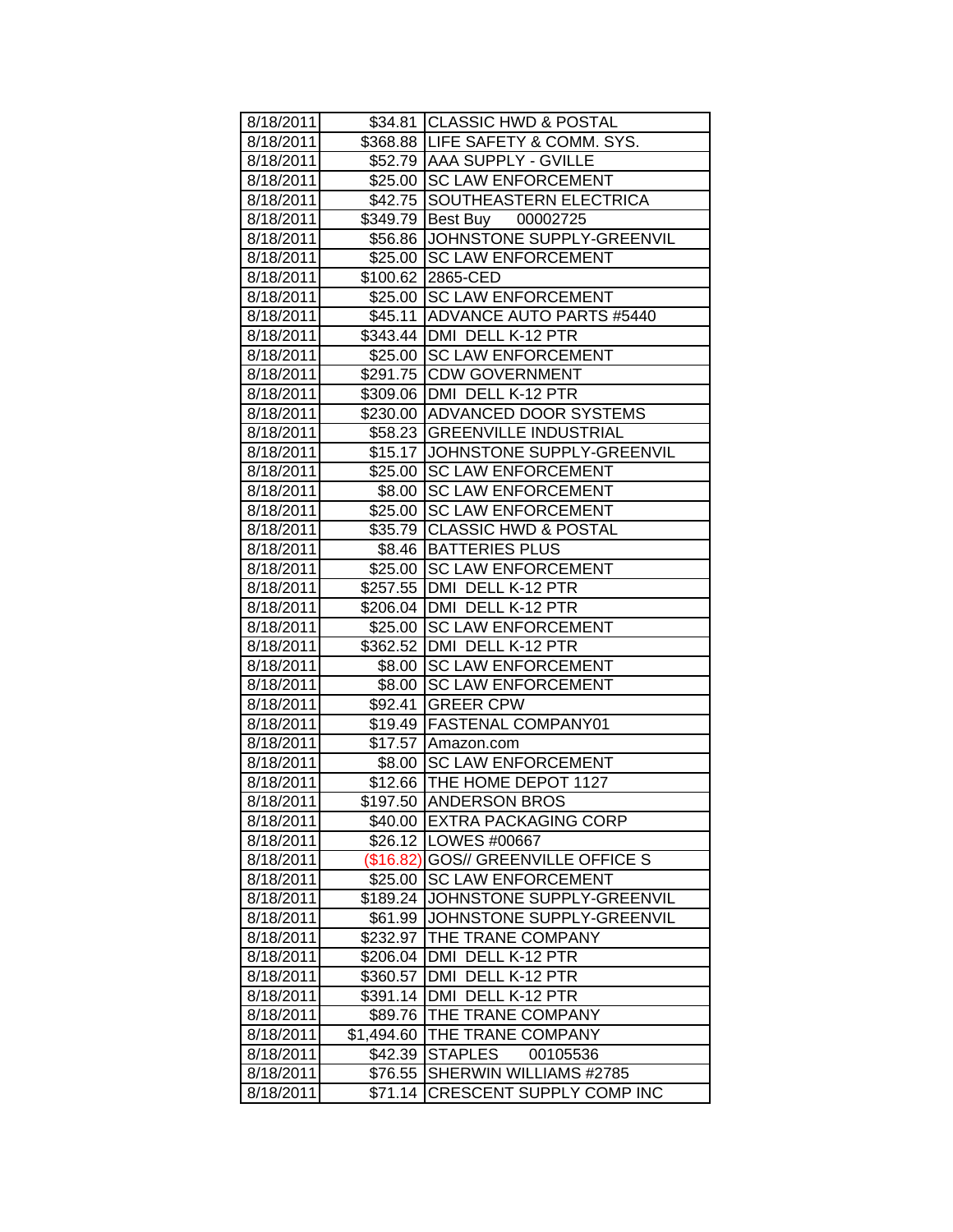| \$8.00 SC LAW ENFORCEMENT<br>\$25.00 SC LAW ENFORCEMENT<br>8/18/2011<br>\$72.08   NORFOLK WIRE & ELECTRONIC<br>8/18/2011<br>\$82.96 THE TOOL SHED<br>8/18/2011<br>\$78.10 JOHNSTONE SUPPLY-GREENVIL<br>8/18/2011<br>\$641.07 THE TRANE COMPANY<br>8/18/2011<br>\$170.61 JOHNSTONE SUPPLY-GREENVIL<br>8/18/2011<br>\$8.00 SC LAW ENFORCEMENT<br>8/18/2011<br>8/18/2011<br>\$25.00 SC LAW ENFORCEMENT<br>8/18/2011<br>\$8.00 SC LAW ENFORCEMENT<br>8/18/2011<br>\$8.00 SC LAW ENFORCEMENT<br>8/18/2011<br>\$8.00 SC LAW ENFORCEMENT<br>8/18/2011<br>\$65.00 ADVANCE AUTO PARTS #5440<br>\$25.00 SC LAW ENFORCEMENT<br>8/18/2011<br>8/18/2011<br>\$2.20 THE HOME DEPOT 1127<br>\$64.63 JJOHNSTONE SUPPLY-GREENVIL<br>8/18/2011<br>\$302.28 AAA SUPPLY - GVILLE<br>8/18/2011<br>\$4.66 CAROLINA LAWN & TRACTOR<br>8/18/2011<br>\$298.63 THE TRANE COMPANY<br>8/18/2011<br>\$206.04   DMI DELL K-12 PTR<br>8/18/2011<br>\$25.00 SC LAW ENFORCEMENT<br>8/18/2011<br>8/18/2011<br>\$8.00 SC LAW ENFORCEMENT<br>\$206.04 DMI DELL K-12 PTR<br>8/18/2011<br>8/18/2011<br>\$305.28 DMI DELL K-12 PTR<br>8/18/2011<br>\$8.00 SC LAW ENFORCEMENT<br>\$126.98   BATTERY SPECIALISTS<br>8/18/2011<br>8/18/2011<br>\$349.79 Best Buy 00002725<br>\$8.00 SC LAW ENFORCEMENT<br>8/18/2011<br>\$21.14 ADVANCE AUTO PARTS #5440<br>8/18/2011<br>\$893.14   THE TRANE COMPANY<br>8/18/2011<br>\$25.00 SC LAW ENFORCEMENT<br>8/18/2011<br>8/18/2011<br>\$8.00 SC LAW ENFORCEMENT<br>8/18/2011<br>\$25.00 SC LAW ENFORCEMENT<br>8/18/2011<br>\$582.77 THE TRANE COMPANY<br>\$25.00 SC LAW ENFORCEMENT<br>8/18/2011<br>\$176.30 HAWKINS TOWING INC<br>8/18/2011<br>8/19/2011<br>\$4,594.01<br><b>DMI DELL K-12 PTR</b><br>8/19/2011<br>\$76.29<br><b>CAROLINA LAWN &amp; TRACTOR</b><br>\$47.28 AII UZ ENGINEERED PROD<br>8/19/2011<br>CRESCENT SUPPLY COMP INC<br>8/19/2011<br>\$6.60<br>HOLDER ELECTRIC SUPPLY<br>\$78.55<br>8/19/2011<br>DMI DELL K-12 PTR<br>8/19/2011<br>\$4,594.01<br><b>GREAT SOURCE BOOK/TEST</b><br>8/19/2011<br>\$92.33 |           |  |
|----------------------------------------------------------------------------------------------------------------------------------------------------------------------------------------------------------------------------------------------------------------------------------------------------------------------------------------------------------------------------------------------------------------------------------------------------------------------------------------------------------------------------------------------------------------------------------------------------------------------------------------------------------------------------------------------------------------------------------------------------------------------------------------------------------------------------------------------------------------------------------------------------------------------------------------------------------------------------------------------------------------------------------------------------------------------------------------------------------------------------------------------------------------------------------------------------------------------------------------------------------------------------------------------------------------------------------------------------------------------------------------------------------------------------------------------------------------------------------------------------------------------------------------------------------------------------------------------------------------------------------------------------------------------------------------------------------------------------------------------------------------------------------------------------------------------------------------------------------------------------------------------------------------------------------------------------------------------------------------------------------------------------|-----------|--|
|                                                                                                                                                                                                                                                                                                                                                                                                                                                                                                                                                                                                                                                                                                                                                                                                                                                                                                                                                                                                                                                                                                                                                                                                                                                                                                                                                                                                                                                                                                                                                                                                                                                                                                                                                                                                                                                                                                                                                                                                                            | 8/18/2011 |  |
|                                                                                                                                                                                                                                                                                                                                                                                                                                                                                                                                                                                                                                                                                                                                                                                                                                                                                                                                                                                                                                                                                                                                                                                                                                                                                                                                                                                                                                                                                                                                                                                                                                                                                                                                                                                                                                                                                                                                                                                                                            |           |  |
|                                                                                                                                                                                                                                                                                                                                                                                                                                                                                                                                                                                                                                                                                                                                                                                                                                                                                                                                                                                                                                                                                                                                                                                                                                                                                                                                                                                                                                                                                                                                                                                                                                                                                                                                                                                                                                                                                                                                                                                                                            |           |  |
|                                                                                                                                                                                                                                                                                                                                                                                                                                                                                                                                                                                                                                                                                                                                                                                                                                                                                                                                                                                                                                                                                                                                                                                                                                                                                                                                                                                                                                                                                                                                                                                                                                                                                                                                                                                                                                                                                                                                                                                                                            |           |  |
|                                                                                                                                                                                                                                                                                                                                                                                                                                                                                                                                                                                                                                                                                                                                                                                                                                                                                                                                                                                                                                                                                                                                                                                                                                                                                                                                                                                                                                                                                                                                                                                                                                                                                                                                                                                                                                                                                                                                                                                                                            |           |  |
|                                                                                                                                                                                                                                                                                                                                                                                                                                                                                                                                                                                                                                                                                                                                                                                                                                                                                                                                                                                                                                                                                                                                                                                                                                                                                                                                                                                                                                                                                                                                                                                                                                                                                                                                                                                                                                                                                                                                                                                                                            |           |  |
|                                                                                                                                                                                                                                                                                                                                                                                                                                                                                                                                                                                                                                                                                                                                                                                                                                                                                                                                                                                                                                                                                                                                                                                                                                                                                                                                                                                                                                                                                                                                                                                                                                                                                                                                                                                                                                                                                                                                                                                                                            |           |  |
|                                                                                                                                                                                                                                                                                                                                                                                                                                                                                                                                                                                                                                                                                                                                                                                                                                                                                                                                                                                                                                                                                                                                                                                                                                                                                                                                                                                                                                                                                                                                                                                                                                                                                                                                                                                                                                                                                                                                                                                                                            |           |  |
|                                                                                                                                                                                                                                                                                                                                                                                                                                                                                                                                                                                                                                                                                                                                                                                                                                                                                                                                                                                                                                                                                                                                                                                                                                                                                                                                                                                                                                                                                                                                                                                                                                                                                                                                                                                                                                                                                                                                                                                                                            |           |  |
|                                                                                                                                                                                                                                                                                                                                                                                                                                                                                                                                                                                                                                                                                                                                                                                                                                                                                                                                                                                                                                                                                                                                                                                                                                                                                                                                                                                                                                                                                                                                                                                                                                                                                                                                                                                                                                                                                                                                                                                                                            |           |  |
|                                                                                                                                                                                                                                                                                                                                                                                                                                                                                                                                                                                                                                                                                                                                                                                                                                                                                                                                                                                                                                                                                                                                                                                                                                                                                                                                                                                                                                                                                                                                                                                                                                                                                                                                                                                                                                                                                                                                                                                                                            |           |  |
|                                                                                                                                                                                                                                                                                                                                                                                                                                                                                                                                                                                                                                                                                                                                                                                                                                                                                                                                                                                                                                                                                                                                                                                                                                                                                                                                                                                                                                                                                                                                                                                                                                                                                                                                                                                                                                                                                                                                                                                                                            |           |  |
|                                                                                                                                                                                                                                                                                                                                                                                                                                                                                                                                                                                                                                                                                                                                                                                                                                                                                                                                                                                                                                                                                                                                                                                                                                                                                                                                                                                                                                                                                                                                                                                                                                                                                                                                                                                                                                                                                                                                                                                                                            |           |  |
|                                                                                                                                                                                                                                                                                                                                                                                                                                                                                                                                                                                                                                                                                                                                                                                                                                                                                                                                                                                                                                                                                                                                                                                                                                                                                                                                                                                                                                                                                                                                                                                                                                                                                                                                                                                                                                                                                                                                                                                                                            |           |  |
|                                                                                                                                                                                                                                                                                                                                                                                                                                                                                                                                                                                                                                                                                                                                                                                                                                                                                                                                                                                                                                                                                                                                                                                                                                                                                                                                                                                                                                                                                                                                                                                                                                                                                                                                                                                                                                                                                                                                                                                                                            |           |  |
|                                                                                                                                                                                                                                                                                                                                                                                                                                                                                                                                                                                                                                                                                                                                                                                                                                                                                                                                                                                                                                                                                                                                                                                                                                                                                                                                                                                                                                                                                                                                                                                                                                                                                                                                                                                                                                                                                                                                                                                                                            |           |  |
|                                                                                                                                                                                                                                                                                                                                                                                                                                                                                                                                                                                                                                                                                                                                                                                                                                                                                                                                                                                                                                                                                                                                                                                                                                                                                                                                                                                                                                                                                                                                                                                                                                                                                                                                                                                                                                                                                                                                                                                                                            |           |  |
|                                                                                                                                                                                                                                                                                                                                                                                                                                                                                                                                                                                                                                                                                                                                                                                                                                                                                                                                                                                                                                                                                                                                                                                                                                                                                                                                                                                                                                                                                                                                                                                                                                                                                                                                                                                                                                                                                                                                                                                                                            |           |  |
|                                                                                                                                                                                                                                                                                                                                                                                                                                                                                                                                                                                                                                                                                                                                                                                                                                                                                                                                                                                                                                                                                                                                                                                                                                                                                                                                                                                                                                                                                                                                                                                                                                                                                                                                                                                                                                                                                                                                                                                                                            |           |  |
|                                                                                                                                                                                                                                                                                                                                                                                                                                                                                                                                                                                                                                                                                                                                                                                                                                                                                                                                                                                                                                                                                                                                                                                                                                                                                                                                                                                                                                                                                                                                                                                                                                                                                                                                                                                                                                                                                                                                                                                                                            |           |  |
|                                                                                                                                                                                                                                                                                                                                                                                                                                                                                                                                                                                                                                                                                                                                                                                                                                                                                                                                                                                                                                                                                                                                                                                                                                                                                                                                                                                                                                                                                                                                                                                                                                                                                                                                                                                                                                                                                                                                                                                                                            |           |  |
|                                                                                                                                                                                                                                                                                                                                                                                                                                                                                                                                                                                                                                                                                                                                                                                                                                                                                                                                                                                                                                                                                                                                                                                                                                                                                                                                                                                                                                                                                                                                                                                                                                                                                                                                                                                                                                                                                                                                                                                                                            |           |  |
|                                                                                                                                                                                                                                                                                                                                                                                                                                                                                                                                                                                                                                                                                                                                                                                                                                                                                                                                                                                                                                                                                                                                                                                                                                                                                                                                                                                                                                                                                                                                                                                                                                                                                                                                                                                                                                                                                                                                                                                                                            |           |  |
|                                                                                                                                                                                                                                                                                                                                                                                                                                                                                                                                                                                                                                                                                                                                                                                                                                                                                                                                                                                                                                                                                                                                                                                                                                                                                                                                                                                                                                                                                                                                                                                                                                                                                                                                                                                                                                                                                                                                                                                                                            |           |  |
|                                                                                                                                                                                                                                                                                                                                                                                                                                                                                                                                                                                                                                                                                                                                                                                                                                                                                                                                                                                                                                                                                                                                                                                                                                                                                                                                                                                                                                                                                                                                                                                                                                                                                                                                                                                                                                                                                                                                                                                                                            |           |  |
|                                                                                                                                                                                                                                                                                                                                                                                                                                                                                                                                                                                                                                                                                                                                                                                                                                                                                                                                                                                                                                                                                                                                                                                                                                                                                                                                                                                                                                                                                                                                                                                                                                                                                                                                                                                                                                                                                                                                                                                                                            |           |  |
|                                                                                                                                                                                                                                                                                                                                                                                                                                                                                                                                                                                                                                                                                                                                                                                                                                                                                                                                                                                                                                                                                                                                                                                                                                                                                                                                                                                                                                                                                                                                                                                                                                                                                                                                                                                                                                                                                                                                                                                                                            |           |  |
|                                                                                                                                                                                                                                                                                                                                                                                                                                                                                                                                                                                                                                                                                                                                                                                                                                                                                                                                                                                                                                                                                                                                                                                                                                                                                                                                                                                                                                                                                                                                                                                                                                                                                                                                                                                                                                                                                                                                                                                                                            |           |  |
|                                                                                                                                                                                                                                                                                                                                                                                                                                                                                                                                                                                                                                                                                                                                                                                                                                                                                                                                                                                                                                                                                                                                                                                                                                                                                                                                                                                                                                                                                                                                                                                                                                                                                                                                                                                                                                                                                                                                                                                                                            |           |  |
|                                                                                                                                                                                                                                                                                                                                                                                                                                                                                                                                                                                                                                                                                                                                                                                                                                                                                                                                                                                                                                                                                                                                                                                                                                                                                                                                                                                                                                                                                                                                                                                                                                                                                                                                                                                                                                                                                                                                                                                                                            |           |  |
|                                                                                                                                                                                                                                                                                                                                                                                                                                                                                                                                                                                                                                                                                                                                                                                                                                                                                                                                                                                                                                                                                                                                                                                                                                                                                                                                                                                                                                                                                                                                                                                                                                                                                                                                                                                                                                                                                                                                                                                                                            |           |  |
|                                                                                                                                                                                                                                                                                                                                                                                                                                                                                                                                                                                                                                                                                                                                                                                                                                                                                                                                                                                                                                                                                                                                                                                                                                                                                                                                                                                                                                                                                                                                                                                                                                                                                                                                                                                                                                                                                                                                                                                                                            |           |  |
|                                                                                                                                                                                                                                                                                                                                                                                                                                                                                                                                                                                                                                                                                                                                                                                                                                                                                                                                                                                                                                                                                                                                                                                                                                                                                                                                                                                                                                                                                                                                                                                                                                                                                                                                                                                                                                                                                                                                                                                                                            |           |  |
|                                                                                                                                                                                                                                                                                                                                                                                                                                                                                                                                                                                                                                                                                                                                                                                                                                                                                                                                                                                                                                                                                                                                                                                                                                                                                                                                                                                                                                                                                                                                                                                                                                                                                                                                                                                                                                                                                                                                                                                                                            |           |  |
|                                                                                                                                                                                                                                                                                                                                                                                                                                                                                                                                                                                                                                                                                                                                                                                                                                                                                                                                                                                                                                                                                                                                                                                                                                                                                                                                                                                                                                                                                                                                                                                                                                                                                                                                                                                                                                                                                                                                                                                                                            |           |  |
|                                                                                                                                                                                                                                                                                                                                                                                                                                                                                                                                                                                                                                                                                                                                                                                                                                                                                                                                                                                                                                                                                                                                                                                                                                                                                                                                                                                                                                                                                                                                                                                                                                                                                                                                                                                                                                                                                                                                                                                                                            |           |  |
|                                                                                                                                                                                                                                                                                                                                                                                                                                                                                                                                                                                                                                                                                                                                                                                                                                                                                                                                                                                                                                                                                                                                                                                                                                                                                                                                                                                                                                                                                                                                                                                                                                                                                                                                                                                                                                                                                                                                                                                                                            |           |  |
|                                                                                                                                                                                                                                                                                                                                                                                                                                                                                                                                                                                                                                                                                                                                                                                                                                                                                                                                                                                                                                                                                                                                                                                                                                                                                                                                                                                                                                                                                                                                                                                                                                                                                                                                                                                                                                                                                                                                                                                                                            |           |  |
|                                                                                                                                                                                                                                                                                                                                                                                                                                                                                                                                                                                                                                                                                                                                                                                                                                                                                                                                                                                                                                                                                                                                                                                                                                                                                                                                                                                                                                                                                                                                                                                                                                                                                                                                                                                                                                                                                                                                                                                                                            |           |  |
|                                                                                                                                                                                                                                                                                                                                                                                                                                                                                                                                                                                                                                                                                                                                                                                                                                                                                                                                                                                                                                                                                                                                                                                                                                                                                                                                                                                                                                                                                                                                                                                                                                                                                                                                                                                                                                                                                                                                                                                                                            |           |  |
|                                                                                                                                                                                                                                                                                                                                                                                                                                                                                                                                                                                                                                                                                                                                                                                                                                                                                                                                                                                                                                                                                                                                                                                                                                                                                                                                                                                                                                                                                                                                                                                                                                                                                                                                                                                                                                                                                                                                                                                                                            |           |  |
|                                                                                                                                                                                                                                                                                                                                                                                                                                                                                                                                                                                                                                                                                                                                                                                                                                                                                                                                                                                                                                                                                                                                                                                                                                                                                                                                                                                                                                                                                                                                                                                                                                                                                                                                                                                                                                                                                                                                                                                                                            |           |  |
|                                                                                                                                                                                                                                                                                                                                                                                                                                                                                                                                                                                                                                                                                                                                                                                                                                                                                                                                                                                                                                                                                                                                                                                                                                                                                                                                                                                                                                                                                                                                                                                                                                                                                                                                                                                                                                                                                                                                                                                                                            |           |  |
| DEPENDABLE DRUM CO INC<br>8/19/2011<br>\$740.00                                                                                                                                                                                                                                                                                                                                                                                                                                                                                                                                                                                                                                                                                                                                                                                                                                                                                                                                                                                                                                                                                                                                                                                                                                                                                                                                                                                                                                                                                                                                                                                                                                                                                                                                                                                                                                                                                                                                                                            |           |  |
| DMI DELL K-12 PTR<br>8/19/2011<br>\$4,594.01                                                                                                                                                                                                                                                                                                                                                                                                                                                                                                                                                                                                                                                                                                                                                                                                                                                                                                                                                                                                                                                                                                                                                                                                                                                                                                                                                                                                                                                                                                                                                                                                                                                                                                                                                                                                                                                                                                                                                                               |           |  |
| <b>NAPA AUTO PARTS OF</b><br>8/19/2011<br>\$20.87                                                                                                                                                                                                                                                                                                                                                                                                                                                                                                                                                                                                                                                                                                                                                                                                                                                                                                                                                                                                                                                                                                                                                                                                                                                                                                                                                                                                                                                                                                                                                                                                                                                                                                                                                                                                                                                                                                                                                                          |           |  |
| 8/19/2011<br>DMI DELL K-12 PTR<br>\$8,039.53                                                                                                                                                                                                                                                                                                                                                                                                                                                                                                                                                                                                                                                                                                                                                                                                                                                                                                                                                                                                                                                                                                                                                                                                                                                                                                                                                                                                                                                                                                                                                                                                                                                                                                                                                                                                                                                                                                                                                                               |           |  |
| 8/19/2011<br>\$43.30<br><b>GATEWAY SUPPLY GH</b>                                                                                                                                                                                                                                                                                                                                                                                                                                                                                                                                                                                                                                                                                                                                                                                                                                                                                                                                                                                                                                                                                                                                                                                                                                                                                                                                                                                                                                                                                                                                                                                                                                                                                                                                                                                                                                                                                                                                                                           |           |  |
| 8/19/2011<br>\$4,594.01<br>DMI<br>DELL K-12 PTR                                                                                                                                                                                                                                                                                                                                                                                                                                                                                                                                                                                                                                                                                                                                                                                                                                                                                                                                                                                                                                                                                                                                                                                                                                                                                                                                                                                                                                                                                                                                                                                                                                                                                                                                                                                                                                                                                                                                                                            |           |  |
| 8/19/2011<br>\$4,594.01<br>DMI<br>DELL K-12 PTR                                                                                                                                                                                                                                                                                                                                                                                                                                                                                                                                                                                                                                                                                                                                                                                                                                                                                                                                                                                                                                                                                                                                                                                                                                                                                                                                                                                                                                                                                                                                                                                                                                                                                                                                                                                                                                                                                                                                                                            |           |  |
| <b>LOWES #00667</b><br>8/19/2011<br>\$25.26                                                                                                                                                                                                                                                                                                                                                                                                                                                                                                                                                                                                                                                                                                                                                                                                                                                                                                                                                                                                                                                                                                                                                                                                                                                                                                                                                                                                                                                                                                                                                                                                                                                                                                                                                                                                                                                                                                                                                                                |           |  |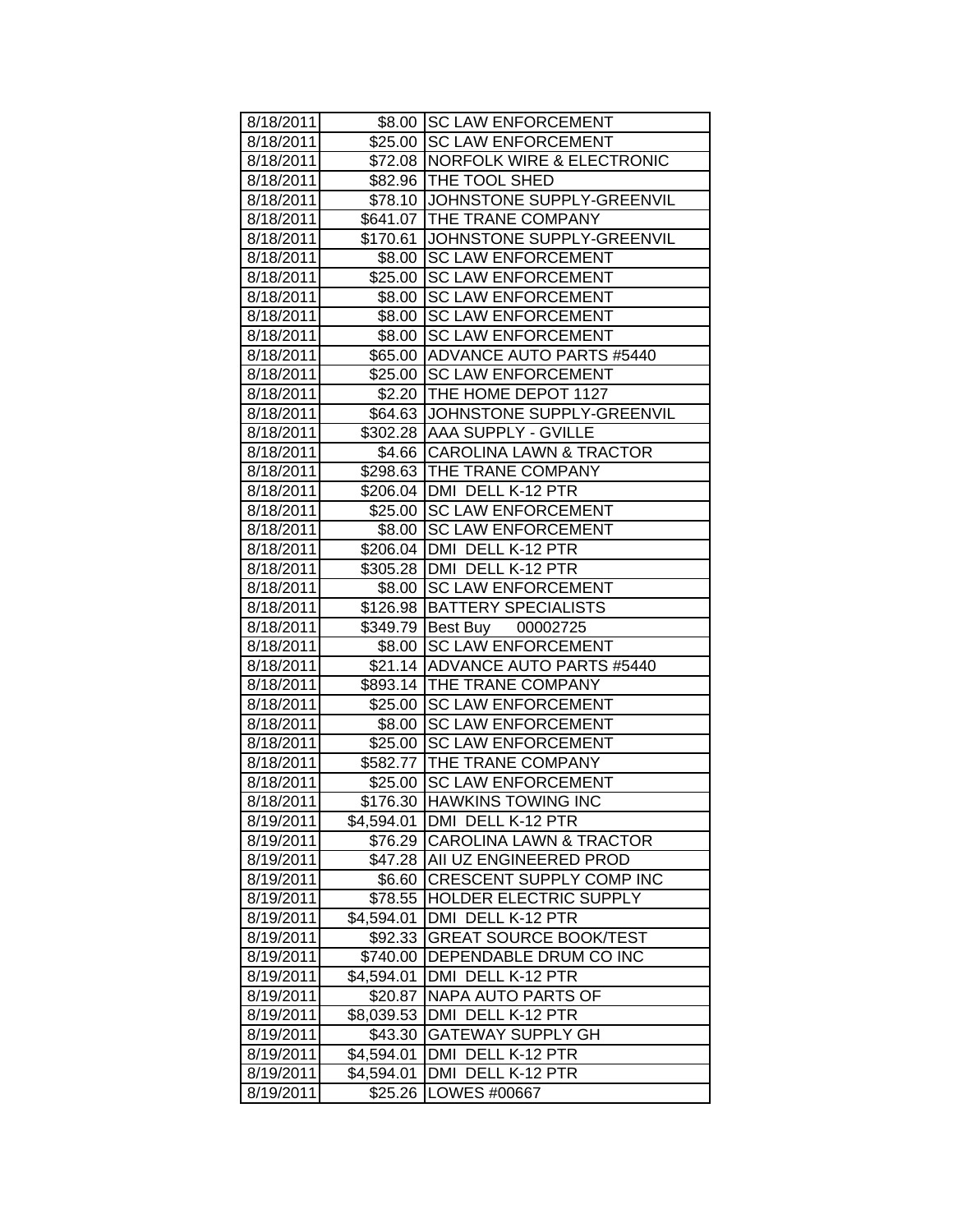| 8/19/2011 |             | \$170.62   TRACTOR SUPPLY #747      |
|-----------|-------------|-------------------------------------|
| 8/19/2011 |             | \$4,594.01   DMI DELL K-12 PTR      |
| 8/19/2011 |             | \$25.00 SC LAW ENFORCEMENT          |
| 8/19/2011 |             | \$936.16 JOHNSTONE SUPPLY-GREENVIL  |
| 8/19/2011 |             | \$318.00 ADVANCED DOOR SYSTEMS      |
| 8/19/2011 |             | \$25.09   LOWES #00667              |
| 8/19/2011 |             | \$43.07 CAMPBELL BROWN INC          |
| 8/19/2011 |             | \$30.00 WALGREENS #10390            |
| 8/19/2011 |             | \$8,133.38   DMI DELL K-12 PTR      |
| 8/19/2011 |             | \$82.01 J W VAUGHN CO INC           |
| 8/19/2011 |             | \$40.29 HD SUPPLY PLUMB #904        |
| 8/19/2011 |             | \$37.12 DUNCANS HOME CENTER         |
| 8/19/2011 |             | \$160.95   ADVANCE AUTO PARTS #5440 |
| 8/19/2011 |             | \$4,594.01 DMI DELL K-12 PTR        |
| 8/19/2011 |             | \$765.78 PORTER PAINTS 9388         |
| 8/19/2011 |             | \$190.77 CAROLINA LAWN & TRACTOR    |
| 8/19/2011 |             | \$437.20 CAROLINA LAWN & TRACTOR    |
| 8/19/2011 | \$25.00     | <b>SC LAW ENFORCEMENT</b>           |
| 8/19/2011 |             | \$241.69 JJOHNSTONE SUPPLY-GREENVIL |
| 8/19/2011 |             | \$25.00 SC LAW ENFORCEMENT          |
| 8/19/2011 |             | \$420.00 THYSSEN KRUPP ELEVATOR     |
| 8/19/2011 |             | \$11.41   LOWES #00528              |
| 8/19/2011 |             | \$206.19   WHITE BROS OF GREENVILLE |
| 8/19/2011 |             | \$25.00 SC LAW ENFORCEMENT          |
| 8/19/2011 |             | \$1,409.80 INDUSTRIAL FIRE SYSTEMS  |
| 8/19/2011 |             | \$18.30 ADVANCE AUTO PARTS #5440    |
| 8/19/2011 |             | \$60.99 J W VAUGHN CO INC           |
| 8/19/2011 |             | \$6.95   THE HOME DEPOT 1104        |
| 8/19/2011 |             | \$7.60 ADVANCE AUTO PARTS #5440     |
| 8/19/2011 |             | \$20.87 NAPA AUTO PARTS OF          |
| 8/19/2011 |             | \$27.28 CLASSIC HWD & POSTAL        |
| 8/19/2011 |             | \$7,535.54 DMI DELL K-12 PTR        |
| 8/19/2011 |             | \$74.26   LOWES #00667              |
| 8/19/2011 |             | \$1,409.80  INDUSTRIAL FIRE SYSTEMS |
| 8/19/2011 |             | \$8,133.38 DMI DELL K-12 PTR        |
| 8/19/2011 |             | \$119.22 CAROLINA LAWN & TRACTOR    |
| 8/19/2011 |             | \$30.73 CAROLINA LAWN & TRACTOR     |
| 8/19/2011 | \$6.75      | THE HOME DEPOT 1104                 |
| 8/19/2011 | \$38.66     | <b>ADVANCE AUTO PARTS #5440</b>     |
| 8/19/2011 |             | \$29.34 FERGUSON ENT #43            |
| 8/19/2011 | \$45.05     | LOWES #01718                        |
| 8/19/2011 |             | \$42.72 FERGUSON ENT #43            |
| 8/19/2011 | \$206.59    | LOWES #00667                        |
| 8/19/2011 | \$651.90    | <b>ST CLAIR DESIGNS</b>             |
| 8/19/2011 | \$25.00     | <b>SC LAW ENFORCEMENT</b>           |
| 8/19/2011 | \$266.56    | ADVANCE AUTO PARTS #5440            |
| 8/19/2011 | \$18.32     | JOHNSTONE SUPPLY-GREENVIL           |
| 8/19/2011 | \$512.62    | FERGUSON ENT #43                    |
| 8/19/2011 | \$35.00     | <b>VZWRLSS PREPAID REC</b>          |
| 8/19/2011 | \$37.51     | CAROLINA LAWN & TRACTOR             |
| 8/19/2011 | $(\$23.85)$ | <b>CAROLINA LAWN &amp; TRACTOR</b>  |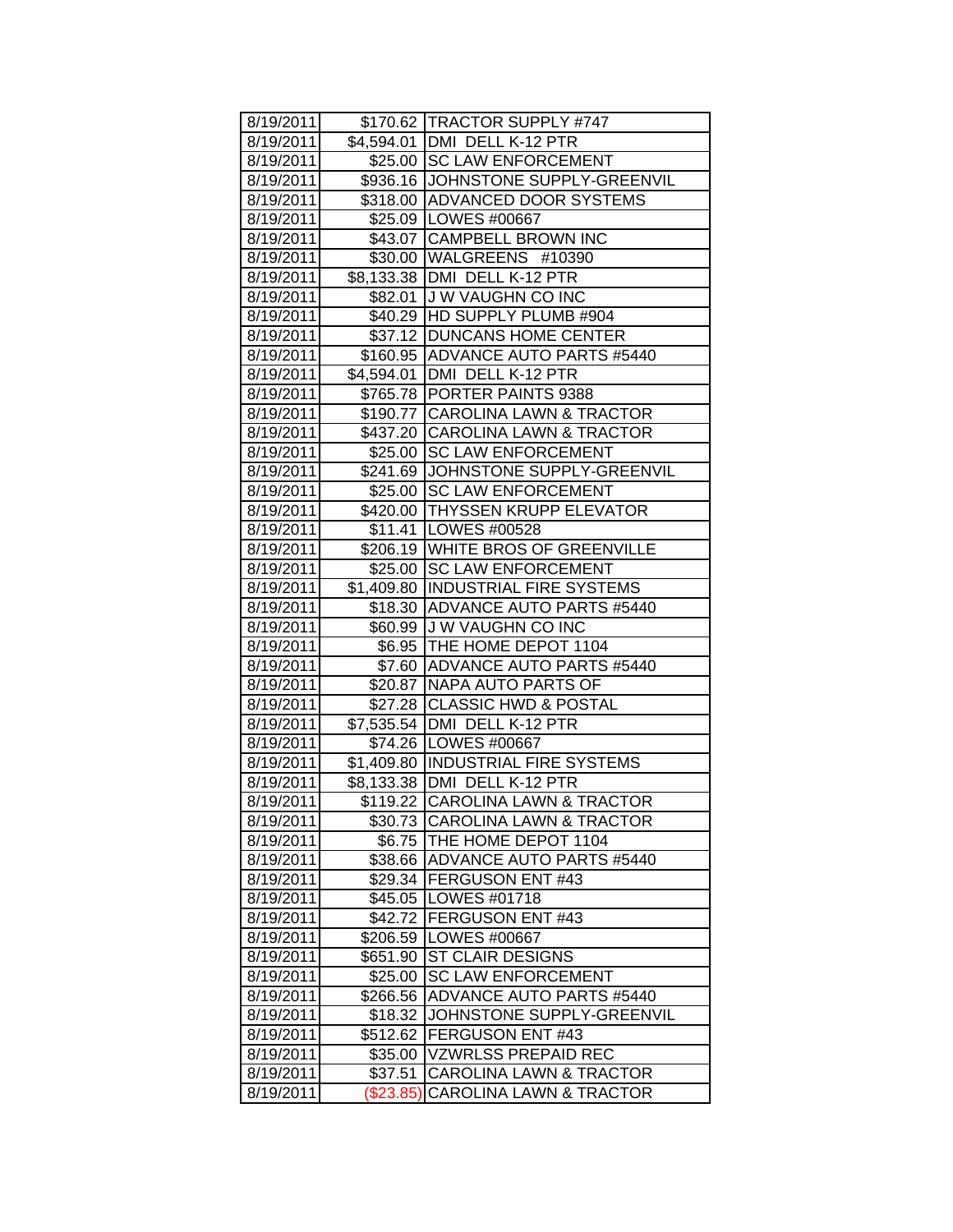| 8/19/2011 |            | \$165.24 THOMAS SAND COMPANY INC    |
|-----------|------------|-------------------------------------|
| 8/19/2011 |            | \$111.55 THE TRANE COMPANY          |
| 8/19/2011 |            | \$76.29 CAROLINA LAWN & TRACTOR     |
| 8/19/2011 |            | \$32.07 LOWES #00528                |
| 8/19/2011 |            | \$423.83 THE TRANE COMPANY          |
| 8/19/2011 |            | \$80.93 BINSWANGER GLASS #043       |
| 8/19/2011 |            | \$16.17   LOWES #01718              |
| 8/19/2011 |            | \$47.70 COWART AWARDS               |
| 8/19/2011 |            | \$311.53 HAWKINS TOWING INC         |
| 8/19/2011 |            | \$17.78 SHERWIN WILLIAMS #2735      |
| 8/19/2011 |            | \$86.74 BLUE RAVEN TECHNOLOGY       |
| 8/19/2011 |            | \$185.43   LOWES #00667             |
| 8/19/2011 |            | \$4,594.01 DMI DELL K-12 PTR        |
| 8/19/2011 |            | \$25.00 SC LAW ENFORCEMENT          |
| 8/19/2011 |            | \$25.00 SC LAW ENFORCEMENT          |
| 8/19/2011 |            | \$25.00 SC LAW ENFORCEMENT          |
| 8/19/2011 |            | \$76.26 CAROLINA LAWN & TRACTOR     |
| 8/19/2011 |            | \$22.60 J W VAUGHN CO INC           |
| 8/19/2011 |            | \$11.67 PORTER PAINTS 9388          |
| 8/19/2011 |            | \$6,891.01 DMI DELL K-12 PTR        |
| 8/19/2011 |            | \$13.98 TARGET 00019372             |
| 8/19/2011 |            | \$76.51 CRESCENT SUPPLY COMPANY I   |
| 8/19/2011 |            | \$77.35 POINSETT PLUMBING SUPPLY    |
| 8/19/2011 |            | \$3.35   AMAZON MKTPLACE PMTS       |
| 8/19/2011 |            | \$155.71   PORTER PAINTS 9388       |
| 8/19/2011 |            | \$580.96 GREAT SOURCE BOOK/TEST     |
| 8/19/2011 |            | \$76.26 CAROLINA LAWN & TRACTOR     |
| 8/19/2011 |            | \$153.95 JJOHNSTONE SUPPLY-GREENVIL |
| 8/19/2011 |            | \$119.88 HOLDER ELECTRIC SUPPLY     |
| 8/19/2011 |            | \$13.31   LOWES #01983              |
| 8/19/2011 |            | \$59.98  INGLES GAS EXP #206        |
| 8/19/2011 |            | \$25.00 SC LAW ENFORCEMENT          |
| 8/19/2011 |            | \$85.19 CAROLINA LAWN & TRACTOR     |
| 8/19/2011 |            | \$19.96 ADVANCE AUTO PARTS #5440    |
| 8/19/2011 |            | \$5,742.49 DMI DELL K-12 PTR        |
| 8/19/2011 | \$39.69    | ADVANCE AUTO PARTS #5440            |
| 8/19/2011 | \$99.45    | THOMAS SAND COMPANY INC             |
| 8/19/2011 | \$4,594.01 | DMI DELL K-12 PTR                   |
| 8/19/2011 | \$255.93   | JOHNSTONE SUPPLY-GREENVIL           |
| 8/19/2011 | \$78.86    | J W VAUGHN CO INC                   |
| 8/19/2011 | (\$30.58)  | <b>CLASSIC HWD &amp; POSTAL</b>     |
| 8/19/2011 | \$20.87    | NAPA AUTO PARTS OF                  |
| 8/19/2011 | \$208.89   | JOHNSTONE SUPPLY-GREENVIL           |
| 8/19/2011 | \$9.99     | <b>ADVANCE AUTO PARTS #5440</b>     |
| 8/19/2011 | \$165.25   | <b>BATTERY SPECIALISTS</b>          |
| 8/19/2011 | \$139.92   | <b>HOLDER ELECTRIC SUPPLY</b>       |
| 8/19/2011 | \$5.98     | <b>ADVANCE AUTO PARTS #5440</b>     |
| 8/19/2011 | \$232.14   | <b>CAROLINA LAWN &amp; TRACTOR</b>  |
| 8/19/2011 | \$198.75   | BC CANNON CO INC                    |
| 8/19/2011 | \$14.42    | LOWES #00528                        |
| 8/19/2011 | \$25.00    | <b>SC LAW ENFORCEMENT</b>           |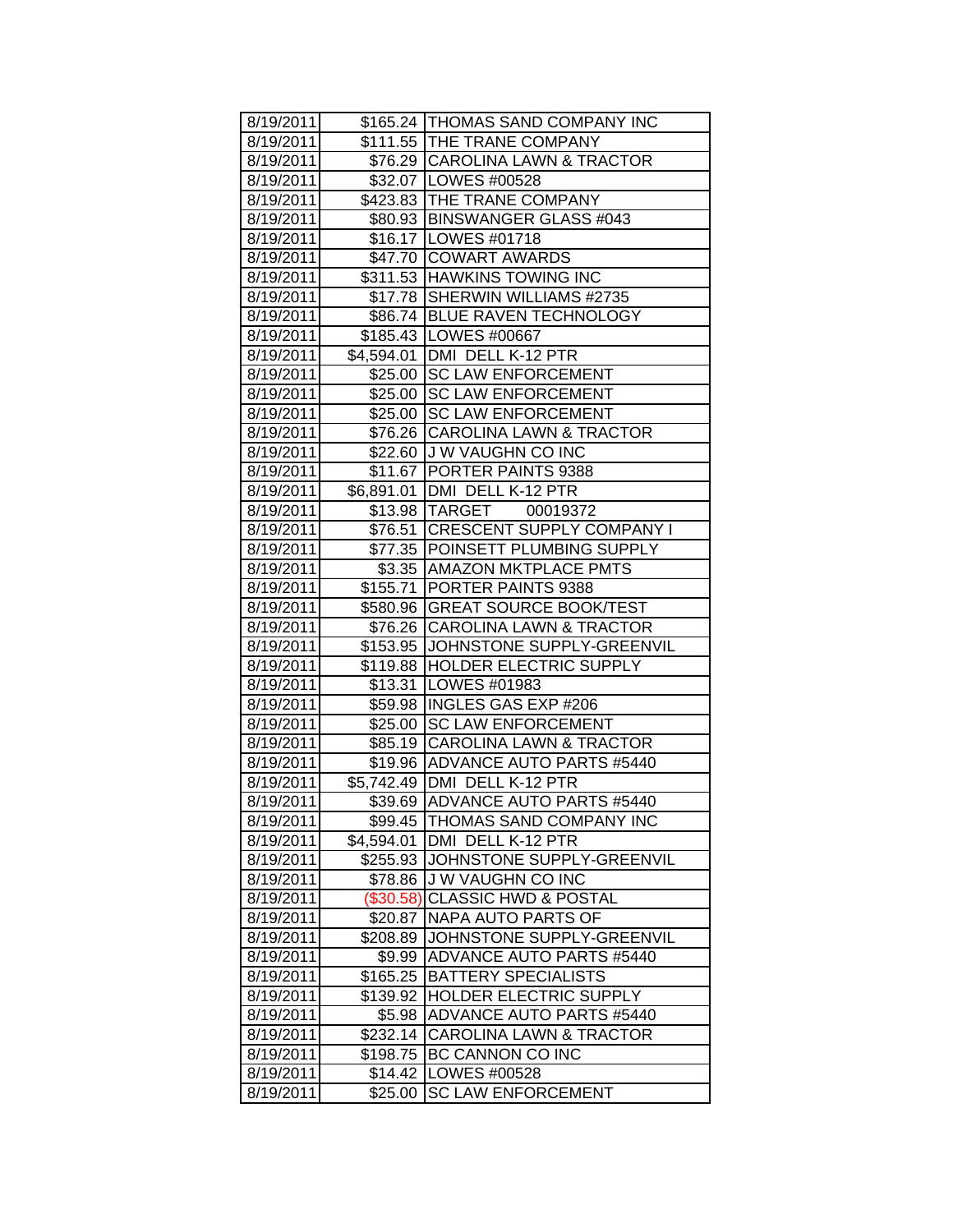| 8/19/2011 |          | \$82.11 HOLDER ELECTRIC SUPPLY      |
|-----------|----------|-------------------------------------|
| 8/19/2011 |          | \$565.90 ST CLAIR DESIGNS           |
| 8/22/2011 |          | \$195.81 CRESCENT SUPPLY COMPANY I  |
| 8/22/2011 |          | \$111.02 AAA SUPPLY - GVILLE        |
| 8/22/2011 |          | \$25.00 SC LAW ENFORCEMENT          |
| 8/22/2011 |          | \$199.97  GOS// GREENVILLE OFFICE S |
| 8/22/2011 |          | \$200.04 2865-CED                   |
| 8/22/2011 |          | \$417.41 TMS SOUTH                  |
| 8/22/2011 |          | \$289.36 RGS REALLY GOOD STUFF      |
| 8/22/2011 |          | \$115.82 WHITE BROS OF GREENVILLE   |
| 8/22/2011 |          | \$20.79 PORTER PAINTS 9388          |
| 8/22/2011 |          | \$39.55 THE TRANE COMPANY           |
| 8/22/2011 |          | \$826.86 THE TRANE COMPANY          |
| 8/22/2011 |          | (\$197.50) ANDERSON BROS            |
| 8/22/2011 |          | \$25.71   PORTER PAINTS 9388        |
| 8/22/2011 |          | \$138.33 2865-CED                   |
| 8/22/2011 |          | \$11.94 ADVANCE AUTO PARTS #5440    |
| 8/22/2011 |          | \$305.89 HAWKINS TOWING INC         |
| 8/22/2011 |          | \$104.55 JJOHNSTONE SUPPLY-GREENVIL |
| 8/22/2011 |          | \$107.63 TMS SOUTH                  |
| 8/22/2011 |          | \$143.67 AAA SUPPLY - GVILLE        |
| 8/22/2011 |          | \$79.40 THE HOME DEPOT 1127         |
| 8/22/2011 |          | \$25.00 SC LAW ENFORCEMENT          |
| 8/22/2011 |          | \$18.71 ADVANCE AUTO PARTS #5440    |
| 8/22/2011 |          | \$55.07 BI-LO 273                   |
| 8/22/2011 |          | \$273.42 WAGS R.V. SERVICE          |
| 8/22/2011 |          | (\$96.74) WHITE BROS OF GREENVILLE  |
| 8/22/2011 |          | \$25.00 SC LAW ENFORCEMENT          |
| 8/22/2011 |          | \$81.99 BANKS APPLIANCE PARTS & S   |
| 8/22/2011 |          | \$920.36 NAPA AUTO PARTS OF         |
| 8/22/2011 |          | \$34.43 TMS SOUTH                   |
| 8/22/2011 |          | \$72.25 TMS SOUTH                   |
| 8/22/2011 |          | \$35.89 BI-LO 57                    |
| 8/22/2011 |          | (\$1.81) ADVANCE AUTO PARTS #5440   |
| 8/22/2011 |          | \$119.88 ADVANCE AUTO PARTS #5330   |
| 8/22/2011 |          | \$932.80 FLEET FEET SPORTS-GREE     |
| 8/22/2011 | \$69.96  | <b>GENERAL WHOLESALE DIST</b>       |
| 8/22/2011 | \$36.99  | <b>TMS SOUTH</b>                    |
| 8/22/2011 | \$444.14 | NAPA AUTO PARTS OF                  |
| 8/22/2011 | \$12.38  | JOHNSTONE SUPPLY-GREENVIL           |
| 8/22/2011 |          | \$128.96 THE TRANE COMPANY          |
| 8/22/2011 | \$41.87  | JOHNSTONE SUPPLY-GREENVIL           |
| 8/22/2011 | \$165.25 | <b>BATTERY SPECIALISTS</b>          |
| 8/22/2011 | \$222.19 | THE TRANE COMPANY                   |
| 8/22/2011 | \$35.23  | <b>TMS SOUTH</b>                    |
| 8/22/2011 | \$379.98 | ADVANCE AUTO PARTS #5330            |
| 8/22/2011 | \$3.74   | <b>ADVANCE AUTO PARTS #5440</b>     |
| 8/22/2011 | \$132.87 | <b>WM SUPERCENTER</b>               |
| 8/22/2011 | \$84.27  | <b>TRUCOLOR</b>                     |
| 8/22/2011 |          | <b>WW GRAINGER</b>                  |
|           | \$97.52  |                                     |
| 8/22/2011 | \$14.64  | USPS 45366006529808201              |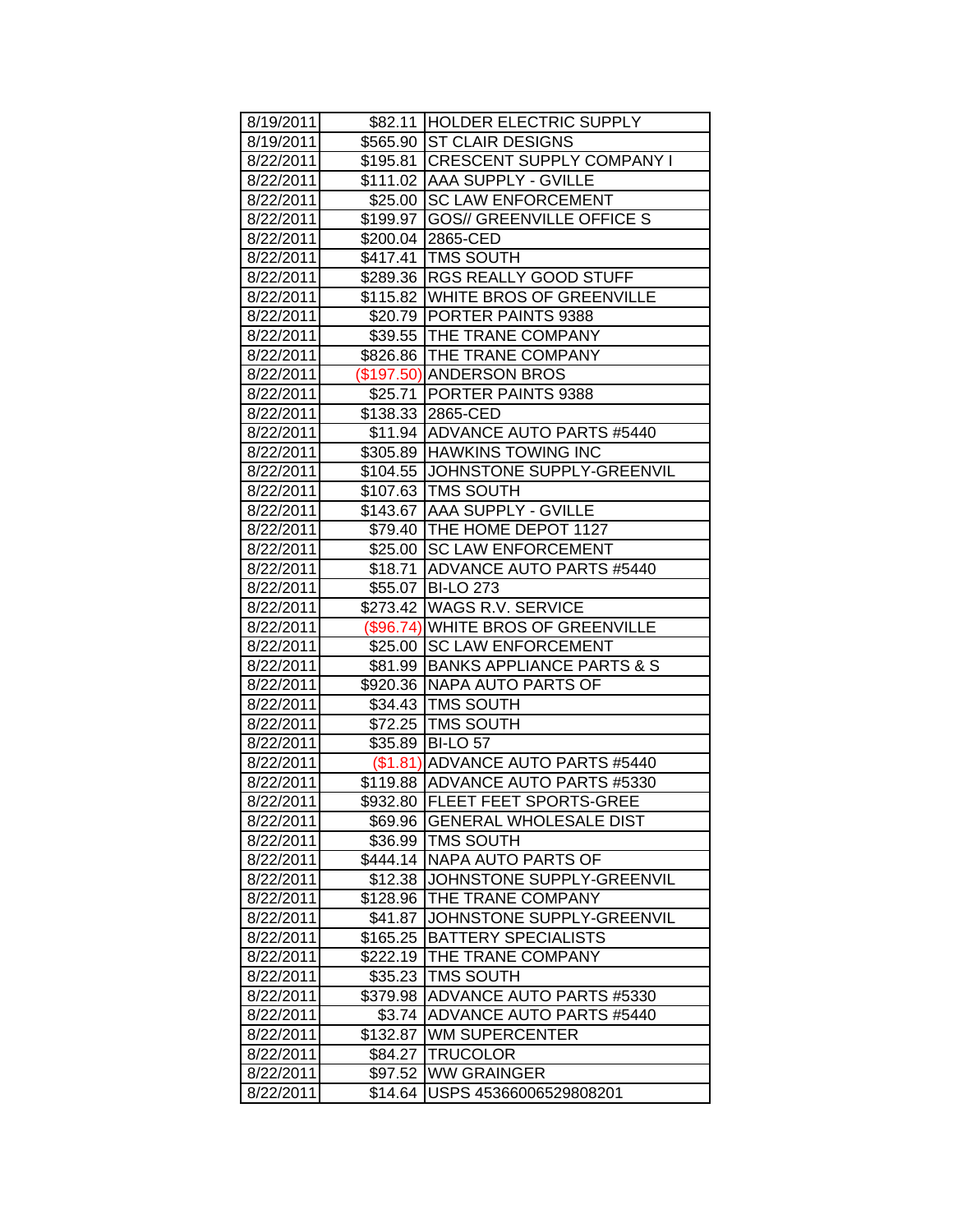| 8/22/2011 |          | \$34.96 OFFICE DEPOT #62            |
|-----------|----------|-------------------------------------|
| 8/22/2011 |          | \$103.34 COMMUNITY LAWN & GARDEN    |
| 8/22/2011 |          | \$25.00 SC LAW ENFORCEMENT          |
| 8/22/2011 |          | \$51.51 THE TOOL SHED               |
| 8/22/2011 |          | \$105.25   TMS SOUTH                |
| 8/22/2011 |          | \$45.86   TMS SOUTH                 |
| 8/22/2011 |          | \$142.36 TMS SOUTH                  |
| 8/22/2011 |          | \$114.38 LAVIGNE'S SPECIALTIES IN   |
| 8/22/2011 |          | \$51.51   DMI DELL K-12 PTR         |
| 8/22/2011 |          | \$205.36 ADVANCE AUTO PARTS #5440   |
| 8/22/2011 |          | \$51.96 ADVANCE AUTO PARTS #5440    |
| 8/22/2011 |          | \$333.90 SHERWIN WILLIAMS #2785     |
| 8/22/2011 |          | \$210.93  ADVANCE AUTO PARTS #5440  |
| 8/22/2011 |          | \$29.03 PORTER PAINTS 9388          |
| 8/22/2011 |          | \$66.12  TARGET<br>00019372         |
| 8/22/2011 |          | \$70.04 BATTERY SPECIALISTS         |
| 8/22/2011 |          | (\$210.93) ADVANCE AUTO PARTS #5440 |
| 8/22/2011 |          | \$259.84 TMS SOUTH                  |
| 8/22/2011 |          | \$25.00 SC LAW ENFORCEMENT          |
| 8/22/2011 |          | \$30.15 WW GRAINGER                 |
| 8/22/2011 |          | \$100.72 J W PEPPER                 |
| 8/22/2011 |          | \$12.07 ADVANCE AUTO PARTS #5440    |
| 8/22/2011 |          | \$71.70 THE HOME DEPOT 1127         |
| 8/22/2011 |          | \$3.16 TMS SOUTH                    |
| 8/22/2011 |          | \$296.50 THE TRANE COMPANY          |
| 8/22/2011 |          | \$121.03 BENDER BURKOT EAST COAST   |
| 8/22/2011 |          | \$273.20 CRESCENT SUPPLY COMPANY I  |
| 8/22/2011 |          | \$305.17 HAWKINS TOWING INC         |
| 8/22/2011 |          | \$25.38 CLASSIC HWD & POSTAL        |
| 8/22/2011 |          | \$23.96   THE HOME DEPOT 1127       |
| 8/22/2011 |          | \$9.16 CES-SC-0036                  |
| 8/22/2011 |          | \$25.00 SC LAW ENFORCEMENT          |
| 8/22/2011 |          | \$50.27 ADVANCE AUTO PARTS #5440    |
| 8/22/2011 |          | \$25.00 SC LAW ENFORCEMENT          |
| 8/22/2011 |          | \$78.26 J W VAUGHN CO INC           |
| 8/22/2011 |          | \$253.56 THE TRANE COMPANY          |
| 8/22/2011 | \$983.56 | <b>GENERAL WHOLESALE DIST</b>       |
| 8/22/2011 | \$14.27  | BLACK ELECTRICAL SUPPLY I           |
| 8/22/2011 | \$147.09 | WM SUPERCENTER                      |
| 8/22/2011 | \$60.39  | BATTERY & ELECTRIC CO INC           |
| 8/22/2011 | \$12.01  | <b>ADVANCE AUTO PARTS #5440</b>     |
| 8/22/2011 |          | \$7.29   LOWES #00667               |
| 8/22/2011 | \$64.28  | <b>ADVANCE AUTO PARTS #5440</b>     |
| 8/22/2011 | \$321.00 | R J SHIRLEY INC                     |
| 8/22/2011 | \$35.23  | CHICK-FIL-A #00713                  |
| 8/22/2011 | \$157.50 | FERGUSON ENT #43                    |
| 8/22/2011 | \$157.22 | <b>TMS SOUTH</b>                    |
| 8/23/2011 | \$38.03  | <b>WM SUPERCENTER</b>               |
| 8/23/2011 | \$23.49  | HOLDER ELECTRIC SUPPLY              |
| 8/23/2011 | \$50.00  | HOLDER ELECTRIC SUPPLY              |
| 8/23/2011 | \$750.04 | THE TRANE COMPANY                   |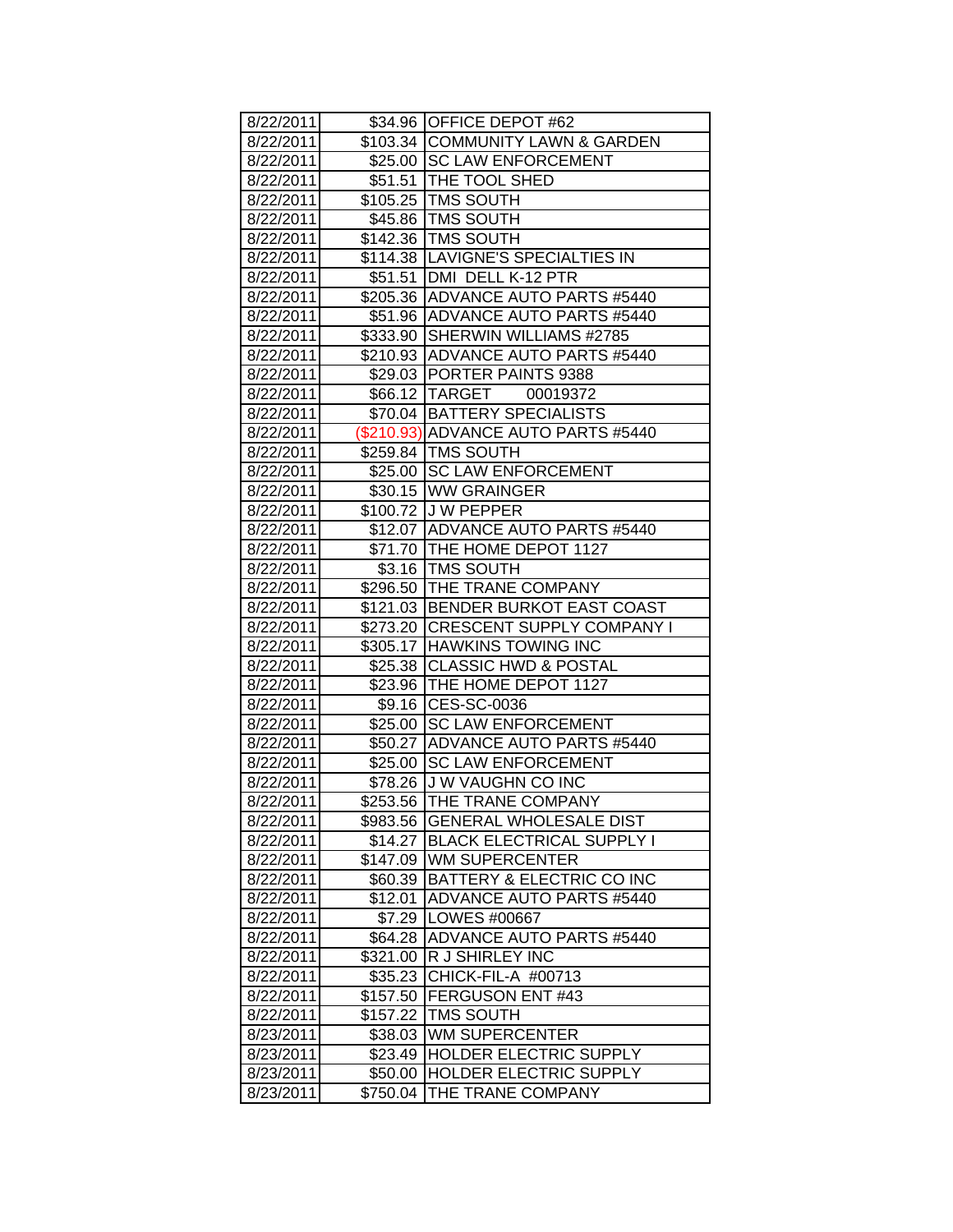| 8/23/2011              |            | \$9.16   LOWES #01983              |
|------------------------|------------|------------------------------------|
| 8/23/2011              |            | \$85.32 SHERWIN WILLIAMS #2735     |
| 8/23/2011              |            | \$25.00 SC LAW ENFORCEMENT         |
| 8/23/2011              |            | \$25.00 SC LAW ENFORCEMENT         |
| 8/23/2011              |            | \$250.59 C C DICKSON CO 1004       |
| 8/23/2011              |            | \$7.90 USPS 45818006829808870      |
|                        |            | \$153.71 C C DICKSON CO 1063       |
| 8/23/2011<br>8/23/2011 |            | \$34.56 INTERSTATE TRANSPORTATION  |
|                        |            | \$53.00 HOLDER ELECTRIC SUPPLY     |
| 8/23/2011              |            | \$359.68   THE TRANE COMPANY       |
| 8/23/2011              |            | \$423.83 THE TRANE COMPANY         |
| 8/23/2011              |            | \$38.91   FGS HARDWARE             |
| 8/23/2011              |            |                                    |
| 8/23/2011              |            | \$51.84   LOWES #00667             |
| 8/23/2011              |            | \$129.32 HOLDER ELECTRIC SUPPLY    |
| 8/23/2011              |            | \$7.42   LOWES #01718              |
| 8/23/2011              |            | \$149.09 INTERSTATE TRANSPORTATION |
| 8/23/2011              |            | (\$423.83) THE TRANE COMPANY       |
| 8/23/2011              |            | \$25.08   LOWES #00667             |
| 8/23/2011              |            | \$392.20 FIRST TEAM SPORTS         |
| 8/23/2011              |            | \$264.96 CRESCENT SUPPLY COMPANY I |
| 8/23/2011              |            | \$25.00 BARNES & NOBLE #2221       |
| 8/23/2011              |            | \$25.27   LOWES #01718             |
| 8/23/2011              |            | \$119.29 HOLDER ELECTRIC SUPPLY    |
| 8/23/2011              |            | \$33.62 THE TRANE COMPANY          |
| 8/23/2011              |            | \$25.44 WM SUPERCENTER             |
| 8/23/2011              |            | \$105.51 THE TRANE COMPANY         |
| 8/23/2011              |            | \$5.91   LOWES #01718              |
| 8/23/2011              |            | \$49.75   LOWES #00528             |
| 8/23/2011              |            | \$251.22 APL APPLE ONLINE STORE    |
| 8/23/2011              |            | \$128.93 HD SUPPLY WATERWORKS 551  |
| 8/23/2011              |            | \$13.20   LOWES #00667             |
| 8/23/2011              |            | \$2.65 AAA FASTENER AND SUPPLY L   |
| 8/23/2011              |            | \$25.00 SC LAW ENFORCEMENT         |
| 8/23/2011              |            | \$278.94 KEVIN WHITAKER CHEVROLET  |
| 8/23/2011              |            | \$415.08 THE TRANE COMPANY         |
| 8/23/2011              | \$61.41    | <b>CLASSIC HWD &amp; POSTAL</b>    |
| 8/24/2011              | \$25.00    | <b>SC LAW ENFORCEMENT</b>          |
| 8/24/2011              | \$1,345.92 | SHIFFLER EQUIPMENT SAL             |
| 8/24/2011              | \$68.37    | <b>CAROLINA LAWN &amp; TRACTOR</b> |
| 8/24/2011              | \$7.50     | <b>CAROLINA LOCKSMITHS</b>         |
| 8/24/2011              | \$25.00    | <b>SC LAW ENFORCEMENT</b>          |
| 8/24/2011              | \$133.56   | COOK & BOARDMAN OF                 |
| 8/24/2011              | \$28.62    | OREILLY AUTO 00014498              |
| 8/24/2011              | \$40.00    | <b>METAL WORK LLC</b>              |
| 8/24/2011              | \$13.98    | <b>CAROLINA LAWN &amp; TRACTOR</b> |
| 8/24/2011              | \$192.47   | THE HOME DEPOT 1127                |
| 8/24/2011              | \$67.96    | LOWES #01983                       |
| 8/24/2011              | \$8,133.38 | DMI DELL K-12 PTR                  |
| 8/24/2011              | \$51.41    | PORTER PAINTS 9388                 |
| 8/24/2011              | \$79.39    | SHERWIN WILLIAMS #2735             |
| 8/24/2011              | \$8.00     | <b>SC LAW ENFORCEMENT</b>          |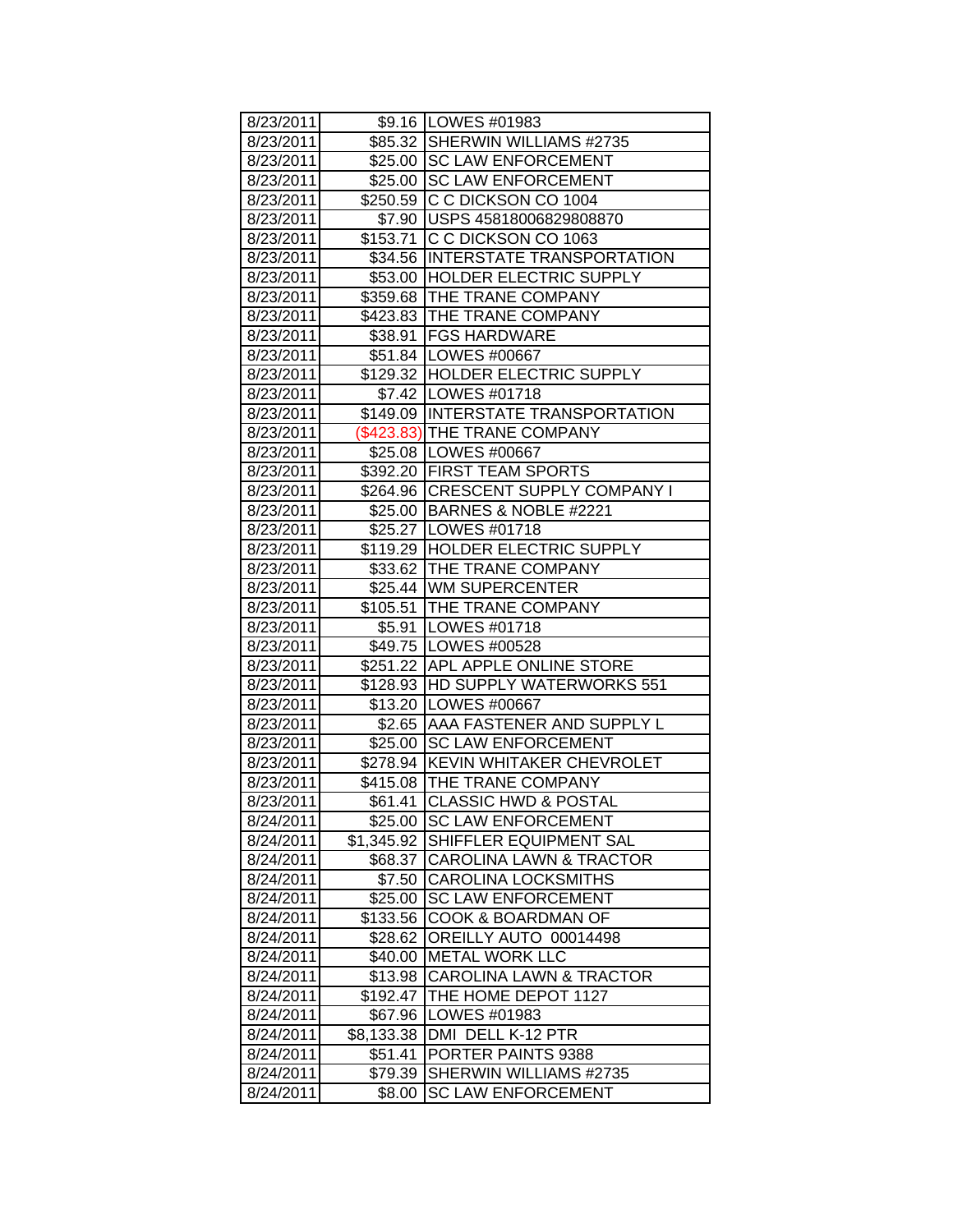| 8/24/2011 |             | \$148.29   BATTERY SPECIALISTS      |
|-----------|-------------|-------------------------------------|
| 8/24/2011 |             | \$8.00 ISC LAW ENFORCEMENT          |
| 8/24/2011 |             | \$114.47   NAPA AUTO PARTS OF       |
| 8/24/2011 |             | \$53.00 W.P.LAW, INC #5             |
| 8/24/2011 |             | \$351.04 CRESCENT SUPPLY COMPANY I  |
| 8/24/2011 |             | \$8.47 RADIOSHACK COR00196238       |
| 8/24/2011 |             | \$212.50 NATIONAL FFA               |
| 8/24/2011 |             | \$395.89 CAROLINA LAWN & TRACTOR    |
| 8/24/2011 |             | \$27.26 Amazon.com                  |
| 8/24/2011 |             | \$1,162.19 SYSTEMS DISTRIBUTOR      |
| 8/24/2011 |             | \$772.04 CAROLINA LAWN & TRACTOR    |
| 8/24/2011 |             | \$196.46 JJOHNSTONE SUPPLY-GREENVIL |
| 8/24/2011 |             | \$18.97 GREENVILLE FENCE CO         |
| 8/24/2011 |             | \$5.12   LOWES #00667               |
| 8/24/2011 |             | \$2.60 AAA FASTENER AND SUPPLY L    |
| 8/24/2011 |             | \$25.00 SC LAW ENFORCEMENT          |
| 8/24/2011 |             | \$42.94 JJOHNSTONE SUPPLY-GREENVIL  |
| 8/24/2011 |             | \$117.63 OFFICE DEPOT #62           |
| 8/24/2011 |             | \$271.17 THE SYSTEMS DEPOT INC      |
| 8/24/2011 |             | \$213.99 W.P.LAW, INC #5            |
| 8/24/2011 |             | \$171.13 GREENVILLE FENCE CO        |
| 8/24/2011 |             | \$25.00 SC LAW ENFORCEMENT          |
| 8/24/2011 |             | \$126.31 HAWKINS TOWING INC         |
| 8/24/2011 |             | \$8.00 SC LAW ENFORCEMENT           |
| 8/24/2011 |             | (\$9.54) OFFICE DEPOT #62           |
| 8/24/2011 |             | \$163.65 CAROLINA LAWN & TRACTOR    |
| 8/24/2011 |             | \$106.62 BATTERY SPECIALISTS        |
| 8/24/2011 |             | \$494.41 C C DICKSON CO 1063        |
| 8/24/2011 |             | \$76.29 CAROLINA LAWN & TRACTOR     |
| 8/24/2011 |             | \$111.14 STAPLS3140941497000        |
| 8/24/2011 |             | \$5.26 NAPA AUTO PARTS OF           |
| 8/24/2011 |             | \$6,026.40 REI GREENWOODHEINEMANN   |
| 8/24/2011 |             | \$130.34   LOWES #01718             |
| 8/24/2011 |             | \$1,069.54 CARMANIMG 8642955811     |
| 8/24/2011 |             | \$260.93 RGS REALLY GOOD STUFF      |
| 8/24/2011 |             | \$7.61 PORTER PAINTS 9388           |
| 8/24/2011 |             | \$127.09 BAMM COM<br>00093062       |
| 8/24/2011 | \$71.69     | <b>CAROLINA LAWN &amp; TRACTOR</b>  |
| 8/24/2011 | \$30.85     | <b>JW VAUGHN CO INC</b>             |
| 8/24/2011 | \$25.00     | <b>SC LAW ENFORCEMENT</b>           |
| 8/24/2011 | \$18.01     | <b>STAPLES</b><br>00105536          |
| 8/24/2011 | \$75.00     | <b>GEORGE H PENNELL</b>             |
| 8/24/2011 | \$360.14    | M AND A SUPPLY CO GREENVI           |
| 8/24/2011 | \$44.67     | <b>CAROLINA LAWN &amp; TRACTOR</b>  |
| 8/24/2011 | \$55.08     | <b>LOWES #00667</b>                 |
| 8/24/2011 | \$99.00     | OFFICE DEPOT #1214                  |
| 8/24/2011 | \$10,823.66 | DMI DELL K-12 PTR                   |
| 8/24/2011 | \$6.59      | <b>GEORGE H PENNELL</b>             |
| 8/24/2011 | \$25.11     | SAUNDERS OFFICE SUPPLY              |
| 8/24/2011 | \$889.29    | LOWES #01718                        |
| 8/24/2011 |             | <b>INGLES STORE #073</b>            |
|           | \$25.00     |                                     |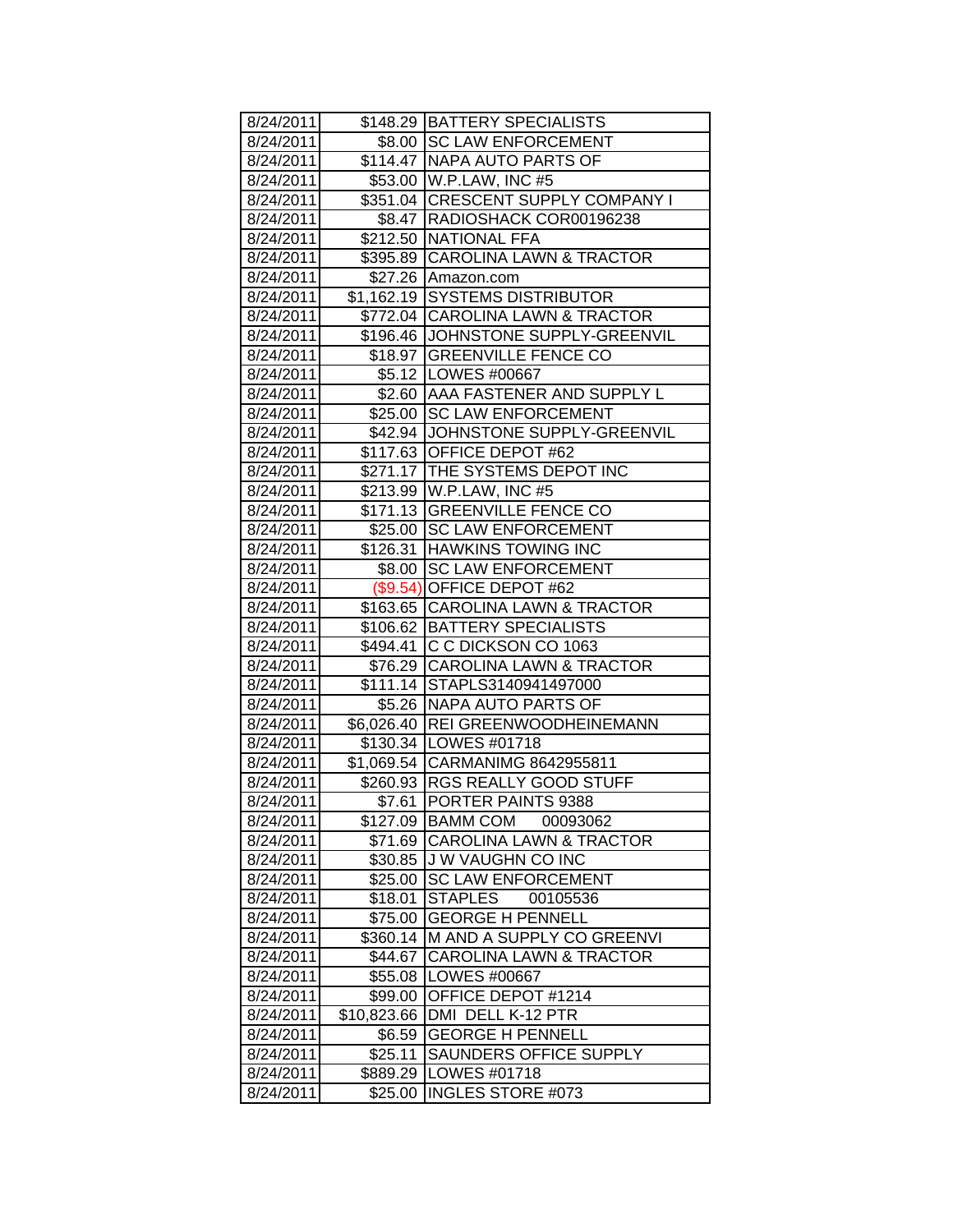| 8/24/2011 |          | \$25.00 SC LAW ENFORCEMENT          |
|-----------|----------|-------------------------------------|
| 8/24/2011 |          | \$312.70 CAROLINA LAWN & TRACTOR    |
| 8/24/2011 |          | \$70.28 CAROLINA LAWN & TRACTOR     |
| 8/24/2011 |          | \$105.06 BATTERY SPECIALISTS        |
| 8/24/2011 |          | \$394.67 HAWKINS TOWING INC         |
| 8/24/2011 |          | \$87.48 PORTER PAINTS 9388          |
| 8/24/2011 |          | \$324.49 FOLLETT SOFTWARE CO        |
| 8/25/2011 |          | \$8.00 SC LAW ENFORCEMENT           |
| 8/25/2011 |          | \$8.00 SC LAW ENFORCEMENT           |
| 8/25/2011 |          | \$37.56 ADVANCE AUTO PARTS #5440    |
| 8/25/2011 |          | \$124.00 ASSOC SUPERV AND CURR      |
| 8/25/2011 |          | \$25.00 SC LAW ENFORCEMENT          |
| 8/25/2011 |          | \$8.40   TMS SOUTH                  |
| 8/25/2011 |          | \$8.00 SC LAW ENFORCEMENT           |
| 8/25/2011 |          | \$58.93 TMS SOUTH                   |
| 8/25/2011 |          | \$8.00 SC LAW ENFORCEMENT           |
| 8/25/2011 |          | \$8.00 SC LAW ENFORCEMENT           |
| 8/25/2011 |          | \$66.07 SOUTHEASTERN ELECTRICA      |
| 8/25/2011 |          | \$388.96 HOLDER ELECTRIC SUPPLY     |
| 8/25/2011 | \$8.00   | <b>SC LAW ENFORCEMENT</b>           |
| 8/25/2011 |          | \$10.88 AAA SUPPLY - GVILLE         |
| 8/25/2011 |          | \$27.78 ADVANCE AUTO PARTS #5440    |
| 8/25/2011 | \$8.00   | <b>SC LAW ENFORCEMENT</b>           |
| 8/25/2011 |          | \$9.32 RADIOSHACK COR00196238       |
| 8/25/2011 |          | \$8.00 ISC LAW ENFORCEMENT          |
| 8/25/2011 |          | \$73.14 JOHNSTONE SUPPLY-GREENVIL   |
| 8/25/2011 |          | \$138.53 JJOHNSTONE SUPPLY-GREENVIL |
| 8/25/2011 |          | \$58.97   TMS SOUTH                 |
| 8/25/2011 |          | \$8.00 SC LAW ENFORCEMENT           |
| 8/25/2011 |          | \$8.00 SC LAW ENFORCEMENT           |
| 8/25/2011 |          | \$25.00 SC LAW ENFORCEMENT          |
| 8/25/2011 | \$8.00   | <b>SC LAW ENFORCEMENT</b>           |
| 8/25/2011 |          | \$8.00 SC LAW ENFORCEMENT           |
| 8/25/2011 |          | \$50.71 SHERWIN WILLIAMS #2785      |
| 8/25/2011 |          | \$26.50 CUSTOM SIGNS INC            |
| 8/25/2011 |          | \$53.00 AAA LOCKSMITH & ALARM COM   |
| 8/25/2011 |          | \$109.60 TMS SOUTH                  |
| 8/25/2011 | \$8.00   | <b>SC LAW ENFORCEMENT</b>           |
| 8/25/2011 | \$129.70 | ALL VOLLEYBALL                      |
| 8/25/2011 | \$25.00  | <b>SC LAW ENFORCEMENT</b>           |
| 8/25/2011 | \$4.38   | THE HOME DEPOT #1124                |
| 8/25/2011 | \$307.47 | SOUTHEASTERN ELECTRICA              |
| 8/25/2011 | \$8.00   | <b>SC LAW ENFORCEMENT</b>           |
| 8/25/2011 | \$106.08 | AAA SUPPLY - GVILLE                 |
| 8/25/2011 | \$37.95  | HOLDER ELECTRIC SUPPLY              |
| 8/25/2011 | \$86.21  | PORTER PAINTS 9388                  |
| 8/25/2011 | \$64.71  | <b>CAROLINA LAWN &amp; TRACTOR</b>  |
| 8/25/2011 | \$54.63  | SHERWIN WILLIAMS #2194              |
| 8/25/2011 | \$46.21  | SHERWIN WILLIAMS #2194              |
| 8/25/2011 | \$8.00   | <b>SC LAW ENFORCEMENT</b>           |
| 8/25/2011 | \$735.00 | PBD SCHOOL BOOK DIV                 |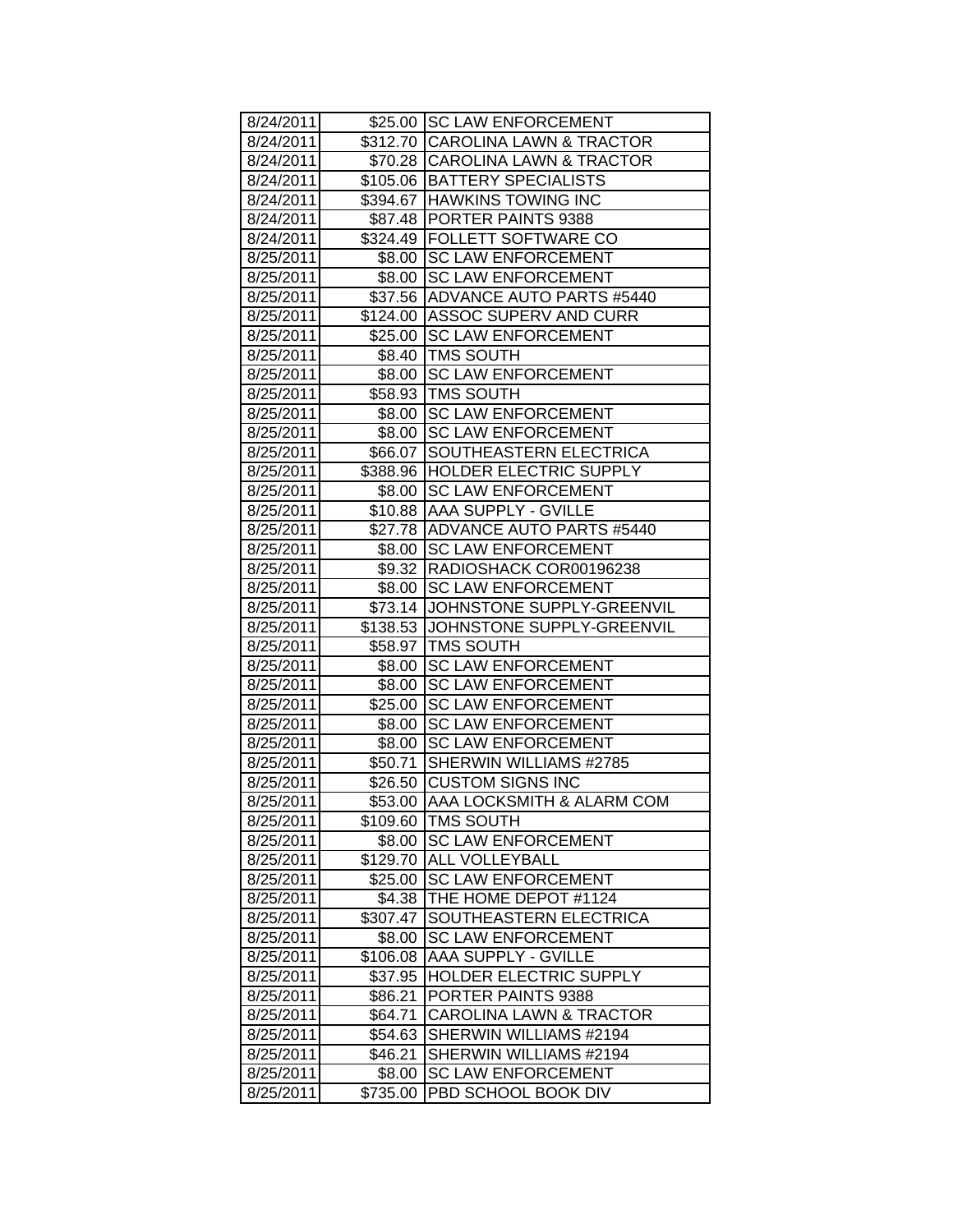| 8/25/2011 |          | \$70.80 USPS 45366006529808201      |
|-----------|----------|-------------------------------------|
| 8/25/2011 |          | \$8.00 ISC LAW ENFORCEMENT          |
| 8/25/2011 |          | \$8.00 SC LAW ENFORCEMENT           |
| 8/25/2011 |          | \$8.00 SC LAW ENFORCEMENT           |
| 8/25/2011 |          | \$5.19   AAA FASTENER AND SUPPLY L  |
| 8/25/2011 |          | \$339.32 HOLDER ELECTRIC SUPPLY     |
| 8/25/2011 |          | \$18.44 2865-CED                    |
| 8/25/2011 |          | \$47.07 BI-LO 273                   |
| 8/25/2011 |          | \$309.63 DIESEL POWER INC.          |
| 8/25/2011 |          | \$25.00 SC LAW ENFORCEMENT          |
| 8/25/2011 |          | \$79.39 BATTERY SPECIALISTS         |
| 8/25/2011 |          | \$302.10 BC CANNON CO INC           |
| 8/25/2011 |          | \$8.00 SC LAW ENFORCEMENT           |
| 8/25/2011 |          | \$8.00 ISC LAW ENFORCEMENT          |
| 8/25/2011 |          | \$59.58 ADVANCE AUTO PARTS #5440    |
| 8/25/2011 |          | \$91.24 ADVANCE AUTO PARTS #5440    |
| 8/25/2011 |          | \$269.85 OREILLY AUTO 00016253      |
| 8/25/2011 |          | \$189.74 WM SUPERCENTER             |
| 8/25/2011 | \$8.00   | <b>SC LAW ENFORCEMENT</b>           |
| 8/25/2011 | \$8.00   | <b>SC LAW ENFORCEMENT</b>           |
| 8/25/2011 |          | (\$119.88) ADVANCE AUTO PARTS #5330 |
| 8/25/2011 |          | \$8.00 SC LAW ENFORCEMENT           |
| 8/25/2011 |          | \$542.72 SOUTHEASTERN ELECTRICA     |
| 8/25/2011 |          | \$232.61 JOHNSTONE SUPPLY-GREENVIL  |
| 8/25/2011 |          | \$4.80   LOWES #00528               |
| 8/25/2011 |          | \$8.00 SC LAW ENFORCEMENT           |
| 8/25/2011 |          | \$114.44   LANDSCAPER'S SUPPLY      |
| 8/25/2011 |          | \$426.30   USAIRWAYS 0372442553865  |
| 8/25/2011 |          | \$8.00 SC LAW ENFORCEMENT           |
| 8/25/2011 |          | \$332.92 JOHNSTONE SUPPLY-GREENVIL  |
| 8/25/2011 |          | \$174.54 JOHNSTONE SUPPLY-GREENVIL  |
| 8/25/2011 |          | \$296.43 WW GRAINGER                |
| 8/25/2011 |          | \$60.46 SHERWIN WILLIAMS #2785      |
| 8/25/2011 |          | \$79.56 TMS SOUTH                   |
| 8/25/2011 |          | \$674.25 PURPLE TUNA TEES           |
| 8/25/2011 |          | \$8.00 SC LAW ENFORCEMENT           |
| 8/25/2011 |          | \$290.74 JOHNSTONE SUPPLY-GREENVIL  |
| 8/25/2011 | \$30.00  | ARIZONA'S STEAKHOUSE -              |
| 8/25/2011 | \$905.76 | THE TRANE COMPANY                   |
| 8/25/2011 | \$39.90  | <b>KEVIN WHITAKER CHEVROLET</b>     |
| 8/25/2011 | \$17.60  | JOHNSTONE SUPPLY-GREENVIL           |
| 8/25/2011 | \$203.15 | <b>KEVIN WHITAKER CHEVROLET</b>     |
| 8/25/2011 | \$62.38  | SHERWIN WILLIAMS #2785              |
| 8/25/2011 | \$24.51  | JOHNSTONE SUPPLY-GREENVIL           |
| 8/25/2011 | \$96.40  | JOHNSTONE SUPPLY-GREENVIL           |
| 8/25/2011 | \$525.92 | <b>SSI SCHOOL SPECIALTY</b>         |
| 8/25/2011 | \$8.00   | <b>SC LAW ENFORCEMENT</b>           |
| 8/25/2011 | \$8.00   | <b>SC LAW ENFORCEMENT</b>           |
| 8/25/2011 | \$8.00   | <b>SC LAW ENFORCEMENT</b>           |
| 8/25/2011 | \$14.25  | SOUTHEASTERN ELECTRICA              |
| 8/25/2011 | \$8.00   | <b>SC LAW ENFORCEMENT</b>           |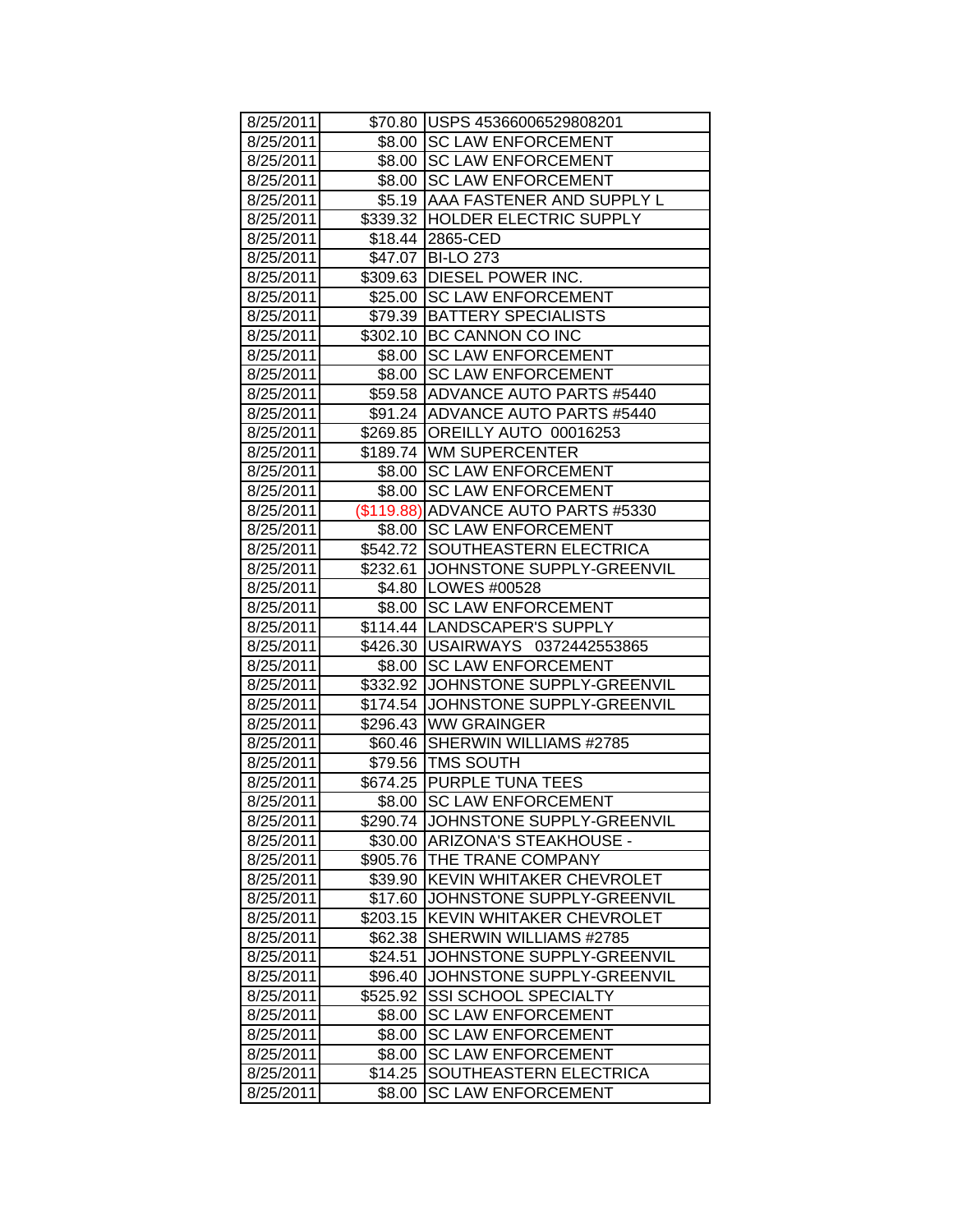| 8/25/2011 |            | \$9.65   LOWES #01718                 |
|-----------|------------|---------------------------------------|
| 8/25/2011 |            | \$87.27 JJOHNSTONE SUPPLY-GREENVIL    |
| 8/25/2011 |            | \$25.00 SC LAW ENFORCEMENT            |
| 8/25/2011 | \$208.61   | <b>KEVIN WHITAKER CHEVROLET</b>       |
| 8/25/2011 | \$109.64   | JOHNSTONE SUPPLY-GREENVIL             |
| 8/25/2011 | \$47.06    | THE TOOL SHED                         |
| 8/25/2011 | \$8.00     | <b>SC LAW ENFORCEMENT</b>             |
| 8/25/2011 | \$8.00     | <b>SC LAW ENFORCEMENT</b>             |
| 8/25/2011 | \$114.18   | <b>KEVIN WHITAKER CHEVROLET</b>       |
| 8/25/2011 | \$8.00     | <b>SC LAW ENFORCEMENT</b>             |
| 8/25/2011 | \$164.09   | <b>WW GRAINGER</b>                    |
| 8/25/2011 |            | \$40.68   LOWES #01983                |
| 8/25/2011 | \$8.00     | <b>SC LAW ENFORCEMENT</b>             |
| 8/25/2011 |            | \$2.62   LOWES #00667                 |
| 8/25/2011 | \$8.00     | <b>SC LAW ENFORCEMENT</b>             |
| 8/25/2011 | \$28.28    | <b>TMS SOUTH</b>                      |
| 8/25/2011 | \$271.79   | JOHNSTONE SUPPLY-GREENVIL             |
| 8/25/2011 | \$8.00     | <b>SC LAW ENFORCEMENT</b>             |
| 8/25/2011 | \$92.75    | <b>HAJOCA TAYLORS 72</b>              |
| 8/25/2011 | \$75.00    | <b>SPINX #130</b>                     |
| 8/25/2011 |            | \$286.20 BC CANNON CO INC             |
| 8/25/2011 | \$410.86   | LOWES #01718                          |
| 8/25/2011 | \$19.08    | TARGET<br>00018705                    |
| 8/25/2011 | \$25.00    | <b>SC LAW ENFORCEMENT</b>             |
| 8/25/2011 | \$8.00     | <b>SC LAW ENFORCEMENT</b>             |
| 8/26/2011 | \$19.24    | <b>TMS SOUTH</b>                      |
| 8/26/2011 |            | \$1,248.59 JJOHNSTONE SUPPLY-GREENVIL |
| 8/26/2011 |            | \$7.60 ADVANCE AUTO PARTS #5440       |
| 8/26/2011 | \$181.42   | <b>FERGUSON ENT #43</b>               |
| 8/26/2011 | \$54.51    | <b>ADVANCE AUTO PARTS #5440</b>       |
| 8/26/2011 | \$25.00    | <b>SC LAW ENFORCEMENT</b>             |
| 8/26/2011 | \$25.00    | <b>SC LAW ENFORCEMENT</b>             |
| 8/26/2011 | \$116.47   | <b>SSG SPORT SUPPLY GROUP</b>         |
| 8/26/2011 | \$1,478.70 | SILMAR ELECTRONICS-GRNVLE             |
| 8/26/2011 | \$157.51   | <b>FERGUSON ENT #43</b>               |
| 8/26/2011 |            | \$51.06 SPINX #128                    |
| 8/26/2011 | \$42.68    | J W VAUGHN CO INC                     |
| 8/26/2011 | \$6.07     | <b>TRACTOR SUPPLY CO #1541</b>        |
| 8/26/2011 | \$84.22    | JOHNSTONE SUPPLY-GREENVIL             |
| 8/26/2011 | \$24.78    | AUTOZONE #0163                        |
| 8/26/2011 | \$14.92    | <b>WW GRAINGER</b>                    |
| 8/26/2011 | \$25.00    | <b>SC LAW ENFORCEMENT</b>             |
| 8/26/2011 | \$327.54   | C C DICKSON CO 1063                   |
| 8/26/2011 | \$156.40   | <b>HAWKINS TOWING INC</b>             |
| 8/26/2011 | \$25.00    | <b>SC LAW ENFORCEMENT</b>             |
| 8/26/2011 | \$31.99    | <b>ADVANCE AUTO PARTS #5440</b>       |
| 8/26/2011 | \$25.00    | <b>SC LAW ENFORCEMENT</b>             |
| 8/26/2011 | \$3.39     | JOHNSTONE SUPPLY-GREENVIL             |
| 8/26/2011 | \$40.00    | CES-SC-0027                           |
| 8/26/2011 | \$34.53    | AAA FASTENER AND SUPPLY L             |
| 8/26/2011 | \$25.00    | <b>SC LAW ENFORCEMENT</b>             |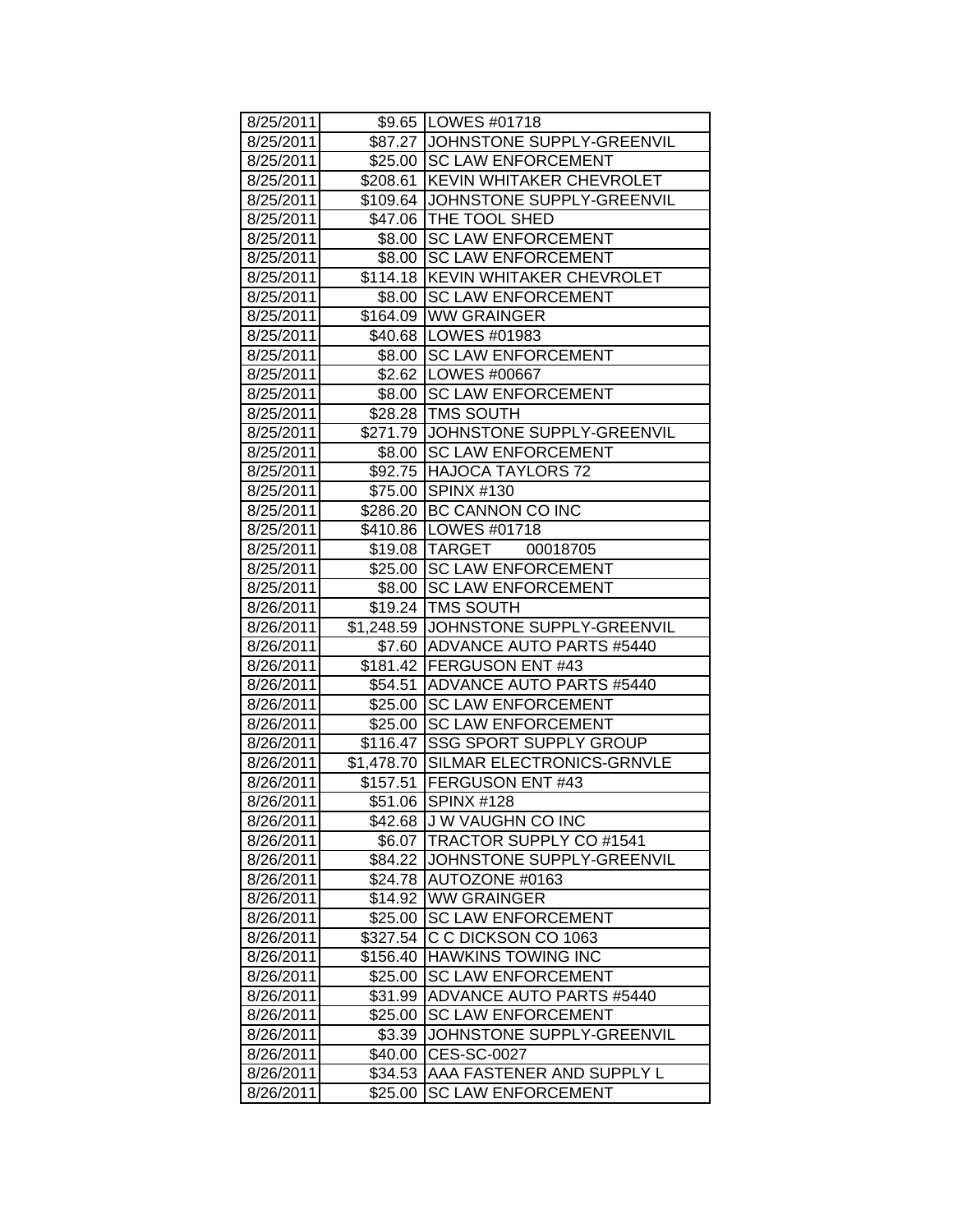| 8/26/2011 |            | \$166.82 THE TOOL SHED             |
|-----------|------------|------------------------------------|
| 8/26/2011 |            | \$440.00 NATIONAL FFA              |
| 8/26/2011 |            | (\$425.00) MR. ALTERNATOR          |
| 8/26/2011 |            | \$25.00 SC LAW ENFORCEMENT         |
| 8/26/2011 |            | \$101.71   MCCALLS SUPPLY INC 19   |
| 8/26/2011 |            | \$165.24 THOMAS SAND COMPANY INC   |
| 8/26/2011 |            | \$79.47 NAPA AUTO PARTS OF         |
| 8/26/2011 |            | \$50.25 AAA SUPPLY - GVILLE        |
| 8/26/2011 |            | \$122.85 BATTERY SPECIALISTS       |
| 8/26/2011 |            | \$20.87   AMERICAN LOCK AND KEY    |
| 8/26/2011 |            | \$57.34 SHERWIN WILLIAMS #2785     |
| 8/26/2011 |            | \$25.00 SC LAW ENFORCEMENT         |
|           |            | \$640.46 CRESCENT SUPPLY COMPANY I |
| 8/26/2011 |            |                                    |
| 8/26/2011 |            | \$65.08  HOLDER ELECTRIC SUPPLY    |
| 8/26/2011 |            | \$431.48 SOUTHEASTERN ELECTRICA    |
| 8/26/2011 |            | \$27.45  HOLDER ELECTRIC SUPPLY    |
| 8/26/2011 |            | \$9.43 J W VAUGHN CO INC           |
| 8/26/2011 |            | \$39.75 COMMERCIAL ENGRAVING INC   |
| 8/26/2011 |            | \$58.15 PUBLIX #576                |
| 8/26/2011 |            | \$25.00 SC LAW ENFORCEMENT         |
| 8/26/2011 |            | \$30.50 GOS// GREENVILLE OFFICE S  |
| 8/26/2011 |            | \$36.32 CRESCENT SUPPLY COMPANY I  |
| 8/26/2011 |            | (\$900.00) MR. ALTERNATOR          |
| 8/26/2011 |            | \$7.72 THE HOME DEPOT 1127         |
| 8/26/2011 |            | \$32.52 JJOHNSTONE SUPPLY-GREENVIL |
| 8/26/2011 |            | \$73.71 JOHNSTONE SUPPLY-GREENVIL  |
| 8/26/2011 |            | \$92.35 CARSON'S NUT-BOLT & TO     |
| 8/26/2011 |            | \$996.40   MR. ALTERNATOR          |
| 8/26/2011 |            | \$84.80 MOONVILLE SIGNS, INC       |
| 8/26/2011 |            | \$5.91 LOWES #00667                |
| 8/26/2011 |            | \$25.00 SC LAW ENFORCEMENT         |
| 8/26/2011 |            | \$65.17 BAKER DIST CO 578          |
| 8/26/2011 |            | \$25.00 SC LAW ENFORCEMENT         |
| 8/26/2011 |            | \$260.00 K & K TRUCK SERVICE       |
| 8/26/2011 |            | \$10.99 LOWES #01718               |
| 8/26/2011 |            | \$52.18 MCCALLS SUPPLY INC 19      |
| 8/26/2011 | \$425.00   | <b>MR. ALTERNATOR</b>              |
| 8/26/2011 | \$7.42     | <b>CAROLINA LOCKSMITHS</b>         |
| 8/26/2011 | \$1,520.24 | <b>LAMINEX INC</b>                 |
| 8/26/2011 | \$25.00    | <b>SC LAW ENFORCEMENT</b>          |
| 8/26/2011 | \$40.70    | C C DICKSON CO 1063                |
| 8/26/2011 | \$25.00    | <b>SC LAW ENFORCEMENT</b>          |
| 8/26/2011 | \$450.50   | <b>MR. ALTERNATOR</b>              |
| 8/26/2011 | \$25.00    | <b>SC LAW ENFORCEMENT</b>          |
| 8/26/2011 | \$14.44    | C C DICKSON CO 1004                |
| 8/26/2011 | \$25.00    | <b>SC LAW ENFORCEMENT</b>          |
| 8/26/2011 | \$609.50   | <b>MR. ALTERNATOR</b>              |
| 8/26/2011 | \$754.20   | <b>GLENDALE INDUSTRIES</b>         |
| 8/26/2011 | \$25.00    | <b>SC LAW ENFORCEMENT</b>          |
| 8/26/2011 | \$674.48   | <b>KING ASPHALT INC</b>            |
| 8/26/2011 | \$88.00    | FOTOZOOMER, LLC                    |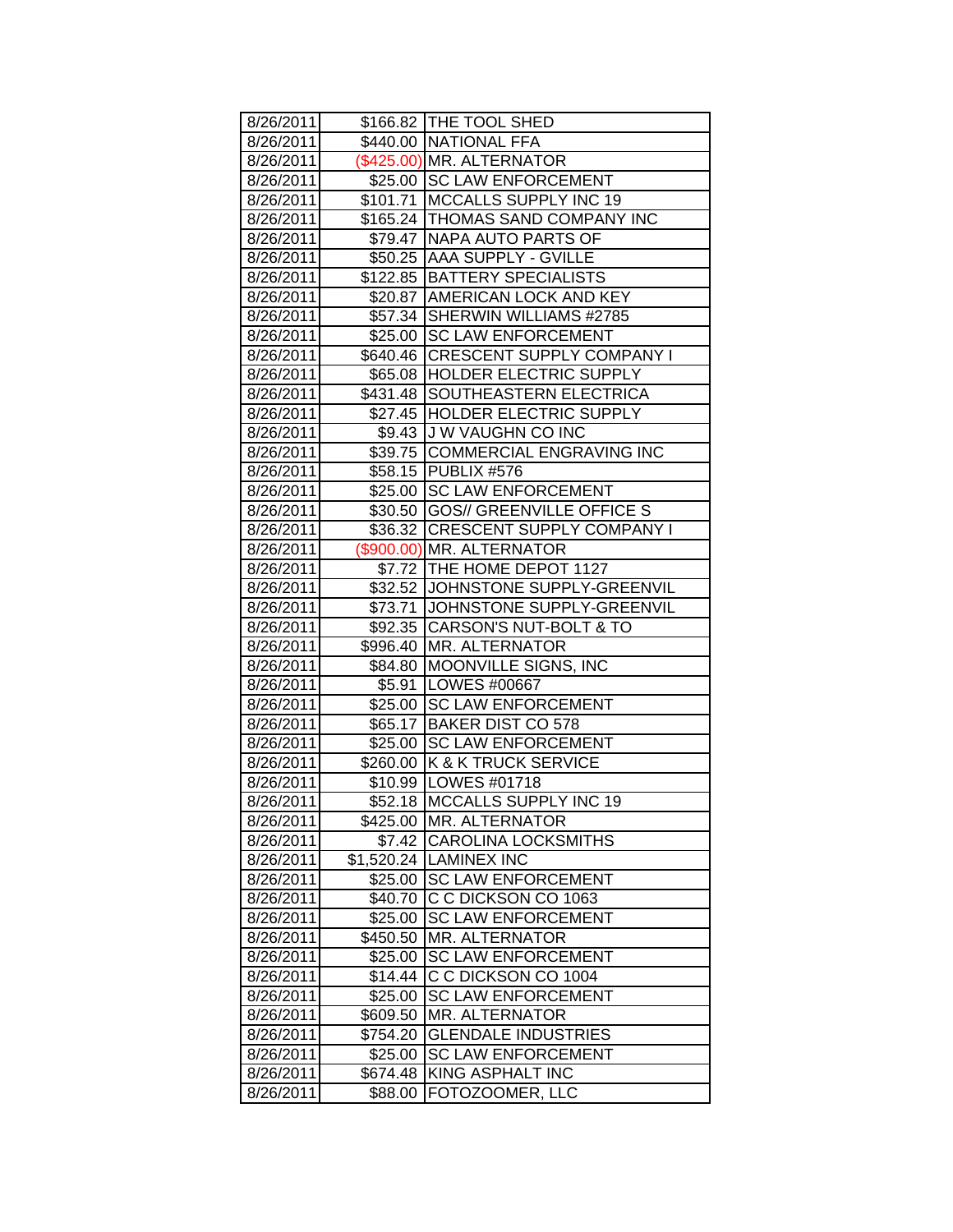| 8/26/2011 |          | \$25.00 SC LAW ENFORCEMENT                              |
|-----------|----------|---------------------------------------------------------|
| 8/26/2011 |          | \$48.75 OREILLY AUTO 00016253                           |
| 8/26/2011 |          | \$486.06 NORFOLK WIRE & ELECTRONIC                      |
| 8/26/2011 |          | \$25.00 SC LAW ENFORCEMENT                              |
| 8/26/2011 |          | \$78.63 C C DICKSON CO 1004                             |
| 8/26/2011 |          | \$276.85 TMS SOUTH                                      |
| 8/26/2011 |          | \$118.73 LOWES #01718                                   |
| 8/26/2011 |          | \$56.99 LOWES #00667                                    |
| 8/26/2011 |          | \$641.06 THE TRANE COMPANY                              |
| 8/26/2011 |          | \$25.00 SC LAW ENFORCEMENT                              |
| 8/26/2011 | \$25.00  | <b>SC LAW ENFORCEMENT</b>                               |
| 8/26/2011 |          | \$307.26   LOWES #00528                                 |
| 8/26/2011 |          | \$176.89 THE HOME DEPOT #1126                           |
| 8/26/2011 |          | \$39.62 INTERSTATE TRANSPORTATION                       |
| 8/26/2011 |          | \$274.28 CAROLINA LAWN & TRACTOR                        |
| 8/26/2011 |          | \$23.90 LOWES #00528                                    |
| 8/26/2011 |          | \$25.00 SC LAW ENFORCEMENT                              |
| 8/26/2011 |          | \$103.31 THE HOME DEPOT 1127                            |
| 8/26/2011 |          | \$70.14 CLINE HOSE & HYDRAULICS                         |
| 8/26/2011 |          | \$13.02 HOLDER ELECTRIC SUPPLY                          |
| 8/26/2011 |          | \$61.32 TMS SOUTH                                       |
| 8/26/2011 | \$25.00  | <b>SC LAW ENFORCEMENT</b>                               |
| 8/26/2011 | \$25.00  | <b>SC LAW ENFORCEMENT</b>                               |
| 8/26/2011 |          | \$900.00   MR. ALTERNATOR                               |
| 8/26/2011 |          | \$22.34 AAA SUPPLY - GVILLE                             |
| 8/26/2011 |          | \$7.42 CAROLINA LOCKSMITHS                              |
| 8/26/2011 |          | \$20.03 ADVANCE AUTO PARTS #5440                        |
| 8/26/2011 |          | \$24.99 JJOHNSTONE SUPPLY-GREENVIL                      |
| 8/26/2011 |          | \$104.94   THE TOOL SHED                                |
| 8/26/2011 | \$9.53   | <b>CLASSIC HWD &amp; POSTAL</b>                         |
| 8/26/2011 |          | \$150.10 CES-SC-0027                                    |
| 8/26/2011 |          | \$54.01 WAGS R.V. SERVICE                               |
| 8/26/2011 | \$25.00  | <b>SC LAW ENFORCEMENT</b>                               |
| 8/26/2011 | \$35.81  | C C DICKSON CO 1063                                     |
| 8/26/2011 | \$16.95  | <b>ADVANCE AUTO PARTS #5440</b>                         |
| 8/26/2011 |          | \$399.50 WAGS R.V. SERVICE                              |
| 8/26/2011 |          | \$177.95  AAA LOCKSMITH & ALARM COM                     |
| 8/29/2011 | \$101.82 | ADVANCE AUTO PARTS #5440                                |
| 8/29/2011 | \$68.88  | BED BATH & BEYOND #367                                  |
| 8/29/2011 | \$40.58  | THE TRANE COMPANY                                       |
| 8/29/2011 | \$310.59 | <b>RENTAL ONE</b>                                       |
| 8/29/2011 | \$110.83 | BENDER BURKOT EAST COAST                                |
| 8/29/2011 | \$39.36  | PORTER PAINTS 9388<br><b>CARSON'S NUT-BOLT &amp; TO</b> |
| 8/29/2011 | \$14.09  |                                                         |
| 8/29/2011 | \$795.25 | <b>WW GRAINGER</b>                                      |
| 8/29/2011 | \$139.54 | THE HOME DEPOT 1127                                     |
| 8/29/2011 | \$48.51  | <b>TMS SOUTH</b>                                        |
| 8/29/2011 | \$63.58  | NAPA AUTO PARTS OF                                      |
| 8/29/2011 | \$921.44 | THE TRANE COMPANY                                       |
| 8/29/2011 | \$81.58  | TMS SOUTH                                               |
| 8/29/2011 | \$307.71 | <b>STAPLES</b><br>00105536                              |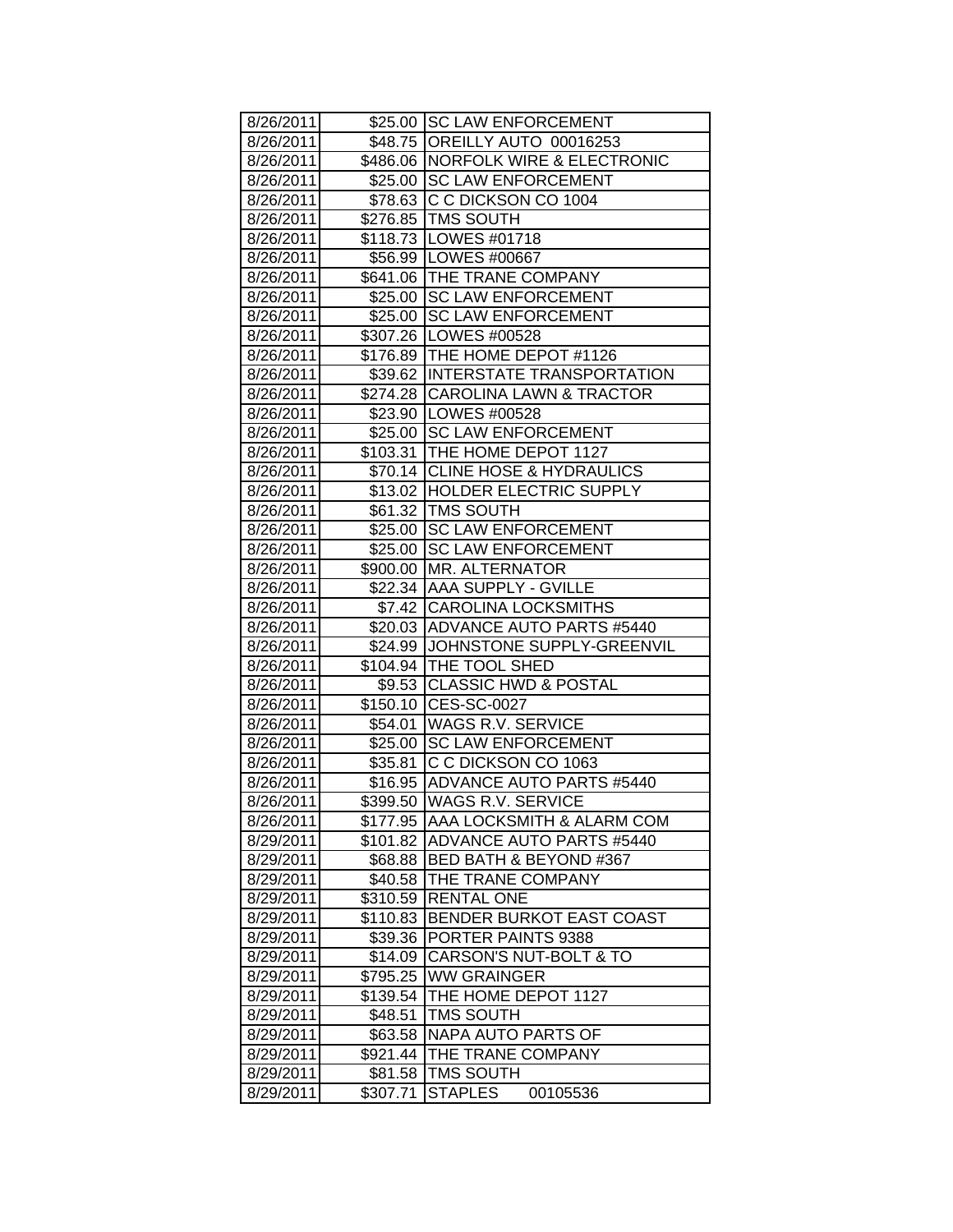| 8/29/2011 |          | \$39.00 EDWEEK.ORG                 |
|-----------|----------|------------------------------------|
| 8/29/2011 |          | \$14.43 JOHNSTONE SUPPLY-GREENVIL  |
| 8/29/2011 |          | \$34.45 CAROLINA LAWN & TRACTOR    |
| 8/29/2011 |          | \$783.50 M AND A SUPPLY CO GREENVI |
| 8/29/2011 |          | \$102.74 ADVANCE AUTO PARTS #5440  |
| 8/29/2011 |          | \$12.72 ADVANCE AUTO PARTS #5440   |
| 8/29/2011 |          | \$6.34 LOWES #00667                |
| 8/29/2011 |          | \$15.80   LOWES #00528             |
| 8/29/2011 |          | \$25.00 SC LAW ENFORCEMENT         |
| 8/29/2011 |          | \$31.51   LOWES #01983             |
| 8/29/2011 |          | \$49.57 AAA SUPPLY - GVILLE        |
| 8/29/2011 |          | \$18.12  TARGET<br>00019372        |
| 8/29/2011 |          | \$463.80 TMS SOUTH                 |
| 8/29/2011 |          | \$242.08 SMITH'S ADDRESSING MACHIN |
| 8/29/2011 |          | \$12.78 JOHNSTONE SUPPLY-GREENVIL  |
| 8/29/2011 | \$13.02  | <b>BURDETTE HARDWARE SIMPSON</b>   |
| 8/29/2011 |          | \$95.65 PORTER PAINTS 9388         |
| 8/29/2011 |          | \$203.83 BATTERY SPECIALISTS       |
| 8/29/2011 | \$77.36  | JOHNSTONE SUPPLY-GREENVIL          |
| 8/29/2011 |          | \$10.30 WM SUPERCENTER             |
| 8/29/2011 |          | \$24.99   ORIENTAL TRADING CO      |
| 8/29/2011 |          | \$11.87 TMS SOUTH                  |
| 8/29/2011 | \$18.76  | JOHNSTONE SUPPLY-GREENVIL          |
| 8/29/2011 |          | \$79.55 WW GRAINGER                |
| 8/29/2011 | \$162.65 | SHERWIN WILLIAMS #2194             |
| 8/29/2011 |          | \$586.65 NAPA AUTO PARTS OF        |
| 8/29/2011 |          | \$127.73 CRESCENT SUPPLY COMPANY I |
| 8/29/2011 |          | \$38.61   TMS SOUTH                |
| 8/29/2011 |          | \$34.29 PORTER PAINTS 9388         |
| 8/29/2011 |          | \$15.26 CRESCENT SUPPLY COMPANY I  |
| 8/29/2011 | \$202.41 | <b>CONTINENTAL ENGINE</b>          |
| 8/29/2011 | \$177.89 | <b>GOS// GREENVILLE OFFICE S</b>   |
| 8/29/2011 |          | \$5.29 CLASSIC HWD & POSTAL        |
| 8/29/2011 |          | \$187.24   THE HOME DEPOT #1126    |
| 8/29/2011 |          | \$609.26   THE TRANE COMPANY       |
| 8/29/2011 |          | \$85.05 2865-CED                   |
| 8/29/2011 |          | \$33.67 JJOHNSTONE SUPPLY-GREENVIL |
| 8/29/2011 | \$63.79  | TMS SOUTH                          |
| 8/29/2011 | \$75.00  | <b>SPINX #130</b>                  |
| 8/29/2011 | \$484.60 | BENSON CHRYSLER PLYMOUTH           |
| 8/29/2011 | \$23.03  | <b>CAROLINA LAWN &amp; TRACTOR</b> |
| 8/29/2011 | \$80.81  | JOHNSTONE SUPPLY-GREENVIL          |
| 8/29/2011 | \$268.54 | JOHNSTONE SUPPLY-GREENVIL          |
| 8/29/2011 | \$37.93  | <b>WW GRAINGER</b>                 |
| 8/29/2011 | \$26.76  | PUBLIX #632                        |
| 8/29/2011 | \$196.02 | CHICK-FIL-A #01076                 |
| 8/29/2011 | \$25.93  | THE HOME DEPOT 1127                |
| 8/29/2011 | \$25.00  | <b>SC LAW ENFORCEMENT</b>          |
| 8/29/2011 | \$1.99   | <b>ROAD RUNNER SPORTS</b>          |
| 8/29/2011 | \$64.40  | <b>ADVANCE AUTO PARTS #5440</b>    |
| 8/29/2011 | \$18.02  | <b>CRESCENT SUPPLY COMPANY I</b>   |
|           |          |                                    |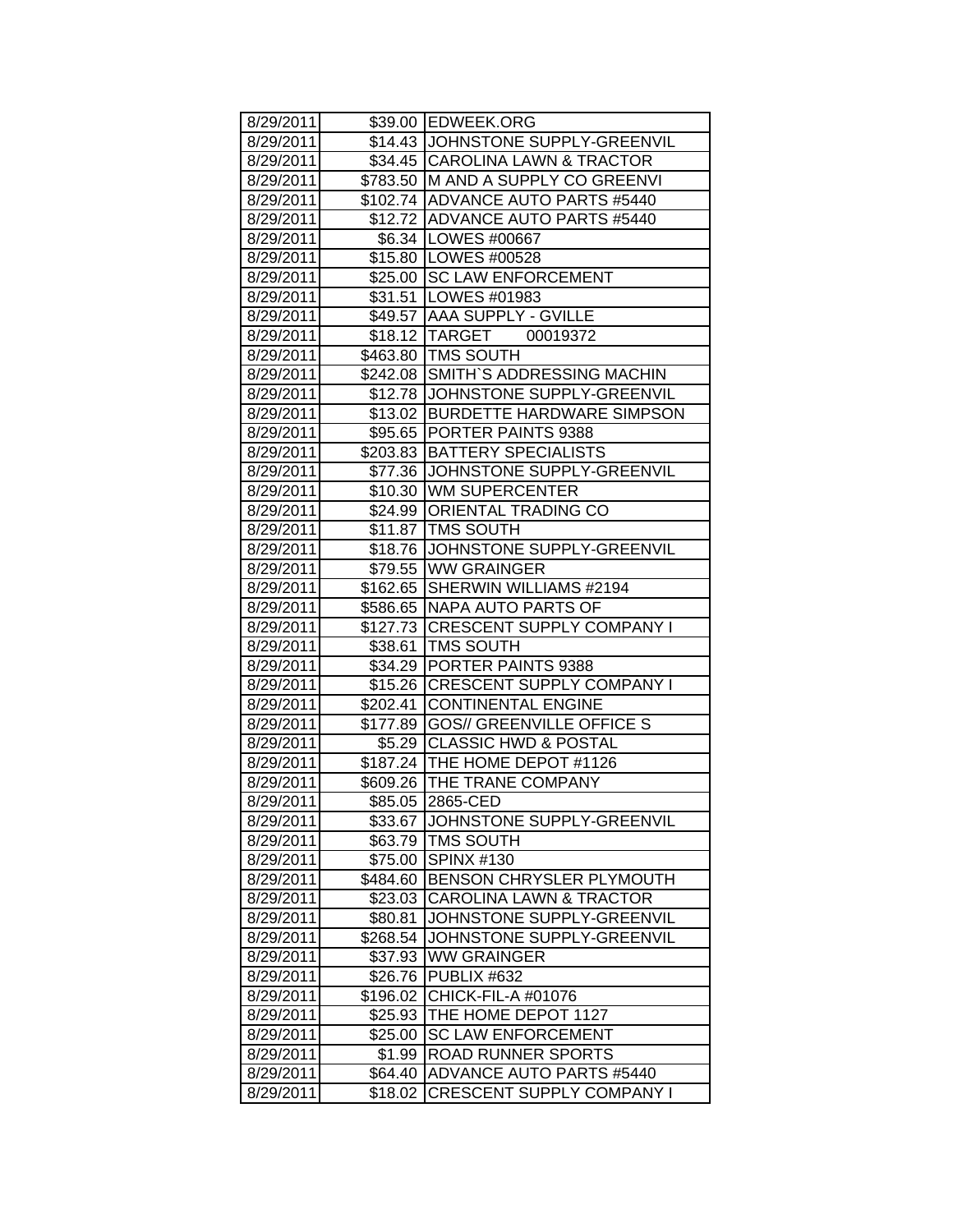| 8/29/2011 |            | \$40.26 JJOHNSTONE SUPPLY-GREENVIL |
|-----------|------------|------------------------------------|
| 8/29/2011 |            | \$25.78 WW GRAINGER                |
| 8/29/2011 |            | \$25.00 SC LAW ENFORCEMENT         |
| 8/29/2011 |            | \$57.24 CRESCENT SUPPLY COMPANY I  |
| 8/29/2011 |            | \$21.09 J W VAUGHN CO INC          |
| 8/29/2011 |            | \$148.68 NAPA AUTO PARTS OF        |
| 8/29/2011 | \$39.20    | <b>TMS SOUTH</b>                   |
| 8/29/2011 | \$102.81   | JOHNSTONE SUPPLY-GREENVIL          |
| 8/29/2011 |            | \$17.96 JJOHNSTONE SUPPLY-GREENVIL |
| 8/29/2011 | \$493.30   | SOUTHEASTERN ELECTRICA             |
| 8/29/2011 | \$18.88    | JOHNSTONE SUPPLY-GREENVIL          |
| 8/29/2011 |            | \$42.12 PORTER PAINTS 9388         |
| 8/29/2011 | \$57.24    | CAROLINA LAWN & TRACTOR            |
| 8/29/2011 | \$92.68    | NAPA AUTO PARTS OF                 |
| 8/29/2011 |            | \$26.29 PORTER PAINTS 9388         |
| 8/29/2011 | \$89.57    | <b>AAA SUPPLY - GVILLE</b>         |
| 8/29/2011 |            | \$425.73 BLACK ELECTRICAL SUPPLY I |
| 8/29/2011 | \$36.25    | JOHNSTONE SUPPLY-GREENVIL          |
| 8/29/2011 | \$79.46    | THE UPS STORE 3564                 |
| 8/29/2011 | \$34.32    | <b>NAPA AUTO PARTS OF</b>          |
| 8/29/2011 |            | \$174.58   VOLLEYBALLUSA.COM       |
| 8/29/2011 |            | \$868.90 THE TRANE COMPANY         |
| 8/29/2011 | \$200.30   | <b>CAROLINA LAWN &amp; TRACTOR</b> |
| 8/29/2011 | \$384.88   | <b>ADVANCE AUTO PARTS #5440</b>    |
| 8/29/2011 |            | \$2,916.06 APPLE STORE #R355       |
| 8/30/2011 |            | \$25.00 SC LAW ENFORCEMENT         |
| 8/30/2011 |            | \$25.00 SC LAW ENFORCEMENT         |
| 8/30/2011 |            | \$25.00 SC LAW ENFORCEMENT         |
| 8/30/2011 |            | \$33.75   LOWES #01718             |
| 8/30/2011 |            | \$151.59 INTERSTATE TRANSPORTATION |
| 8/30/2011 |            | \$19.20 THE UPS STORE 3245         |
| 8/30/2011 | \$212.97   | THE TRANE COMPANY                  |
| 8/30/2011 |            | \$26.39   LOWES #00528             |
| 8/30/2011 |            | \$59.77   FGS HARDWARE             |
| 8/30/2011 |            | \$317.15 CE GREENVILLE             |
| 8/30/2011 | \$308.59   | <b>SMITHTURF AND IRRIGATI</b>      |
| 8/30/2011 | \$159.00   | JOYCE EQUIPMENT COMPANY            |
| 8/30/2011 | \$2,979.45 | <b>FIND GREAT PEOPLE</b>           |
| 8/30/2011 | \$25.00    | <b>SC LAW ENFORCEMENT</b>          |
| 8/30/2011 | \$397.34   | THE TRANE COMPANY                  |
| 8/30/2011 | \$72.69    | HOLDER ELECTRIC SUPPLY             |
| 8/30/2011 | \$25.00    | <b>SC LAW ENFORCEMENT</b>          |
| 8/30/2011 | \$18.02    | <b>BUILDERS FIRST SOUR</b>         |
| 8/30/2011 | \$218.21   | THE TRANE COMPANY                  |
| 8/30/2011 | \$34.32    | THE TOOL SHED                      |
| 8/30/2011 | \$47.63    | <b>CLASSIC ACE HARDWARE</b>        |
| 8/30/2011 | \$697.90   | LOWES #01718                       |
| 8/30/2011 | \$238.98   | THE TRANE COMPANY                  |
| 8/30/2011 | \$7.89     | LONG TRAILER & BODY SERVI          |
| 8/30/2011 | \$25.00    | <b>SC LAW ENFORCEMENT</b>          |
| 8/30/2011 | \$776.18   | THE TRANE COMPANY                  |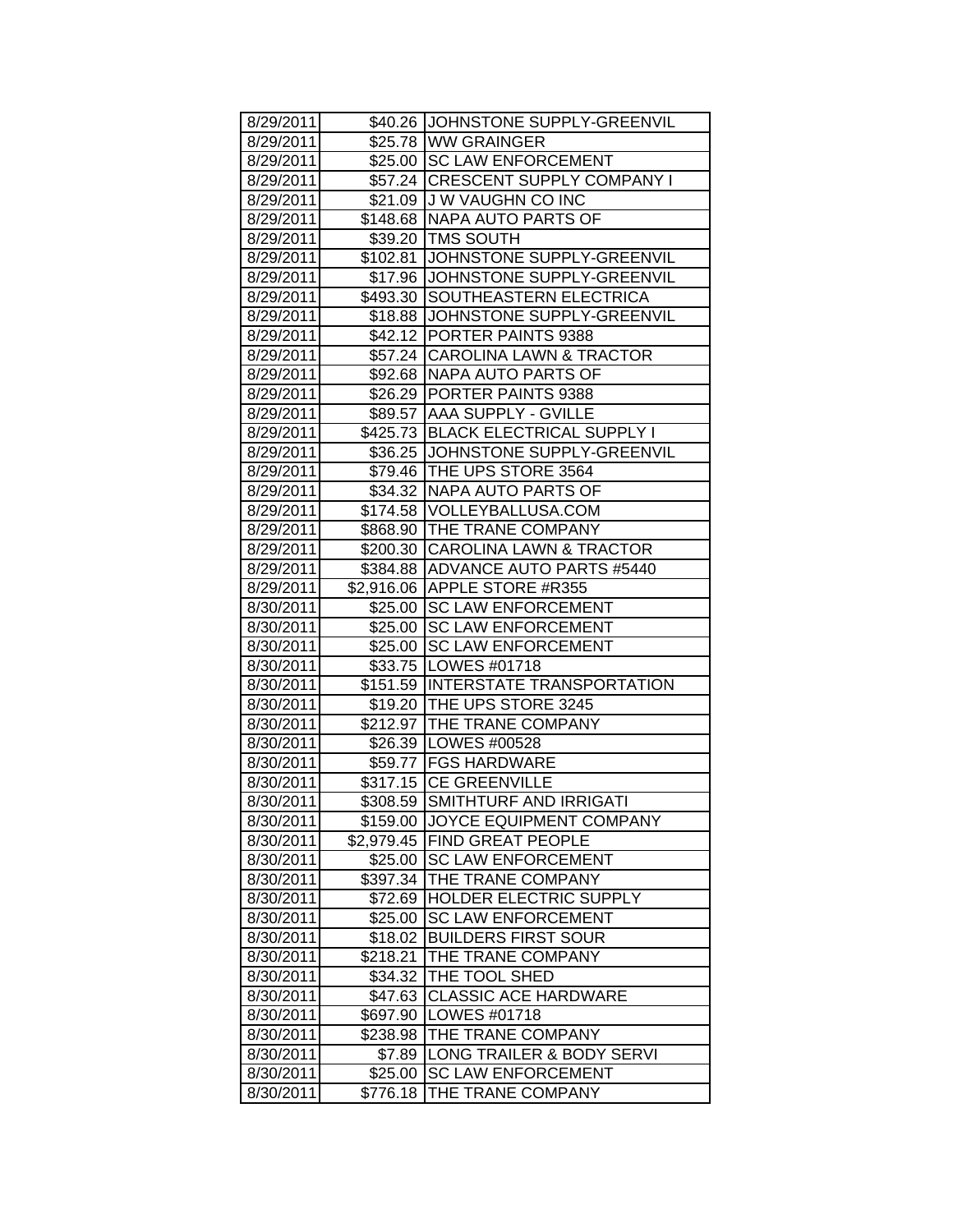| 8/30/2011 |          | \$326.70 HOLIDAY DAY INN EXPRESS A |
|-----------|----------|------------------------------------|
| 8/30/2011 |          | \$17.72 COWART AWARDS              |
| 8/30/2011 |          | \$88.98 TRUCKPRO INC 022           |
| 8/30/2011 |          | \$84.04 THE TRANE COMPANY          |
| 8/30/2011 |          | (\$304.74) THE TRANE COMPANY       |
| 8/30/2011 |          | \$2.96   TRACTOR SUPPLY CO #1541   |
| 8/30/2011 |          | \$25.00 SC LAW ENFORCEMENT         |
| 8/30/2011 |          | \$304.74 THE TRANE COMPANY         |
| 8/30/2011 |          | \$25.41 AUTOZONE #1010             |
| 8/30/2011 |          | \$31.79   RADIOSHACK COR00196238   |
| 8/30/2011 |          | \$308.52 THE TRANE COMPANY         |
| 8/30/2011 |          | \$27.99   LOWES #01718             |
| 8/30/2011 |          | \$139.92 COWART AWARDS             |
| 8/30/2011 |          | \$29.37   DISCOUNT RUBBER STAMPS   |
| 8/30/2011 |          | \$25.00 SC LAW ENFORCEMENT         |
| 8/30/2011 |          | \$14.69   LOWES #00667             |
| 8/30/2011 |          | \$12.83 W.P.LAW, INC #5            |
| 8/31/2011 |          | \$185.49 GOS// GREENVILLE OFFICE S |
| 8/31/2011 |          | \$18.87   LOWES #01983             |
| 8/31/2011 |          | \$131.00 EDWEEK.ORG                |
| 8/31/2011 |          | \$99.95 EXPERTS EXCHANGE LLC       |
| 8/31/2011 |          | \$34.53 HOLDER ELECTRIC SUPPLY     |
| 8/31/2011 |          | \$692.86   ROAD RUNNER SPORTS      |
| 8/31/2011 |          | \$34.09 OFFICE DEPOT #1214         |
| 8/31/2011 |          | \$180.74   MCALISTERS DELI 1062    |
| 8/31/2011 |          | \$19.38   SHERWIN WILLIAMS #2194   |
| 8/31/2011 |          | \$10.95 ADVANCE AUTO PARTS #5440   |
| 8/31/2011 |          | \$5.75   LOWES #01718              |
| 8/31/2011 | \$25.00  | <b>SC LAW ENFORCEMENT</b>          |
| 8/31/2011 | \$34.99  | <b>CRESCENT SUPPLY COMPANY I</b>   |
| 8/31/2011 | \$91.49  | <b>GOS// GREENVILLE OFFICE S</b>   |
| 8/31/2011 | \$355.51 | JOHNSTONE SUPPLY-GREENVIL          |
| 8/31/2011 |          | \$3.49 STAPLES 00108688            |
| 8/31/2011 |          | \$155.23 HOLDER ELECTRIC SUPPLY    |
| 8/31/2011 |          | \$129.57 LANDSCAPER'S SUPPLY       |
| 8/31/2011 |          | \$114.66 SHERWIN WILLIAMS #2735    |
| 8/31/2011 |          | \$35.12   LOWES #01718             |
| 8/31/2011 | \$76.04  | SHERWIN WILLIAMS #2785             |
| 8/31/2011 | \$661.23 | W. W. WILLIAMS                     |
| 8/31/2011 | \$436.70 | D & D MOTORS, INC.                 |
| 8/31/2011 | \$50.96  | JOHNSTONE SUPPLY-GREENVIL          |
| 8/31/2011 | \$232.03 | <b>CAROLINA LAWN &amp; TRACTOR</b> |
| 8/31/2011 | \$126.45 | <b>HAWKINS TOWING INC</b>          |
| 8/31/2011 | \$6.35   | FIS, INC. #125                     |
| 8/31/2011 | \$93.96  | OLD HUNDRED GROCERY &              |
| 8/31/2011 | \$15.16  | PORTER PAINTS 9388                 |
| 8/31/2011 | \$29.36  | <b>ADVANCE AUTO PARTS #5440</b>    |
| 8/31/2011 | \$169.07 | SOUTHEASTERN ELECTRICA             |
| 8/31/2011 | \$190.44 | <b>TMS SOUTH</b>                   |
| 8/31/2011 | \$73.15  | <b>WW GRAINGER</b>                 |
| 8/31/2011 | \$146.92 | <b>CAROLINA LAWN &amp; TRACTOR</b> |